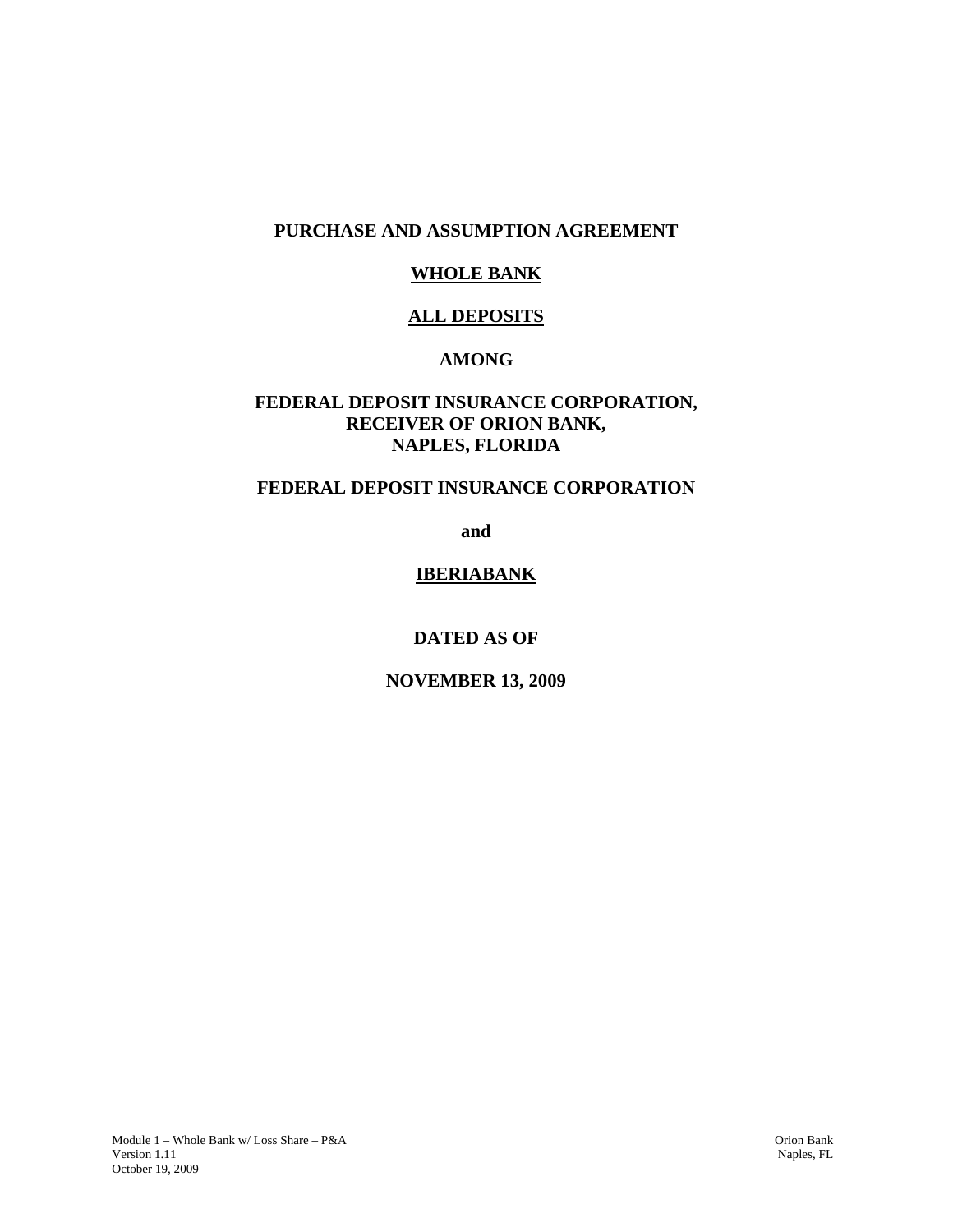# **TABLE OF CONTENTS**

| <b>ARTICLE I</b>   |                                                       |  |
|--------------------|-------------------------------------------------------|--|
| <b>ARTICLE II</b>  |                                                       |  |
| 2.1                |                                                       |  |
| 2.2                |                                                       |  |
| 2.3                |                                                       |  |
| 2.4                |                                                       |  |
| <b>ARTICLE III</b> |                                                       |  |
| 3.1                |                                                       |  |
| 3.2                |                                                       |  |
| 3.3                | Manner of Conveyance; Limited Warranty;               |  |
|                    |                                                       |  |
| 3.4                |                                                       |  |
| 3.5                |                                                       |  |
| 3.6                |                                                       |  |
| <b>ARTICLE IV</b>  | <b>ASSUMPTION OF CERTAIN DUTIES AND OBLIGATIONS15</b> |  |
| 4.1                |                                                       |  |
|                    |                                                       |  |
| 4.2                |                                                       |  |
| 4.3                |                                                       |  |
| 4.4                |                                                       |  |
| 4.5                |                                                       |  |
| 4.6                |                                                       |  |
| 4.7                | Agreement with Respect to Leased Data                 |  |
|                    |                                                       |  |
| 4.8                | Agreement with Respect to Certain                     |  |
|                    |                                                       |  |
| 4.9                |                                                       |  |
| 4.10               |                                                       |  |
| 4.11               |                                                       |  |
| 4.12               | Agreement with Respect to Continuation of Group       |  |
|                    | Agreement with Respect to Interim Asset Servicing 22  |  |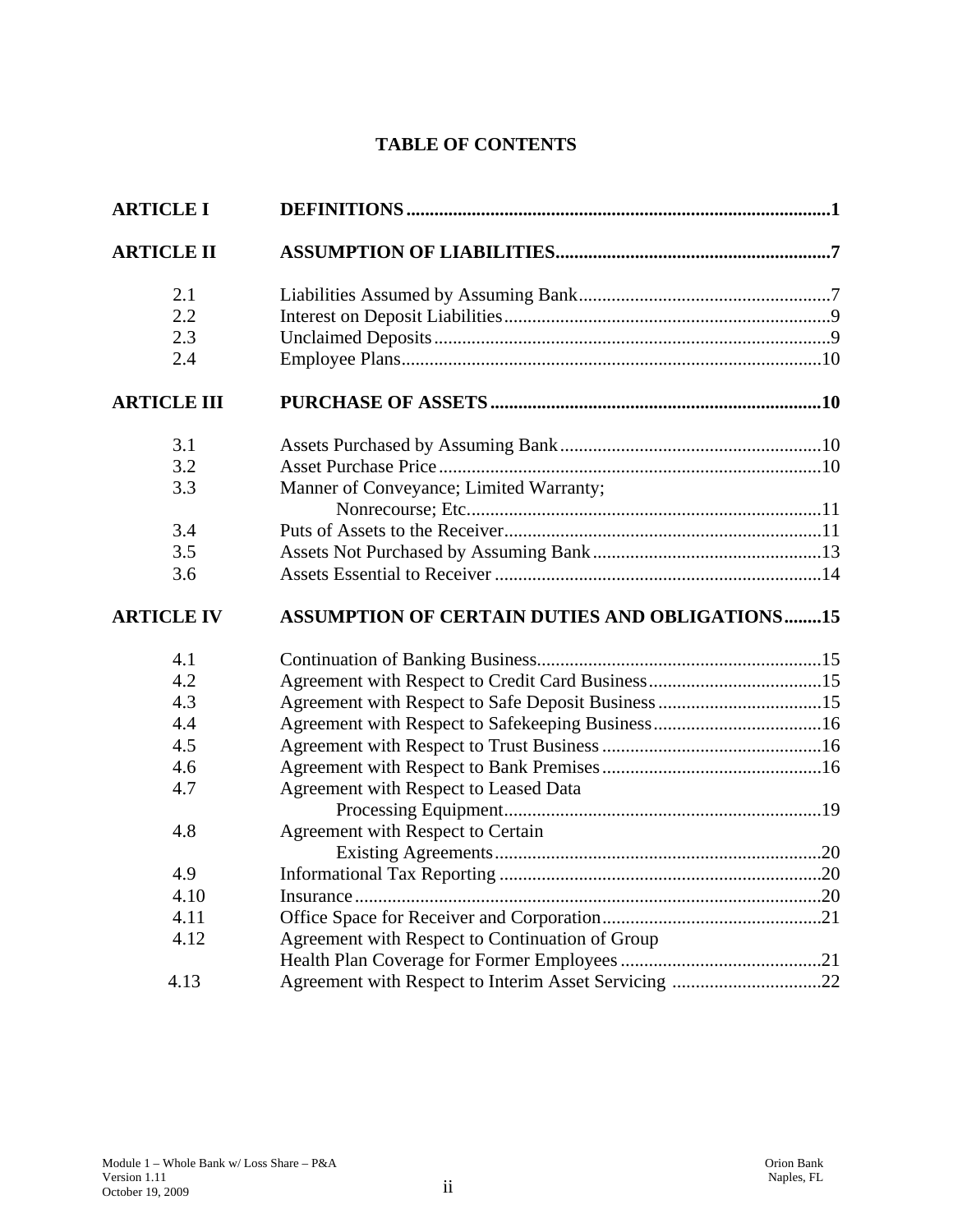| <b>ARTICLE V</b>    | DUTIES WITH RESPECT TO DEPOSITORS                     |  |  |
|---------------------|-------------------------------------------------------|--|--|
|                     |                                                       |  |  |
| 5.1                 |                                                       |  |  |
| 5.2                 |                                                       |  |  |
| 5.3                 |                                                       |  |  |
|                     |                                                       |  |  |
| <b>ARTICLE VI</b>   |                                                       |  |  |
| 6.1                 |                                                       |  |  |
| 6.2                 |                                                       |  |  |
| 6.3                 |                                                       |  |  |
| 6.4                 |                                                       |  |  |
| <b>ARTICLE VII</b>  |                                                       |  |  |
| <b>ARTICLE VIII</b> |                                                       |  |  |
| 8.1                 |                                                       |  |  |
| 8.2                 | Correction of Errors and Omissions; Other Liabilities |  |  |
| 8.3                 |                                                       |  |  |
| 8.4                 |                                                       |  |  |
| 8.5                 |                                                       |  |  |
| <b>ARTICLE IX</b>   |                                                       |  |  |
| 9.1                 |                                                       |  |  |
| 9.2                 |                                                       |  |  |
| 9.3                 |                                                       |  |  |
| 9.4                 |                                                       |  |  |
| 9.5                 |                                                       |  |  |
| 9.6                 | Proceedings with Respect to Certain Assets            |  |  |
|                     |                                                       |  |  |
| 9.7                 |                                                       |  |  |
| <b>ARTICLE X</b>    |                                                       |  |  |
| <b>ARTICLE XI</b>   | REPRESENTATIONS AND WARRANTIES OF THE                 |  |  |
|                     |                                                       |  |  |
| <b>ARTICLE XII</b>  |                                                       |  |  |
| 12.1                |                                                       |  |  |
| 12.2                |                                                       |  |  |
| 12.3                |                                                       |  |  |
| 12.4                |                                                       |  |  |
|                     |                                                       |  |  |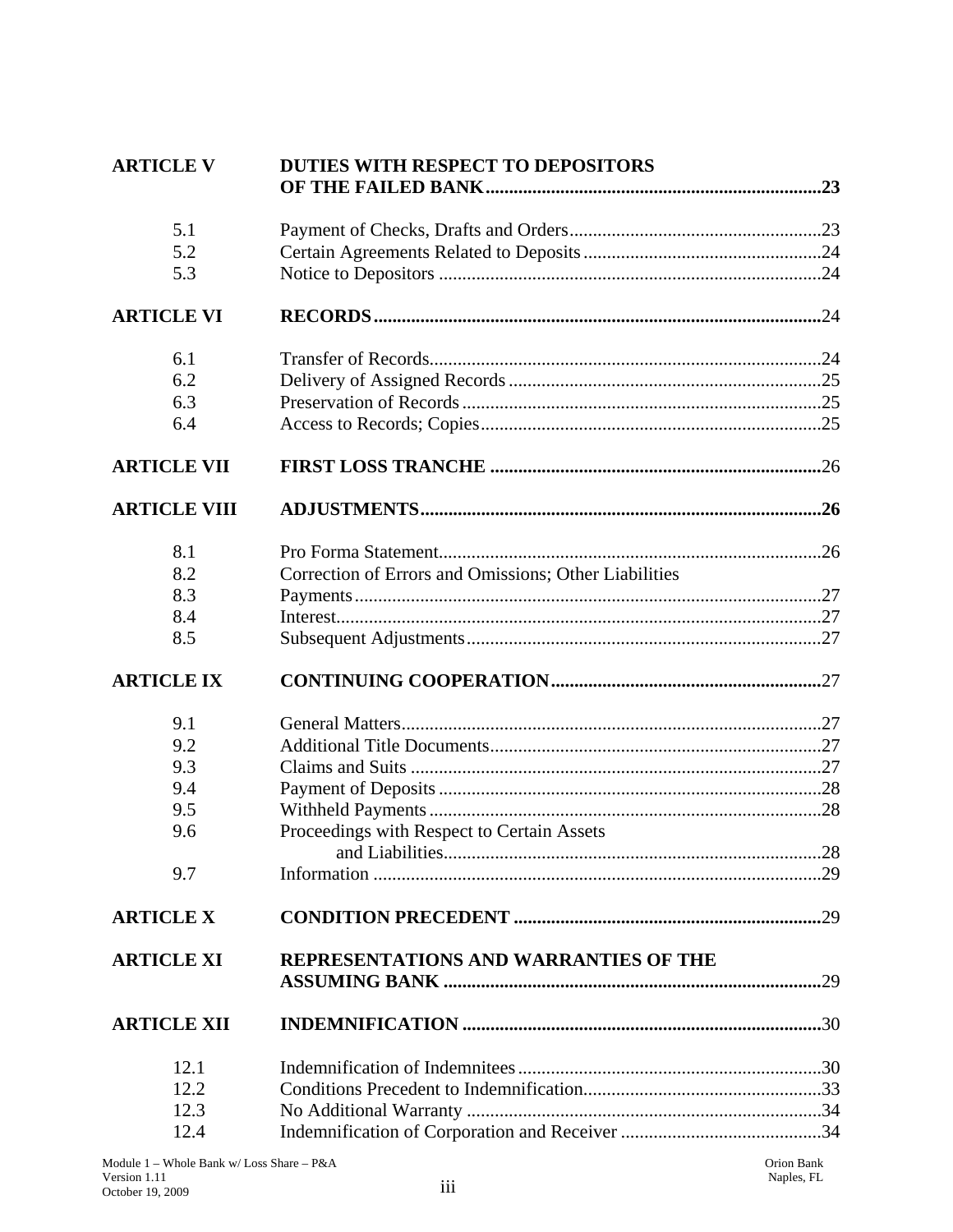| 12.5                |  |
|---------------------|--|
| 12.6                |  |
| 12.7                |  |
| 12.8                |  |
| <b>ARTICLE XIII</b> |  |
| 13.1                |  |
| 13.2                |  |
| 13.3                |  |
| 13.4                |  |
| 13.5                |  |
| 13.6                |  |
| 13.7                |  |
| 13.8                |  |
| 13.9                |  |
| 13.10               |  |
| 13.11               |  |
| 13.12               |  |
| 13.13               |  |

# **SCHEDULES**

| 2.1             |  |
|-----------------|--|
| 2.1(a)          |  |
| 3.1             |  |
| 3.2             |  |
| 3.5(l)          |  |
| 3.5(m)          |  |
| 3.5(n)          |  |
| 4.15A           |  |
| 4.15B           |  |
| $7\overline{ }$ |  |
|                 |  |

# **EXHIBITS**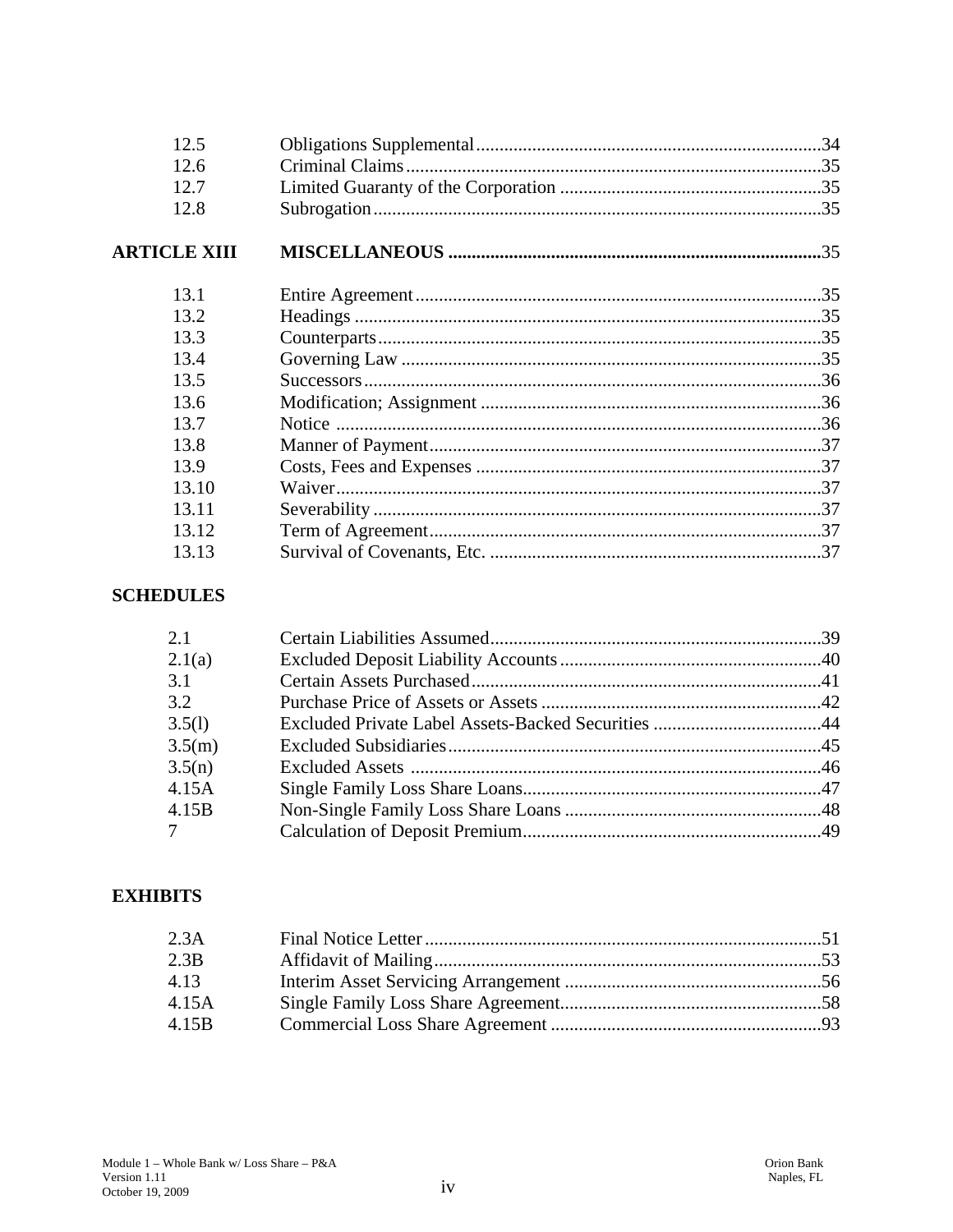#### **PURCHASE AND ASSUMPTION AGREEMENT**

## **WHOLE BANK**

## **ALL DEPOSITS**

**THIS AGREEMENT**, made and entered into as of the  $13<sup>th</sup>$  day of November, 2009, by and among the **FEDERAL DEPOSIT INSURANCE CORPORATION, RECEIVER OF ORION BANK, NAPLES, FLORIDA** (the "Receiver"), **IBERIABANK**, organized under the laws of the State of Louisiana, and having its principal place of business in Lafayette, Louisiana (the "Assuming Bank"), and the **FEDERAL DEPOSIT INSURANCE CORPORATION**, organized under the laws of the United States of America and having its principal office in Washington, D.C., acting in its corporate capacity (the "Corporation").

#### **WITNESSETH**:

**WHEREAS**, on Bank Closing, the Chartering Authority closed **ORION BANK** (the "Failed Bank") pursuant to applicable law and the Corporation was appointed Receiver thereof; and

**WHEREAS**, the Assuming Bank desires to purchase certain assets and assume certain deposit and other liabilities of the Failed Bank on the terms and conditions set forth in this Agreement; and

**WHEREAS**, pursuant to 12 U.S.C. Section 1823(c)(2)(A), the Corporation may provide assistance to the Assuming Bank to facilitate the transactions contemplated by this Agreement, which assistance may include indemnification pursuant to Article XII; and

**WHEREAS**, the Board of Directors of the Corporation (the "Board") has determined to provide assistance to the Assuming Bank on the terms and subject to the conditions set forth in this Agreement; and

**WHEREAS**, the Board has determined pursuant to 12 U.S.C. Section 1823(c)(4)(A) that such assistance is necessary to meet the obligation of the Corporation to provide insurance coverage for the insured deposits in the Failed Bank.

 **NOW THEREFORE**, in consideration of the mutual promises herein set forth and other valuable consideration, the parties hereto agree as follows:

#### **ARTICLE I DEFINITIONS**

<span id="page-4-0"></span>Capitalized terms used in this Agreement shall have the meanings set forth in this Article I, or elsewhere in this Agreement. As used herein, words imparting the singular include the plural and vice versa.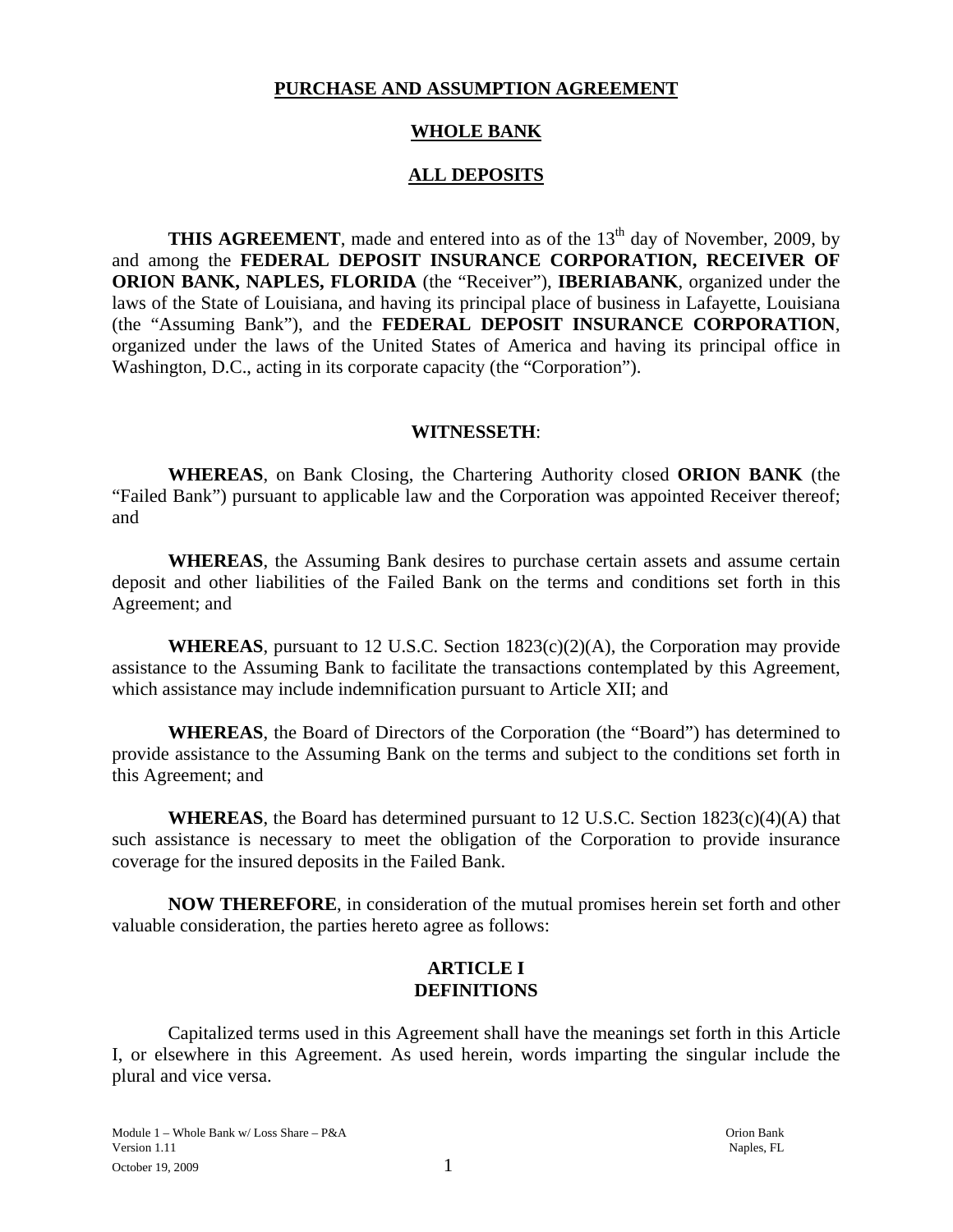<span id="page-5-0"></span> **"Accounting Records"** means the general ledger and subsidiary ledgers and supporting schedules which support the general ledger balances.

**"Acquired Subsidiaries"** means Subsidiaries of the Failed Bank acquired pursuant to Section 3.1.

**"Affiliate"** of any Person means any director, officer, or employee of that Person and any other Person (i) who is directly or indirectly controlling, or controlled by, or under direct or indirect common control with, such Person, or (ii) who is an affiliate of such Person as the term "affiliate" is defined in Section 2 of the Bank Holding Company Act of 1956, as amended, 12 U.S.C. Section 1841.

**"Agreement"** means this Purchase and Assumption Agreement by and among the Assuming Bank, the Corporation and the Receiver, as amended or otherwise modified from time to time.

**"Assets"** means all assets of the Failed Bank purchased pursuant to Section 3.1. Assets owned by Subsidiaries of the Failed Bank are not "Assets" within the meaning of this definition.

**"Assumed Deposits"** means Deposits.

**"Bank Closing"** means the close of business of the Failed Bank on the date on which the Chartering Authority closed such institution.

**"Bank Premises"** means the banking houses, drive-in banking facilities, and teller facilities (staffed or automated) together with appurtenant parking, storage and service facilities and structures connecting remote facilities to banking houses, and land on which the foregoing are located, that are owned or leased by the Failed Bank and that have formerly been utilized, are currently utilized, or are intended to be utilized in the future by the Failed Bank as shown on the Accounting Record of the Failed Bank as of Bank Closing.

**"Book Value"** means, with respect to any Asset and any Liability Assumed, the dollar amount thereof stated on the Accounting Records of the Failed Bank. The Book Value of any item shall be determined as of Bank Closing after adjustments made by the Receiver for differences in accounts, suspense items, unposted debits and credits, and other similar adjustments or corrections and for setoffs, whether voluntary or involuntary. The Book Value of a Subsidiary of the Failed Bank acquired by the Assuming Bank shall be determined from the investment in subsidiary and related accounts on the "bank only" (unconsolidated) balance sheet of the Failed Bank based on the equity method of accounting. Without limiting the generality of the foregoing, (i) the Book Value of a Liability Assumed shall include all accrued and unpaid interest thereon as of Bank Closing, and (ii) the Book Value of a Loan shall reflect adjustments for earned interest, or unearned interest (as it relates to the "rule of 78s" or add-on-interest loans, as applicable), if any, as of Bank Closing, adjustments for the portion of earned or unearned loan-related credit life and/or disability insurance premiums, if any, attributable to the Failed Bank as of Bank Closing, and adjustments for Failed Bank Advances, if any, in each case as determined for financial reporting purposes. The Book Value of an Asset shall not include any adjustment for loan premiums, discounts or any related deferred income, fees or expenses, or general or specific reserves on the Accounting Records of the Failed Bank.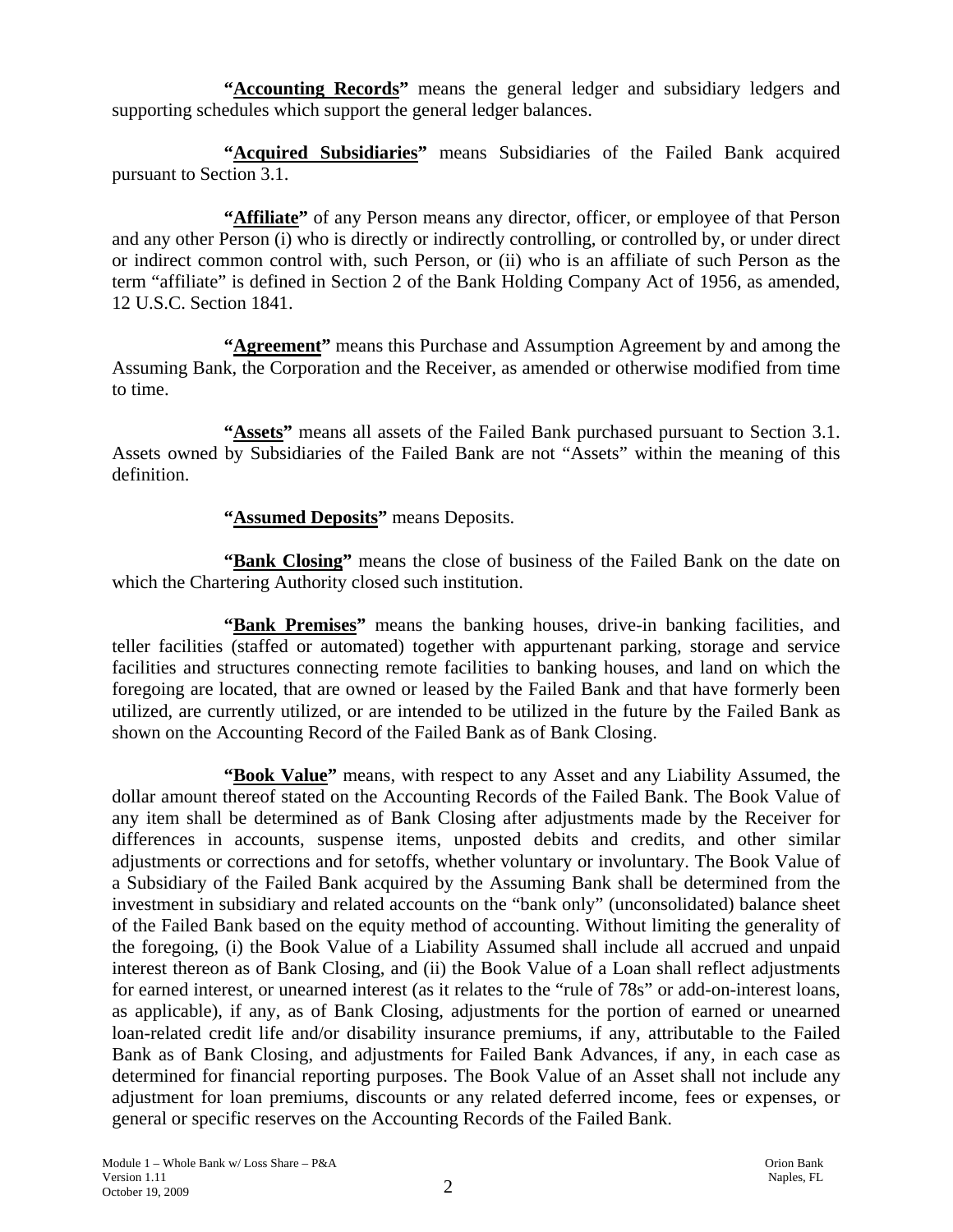<span id="page-6-0"></span>"Business Day" means a day other than a Saturday, Sunday, Federal legal holiday or legal holiday under the laws of the State where the Failed Bank is located, or a day on which the principal office of the Corporation is closed.

**"Chartering Authority"** means (i) with respect to a national bank, the Office of the Comptroller of the Currency, (ii) with respect to a Federal savings association or savings bank, the Office of Thrift Supervision, (iii) with respect to a bank or savings institution chartered by a State, the agency of such State charged with primary responsibility for regulating and/or closing banks or savings institutions, as the case may be, (iv) the Corporation in accordance with 12 U.S.C. Section 1821(c), with regard to self appointment, or (v) the appropriate Federal banking agency in accordance with 12 U.S.C. 1821(c)(9).

**"Commitment"** means the unfunded portion of a line of credit or other commitment reflected on the books and records of the Failed Bank to make an extension of credit (or additional advances with respect to a Loan) that was legally binding on the Failed Bank as of Bank Closing, other than extensions of credit pursuant to the credit card business and overdraft protection plans of the Failed Bank, if any.

**"Credit Documents"** mean the agreements, instruments, certificates or other documents at any time evidencing or otherwise relating to, governing or executed in connection with or as security for, a Loan, including without limitation notes, bonds, loan agreements, letter of credit applications, lease financing contracts, banker's acceptances, drafts, interest protection agreements, currency exchange agreements, repurchase agreements, reverse repurchase agreements, guarantees, deeds of trust, mortgages, assignments, security agreements, pledges, subordination or priority agreements, lien priority agreements, undertakings, security instruments, certificates, documents, legal opinions, participation agreements and intercreditor agreements, and all amendments, modifications, renewals, extensions, rearrangements, and substitutions with respect to any of the foregoing.

**"Credit File"** means all Credit Documents and all other credit, collateral, or insurance documents in the possession or custody of the Assuming Bank, or any of its Subsidiaries or Affiliates, relating to an Asset or a Loan included in a Put Notice, or copies of any thereof.

**"Data Processing Lease"** means any lease or licensing agreement, binding on the Failed Bank as of Bank Closing, the subject of which is data processing equipment or computer hardware or software used in connection with data processing activities. A lease or licensing agreement for computer software used in connection with data processing activities shall constitute a Data Processing Lease regardless of whether such lease or licensing agreement also covers data processing equipment.

**"Deposit"** means a deposit as defined in 12 U.S.C. Section 1813(l), including without limitation, outstanding cashier's checks and other official checks and all uncollected items included in the depositors' balances and credited on the books and records of the Failed Bank; provided, that the term "Deposit" shall not include all or any portion of those deposit balances which, in the discretion of the Receiver or the Corporation, (i) may be required to satisfy it for any liquidated or contingent liability of any depositor arising from an unauthorized or unlawful transaction, or (ii) may be needed to provide payment of any liability of any depositor to the Failed Bank or the Receiver, including the liability of any depositor as a director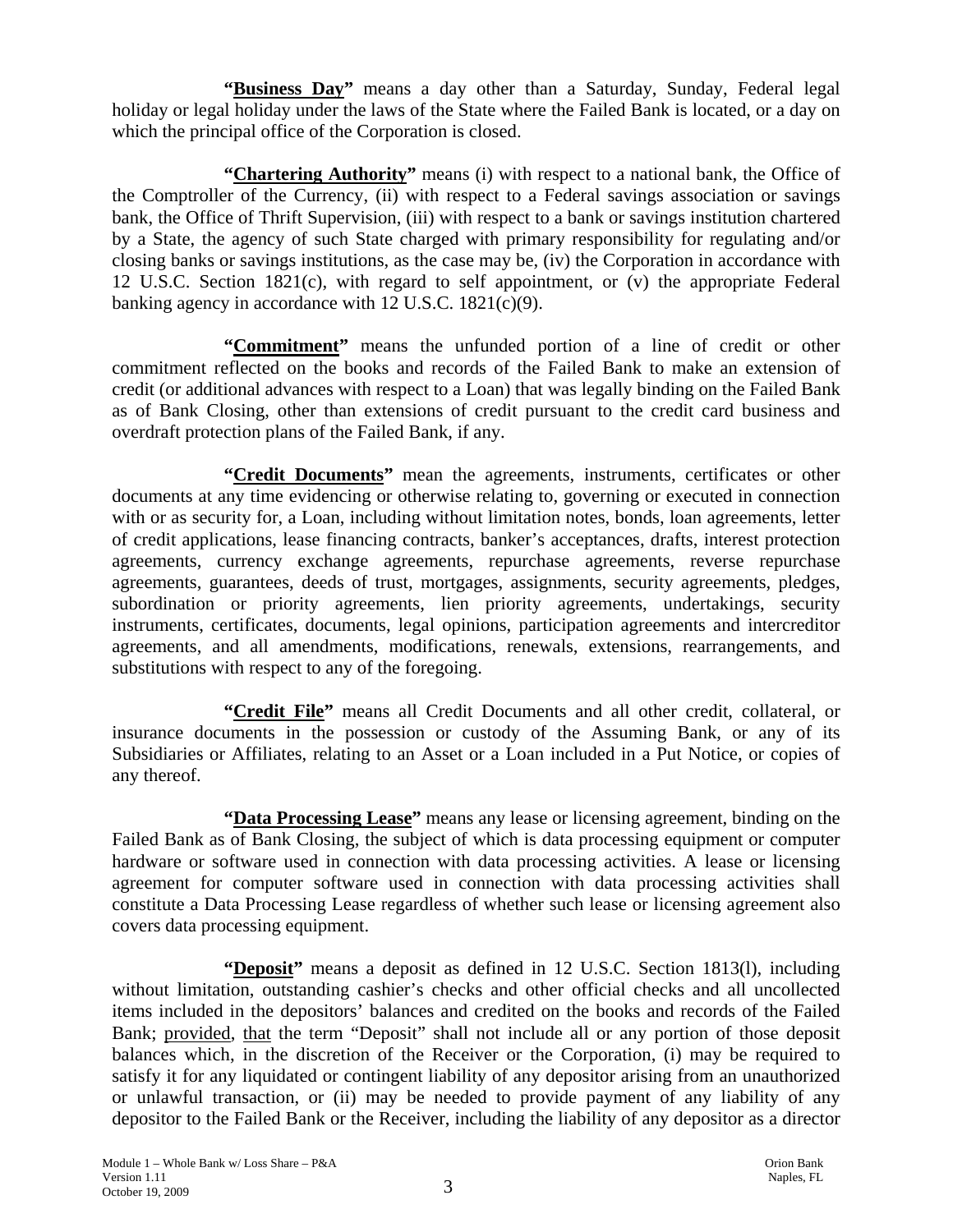<span id="page-7-0"></span>or officer of the Failed Bank, whether or not the amount of the liability is or can be determined as of Bank Closing.

**"Equity Adjustment"** means the dollar amount resulting by subtracting the Book Value, as of Bank Closing, of all Liabilities Assumed under this Agreement by the Assuming Bank from the purchase price, as determined in accordance with this Agreement, as of Bank Closing, of all Assets acquired under this Agreement by the Assuming Bank, which may be a positive or a negative number.

**"Excluded Subsidiary"** means a wholly-owned, direct subsidiary of the Failed Bank whose principal purpose is the ownership of Bank Premises and related Fixtures and Furniture and Equipment.

**"Failed Bank Advances"** means the total sums paid by the Failed Bank to (i) protect its lien position, (ii) pay ad valorem taxes and hazard insurance, and (iii) pay credit life insurance, accident and health insurance, and vendor's single interest insurance.

**"Fair Market Value"** means (i)(a) "Market Value" as defined in the regulation prescribing the standards for real estate appraisals used in federally related transactions, 12 C.F.R. § 323.2(g), and accordingly shall mean the most probable price which a property should bring in a competitive and open market under all conditions requisite to a fair sale, the buyer and seller each acting prudently and knowledgeably, and assuming the price is not affected by undue stimulus. Implicit in this definition is the consummation of a sale as of a specified date and the passing of title from seller to buyer under conditions whereby:

(1) Buyer and seller are typically motivated;

(2) Both parties are well informed or well advised, and acting in what they consider their own best interests;

(3) A reasonable time is allowed for exposure in the open market;

(4) Payment is made in terms of cash in U.S. dollars or in terms of financial arrangements comparable thereto; and

(5) The price represents the normal consideration for the property sold unaffected by special or creative financing or sales concessions granted by anyone associated with the sale;

as determined as of Bank Closing by an appraiser chosen by the Assuming Bank from a list of acceptable appraisers provided by the Receiver; any costs and fees associated with such determination shall be shared equally by the Receiver and the Assuming Bank, and (b) which, with respect to Bank Premises (to the extent, if any, that Bank Premises are purchased utilizing this valuation method), shall be determined not later than sixty (60) days after Bank Closing by an appraiser selected by the Receiver and the Assuming Bank within seven (7) days after Bank Closing; or (ii) with respect to property other than Bank Premises purchased utilizing this valuation method, the price therefore as established by the Receiver and agreed to by the Assuming Bank, or in the absence of such agreement, as determined in accordance with clause  $(i)(a)$  above.

"**First Loss Tranche**" means the dollar amount of liability that the Assuming Bank will incur prior to the commencement of loss sharing, which is the sum of (i) the Assuming Bank's asset premium (discount) bid, as reflected on the Assuming Bank's bid form, plus (ii) the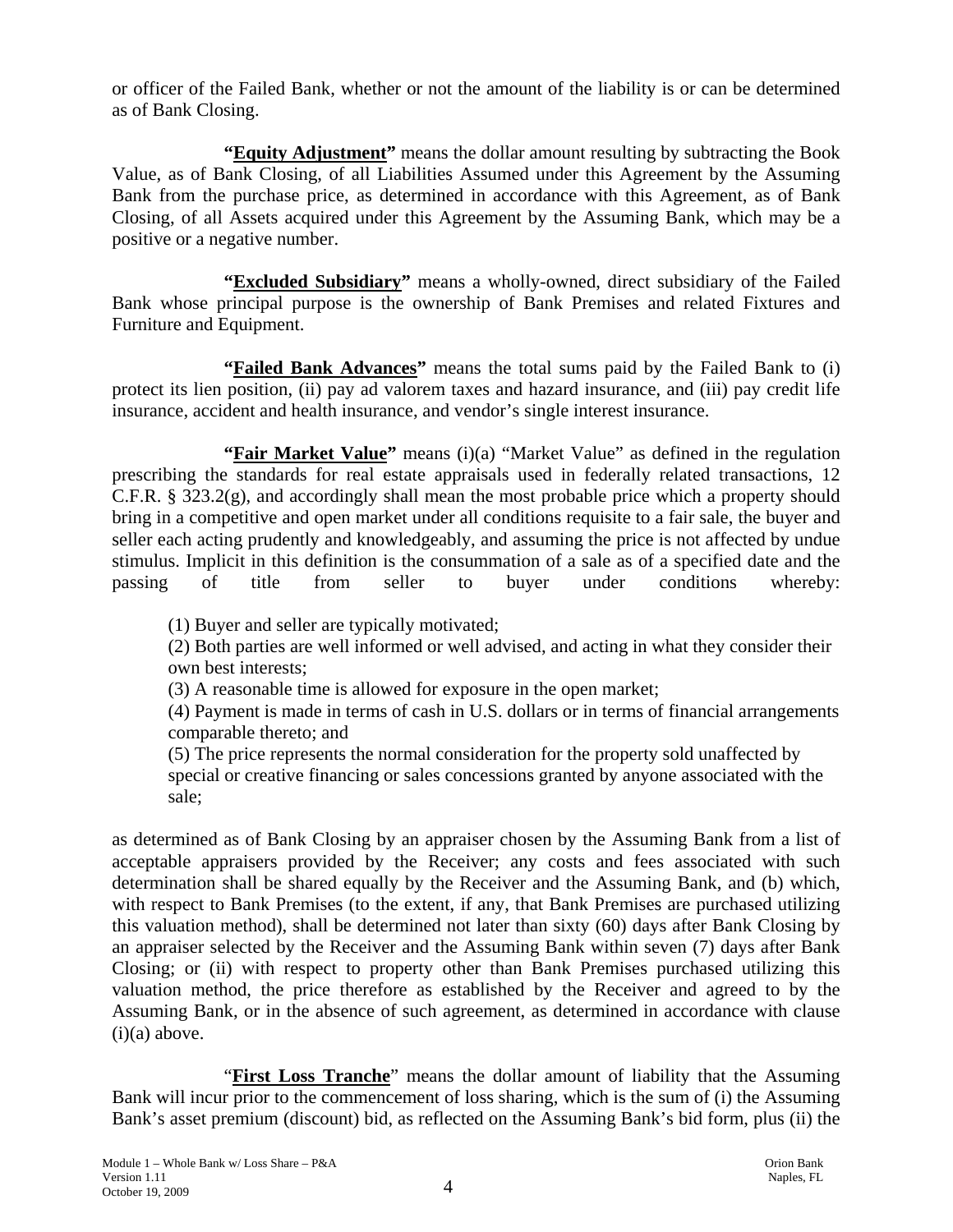Assuming Bank's Deposit premium bid, as reflected on the Assuming Bank's bid form, plus (iii) the Equity Adjustment. The First Loss Tranche may be a positive or negative number.

"**Fixtures**" means those leasehold improvements, additions, alterations and installations constituting all or a part of Bank Premises and which were acquired, added, built, installed or purchased at the expense of the Failed Bank, regardless of the holder of legal title thereto as of Bank Closing.

**"Furniture and Equipment"** means the furniture and equipment, other than motor vehicles, leased or owned by the Failed Bank and reflected on the books of the Failed Bank as of Bank Closing, including without limitation automated teller machines, carpeting, furniture, office machinery (including personal computers), shelving, office supplies, telephone, surveillance, security systems and artwork. Motor vehicles shall be considered other assets and pass at Book Value.

**"Indemnitees"** means, except as provided in paragraph (b) of Section 12.1, (i) the Assuming Bank, (ii) the Subsidiaries and Affiliates of the Assuming Bank other than any Subsidiaries or Affiliates of the Failed Bank that are or become Subsidiaries or Affiliates of the Assuming Bank, and (iii) the directors, officers, employees and agents of the Assuming Bank and its Subsidiaries and Affiliates who are not also present or former directors, officers, employees or agents of the Failed Bank or of any Subsidiary or Affiliate of the Failed Bank.

**"Information Package"** means the most recent compilation of financial and other data with respect to the Failed Bank, including any amendments or supplements thereto, provided to the Assuming Bank by the Corporation on the web site used by the Corporation to market the Failed Bank to potential acquirers.

**"Legal Balance"** means the amount of indebtedness legally owed by an Obligor with respect to a Loan, including principal and accrued and unpaid interest, late fees, attorneys' fees and expenses, taxes, insurance premiums, and similar charges, if any.

 **"Liabilities Assumed"** has the meaning provided in Section 2.1.

**"Lien"** means any mortgage, lien, pledge, charge, assignment for security purposes, security interest, or encumbrance of any kind with respect to an Asset, including any conditional sale agreement or capital lease or other title retention agreement relating to such Asset.

**"Loans"** means all of the following owed to or held by the Failed Bank as of Bank Closing:

(i) loans (including loans which have been charged off the Accounting Records of the Failed Bank in whole or in part prior to October 21, 2009), participation agreements, interests in participations, overdrafts of customers (including but not limited to overdrafts made pursuant to an overdraft protection plan or similar extensions of credit in connection with a deposit account), revolving commercial lines of credit, home equity lines of credit, Commitments, United States and/or State-guaranteed student loans, and lease financing contracts;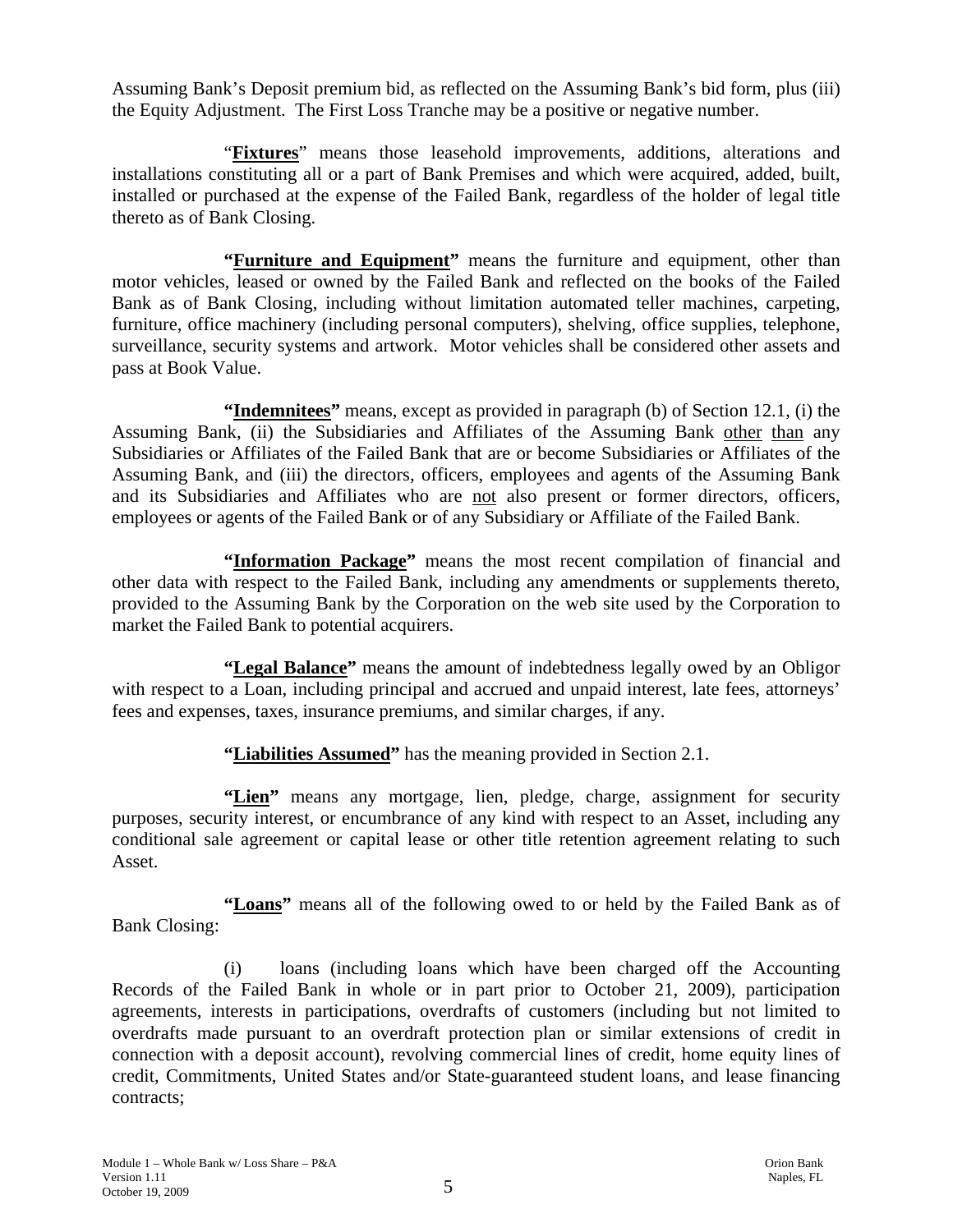(ii) all Liens, rights (including rights of set-off), remedies, powers, privileges, demands, claims, priorities, equities and benefits owned or held by, or accruing or to accrue to or for the benefit of, the holder of the obligations or instruments referred to in clause (i) above, including but not limited to those arising under or based upon Credit Documents, casualty insurance policies and binders, standby letters of credit, mortgagee title insurance policies and binders, payment bonds and performance bonds at any time and from time to time existing with respect to any of the obligations or instruments referred to in clause (i) above; and

(iii) all amendments, modifications, renewals, extensions, refinancings, and refundings of or for any of the foregoing.

**"Obligor"** means each Person liable for the full or partial payment or performance of any Loan, whether such Person is obligated directly, indirectly, primarily, secondarily, jointly, or severally.

**"Other Real Estate"** means all interests in real estate (other than Bank Premises and Fixtures), including but not limited to mineral rights, leasehold rights, condominium and cooperative interests, air rights and development rights that are owned by the Failed Bank.

**"Person"** means any individual, corporation, partnership, joint venture, association, joint-stock company, trust, unincorporated organization, or government or any agency or political subdivision thereof, excluding the Corporation.

**"Primary Indemnitor"** means any Person (other than the Assuming Bank or any of its Affiliates) who is obligated to indemnify or insure, or otherwise make payments (including payments on account of claims made against) to or on behalf of any Person in connection with the claims covered under Article XII, including without limitation any insurer issuing any directors and officers liability policy or any Person issuing a financial institution bond or banker's blanket bond.

**"Proforma"** means producing a balance sheet that reflects a reasonably accurate financial statement of the Failed bank through the date of closing. The Proforma financial statements serve as a basis for the opening entries of both the Assuming Bank and the Receiver.

**"Put Date"** has the meaning provided in Section 3.4.

**"Put Notice"** has the meaning provided in Section 3.4.

**"Qualified Financial Contract"** means a qualified financial contract as defined in 12 U.S.C. Section 1821(e)(8)(D).

**"Record"** means any document, microfiche, microfilm and computer records (including but not limited to magnetic tape, disc storage, card forms and printed copy) of the Failed Bank generated or maintained by the Failed Bank that is owned by or in the possession of the Receiver at Bank Closing.

**"Related Liability"** with respect to any Asset means any liability existing and reflected on the Accounting Records of the Failed Bank as of Bank Closing for (i) indebtedness secured by mortgages, deeds of trust, chattel mortgages, security interests or other liens on or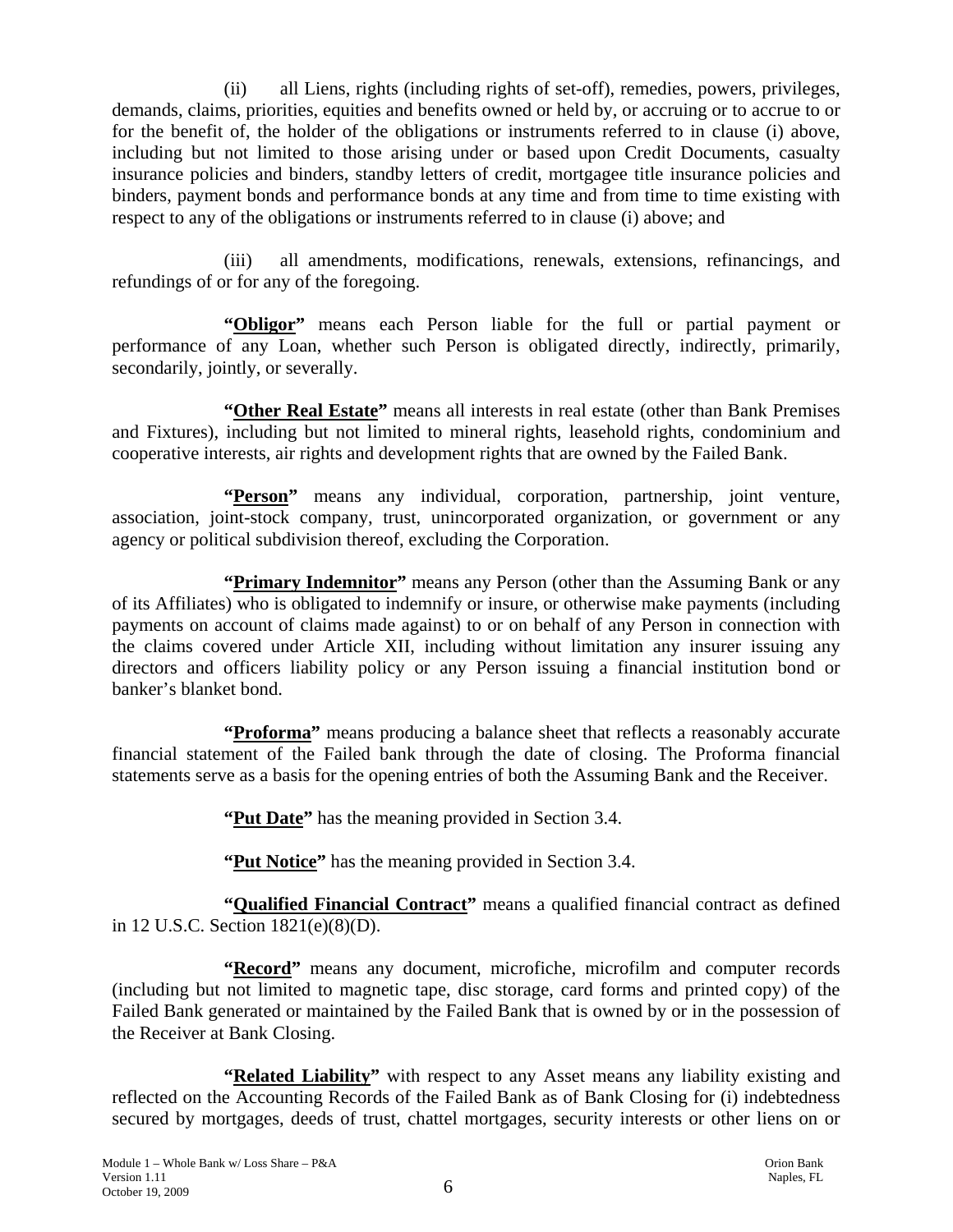affecting such Asset, (ii) ad valorem taxes applicable to such Asset, and (iii) any other obligation determined by the Receiver to be directly related to such Asset.

**"Related Liability Amount"** with respect to any Related Liability on the books of the Assuming Bank, means the amount of such Related Liability as stated on the Accounting Records of the Assuming Bank (as maintained in accordance with generally accepted accounting principles) as of the date as of which the Related Liability Amount is being determined. With respect to a liability that relates to more than one asset, the amount of such Related Liability shall be allocated among such assets for the purpose of determining the Related Liability Amount with respect to any one of such assets. Such allocation shall be made by specific allocation, where determinable, and otherwise shall be pro rata based upon the dollar amount of such assets stated on the Accounting Records of the entity that owns such asset.

 **"Repurchase Price"** means, with respect to any Loan the Book Value, adjusted to reflect changes to Book Value after Bank Closing, plus (i) any advances and interest on such Loan after Bank Closing, minus (ii) the total of amounts received by the Assuming Bank for such Loan, regardless of how applied, after Bank Closing, plus (iii) advances made by Assuming Bank, plus (iv) total disbursements of principal made by Receiver that are not included in the Book Value.

**"Safe Deposit Boxes"** means the safe deposit boxes of the Failed Bank, if any, including the removable safe deposit boxes and safe deposit stacks in the Failed Bank's vault(s), all rights and benefits under rental agreements with respect to such safe deposit boxes, and all keys and combinations thereto.

**"Settlement Date"** means the first Business Day immediately prior to the day which is one hundred eighty (180) days after Bank Closing, or such other date prior thereto as may be agreed upon by the Receiver and the Assuming Bank. The Receiver, in its discretion, may extend the Settlement Date.

"Settlement Interest Rate" means, for the first calendar quarter or portion thereof during which interest accrues, the rate determined by the Receiver to be equal to the equivalent coupon issue yield on twenty-six (26)-week United States Treasury Bills in effect as of Bank Closing as published in The Wall Street Journal; provided, that if no such equivalent coupon issue yield is available as of Bank Closing, the equivalent coupon issue yield for such Treasury Bills most recently published in The Wall Street Journal prior to Bank Closing shall be used. Thereafter, the rate shall be adjusted to the rate determined by the Receiver to be equal to the equivalent coupon issue yield on such Treasury Bills in effect as of the first day of each succeeding calendar quarter during which interest accrues as published in The Wall Street Journal.

**"Subsidiary"** has the meaning set forth in Section 3(w)(4) of the Federal Deposit Insurance Act, 12 U.S.C. Section 1813(w)(4), as amended.

#### **ARTICLE II ASSUMPTION OF LIABILITIES**

<span id="page-10-1"></span><span id="page-10-0"></span> **2.1 Liabilities Assumed by Assuming Bank.** The Assuming Bank expressly assumes at Book Value (subject to adjustment pursuant to Article VIII) and agrees to pay, perform, and discharge all of the following liabilities of the Failed Bank as of Bank Closing,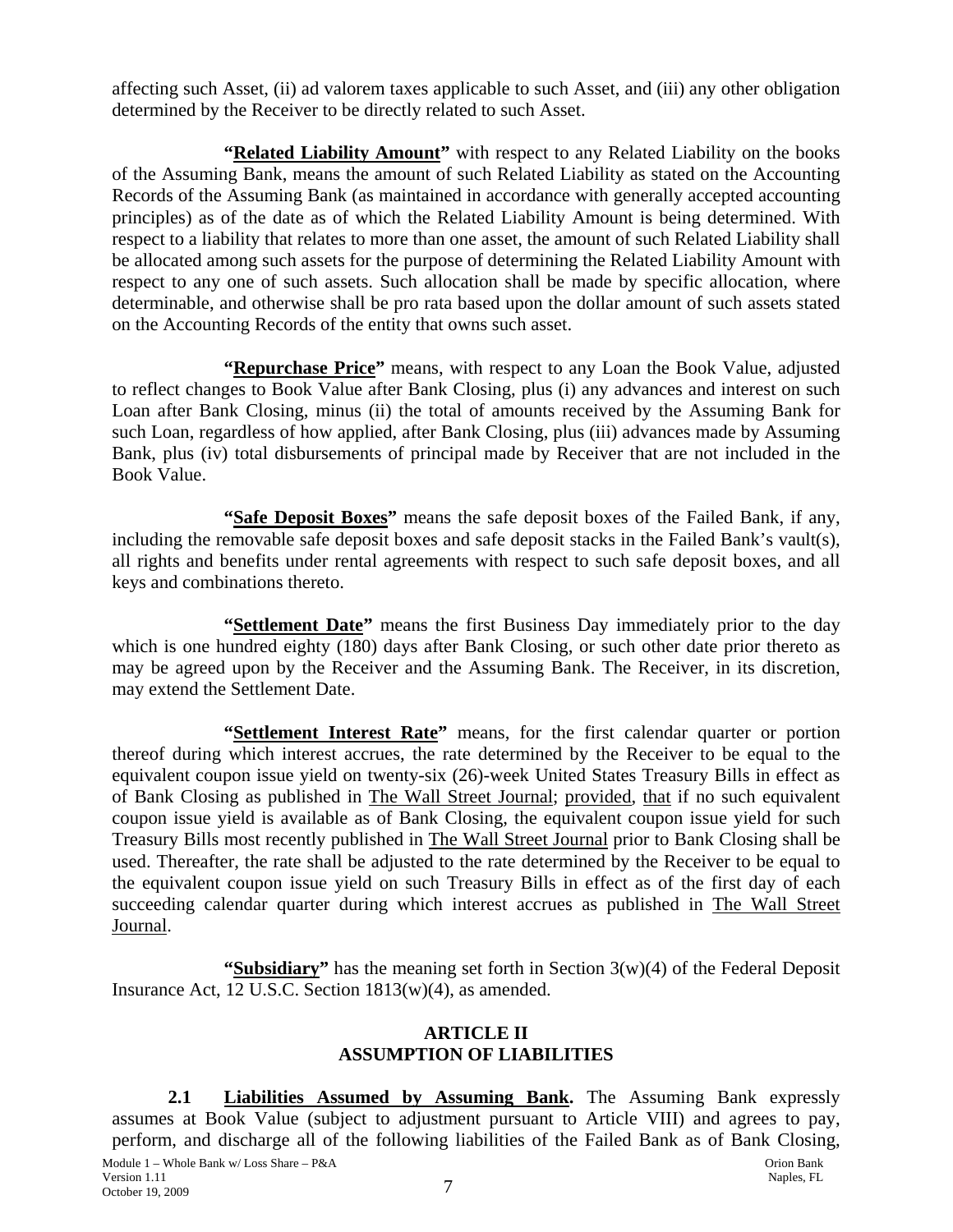except as otherwise provided in this Agreement (such liabilities referred to as "Liabilities Assumed"):

> (a) Assumed Deposits, except those Deposits specifically listed on Schedule 2.1(a); provided, that as to any Deposits of public money which are Assumed Deposits, the Assuming Bank agrees to properly secure such Deposits with such Assets as appropriate which, prior to Bank Closing, were pledged as security by the Failed Bank, or with assets of the Assuming Bank, if such securing Assets, if any, are insufficient to properly secure such Deposits;

> (b) liabilities for indebtedness secured by mortgages, deeds of trust, chattel mortgages, security interests or other liens on or affecting any Assets, if any; provided, that the assumption of any liability pursuant to this paragraph shall be limited to the market value of the Assets securing such liability as determined by the Receiver;

> (c) borrowings from Federal Reserve Banks and Federal Home Loan Banks, if any, provided, that the assumption of any liability pursuant to this paragraph shall be limited to the market value of the assets securing such liability as determined by the Receiver; and overdrafts, debit balances, service charges, reclamations, and adjustments to accounts with the Federal Reserve Banks as reflected on the books and records of any such Federal Reserve Bank within ninety (90) days after Bank Closing, if any;

> (d) ad valorem taxes applicable to any Asset, if any; provided, that the assumption of any ad valorem taxes pursuant to this paragraph shall be limited to an amount equal to the market value of the Asset to which such taxes apply as determined by the Receiver;

> (e) liabilities, if any, for federal funds purchased, repurchase agreements and overdrafts in accounts maintained with other depository institutions (including any accrued and unpaid interest thereon computed to and including Bank Closing); provided, that the assumption of any liability pursuant to this paragraph shall be limited to the market value of the Assets securing such liability as determined by the Receiver;

(f) United States Treasury tax and loan note option accounts, if any;

(g) liabilities for any acceptance or commercial letter of credit (other than "standby letters of credit" as defined in 12 C.F.R. Section 337.2(a)); provided, that the assumption of any liability pursuant to this paragraph shall be limited to the market value of the Assets securing such liability as determined by the Receiver;

(h) duties and obligations assumed pursuant to this Agreement including without limitation those relating to the Failed Bank's credit card business, overdraft protection plans, safe deposit business, safekeeping business or trust business, if any;

(i) liabilities, if any, for Commitments;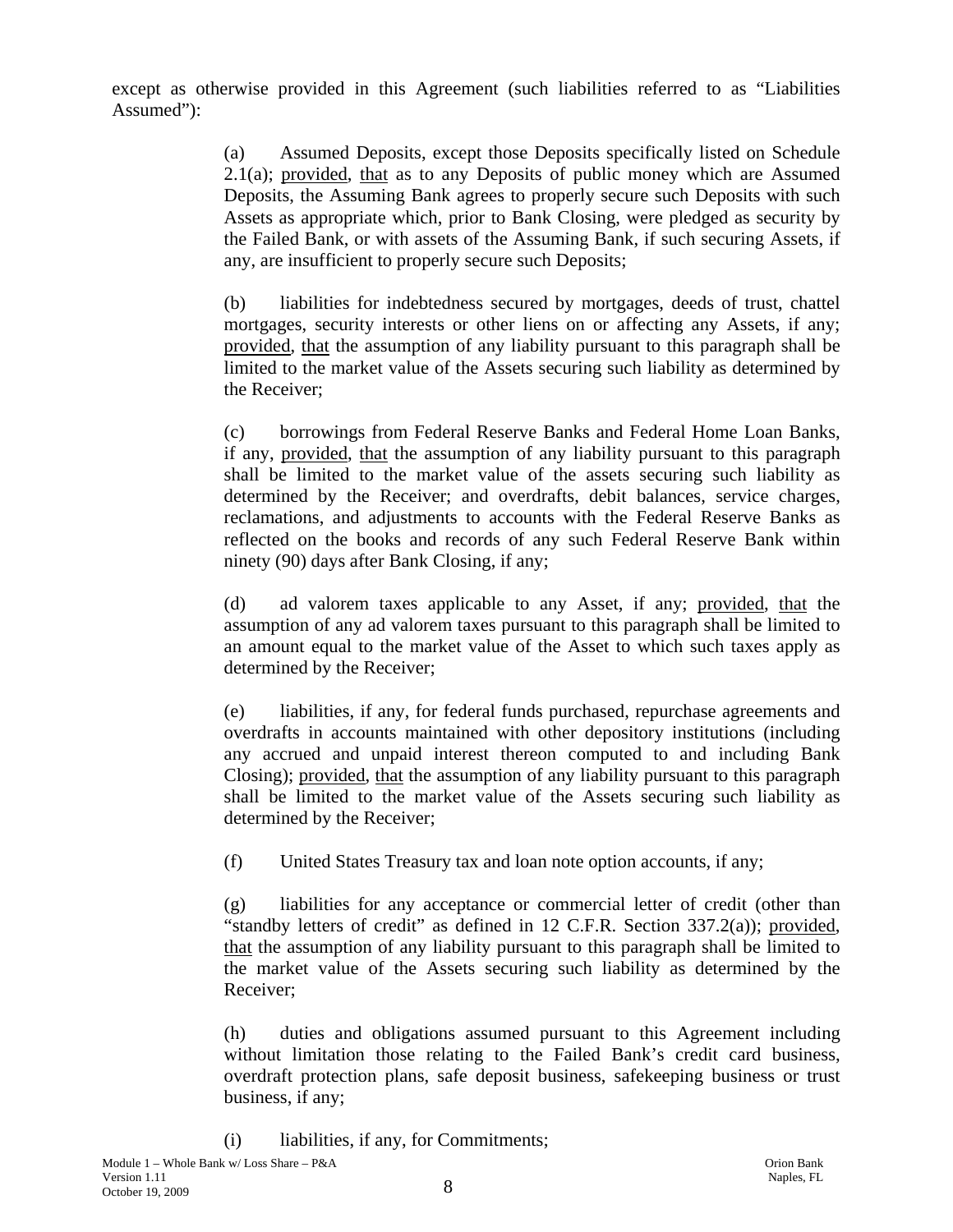- (j) liabilities, if any, for amounts owed to any Subsidiary of the Failed Bank;
- (k) liabilities, if any, with respect to Qualified Financial Contracts;

(l) duties and obligations under any contract pursuant to which the Failed Bank provides mortgage servicing for others, or mortgage servicing is provided to the Failed Bank by others; and

(m) all asset-related offensive litigation liabilities and all asset-related defensive litigation liabilities, but only to the extent such liabilities relate to assets subject to a loss share agreement, and provided that all other defensive litigation and any class actions with respect to credit card business are retained by the Receiver.

Schedule 2.1 attached hereto and incorporated herein sets forth certain categories of Liabilities Assumed and the aggregate Book Value of the Liabilities Assumed in such categories. Such schedule is based upon the best information available to the Receiver and may be adjusted as provided in Article VIII.

<span id="page-12-0"></span>**2.2 Interest on Deposit Liabilities.** The Assuming Bank agrees that, from and after Bank Closing, it will accrue and pay interest on Deposit liabilities assumed pursuant to Section 2.1 at a rate(s) it shall determine; provided, that for non-transaction Deposit liabilities such rate(s) shall not be less than the lowest rate offered by the Assuming Bank to its depositors for non-transaction deposit accounts. The Assuming Bank shall permit each depositor to withdraw, without penalty for early withdrawal, all or any portion of such depositor's Deposit, whether or not the Assuming Bank elects to pay interest in accordance with any deposit agreement formerly existing between the Failed Bank and such depositor; and further provided, that if such Deposit has been pledged to secure an obligation of the depositor or other party, any withdrawal thereof shall be subject to the terms of the agreement governing such pledge. The Assuming Bank shall give notice to such depositors as provided in Section 5.3 of the rate(s) of interest which it has determined to pay and of such withdrawal rights.

<span id="page-12-1"></span>**2.3 Unclaimed Deposits.** Fifteen (15) months following the Bank Closing Date, the Assuming Bank will provide the Receiver a listing of all deposit accounts, including the type of account, not claimed by the depositor. The Receiver will review the list and authorize the Assuming Bank to act on behalf of the Receiver to send a "Final Legal Notice" in a form substantially similar to Exhibit 2.3A to the owner(s) of the unclaimed deposits reminding them of the need to claim or arrange to continue their account(s) with the Assuming Bank. The Assuming Bank will send the "Final Legal Notice" to the depositors within thirty (30) days following notification of the Receiver's authorization. The Assuming Bank will prepare an Affidavit of Mailing and will forward the Affidavit of Mailing to the Receiver after mailing out the "Final Legal Notice" in a form substantially similar to Exhibit 2.3B to the owner(s) of unclaimed deposit accounts.

If, within eighteen (18) months after Bank Closing, any depositor of the Failed Bank does not claim or arrange to continue such depositor's Deposit assumed pursuant to Section 2.1 at the Assuming Bank, the Assuming Bank shall, within fifteen (15) Business Days after the end of such eighteen (18) month period, (i) refund to the Receiver the full amount of each such deposit (without reduction for service charges), (ii) provide to the Receiver a schedule of all such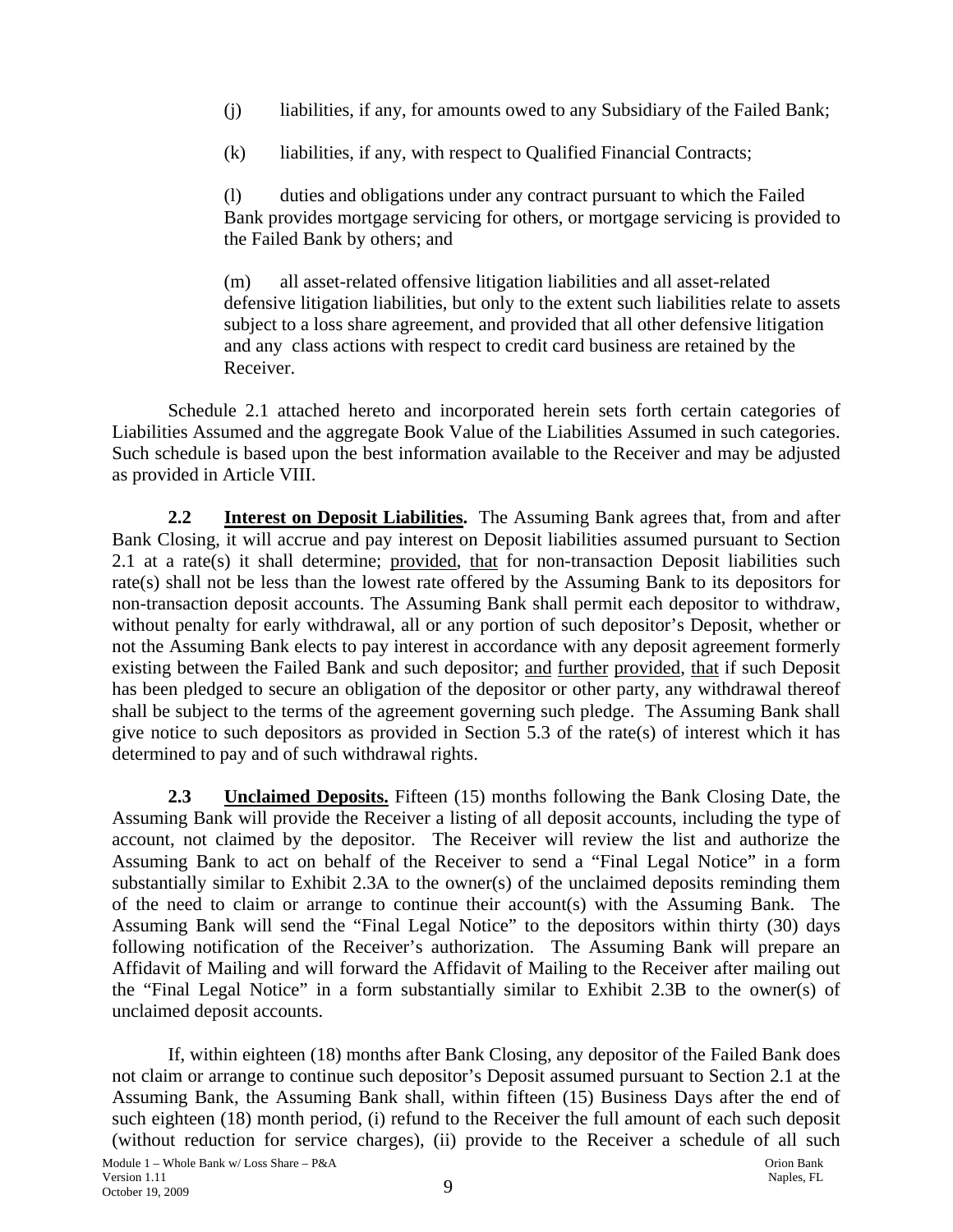refunded Deposits in such form as may be prescribed by the Receiver, and (iii) assign, transfer, convey, and deliver to the Receiver, all right, title, and interest of the Assuming Bank in and to the Records previously transferred to the Assuming Bank and other records generated or maintained by the Assuming Bank pertaining to such Deposits. During such eighteen (18) month period, at the request of the Receiver, the Assuming Bank promptly shall provide to the Receiver schedules of unclaimed deposits in such form as may be prescribed by the Receiver.

<span id="page-13-0"></span>**2.4 Employee Plans.** Except as provided in Section 4.12, the Assuming Bank shall have no liabilities, obligations or responsibilities under the Failed Bank's health care, bonus, vacation, pension, profit sharing, deferred compensation, 401K or stock purchase plans or similar plans, if any, unless the Receiver and the Assuming Bank agree otherwise subsequent to the date of this Agreement.

## **ARTICLE III PURCHASE OF ASSETS**

<span id="page-13-2"></span><span id="page-13-1"></span> **3.1 Assets Purchased by Assuming Bank**. With the exception of certain assets expressly excluded in Sections 3.5 and 3.6, the Assuming Bank hereby purchases from the Receiver, and the Receiver hereby sells, assigns, transfers, conveys, and delivers to the Assuming Bank, all right, title, and interest of the Receiver in and to all of the assets (real, personal and mixed, wherever located and however acquired) including all subsidiaries, joint ventures, partnerships, and any and all other business combinations or arrangements, whether active, inactive, dissolved or terminated, of the Failed Bank whether or not reflected on the books of the Failed Bank as of Bank Closing, other than Excluded Subsidiaries. Schedules 3.1 and 3.1a attached hereto and incorporated herein sets forth certain categories of Assets purchased hereunder. Such schedule is based upon the best information available to the Receiver and may be adjusted as provided in Article VIII. Assets are purchased hereunder by the Assuming Bank subject to all liabilities for indebtedness collateralized by Liens affecting such Assets to the extent provided in Section 2.1. Notwithstanding Section 4.8, the Assuming Bank specifically purchases all mortgage servicing rights and obligations of the Failed Bank.

# **3.2 Asset Purchase Price**.

<span id="page-13-3"></span>(a) All Assets and assets of the Failed Bank subject to an option to purchase by the Assuming Bank shall be purchased for the amount, or the amount resulting from the method specified for determining the amount, as specified on Schedule 3.2, except as otherwise may be provided herein. Any Asset, asset of the Failed Bank subject to an option to purchase or other asset purchased for which no purchase price is specified on Schedule 3.2 or otherwise herein shall be purchased at its Book Value. Loans or other assets charged off the Accounting Records of the Failed Bank prior to October 21, 2009 shall be purchased at a price of zero.

(b) The purchase price for securities (other than the capital stock of any Acquired Subsidiary) purchased under Section 3.1 by the Assuming Bank shall be the market value thereof as of Bank Closing, which market value shall be (i) the market price for each such security quoted at the close of the trading day effective on Bank Closing as published electronically by Bloomberg, L.P., or alternatively, at the discretion of the Receiver, IDC/Financial Times (FT) Interactive Data; (ii) provided, that if such market price is not available for any such security, the Assuming Bank will submit a bid for each such security within three days of notification/bid request by the Receiver (unless a different time period is agreed to by the Assuming Bank and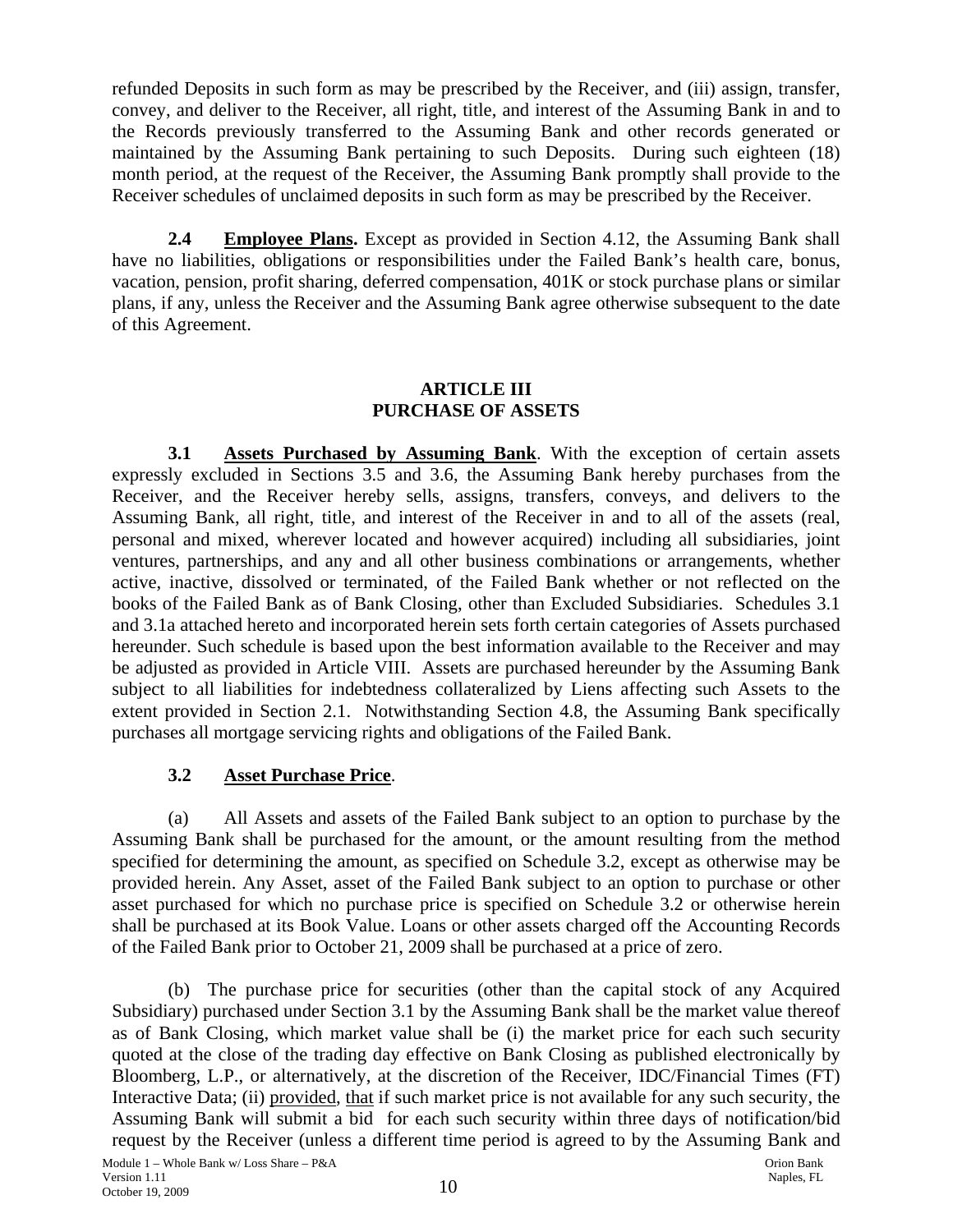the Receiver) and the Receiver, in its sole discretion will accept or reject each such bid; and (iii) further provided in the absence of an acceptable bid from the Assuming Bank, each such security shall not pass to the Assuming Bank and shall be deemed to be an excluded asset hereunder.

(c) Qualified Financial Contracts shall be purchased at market value determined in accordance with the terms of Exhibit 3.2(c). Any costs associated with such valuation shall be shared equally by the Receiver and the Assuming Bank.

<span id="page-14-0"></span>**3.3 Manner of Conveyance; Limited Warranty; Nonrecourse; Etc. THE CONVEYANCE OF ALL ASSETS, INCLUDING REAL AND PERSONAL PROPERTY INTERESTS, PURCHASED BY THE ASSUMING BANK UNDER THIS AGREEMENT SHALL BE MADE, AS NECESSARY, BY RECEIVER'S DEED OR RECEIVER'S BILL OF SALE, "AS IS", "WHERE IS", WITHOUT RECOURSE AND, EXCEPT AS OTHERWISE SPECIFICALLY PROVIDED IN THIS AGREEMENT, WITHOUT ANY WARRANTIES WHATSOEVER WITH RESPECT TO SUCH ASSETS, EXPRESS OR IMPLIED, WITH RESPECT TO TITLE, ENFORCEABILITY, COLLECTIBILITY, DOCUMENTATION OR FREEDOM FROM LIENS OR ENCUMBRANCES (IN WHOLE OR IN PART), OR ANY OTHER MATTERS.** 

## **3.4 Puts of Assets to the Receiver**.

<span id="page-14-1"></span>(a) **Puts Within 30 Days After Bank Closing**. During the thirty (30)-day period following Bank Closing and only during such period (which thirty (30)-day period may be extended in writing in the sole absolute discretion of the Receiver for any Loan), in accordance with this Section 3.4, the Assuming Bank shall be entitled to require the Receiver to purchase any Loan transferred to the Assuming Bank pursuant to Section 3.1 which is not fully secured by Assumed Deposits or deposits at other insured depository institutions due to either insufficient Assumed Deposit or deposit collateral or deficient documentation regarding such collateral; provided with regard to any Loan secured by an Assumed Deposit, no such purchase may be required until any Deposit setoff determination, whether voluntary or involuntary, has been made; and,

at the end of the thirty (30)-day period following Bank Closing and at that time only, in accordance with this Section 3.4, the Assuming Bank shall be entitled to require the Receiver to purchase any remaining overdraft transferred to the Assuming Bank pursuant to 3.1 which both was made after October 21, 2009 and was not made pursuant to an overdraft protection plan or similar extension of credit.

Notwithstanding the foregoing, the Assuming Bank shall not have the right to require the Receiver to purchase any Loan if (i) the Obligor with respect to such Loan is an Acquired Subsidiary, or (ii) the Assuming Bank has:

- (A) made any advance in accordance with the terms of a Commitment or otherwise with respect to such Loan;
- (B) taken any action that increased the amount of a Related Liability with respect to such Loan over the amount of such liability immediately prior to the time of such action;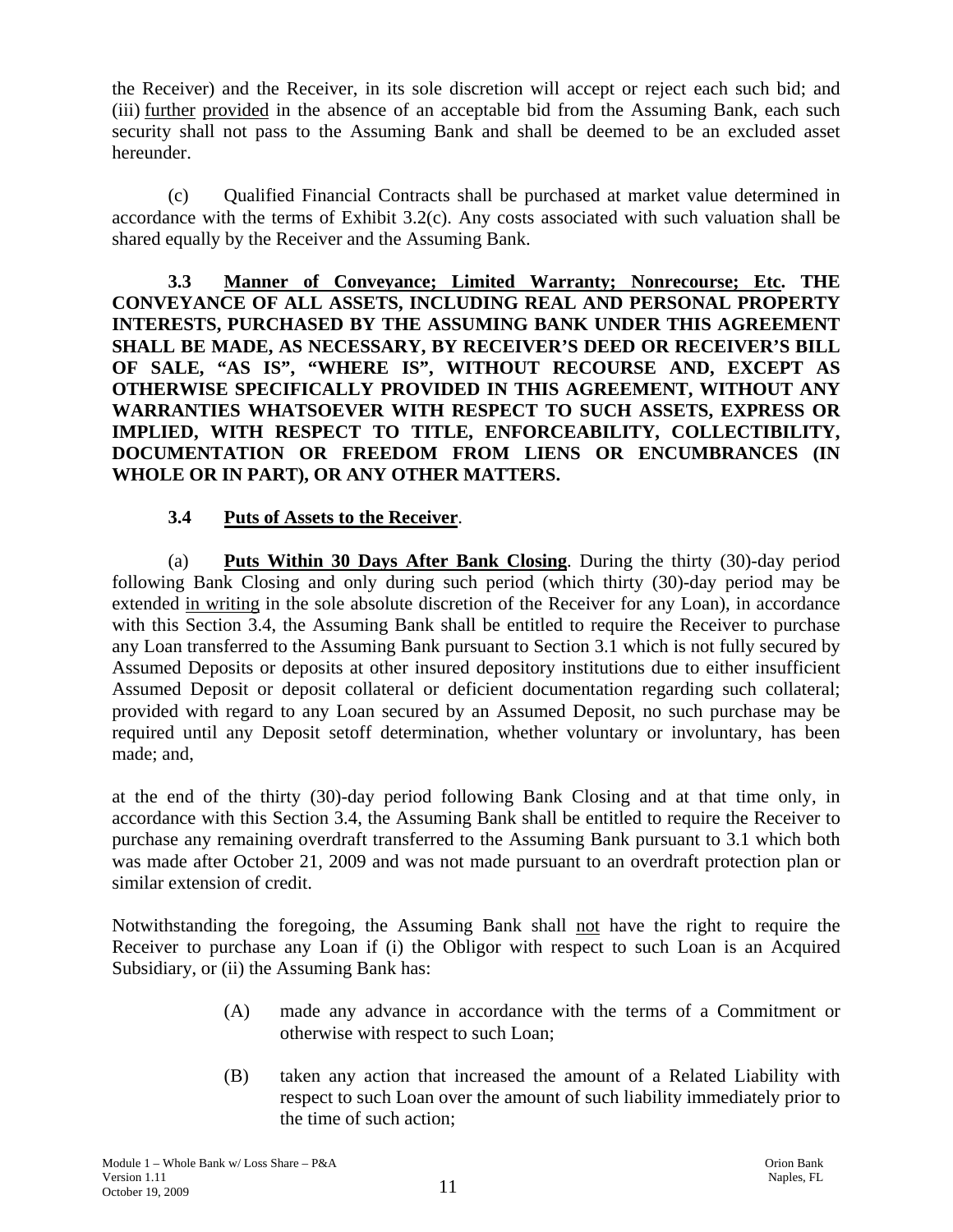- (C) created or permitted to be created any Lien on such Loan which secures indebtedness for money borrowed or which constitutes a conditional sales agreement, capital lease or other title retention agreement;
- (D) entered into, agreed to make, grant or permit, or made, granted or permitted any modification or amendment to, any waiver or extension with respect to, or any renewal, refinancing or refunding of, such Loan or related Credit Documents or collateral, including, without limitation, any act or omission which diminished such collateral; or
- (E) sold, assigned or transferred all or a portion of such Loan to a third party (whether with or without recourse).

The Assuming Bank shall transfer all such Assets to the Receiver without recourse, and shall indemnify the Receiver against any and all claims of any Person claiming by, through or under the Assuming Bank with respect to any such Asset, as provided in Section 12.4.

(b) **Notices to the Receiver**. In the event that the Assuming Bank elects to require the Receiver to purchase one or more Assets, the Assuming Bank shall deliver to the Receiver a notice (a "Put Notice") which shall include:

- (i) a list of all Assets that the Assuming Bank requires the Receiver to purchase;
- (ii) a list of all Related Liabilities with respect to the Assets identified pursuant to (i) above; and
- (iii) a statement of the estimated Repurchase Price of each Asset identified pursuant to (i) above as of the applicable Put Date.

Such notice shall be in the form prescribed by the Receiver or such other form to which the Receiver shall consent. As provided in Section 9.6, the Assuming Bank shall deliver to the Receiver such documents, Credit Files and such additional information relating to the subject matter of the Put Notice as the Receiver may request and shall provide to the Receiver full access to all other relevant books and records.

(c) **Purchase by Receiver**. The Receiver shall purchase Assets that are specified in the Put Notice and shall assume Related Liabilities with respect to such Assets, and the transfer of such Assets and Related Liabilities shall be effective as of a date determined by the Receiver which date shall not be later than thirty (30) days after receipt by the Receiver of the Put Notice (the "Put Date").

(d) **Purchase Price and Payment Date**. Each Asset purchased by the Receiver pursuant to this Section 3.4 shall be purchased at a price equal to the Repurchase Price of such Asset less the Related Liability Amount applicable to such Asset, in each case determined as of the applicable Put Date. If the difference between such Repurchase Price and such Related Liability Amount is positive, then the Receiver shall pay to the Assuming Bank the amount of such difference; if the difference between such amounts is negative, then the Assuming Bank shall pay to the Receiver the amount of such difference. The Assuming Bank or the Receiver, as the case may be, shall pay the purchase price determined pursuant to this Section 3.4(d) not later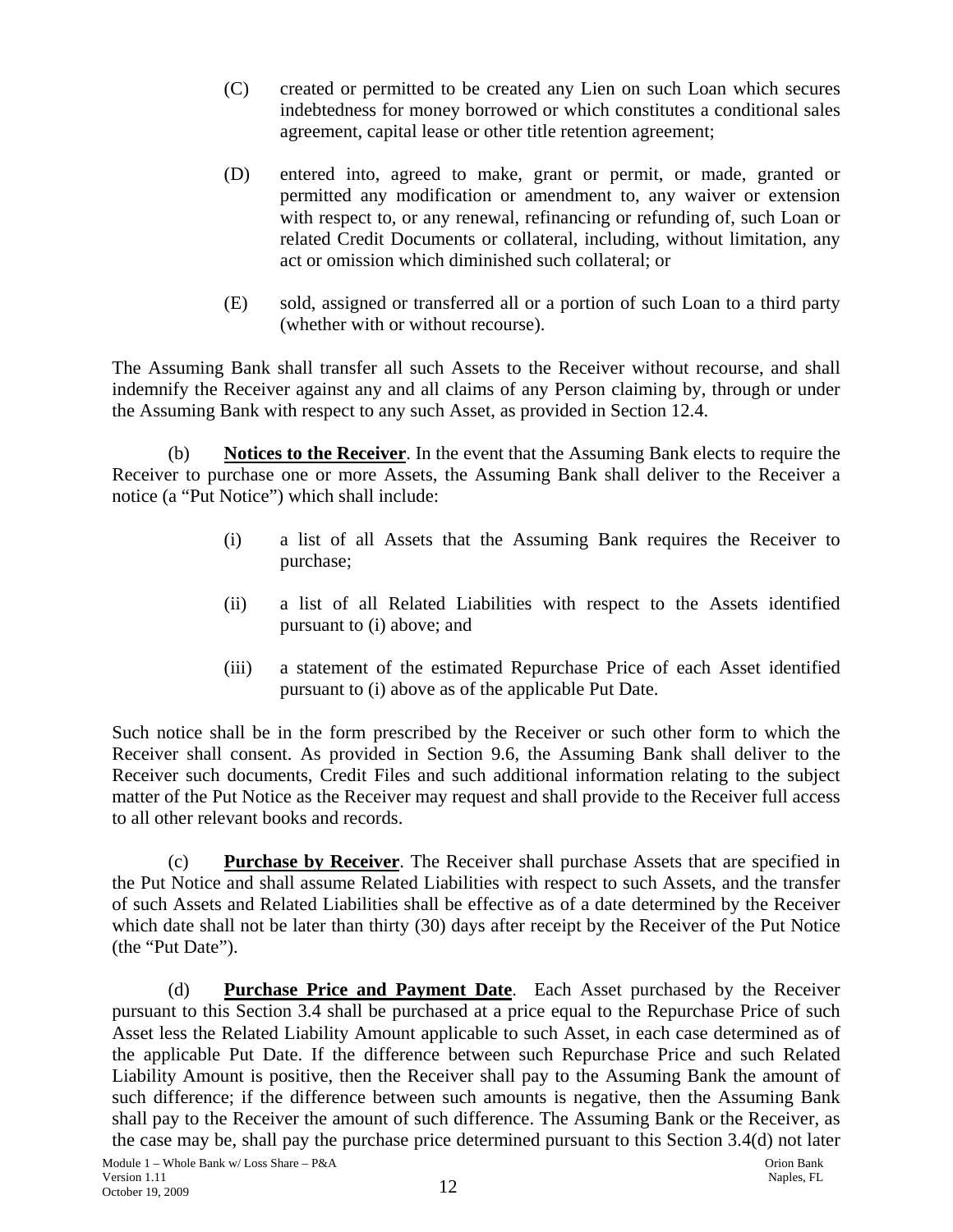than the twentieth (20th) Business Day following the applicable Put Date, together with interest on such amount at the Settlement Interest Rate for the period from and including such Put Date to and including the day preceding the date upon which payment is made.

(e) **Servicing.** The Assuming Bank shall administer and manage any Asset subject to purchase by the Receiver in accordance with usual and prudent banking standards and business practices until such time as such Asset is purchased by the Receiver.

(f) **Reversals**. In the event that the Receiver purchases an Asset (and assumes the Related Liability) that it is not required to purchase pursuant to this Section 3.4, the Assuming Bank shall repurchase such Asset (and assume such Related Liability) from the Receiver at a price computed so as to achieve the same economic result as would apply if the Receiver had never purchased such Asset pursuant to this Section 3.4.

<span id="page-16-0"></span>**3.5 Assets Not Purchased by Assuming Bank**. The Assuming Bank does not purchase, acquire or assume, or (except as otherwise expressly provided in this Agreement) obtain an option to purchase, acquire or assume under this Agreement:

(a) any financial institution bonds, banker's blanket bonds, or public liability, fire, or extended coverage insurance policy or any other insurance policy of the Failed Bank, or premium refund, unearned premium derived from cancellation, or any proceeds payable with respect to any of the foregoing;

(b) any interest, right, action, claim, or judgment against (i) any officer, director, employee, accountant, attorney, or any other Person employed or retained by the Failed Bank or any Subsidiary of the Failed Bank on or prior to Bank Closing arising out of any act or omission of such Person in such capacity, (ii) any underwriter of financial institution bonds, banker's blanket bonds or any other insurance policy of the Failed Bank, (iii) any shareholder or holding company of the Failed Bank, or (iv) any other Person whose action or inaction may be related to any loss (exclusive of any loss resulting from such Person's failure to pay on a Loan made by the Failed Bank) incurred by the Failed Bank; provided, that for the purposes hereof, the acts, omissions or other events giving rise to any such claim shall have occurred on or before Bank Closing, regardless of when any such claim is discovered and regardless of whether any such claim is made with respect to a financial institution bond, banker's blanket bond, or any other insurance policy of the Failed Bank in force as of Bank Closing;

(c) prepaid regulatory assessments of the Failed Bank, if any;

(d) legal or equitable interests in tax receivables of the Failed Bank, if any, including any claims arising as a result of the Failed Bank having entered into any agreement or otherwise being joined with another Person with respect to the filing of tax returns or the payment of taxes;

(e) amounts reflected on the Accounting Records of the Failed Bank as of Bank Closing as a general or specific loss reserve or contingency account, if any;

(f) leased or owned Bank Premises and leased or owned Furniture and Equipment and Fixtures and data processing equipment (including hardware and software) located on leased or owned Bank Premises, if any; provided, that the Assuming Bank does obtain an option under Section 4.6, Section 4.7 or Section 4.8, as the case may be, with respect thereto;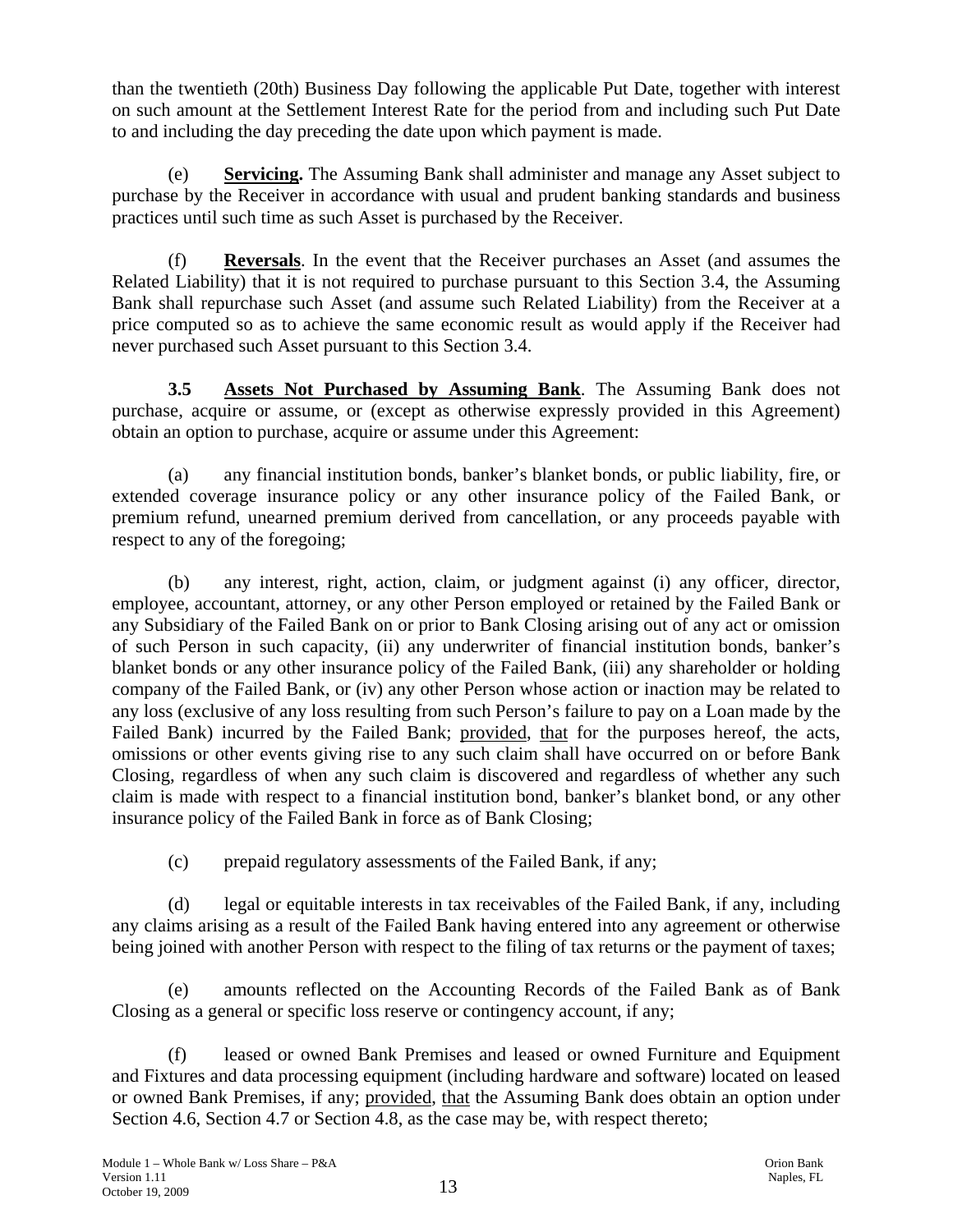(g) owned Bank Premises which the Receiver, in its discretion, determines may contain environmentally hazardous substances;

(h) any "goodwill," as such term is defined in the instructions to the report of condition prepared by banks examined by the Corporation in accordance with 12 C.F.R. Section 304.4, and other intangibles;

- (i) any criminal restitution or forfeiture orders issued in favor of the Failed Bank;
- (j) reserved;
- (k) assets essential to the Receiver in accordance with Section 3.6; and
- (l) all private label asset-backed securities, including, but not limited to, those listed on the attached Schedule 3.5(l);
- (m) the capital stock of any Excluded Subsidiary, including but not limited to, those Excluded Subsidiaries listed on Schedule 3.5(m); provided that the Assuming Bank does obtain an option under Section 4.16 with respect thereto;
- (n) the assets listed on Schedule  $3.5(n)$ .

## **3.6 Retention or Repurchase of Assets Essential to Receiver**.

<span id="page-17-0"></span>(a) The Receiver may refuse to sell to the Assuming Bank, or the Assuming Bank agrees, at the request of the Receiver set forth in a written notice to the Assuming Bank, to assign, transfer, convey, and deliver to the Receiver all of the Assuming Bank's right, title and interest in and to, any Asset or asset essential to the Receiver as determined by the Receiver in its discretion (together with all Credit Documents evidencing or pertaining thereto), which may include any Asset or asset that the Receiver determines to be:

- (i) made to an officer, director, or other Person engaging in the affairs of the Failed Bank, its Subsidiaries or Affiliates or any related entities of any of the foregoing;
- (ii) the subject of any investigation relating to any claim with respect to any item described in Section 3.5(a) or (b), or the subject of, or potentially the subject of, any legal proceedings;
- (iii) made to a Person who is an Obligor on a loan owned by the Receiver or the Corporation in its corporate capacity or its capacity as receiver of any institution;
- (iv) secured by collateral which also secures any asset owned by the Receiver; or
- (v) related to any asset of the Failed Bank not purchased by the Assuming Bank under this Article III or any liability of the Failed Bank not assumed by the Assuming Bank under Article II.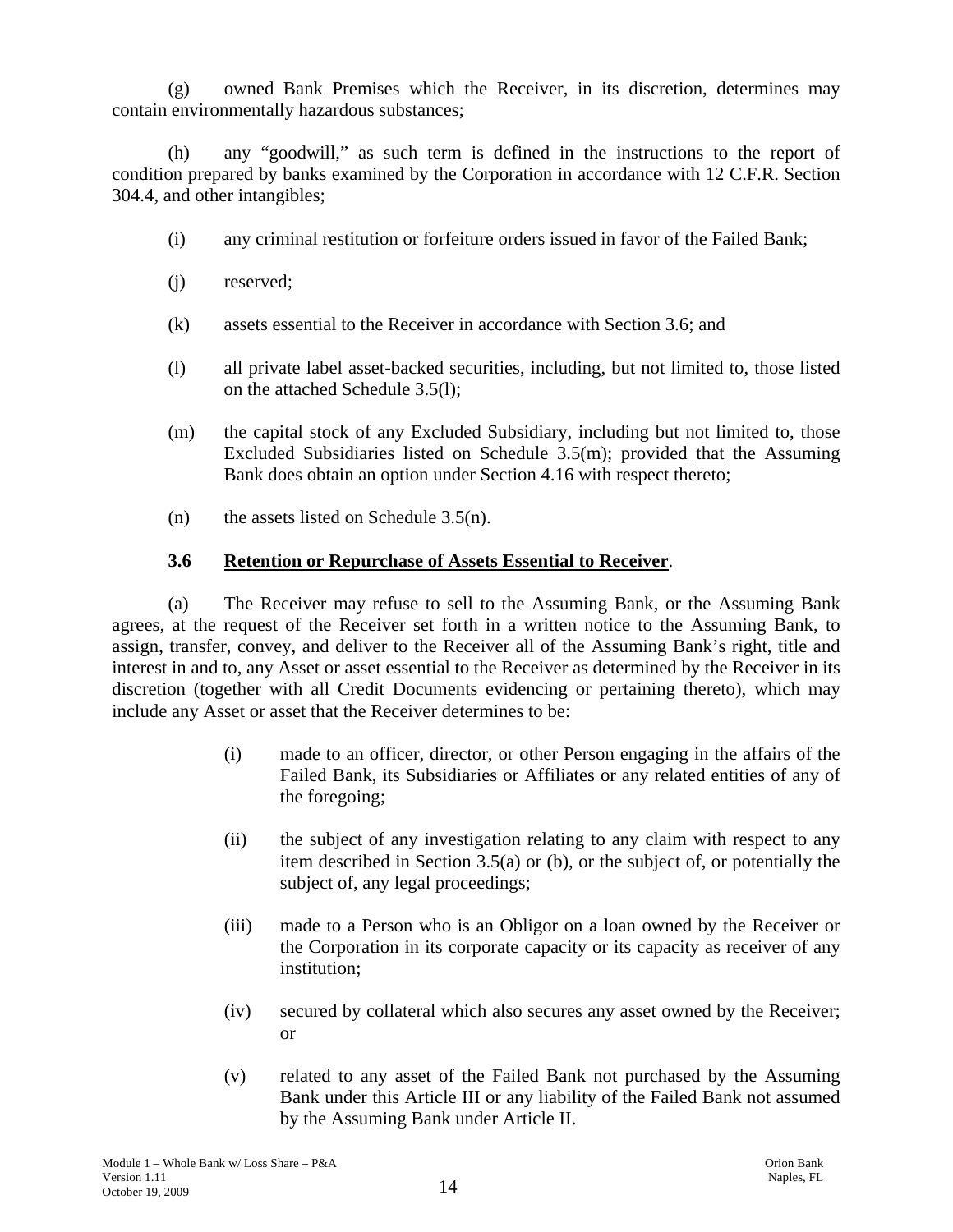(b) Each such Asset or asset purchased by the Receiver shall be purchased at a price equal to the Repurchase Price thereof less the Related Liability Amount with respect to any Related Liabilities related to such Asset or asset, in each case determined as of the date of the notice provided by the Receiver pursuant to Section 3.6(a). The Receiver shall pay the Assuming Bank not later than the twentieth (20th) Business Day following receipt of related Credit Documents and Credit Files together with interest on such amount at the Settlement Interest Rate for the period from and including the date of receipt of such documents to and including the day preceding the day on which payment is made. The Assuming Bank agrees to administer and manage each such Asset or asset in accordance with usual and prudent banking standards and business practices until each such Asset or asset is purchased by the Receiver. All transfers with respect to Asset or assets under this Section 3.6 shall be made as provided in Section 9.6. The Assuming Bank shall transfer all such Asset or assets and Related Liabilities to the Receiver without recourse, and shall indemnify the Receiver against any and all claims of any Person claiming by, through or under the Assuming Bank with respect to any such Asset or asset, as provided in Section 12.4.

#### **ARTICLE IV ASSUMPTION OF CERTAIN DUTIES AND OBLIGATIONS**

The Assuming Bank agrees with the Receiver and the Corporation as follows:

<span id="page-18-1"></span><span id="page-18-0"></span>**4.1 Continuation of Banking Business**. For the period commencing the first banking Business Day after Bank Closing and ending no earlier than the first anniversary of Bank Closing, the Assuming Bank (and its successors and assigns) will provide full service banking in the trade area of the Failed Bank. Thereafter, the Assuming Bank (and its successors and assigns) may cease providing such banking services in the trade area of the Failed Bank, provided the Assuming Bank (and its successors and assigns) has received all necessary regulatory approvals. At the option of the Assuming Bank, such banking services may be provided at any or all of the Bank Premises, or at other premises within such trade area. The trade area shall be determined by the Receiver.

**4.2 Agreement with Respect to Credit Card Business**. The Assuming Bank agrees to honor and perform, from and after Bank Closing, all duties and obligations with respect to the Failed Bank's credit card business, and/or processing related to credit cards, if any, and assumes all outstanding extensions of credit with respect thereto.

**4.3 Agreement with Respect to Safe Deposit Business**. The Assuming Bank assumes and agrees to discharge, from and after Bank Closing, in the usual course of conducting a banking business, the duties and obligations of the Failed Bank with respect to all Safe Deposit Boxes, if any, of the Failed Bank and to maintain all of the necessary facilities for the use of such boxes by the renters thereof during the period for which such boxes have been rented and the rent therefore paid to the Failed Bank, subject to the provisions of the rental agreements between the Failed Bank and the respective renters of such boxes; provided, that the Assuming Bank may relocate the Safe Deposit Boxes of the Failed Bank to any office of the Assuming Bank located in the trade area of the Failed Bank. The Safe Deposit Boxes shall be located and maintained in the trade area of the Failed Bank for a minimum of one year from Bank Closing. The trade area shall be determined by the Receiver. Fees related to the safe deposit business earned prior to the Bank Closing Date shall be for the benefit of the Receiver and fees earned after the Bank Closing Date shall be for the benefit of the Assuming Bank.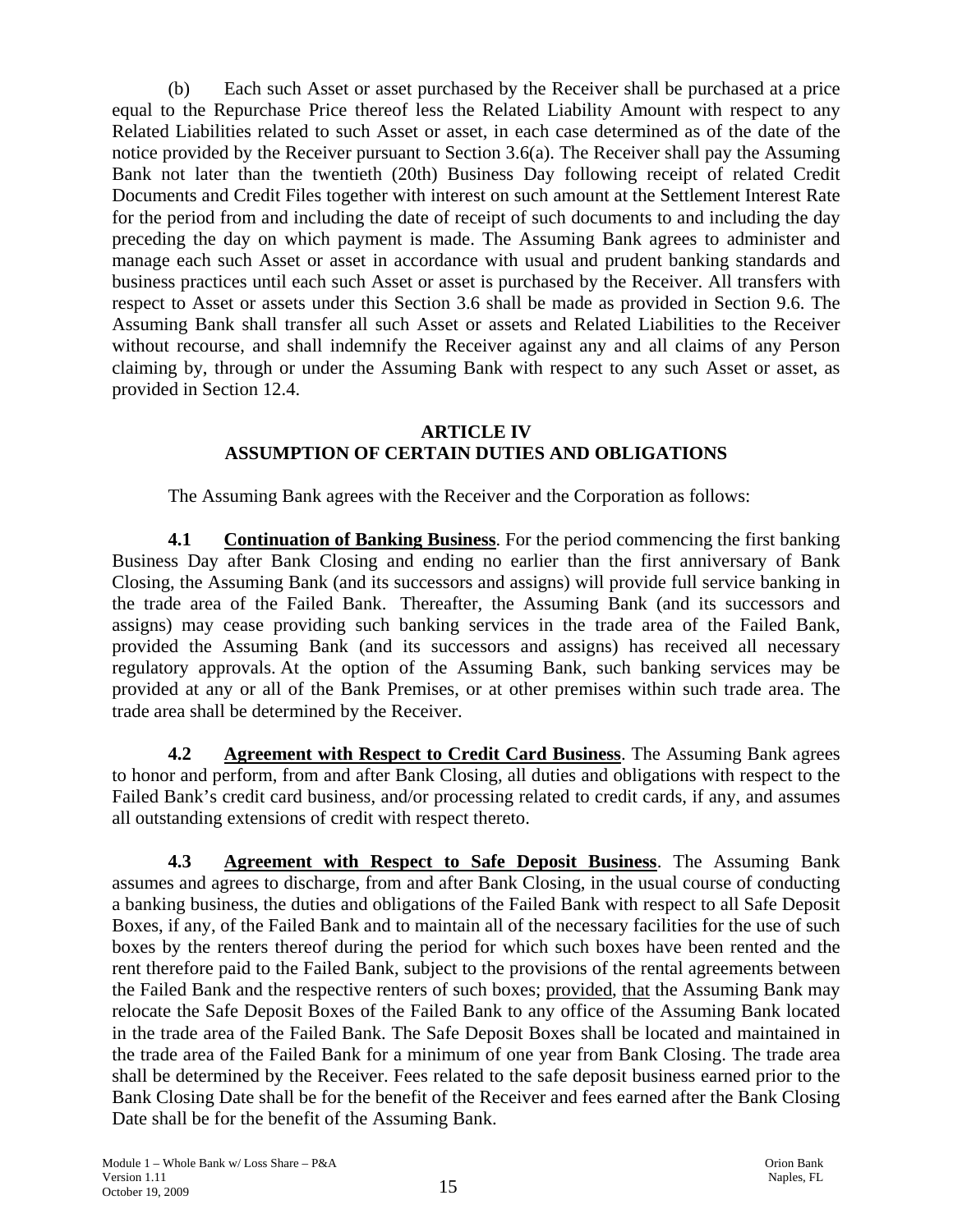**4.4 Agreement with Respect to Safekeeping Business**. The Receiver transfers, conveys and delivers to the Assuming Bank and the Assuming Bank accepts all securities and other items, if any, held by the Failed Bank in safekeeping for its customers as of Bank Closing. The Assuming Bank assumes and agrees to honor and discharge, from and after Bank Closing, the duties and obligations of the Failed Bank with respect to such securities and items held in safekeeping. The Assuming Bank shall be entitled to all rights and benefits heretofore accrued or hereafter accruing with respect thereto. The Assuming Bank shall provide to the Receiver written verification of all assets held by the Failed Bank for safekeeping within sixty (60) days after Bank Closing. The assets held for safekeeping by the Failed Bank shall be held and maintained by the Assuming Bank in the trade area of the Failed Bank for a minimum of one year from Bank Closing. At the option of the Assuming Bank, the safekeeping business may be provided at any or all of the Bank Premises, or at other premises within such trade area. The trade area shall be determined by the Receiver. Fees related to the safekeeping business earned prior to the Bank Closing Date shall be for the benefit of the Receiver and fees earned after the Bank Closing Date shall be for the benefit of the Assuming Bank.

# **4.5 Agreement with Respect to Trust Business**.

<span id="page-19-0"></span>(a) The Assuming Bank shall, without further transfer, substitution, act or deed, to the full extent permitted by law, succeed to the rights, obligations, properties, assets, investments, deposits, agreements, and trusts of the Failed Bank under trusts, executorships, administrations, guardianships, and agencies, and other fiduciary or representative capacities, all to the same extent as though the Assuming Bank had assumed the same from the Failed Bank prior to Bank Closing; provided, that any liability based on the misfeasance, malfeasance or nonfeasance of the Failed Bank, its directors, officers, employees or agents with respect to the trust business is not assumed hereunder.

(b) The Assuming Bank shall, to the full extent permitted by law, succeed to, and be entitled to take and execute, the appointment to all executorships, trusteeships, guardianships and other fiduciary or representative capacities to which the Failed Bank is or may be named in wills, whenever probated, or to which the Failed Bank is or may be named or appointed by any other instrument.

(c) In the event additional proceedings of any kind are necessary to accomplish the transfer of such trust business, the Assuming Bank agrees that, at its own expense, it will take whatever action is necessary to accomplish such transfer. The Receiver agrees to use reasonable efforts to assist the Assuming Bank in accomplishing such transfer.

(d) The Assuming Bank shall provide to the Receiver written verification of the assets held in connection with the Failed Bank's trust business within sixty (60) days after Bank Closing.

# **4.6 Agreement with Respect to Bank Premises**.

<span id="page-19-1"></span>(a) **Option to Purchase.** Subject to Section 3.5, the Receiver hereby grants to the Assuming Bank an exclusive option for the period of ninety (90) days commencing the day after Bank Closing to purchase any or all owned Bank Premises, including all Furniture, Fixtures and Equipment located on the Bank Premises. The Assuming Bank shall give written notice to the Receiver within the option period of its election to purchase or not to purchase any of the owned Bank Premises. Any purchase of such premises shall be effective as of the date of Bank Closing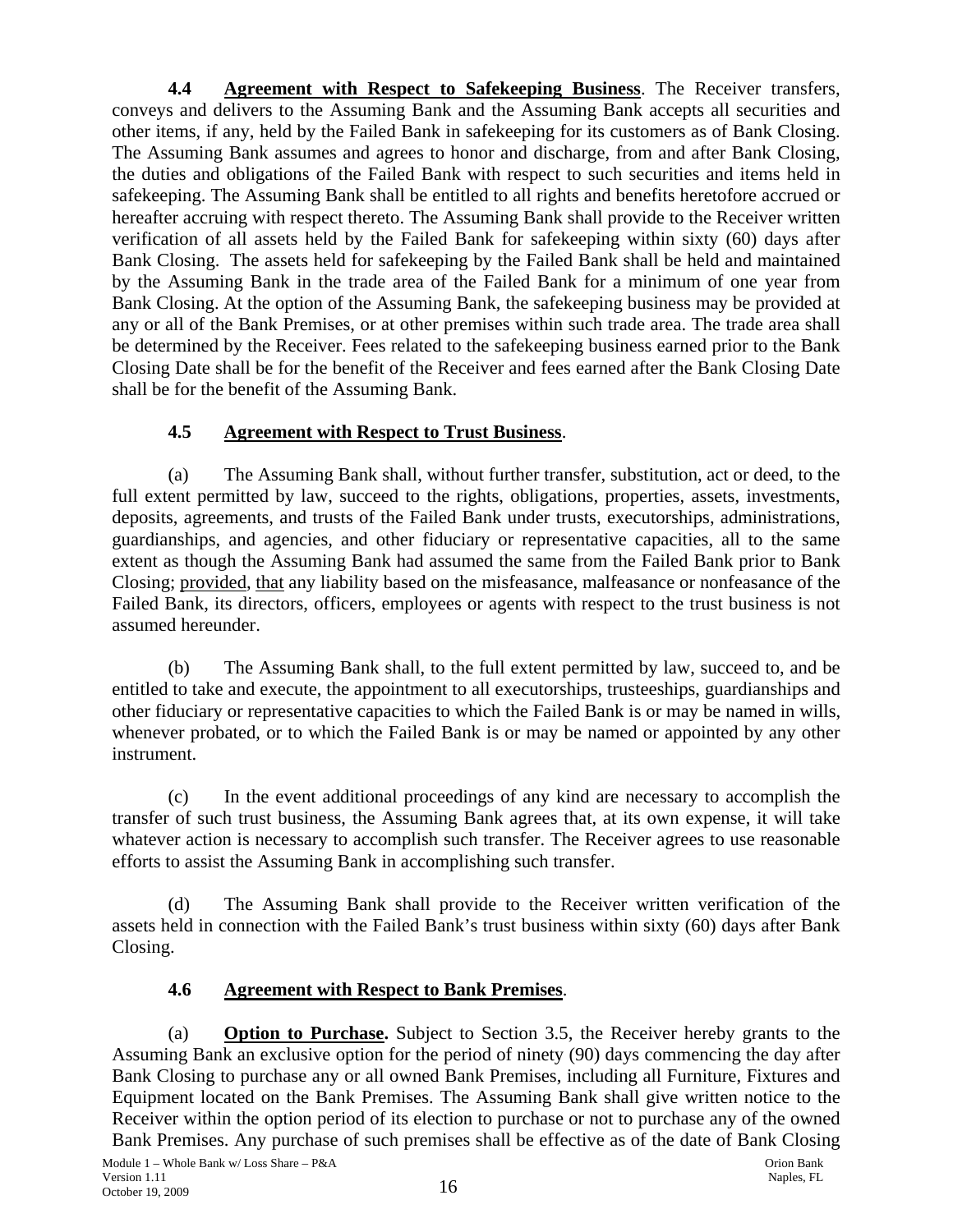and such purchase shall be consummated as soon as practicable thereafter, and in no event later than the Settlement Date. If the Assuming Bank gives notice of its election not to purchase one or more of the owned Bank Premises within seven (7) days of Bank Closing, then, not withstanding any other provision of this Agreement to the contrary, the Assuming Bank shall not be liable for any of the costs or fees associated with appraisals for such Bank Premises.

(b) **Option to Lease.** The Receiver hereby grants to the Assuming Bank an exclusive option for the period of ninety (90) days commencing the day after Bank Closing to cause the Receiver to assign to the Assuming Bank any or all leases for leased Bank Premises, if any, which have been continuously occupied by the Assuming Bank from Bank Closing to the date it elects to accept an assignment of the leases with respect thereto to the extent such leases can be assigned; provided, that the exercise of this option with respect to any lease must be as to all premises or other property subject to the lease. If an assignment cannot be made of any such leases, the Receiver may, in its discretion, enter into subleases with the Assuming Bank containing the same terms and conditions provided under such existing leases for such leased Bank Premises or other property. The Assuming Bank shall give notice to the Receiver within the option period of its election to accept or not to accept an assignment of any or all leases (or enter into subleases or new leases in lieu thereof). The Assuming Bank agrees to assume all leases assigned (or enter into subleases or new leases in lieu thereof) pursuant to this Section 4.6.

(c) **Facilitation.** The Receiver agrees to facilitate the assumption, assignment or sublease of leases or the negotiation of new leases by the Assuming Bank; provided, that neither the Receiver nor the Corporation shall be obligated to engage in litigation, make payments to the Assuming Bank or to any third party in connection with facilitating any such assumption, assignment, sublease or negotiation or commit to any other obligations to third parties.

(d) **Occupancy.** The Assuming Bank shall give the Receiver fifteen (15) days' prior written notice of its intention to vacate prior to vacating any leased Bank Premises with respect to which the Assuming Bank has not exercised the option provided in Section 4.6(b). Any such notice shall be deemed to terminate the Assuming Bank's option with respect to such leased Bank Premises.

# (e) **Occupancy Costs.**

(i) The Assuming Bank agrees to pay to the Receiver, or to appropriate third parties at the direction of the Receiver, during and for the period of any occupancy by it of (x) owned Bank Premises the market rental value, as determined by the appraiser selected in accordance with the definition of Fair Market Value, and all operating costs, and (y) leased Bank Premises (other than those owned by Excluded Subsidiaries), all operating costs with respect thereto and to comply with all relevant terms of applicable leases entered into by the Failed Bank, including without limitation the timely payment of all rent. Operating costs include, without limitation all taxes, fees, charges, utilities, insurance and assessments, to the extent not included in the rental value or rent. If the Assuming Bank elects to purchase any owned Bank Premises in accordance with Section 4.6(a), the amount of any rent paid (and taxes paid to the Receiver which have not been paid to the taxing authority and for which the Assuming Bank assumes liability) by the Assuming Bank with respect thereto shall be applied as an offset against the purchase price thereof.

(ii) The Assuming Bank agrees during the period of occupancy by it of owned or leased Bank Premises (other than those owned Excluded Subsidiaries), to pay to the Receiver Module 1 – Whole Bank w/ Loss Share – P&A Orion Bank Version 1.11 Naples, FL Version 1.11<br>October 19, 2009 17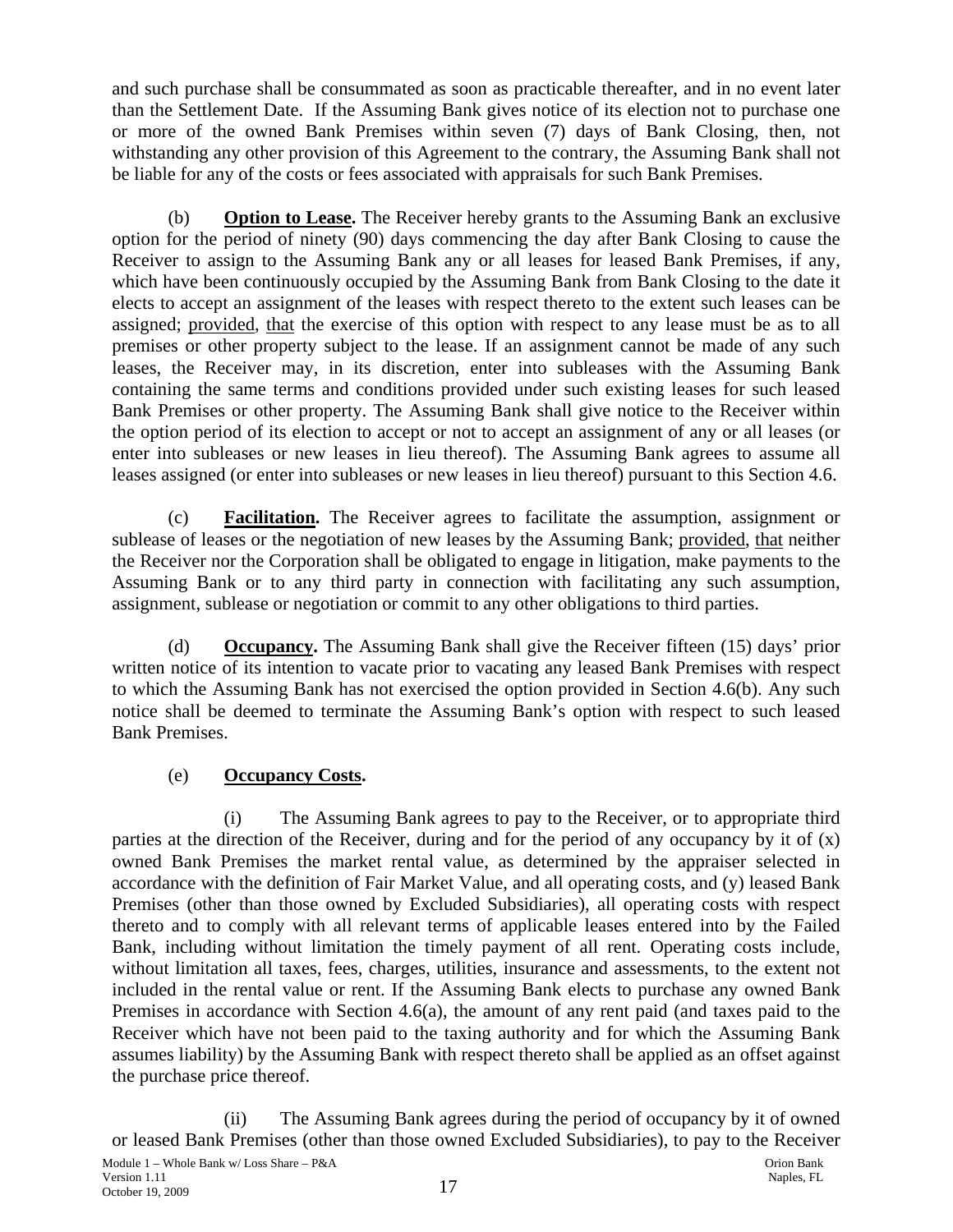rent for the use of all owned or leased Furniture and Equipment and all owned or leased Fixtures located on such Bank Premises for the period of such occupancy. Rent for such property owned by the Failed Bank shall be the market rental value thereof, as determined by the Receiver within sixty (60) days after Bank Closing. Rent for such leased property shall be an amount equal to any and all rent and other amounts which the Receiver incurs or accrues as an obligation or is obligated to pay for such period of occupancy pursuant to all leases and contracts with respect to such property. If the Assuming Bank purchases any owned Furniture and Equipment or owned Fixtures in accordance with Section 4.6(f) or 4.6(h), the amount of any rents paid by the Assuming Bank with respect thereto shall be applied as an offset against the purchase price thereof.

(f) **Certain Requirements as to Furniture, Equipment and Fixtures.** If the Assuming Bank purchases owned Bank Premises or accepts an assignment of the lease (or enters into a sublease or a new lease in lieu thereof) for leased Bank Premises as provided in Section 4.6(a) or 4.6(b), or if the Assuming Bank does not exercise such option but within twelve (12) months following Bank Closing obtains the right to occupy such premises (whether by assignment, lease, sublease, purchase or otherwise), other than in accordance with Section 4.6(a) or (b), the Assuming Bank shall (i) effective as of the date of Bank Closing, purchase from the Receiver all Furniture and Equipment and Fixtures owned by the Failed Bank at Fair Market Value and located thereon as of Bank Closing, (ii) accept an assignment or a sublease of the leases or negotiate new leases for all Furniture and Equipment and Fixtures leased by the Failed Bank and located thereon, and (iii) if applicable, accept an assignment or a sublease of any ground lease or negotiate a new ground lease with respect to any land on which such Bank Premises are located; provided, that the Receiver shall not have disposed of such Furniture and Equipment and Fixtures or repudiated the leases specified in clause (ii) or (iii).

## (g) **Vacating Premises.**

(i) If the Assuming Bank elects not to purchase any owned Bank Premises, the notice of such election in accordance with Section 4.6(a) shall specify the date upon which the Assuming Bank's occupancy of such premises shall terminate, which date shall not be later than ninety (90) days after the date of the Assuming Bank's notice not to exercise such option. The Assuming Bank promptly shall relinquish and release to the Receiver such premises and the Furniture and Equipment and Fixtures located thereon in the same condition as at Bank Closing, normal wear and tear excepted. By occupying any such premises after the expiration of such ninety (90)-day period, the Assuming Bank shall, at the Receiver's option, (x) be deemed to have agreed to purchase such Bank Premises, and to assume all leases, obligations and liabilities with respect to leased Furniture and Equipment and leased Fixtures located thereon and any ground lease with respect to the land on which such premises are located, and (y) be required to purchase all Furniture and Equipment and Fixtures owned by the Failed Bank and located on such premises as of Bank Closing.

(ii) If the Assuming Bank elects not to accept an assignment of the lease or sublease any leased Bank Premises, the notice of such election in accordance with Section 4.6(b) shall specify the date upon which the Assuming Bank's occupancy of such leased Bank Premises shall terminate, which date shall not be later than the date which is one hundred eighty (180) days after Bank Closing. Upon vacating such premises, the Assuming Bank shall relinquish and release to the Receiver such premises and the Fixtures and the Furniture and Equipment located thereon in the same condition as at Bank Closing, normal wear and tear excepted. By failing to provide notice of its intention to vacate such premises prior to the expiration of the option period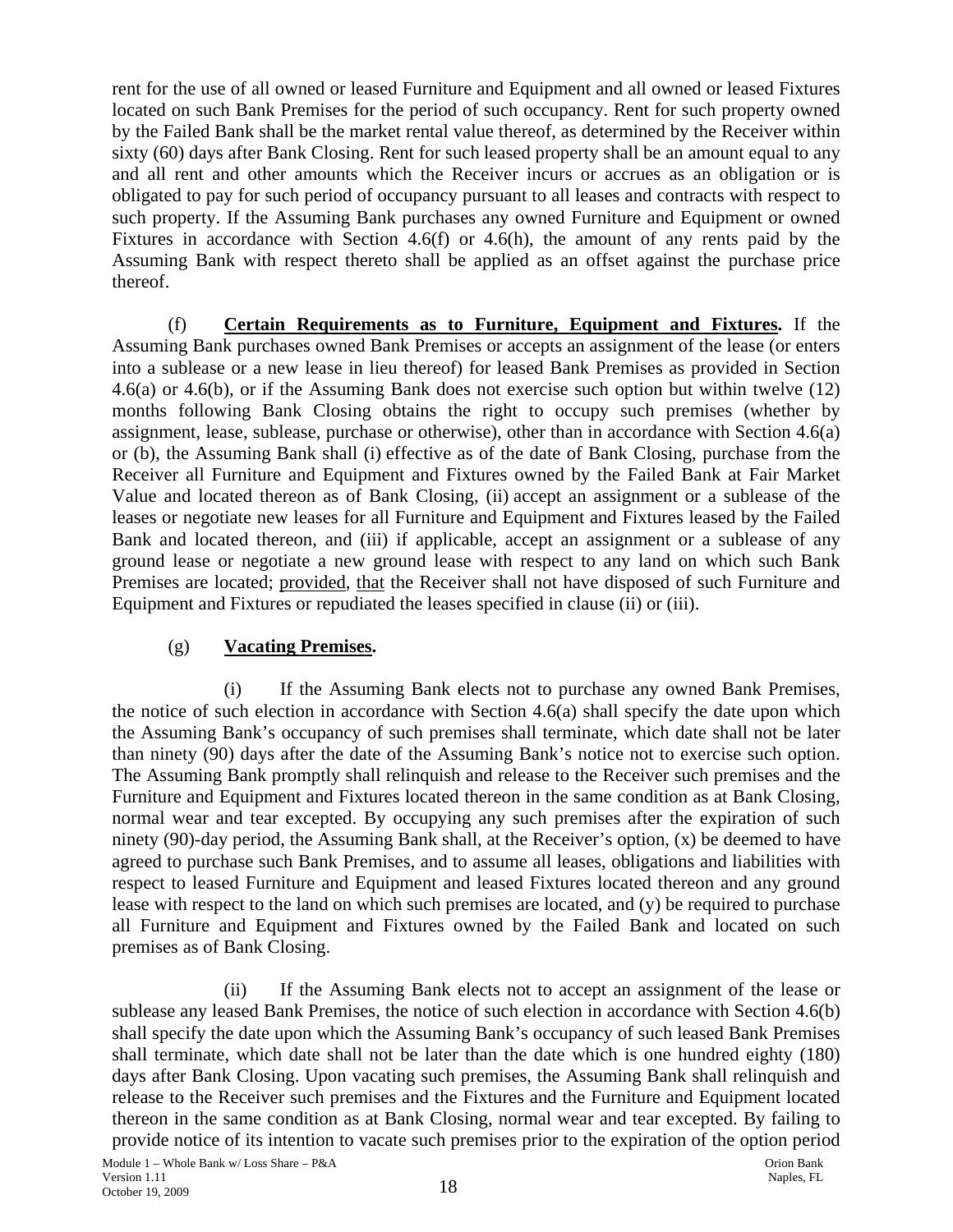specified in Section 4.6(b), or by occupying such premises after the one hundred eighty (180) day period specified above in this paragraph (ii), the Assuming Bank shall, at the Receiver's option, (x) be deemed to have assumed all leases, obligations and liabilities with respect to such premises (including any ground lease with respect to the land on which premises are located), and leased Furniture and Equipment and leased Fixtures located thereon in accordance with this Section 4.6 (unless the Receiver previously repudiated any such lease), and (y) be required to purchase all Furniture and Equipment and Fixtures owned by the Failed Bank at Fair Market Value and located on such premises as of Bank Closing.

(h) **Furniture and Equipment and Certain Other Equipment.** The Receiver hereby grants to the Assuming Bank an option to purchase all Furniture and Equipment or any telecommunications, data processing equipment (including hardware and software) and check processing and similar operating equipment owned by the Failed Bank at Fair Market Value and located at any leased Bank Premises that the Assuming Bank elects to vacate or which it could have, but did not occupy, pursuant to this Section 4.6; provided, that, the Assuming Bank shall give the Receiver notice of its election to purchase such property at the time it gives notice of its intention to vacate such Bank Premises or within ten (10) days after Bank Closing for Bank Premises it could have, but did not, occupy.

# **4.7 Agreement with Respect to Leased Data Processing Equipment**

<span id="page-22-0"></span>(a) The Receiver hereby grants to the Assuming Bank an exclusive option for the period of ninety (90) days commencing the day after Bank Closing to accept an assignment from the Receiver of any or all Data Processing Leases to the extent that such Data Processing Leases can be assigned.

(b) The Assuming Bank shall (i) give written notice to the Receiver within the option period specified in Section 4.7(a) of its intent to accept or decline an assignment or sublease of any or all Data Processing Leases and promptly accept an assignment or sublease of such Data Processing Leases, and (ii) give written notice to the appropriate lessor(s) that it has accepted an assignment or sublease of any such Data Processing Leases.

(c) The Receiver agrees to facilitate the assignment or sublease of Data Processing Leases or the negotiation of new leases or license agreements by the Assuming Bank; provided, that neither the Receiver nor the Corporation shall be obligated to engage in litigation or make payments to the Assuming Bank or to any third party in connection with facilitating any such assumption, assignment, sublease or negotiation.

(d) The Assuming Bank agrees, during its period of use of any property subject to a Data Processing Lease, to pay to the Receiver or to appropriate third parties at the direction of the Receiver all operating costs with respect thereto and to comply with all relevant terms of the applicable Data Processing Leases entered into by the Failed Bank, including without limitation the timely payment of all rent, taxes, fees, charges, utilities, insurance and assessments.

(e) The Assuming Bank shall, not later than fifty (50) days after giving the notice provided in Section 4.7(b), (i) relinquish and release to the Receiver all property subject to the relevant Data Processing Lease, in the same condition as at Bank Closing, normal wear and tear excepted, or (ii) accept an assignment or a sublease thereof or negotiate a new lease or license agreement under this Section 4.7.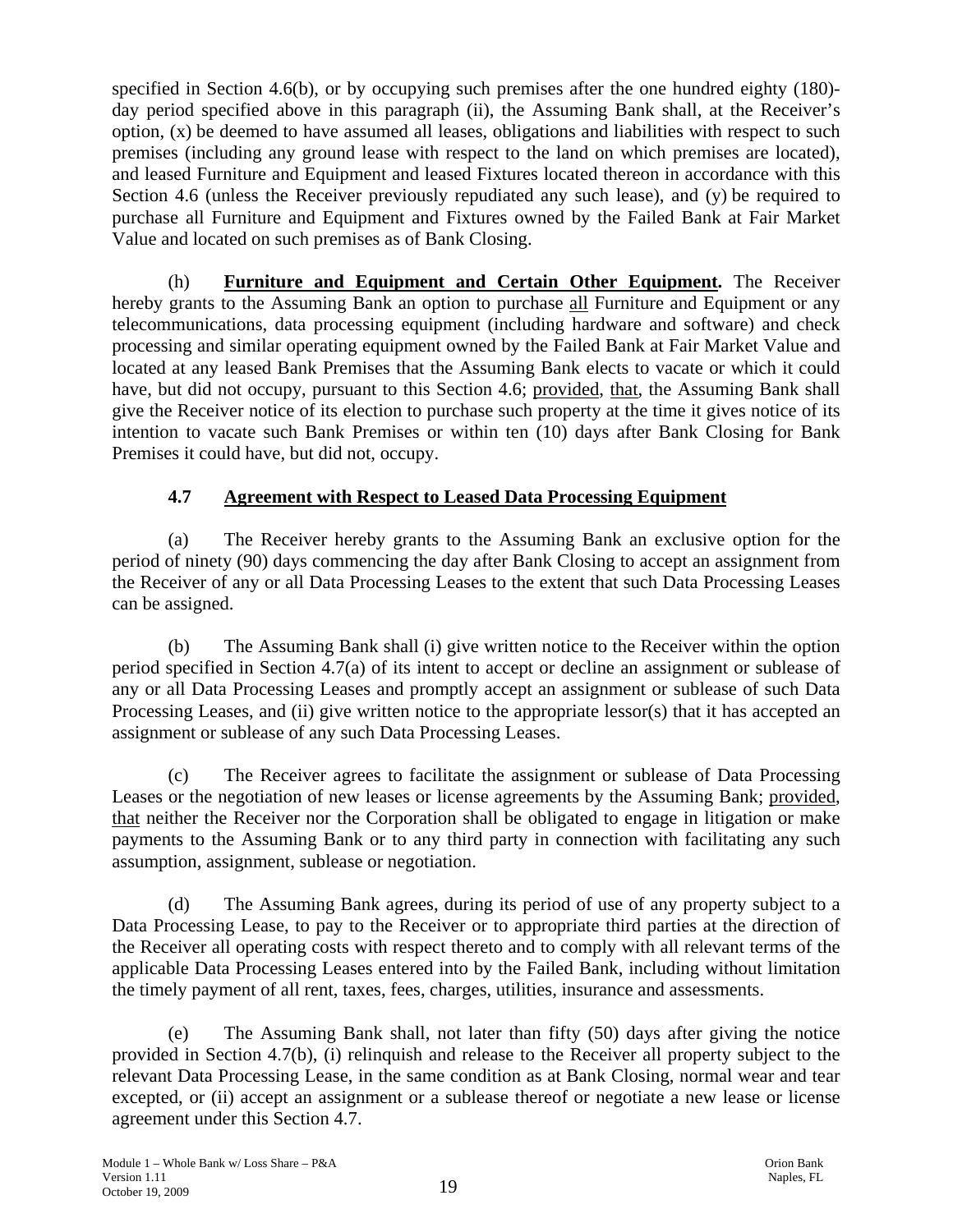### **4.8 Agreement with Respect to Certain Existing Agreements**.

(a) Subject to the provisions of Section 4.8(b), with respect to agreements existing as of Bank Closing which provide for the rendering of services by or to the Failed Bank, within thirty (30) days after Bank Closing, the Assuming Bank shall give the Receiver written notice specifying whether it elects to assume or not to assume each such agreement. Except as may be otherwise provided in this Article IV, the Assuming Bank agrees to comply with the terms of each such agreement for a period commencing on the day after Bank Closing and ending on: (i) in the case of an agreement that provides for the rendering of services by the Failed Bank, the date which is ninety (90) days after Bank Closing, and (ii) in the case of an agreement that provides for the rendering of services to the Failed Bank, the date which is thirty (30) days after the Assuming Bank has given notice to the Receiver of its election not to assume such agreement; provided, that the Receiver can reasonably make such service agreements available to the Assuming Bank. The Assuming Bank shall be deemed by the Receiver to have assumed agreements for which no notification is timely given. The Receiver agrees to assign, transfer, convey, and deliver to the Assuming Bank all right, title and interest of the Receiver, if any, in and to agreements the Assuming Bank assumes hereunder. In the event the Assuming Bank elects not to accept an assignment of any lease (or sublease) or negotiate a new lease for leased Bank Premises under Section 4.6 and does not otherwise occupy such premises, the provisions of this Section 4.8(a) shall not apply to service agreements related to such premises. The Assuming Bank agrees, during the period it has the use or benefit of any such agreement, promptly to pay to the Receiver or to appropriate third parties at the direction of the Receiver all operating costs with respect thereto and to comply with all relevant terms of such agreement.

(b) The provisions of Section 4.8(a) regarding the Assuming Bank's election to assume or not assume certain agreements shall not apply to (i) agreements pursuant to which the Failed Bank provides mortgage servicing for others or mortgage servicing is provided to the Failed Bank by others, (ii) agreements that are subject to Sections 4.1 through 4.7 and any insurance policy or bond referred to in Section 3.5(a) or other agreement specified in Section 3.5, and (iii) consulting, management or employment agreements, if any, between the Failed Bank and its employees or other Persons. Except as otherwise expressly set forth elsewhere in this Agreement, the Assuming Bank does not assume any liabilities or acquire any rights under any of the agreements described in this Section 4.8(b).

<span id="page-23-1"></span>**4.9 Informational Tax Reporting**. The Assuming Bank agrees to perform all obligations of the Failed Bank with respect to Federal and State income tax informational reporting related to (i) the Assets and the Liabilities Assumed, (ii) deposit accounts that were closed and loans that were paid off or collateral obtained with respect thereto prior to Bank Closing, (iii) miscellaneous payments made to vendors of the Failed Bank, and (iv) any other asset or liability of the Failed Bank, including, without limitation, loans not purchased and Deposits not assumed by the Assuming Bank, as may be required by the Receiver.

<span id="page-23-2"></span><span id="page-23-0"></span>**4.10 Insurance**. The Assuming Bank agrees to obtain insurance coverage effective from and after Bank Closing, including public liability, fire and extended coverage insurance acceptable to the Receiver with respect to owned or leased Bank Premises that it occupies, and all owned or leased Furniture and Equipment and Fixtures and leased data processing equipment (including hardware and software) located thereon, in the event such insurance coverage is not already in force and effect with respect to the Assuming Bank as the insured as of Bank Closing. All such insurance shall, where appropriate (as determined by the Receiver), name the Receiver as an additional insured.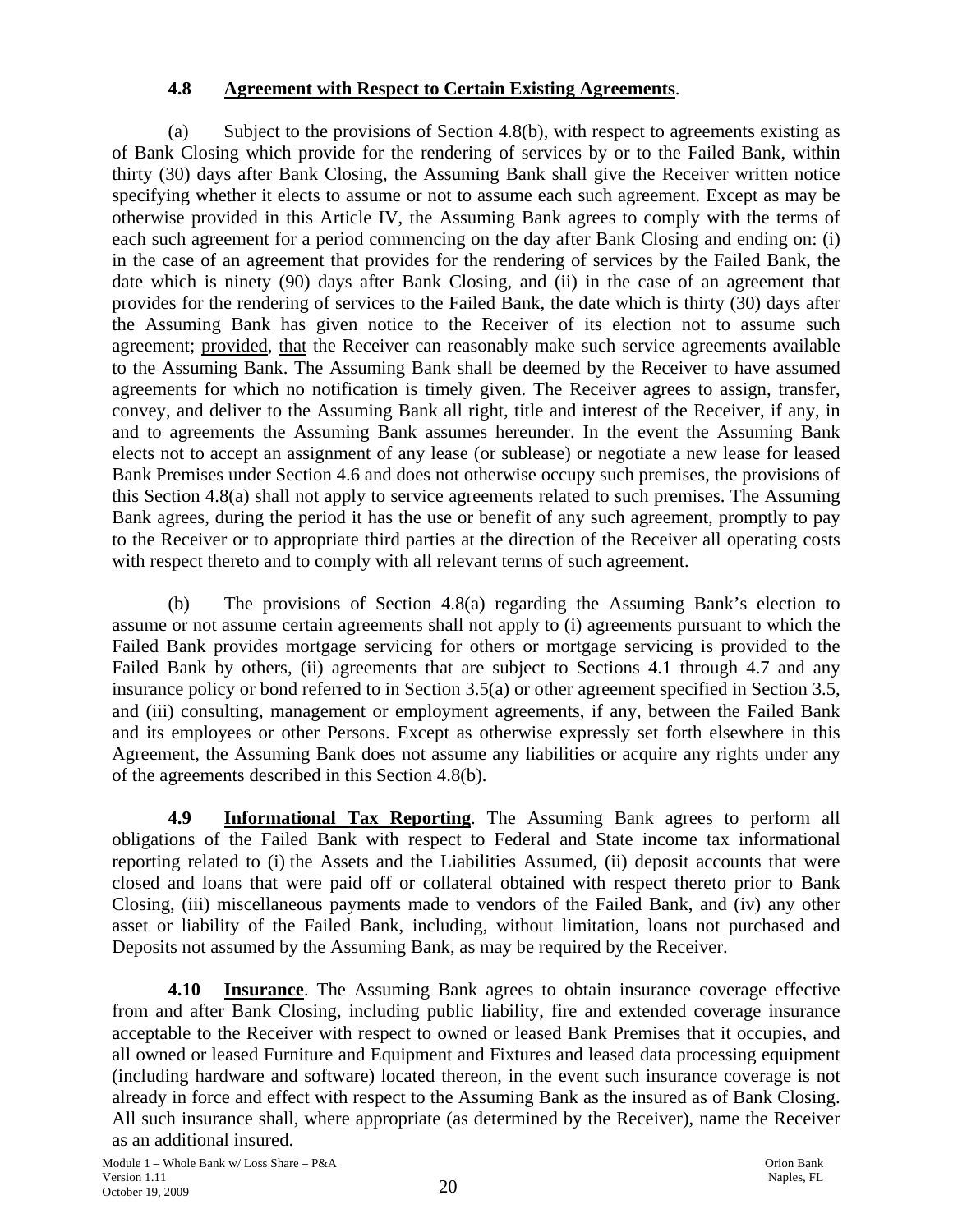<span id="page-24-0"></span> **4.11 Office Space for Receiver and Corporation**. For the period commencing on the day following Bank Closing and ending on the one hundred eightieth (180th) day thereafter, the Assuming Bank agrees to provide to the Receiver and the Corporation, without charge, adequate and suitable office space (including parking facilities and vault space), furniture, equipment (including photocopying and telecopying machines), email accounts, network access and technology resources (such as shared drive) and utilities (including local telephone service and fax machines) at the Bank Premises occupied by the Assuming Bank for their use in the discharge of their respective functions with respect to the Failed Bank. In the event the Receiver and the Corporation determine that the space provided is inadequate or unsuitable, the Receiver and the Corporation may relocate to other quarters having adequate and suitable space and the costs of relocation and any rental and utility costs for the balance of the period of occupancy by the Receiver and the Corporation shall be borne by the Assuming Bank. Additionally, the Assuming Bank agrees to pay such bills and invoices on behalf of the Receiver and Corporation as the Receiver or Corporation may direct for the period beginning on the date of Bank Closing and ending on Settlement Date. Assuming Bank shall submit it requests for reimbursement of such expenditures pursuant to Article VIII of this Agreement.

## <span id="page-24-1"></span>**4.12 Agreement with Respect to Continuation of Group Health Plan Coverage for Former Employees of the Failed Bank.**

(a) The Assuming Bank agrees to assist the Receiver, as provided in this Section 4.12, in offering individuals who were employees or former employees of the Failed Bank, or any of its Subsidiaries, and who, immediately prior to Bank Closing, were receiving, or were eligible to receive, health insurance coverage or health insurance continuation coverage from the Failed Bank ("Eligible Individuals"), the opportunity to obtain health insurance coverage in the Corporation's FIA Continuation Coverage Plan which provides for health insurance continuation coverage to such Eligible Individuals who are qualified beneficiaries of the Failed Bank as defined in Section 607 of the Employee Retirement Income Security Act of 1974, as amended (respectively, "qualified beneficiaries" and "ERISA"). The Assuming Bank shall consult with the Receiver and not later than five (5) Business Days after Bank Closing shall provide written notice to the Receiver of the number (if available), identity (if available) and addresses (if available) of the Eligible Individuals who are qualified beneficiaries of the Failed Bank and for whom a "qualifying event" (as defined in Section 603 of ERISA) has occurred and with respect to whom the Failed Bank's obligations under Part 6 of Subtitle B of Title I of ERISA have not been satisfied in full, and such other information as the Receiver may reasonably require. The Receiver shall cooperate with the Assuming Bank in order to permit it to prepare such notice and shall provide to the Assuming Bank such data in its possession as may be reasonably required for purposes of preparing such notice.

(b) The Assuming Bank shall take such further action to assist the Receiver in offering the Eligible Individuals who are qualified beneficiaries of the Failed Bank the opportunity to obtain health insurance coverage in the Corporation's FIA Continuation Coverage Plan as the Receiver may direct. All expenses incurred and paid by the Assuming Bank (i) in connection with the obligations of the Assuming Bank under this Section 4.12, and (ii) in providing health insurance continuation coverage to any Eligible Individuals who are hired by the Assuming Bank and such employees' qualified beneficiaries shall be borne by the Assuming Bank.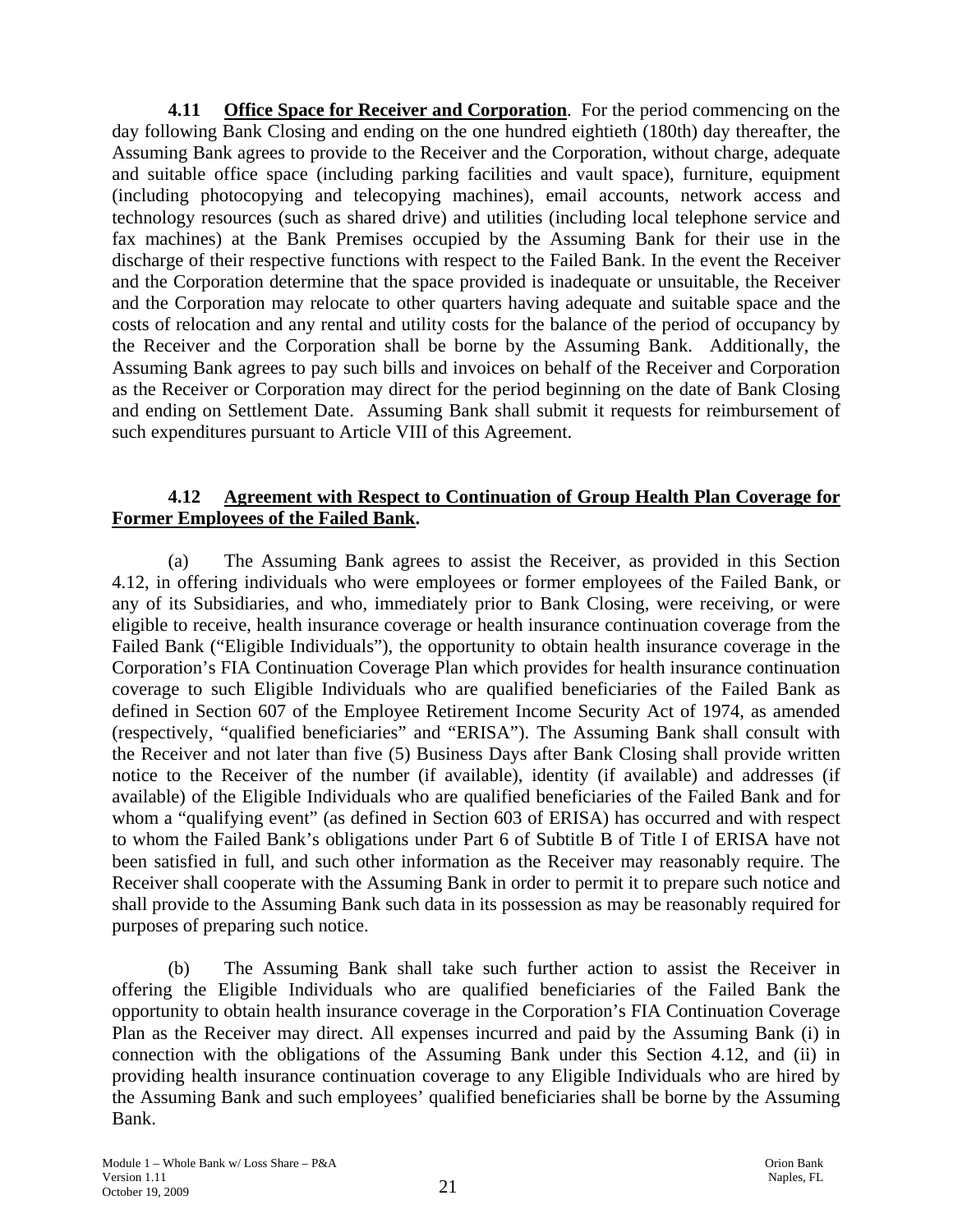(c) This Section 4.12 is for the sole and exclusive benefit of the parties to this Agreement, and for the benefit of no other Person (including any former employee of the Failed Bank or any Subsidiary thereof or qualified beneficiary of such former employee). Nothing in this Section 4.12 is intended by the parties, or shall be construed, to give any Person (including any former employee of the Failed Bank or any Subsidiary thereof or qualified beneficiary of such former employee) other than the Corporation, the Receiver and the Assuming Bank any legal or equitable right, remedy or claim under or with respect to the provisions of this Section.

<span id="page-25-0"></span>**4.13 Agreement with Respect to Interim Asset Servicing.** At any time after Bank Closing, the Receiver may establish on its books an asset pool(s) and may transfer to such asset pool(s) (by means of accounting entries on the books of the Receiver) all or any assets and liabilities of the Failed Bank which are not acquired by the Assuming Bank, including, without limitation, wholly unfunded Commitments and assets and liabilities which may be acquired, funded or originated by the Receiver subsequent to Bank Closing. The Receiver may remove assets (and liabilities) from or add assets (and liabilities) to such pool(s) at any time in its discretion. At the option of the Receiver, the Assuming Bank agrees to service, administer, and collect such pool assets in accordance with and for the term set forth in Exhibit 4.13 "Interim Asset Servicing Arrangement".

# **4.14** Reserved.

**4.15 Agreement with Respect to Loss Sharing.** The Assuming Bank shall be entitled to require reimbursement from the Receiver for loss sharing on certain loans in accordance with the Single Family Shared-Loss Agreement attached hereto as Exhibit 4.15A and the Non-SF Shared-Loss Agreement attached hereto as Exhibit 4.15B, collectively, the "Shared-Loss Agreements." The Loans that shall be subject to the Shared-Loss Agreements are identified on the Schedule of Loans 4.15A and 4.15B attached hereto.

# **4.16 Agreement with Respect to Excluded Subsidiaries**.

(a) **Option to Purchase.** Subject to Section 3.5, the Receiver hereby grants to the Assuming Bank an exclusive option for the period of ninety (90) days commencing the day after Bank Closing to purchase all of the capital stock of any Excluded Subsidiary. The Assuming Bank shall give written notice to the Receiver within the option period of its election to purchase or not to purchase the capital stock of any of the Excluded Subsidiary. Any purchase of such Excluded Subsidiary shall be effective as of the date of Bank Closing, and such purchase shall be consummated as soon as practicable thereafter, and in no event later than the Settlement Date. If the Assuming Bank gives notice of its election not to purchase one or more of Excluded Subsidiaries within seven (7) days of Bank Closing, then, not withstanding any other provision of this Agreement to the contrary, the Assuming Bank shall not be liable for any of the costs or fees associated with appraisals for the Bank Premises owned by such Excluded Subsidiary.

(b) **Occupancy.** The Assuming Bank shall give the Receiver and the applicable Excluded Subsidiary fifteen (15) days' prior written notice of its intention to vacate prior to vacating any Bank Premises owned by such Excluded Subsidiary to which to which the Assuming Bank has not exercised the option provided in Section 4.16(a). Any such notice shall be deemed to terminate (A) the Assuming Bank's option with respect to such Excluded Subsidiary and (B) the Assuming Bank's right to occupy any Bank Premises owned by such Excluded Subsidiary.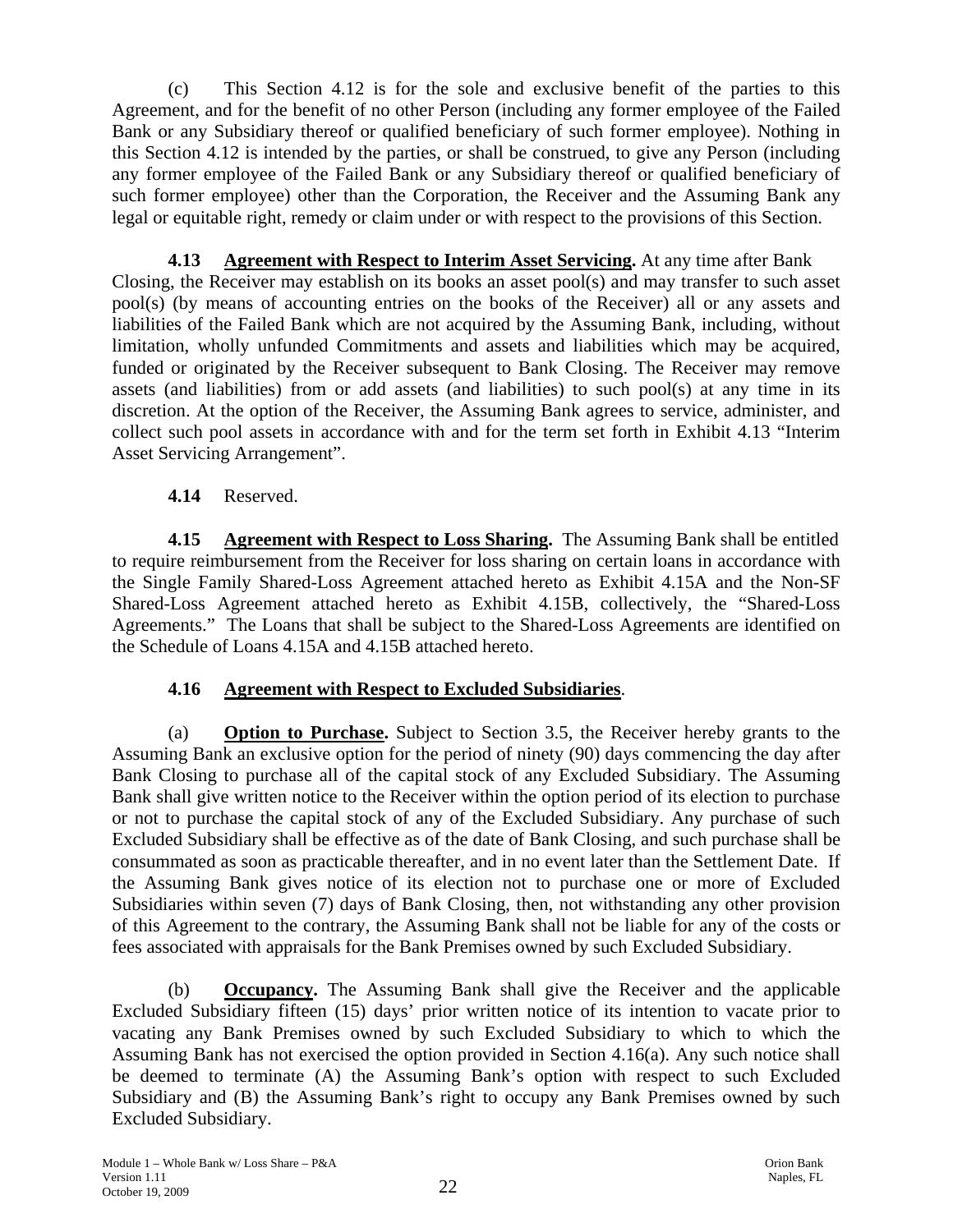## (c) **Occupancy Costs.**

(i) The Assuming Bank agrees to pay to the Receiver, or to the appropriate Excluded Subsidiary or other parties at the direction of the Receiver, during and for the period of any occupancy by it of Bank Premises owned by any Excluded Subsidiary the market rental value, as determined by the appraiser selected in accordance with the definition of Fair Market Value, and all operating costs with respect thereto and to comply with all relevant terms of applicable leases entered into by the Failed Bank, including without limitation the timely payment of all rent. Operating costs include, without limitation all taxes, fees, charges, utilities, insurance and assessments, to the extent not included in the rental value or rent. If the Assuming Bank elects to purchase any Excluded Subsidiary in accordance with Section 4.16(a), the amount of any rent paid (and taxes paid to the Receiver or the applicable Excluded Subsidiary which have not been paid to the taxing authority and for which the Assuming Bank assumes liability) by the Assuming Bank with respect thereto shall be applied as an offset against the purchase price thereof.

(ii) The Assuming Bank agrees during the period of occupancy by it of Bank Premises owned by an Excluded Subsidiary to pay to the Receiver, or to the appropriate Excluded Subsidiary, rent for the use of all owned or leased Furniture and Equipment and all owned or leased Fixtures located on such Bank Premises for the period of such occupancy. Rent for such property owned by any Excluded Subsidiary shall be the market rental value thereof, as determined by the Receiver within sixty (60) days after Bank Closing. Rent for such leased property shall be an amount equal to any and all rent and other amounts which the Receiver or the appropriate Excluded Subsidiary incurs or accrues as an obligation or is obligated to pay for such period of occupancy pursuant to all leases and contracts with respect to such property. If the Assuming Bank purchases any Excluded Subsidiary in accordance with Section 4.16(a), the amount of any rents paid by the Assuming Bank with respect to Fixtures and Furniture and Equipment owned by such Excluded Subsidiary shall be applied as an offset against the purchase price thereof.

(d) **Vacating Premises.** If the Assuming Bank elects not to purchase any Excluded Subsidiary, the notice of such election in accordance with Section 4.16(a) shall specify the date upon which the Assuming Bank's occupancy of Bank Premises owned by such Excluded Subsidiary shall terminate, which date shall not be later than ninety (90) days after the date of the Assuming Bank's notice not to exercise such option. The Assuming Bank promptly shall relinquish and release to the Receiver or such Excluded Subsidiary such premises and the Furniture and Equipment and Fixtures located thereon in the same condition as at Bank Closing, normal wear and tear excepted.

## **ARTICLE V DUTIES WITH RESPECT TO DEPOSITORS OF THE FAILED BANK**

<span id="page-26-1"></span><span id="page-26-0"></span>**5.1 Payment of Checks, Drafts and Orders.** Subject to Section 9.5, the Assuming Bank agrees to pay all properly drawn checks, drafts and withdrawal orders of depositors of the Failed Bank presented for payment, whether drawn on the check or draft forms provided by the Failed Bank or by the Assuming Bank, to the extent that the Deposit balances to the credit of the respective makers or drawers assumed by the Assuming Bank under this Agreement are sufficient to permit the payment thereof, and in all other respects to discharge, in the usual course of conducting a banking business, the duties and obligations of the Failed Bank with respect to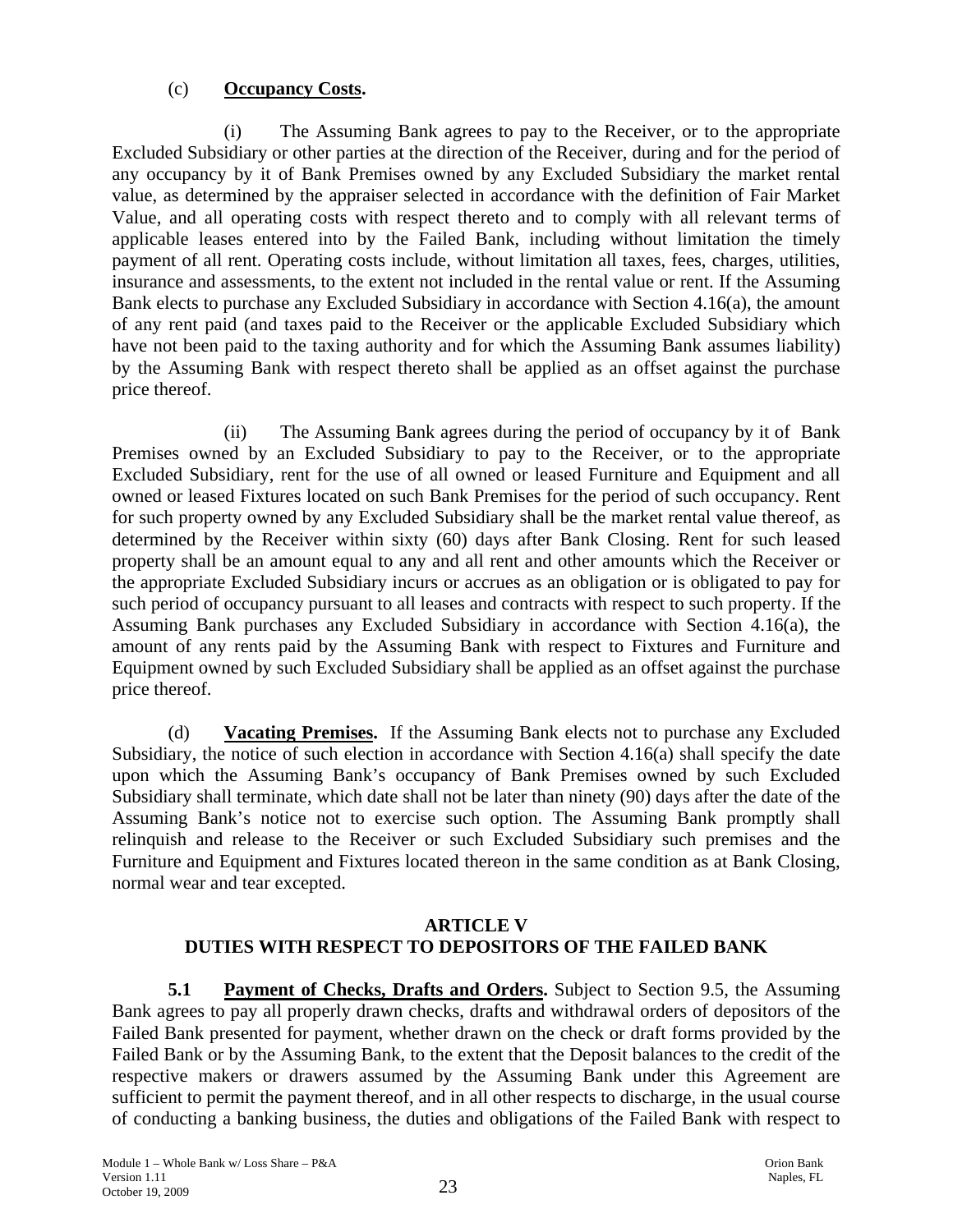the Deposit balances due and owing to the depositors of the Failed Bank assumed by the Assuming Bank under this Agreement.

<span id="page-27-0"></span>**5.2 Certain Agreements Related to Deposits.** Subject to Section 2.2, the Assuming Bank agrees to honor the terms and conditions of any written escrow or mortgage servicing agreement or other similar agreement relating to a Deposit liability assumed by the Assuming Bank pursuant to this Agreement.

## **5.3 Notice to Depositors.**

<span id="page-27-1"></span>(a) Within thirty (30) days after Bank Closing, the Assuming Bank shall give (i) notice to depositors of the Failed Bank of its assumption of the Deposit liabilities of the Failed Bank, and (ii) any notice required under Section 2.2, by mailing to each such depositor a notice with respect to such assumption and by advertising in a newspaper of general circulation in the county or counties in which the Failed Bank was located. The Assuming Bank agrees that it will obtain prior approval of all such notices and advertisements from counsel for the Receiver and that such notices and advertisements shall not be mailed or published until such approval is received.

(b) The Assuming Bank shall give notice by mail to depositors of the Failed Bank concerning the procedures to claim their deposits, which notice shall be provided to the Assuming Bank by the Receiver or the Corporation. Such notice shall be included with the notice to depositors to be mailed by the Assuming Bank pursuant to Section 5.3(a).

(c) If the Assuming Bank proposes to charge fees different from those charged by the Failed Bank before it establishes new deposit account relationships with the depositors of the Failed Bank, the Assuming Bank shall give notice by mail of such changed fees to such depositors.

#### **ARTICLE VI RECORDS**

## **6.1 Transfer of Records**.

<span id="page-27-3"></span><span id="page-27-2"></span>(a) In accordance with Sections 2.1 and 3.1, the Receiver assigns, transfers, conveys and delivers to the Assuming Bank the following:

(i) all Records pertaining to the Deposit liabilities of the Failed Bank assumed by the Assuming Bank under this Agreement, including, but not limited to, the following:

(A) signature cards, orders, contracts between the Failed Bank and its depositors and Records of similar character;

(B) passbooks of depositors held by the Failed Bank, deposit slips, cancelled checks and withdrawal orders representing charges to accounts of depositors; and

(ii) all Records pertaining to the Assets, including, but not limited to, the following: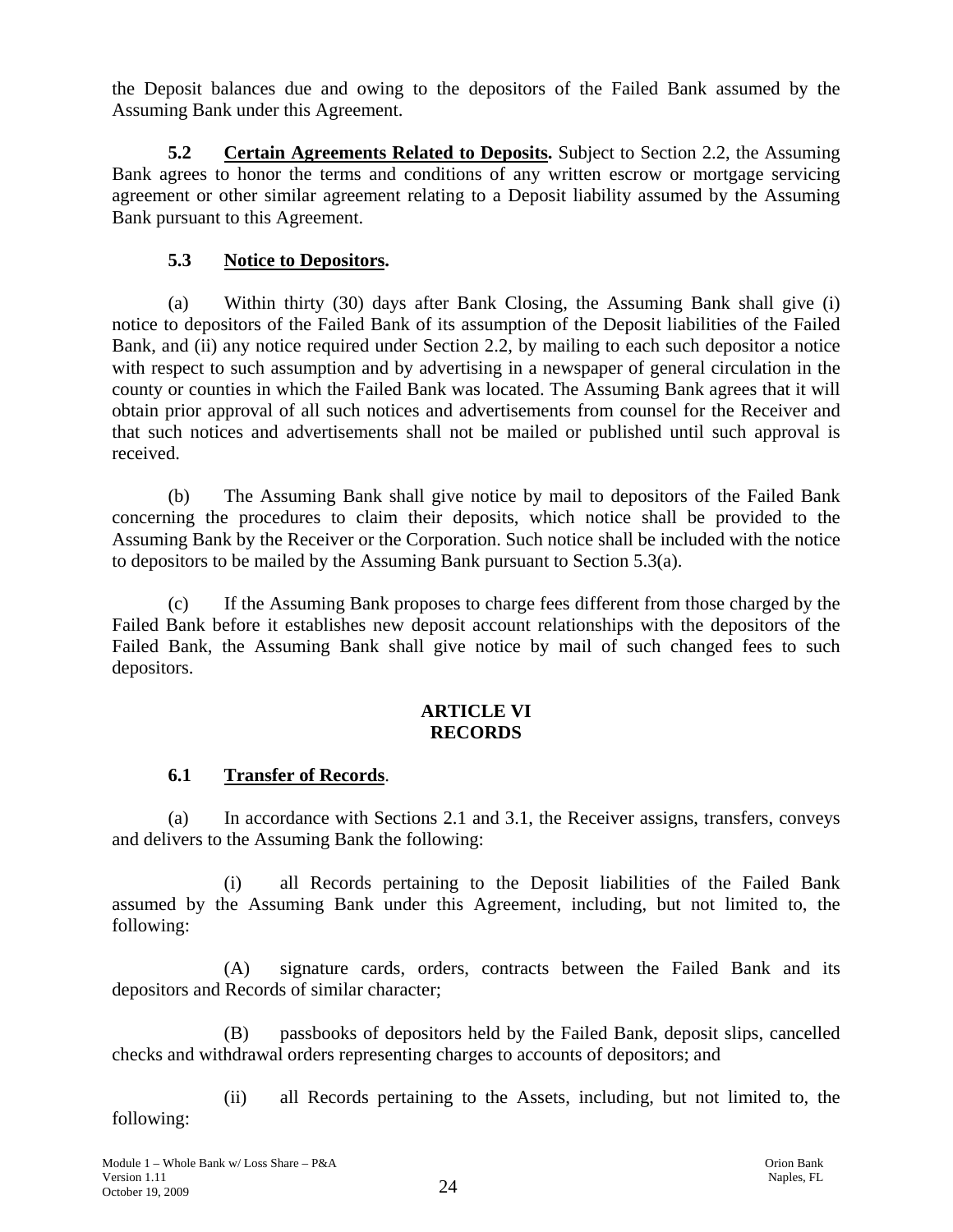(A) records of deposit balances carried with other banks, bankers or trust companies;

(B) Loan and collateral records and Credit Files and other documents;

(C) deeds, mortgages, abstracts, surveys, and other instruments or records of title pertaining to real estate or real estate mortgages;

(D) signature cards, agreements and records pertaining to Safe Deposit Boxes, if any; and

(E) records pertaining to the credit card business, trust business or safekeeping business of the Failed Bank, if any.

(b) The Receiver, at its option, may assign and transfer to the Assuming Bank by a single blanket assignment or otherwise, as soon as practicable after Bank Closing, any other Records not assigned and transferred to the Assuming Bank as provided in this Agreement, including but not limited to loan disbursement checks, general ledger tickets, official bank checks, proof transactions (including proof tapes) and paid out loan files.

<span id="page-28-0"></span>**6.2 Delivery of Assigned Records**. The Receiver shall deliver to the Assuming Bank all Records described in (i) Section 6.1(a) as soon as practicable on or after the date of this Agreement, and (ii) Section 6.1(b) as soon as practicable after making any assignment described therein.

<span id="page-28-1"></span>**6.3 Preservation of Records**. The Assuming Bank agrees that it will preserve and maintain for the joint benefit of the Receiver, the Corporation and the Assuming Bank, all Records of which it has custody for such period as either the Receiver or the Corporation in its discretion may require, until directed otherwise, in writing, by the Receiver or Corporation. The Assuming Bank shall have the primary responsibility to respond to subpoenas, discovery requests, and other similar official inquiries with respect to the Records of which it has custody.

**6.4 Access to Records; Copies**. The Assuming Bank agrees to permit the Receiver and the Corporation access to all Records of which the Assuming Bank has custody, and to use, inspect, make extracts from or request copies of any such Records in the manner and to the extent requested, and to duplicate, in the discretion of the Receiver or the Corporation, any Record in the form of microfilm or microfiche pertaining to Deposit account relationships; provided, that in the event that the Failed Bank maintained one or more duplicate copies of such microfilm or microfiche Records, the Assuming Bank hereby assigns, transfers, and conveys to the Corporation one such duplicate copy of each such Record without cost to the Corporation, and agrees to deliver to the Corporation all Records assigned and transferred to the Corporation under this Article VI as soon as practicable on or after the date of this Agreement. The party requesting a copy of any Record shall bear the cost (based on standard accepted industry charges to the extent applicable, as determined by the Receiver) for providing such duplicate Records. A copy of each Record requested shall be provided as soon as practicable by the party having custody thereof.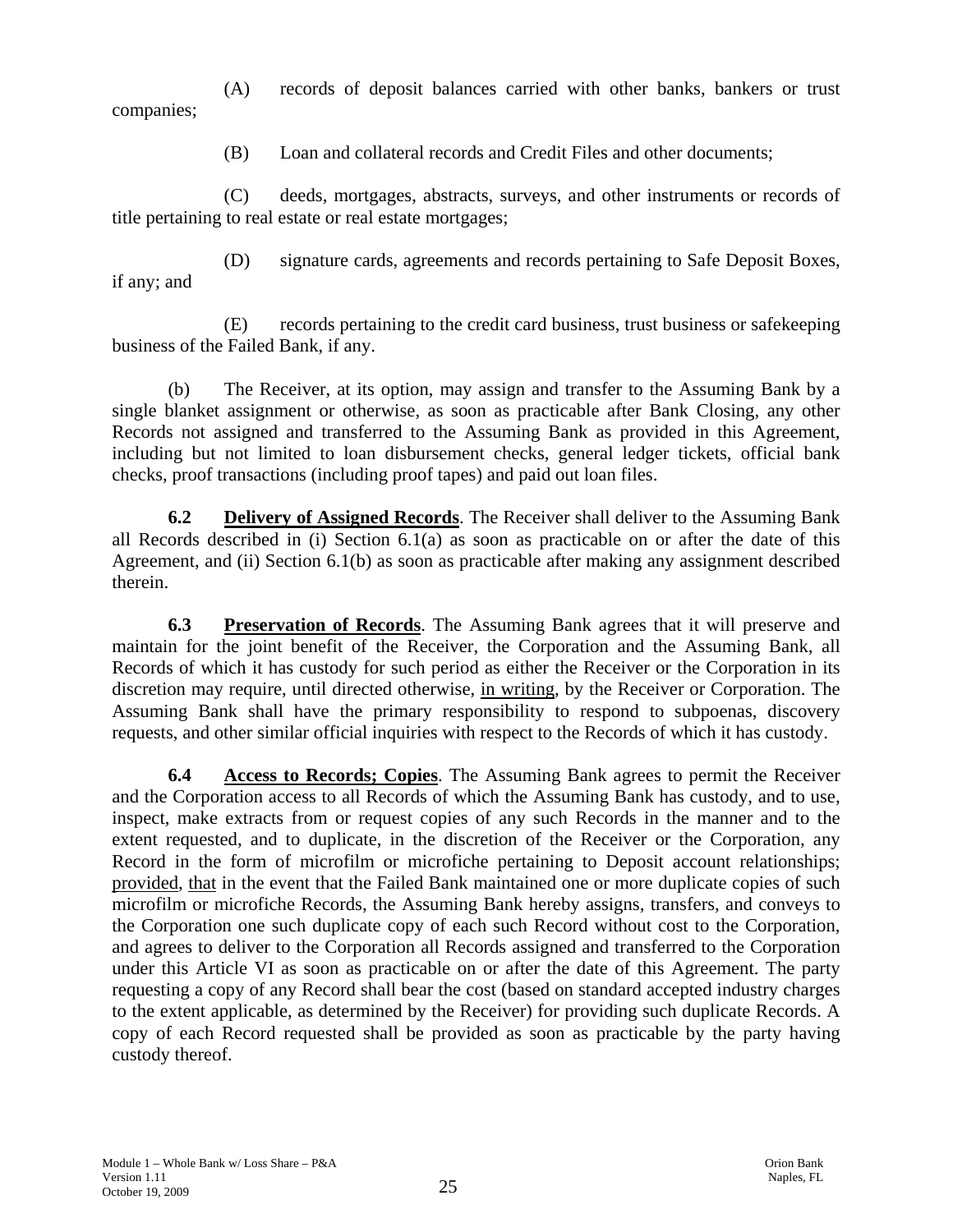#### **ARTICLE VII FIRST LOSS TRANCHE**

 The Assuming Bank has submitted to the Receiver an asset premium (discount) bid of (\$289,534,000.00) and a Deposit discount bid of (1.5%). The Deposit premium bid will be applied to the total of all Assumed Deposits except for brokered, CDARS, and any market place or similar subscription services Deposits. The First Loss Tranche shall be determined by adding (i) the asset premium (discount) bid, (ii) the Deposit premium bid, and (iii) the Equity Adjustment. If the First Loss Tranche is a positive number, then this is the Losses on Single Family Shared-Loss Loans and Net Charge-offs on Shared Loss Assets that the Assuming Bank will incur before loss-sharing commences under Exhibits 4.15A and 4.15B. If the First Loss Tranche is a negative number, the Corporation shall pay such amount by wire transfer to the Assuming Bank by the end of the first business day following Bank Closing and loss sharing shall commence immediately.

#### **ARTICLE VIII ADJUSTMENTS**

<span id="page-29-1"></span><span id="page-29-0"></span>**8.1 Pro Forma Statement**. The Receiver, as soon as practicable after Bank Closing, in accordance with the best information then available, shall provide to the Assuming Bank a pro forma statement reflecting any adjustments of such liabilities and assets as may be necessary. Such pro forma statement shall take into account, to the extent possible, (i) liabilities and assets of a nature similar to those contemplated by Section 2.1 or Section 3.1, respectively, which at Bank Closing were carried in the Failed Bank's suspense accounts, (ii) accruals as of Bank Closing for all income related to the assets and business of the Failed Bank acquired by the Assuming Bank hereunder, whether or not such accruals were reflected on the Accounting Records of the Failed Bank in the normal course of its operations, and (iii) adjustments to determine the Book Value of any investment in an Acquired Subsidiary and related accounts on the "bank only" (unconsolidated) balance sheet of the Failed Bank based on the equity method of accounting, whether or not the Failed Bank used the equity method of accounting for investments in subsidiaries, except that the resulting amount cannot be less than the Acquired Subsidiary's recorded equity as of Bank Closing as reflected on the Accounting Records of the Acquired Subsidiary. Any Loan purchased by the Assuming Bank pursuant to Section 3.1 which the Failed Bank charged off during the period from October 21, 2009 to Bank Closing shall be deemed not to be charged off for the purposes of the pro forma statement, and the purchase price shall be determined pursuant to Section 3.2.

#### **8.2 Correction of Errors and Omissions; Other Liabilities**.

(a) In the event any bookkeeping omissions or errors are discovered in preparing any pro forma statement or in completing the transfers and assumptions contemplated hereby, the parties hereto agree to correct such errors and omissions, it being understood that, as far as practicable, all adjustments will be made consistent with the judgments, methods, policies or accounting principles utilized by the Failed Bank in preparing and maintaining Accounting Records, except that adjustments made pursuant to this Section 8.2(a) are not intended to bring the Accounting Records of the Failed Bank into accordance with generally accepted accounting principles.

(b) If the Receiver discovers at any time subsequent to the date of this Agreement that any claim exists against the Failed Bank which is of such a nature that it would have been Module 1 – Whole Bank w/ Loss Share – P&A Orion Bank Version 1.11 Naples, FL Version 1.11<br>October 19, 2009 26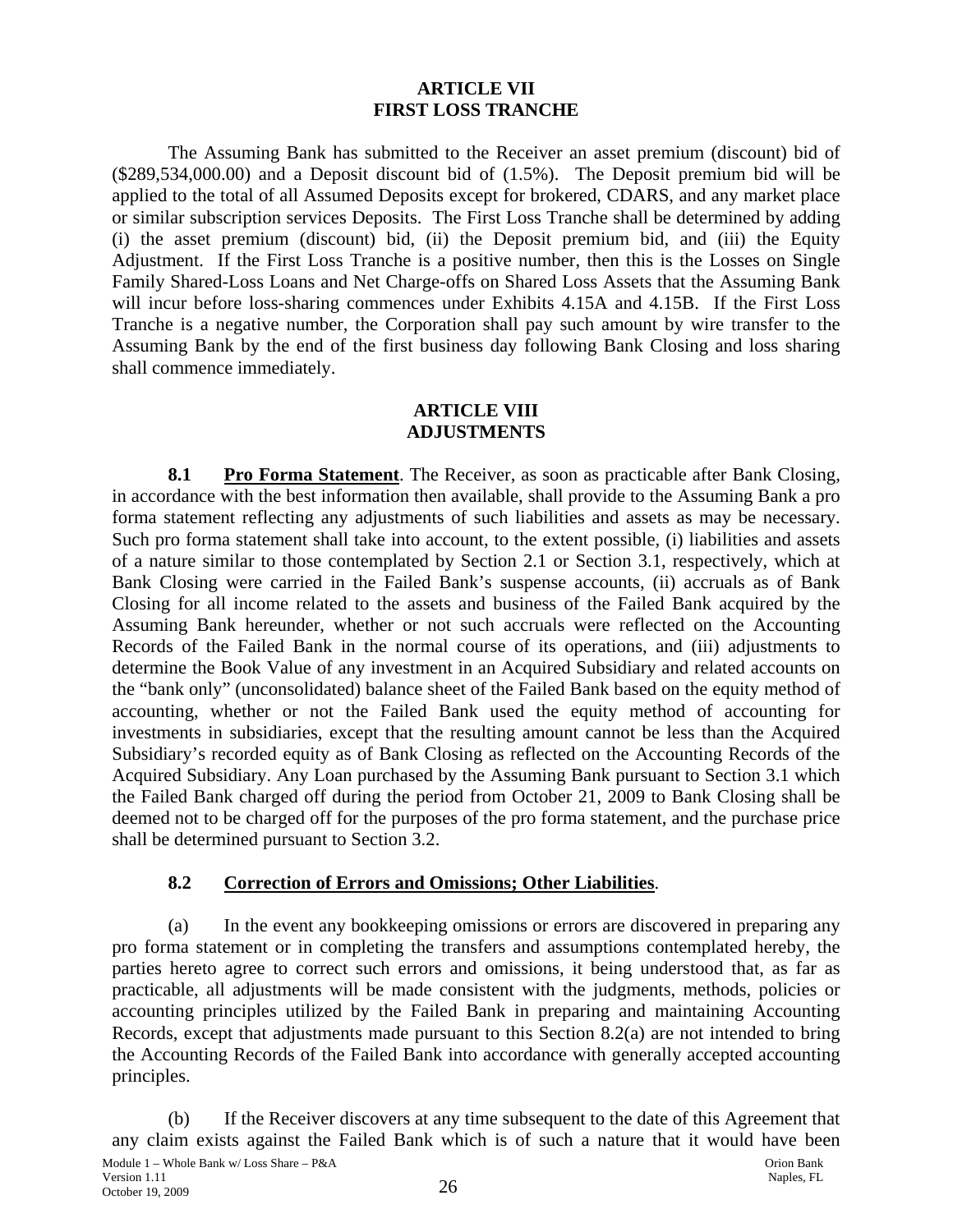included in the liabilities assumed under Article II had the existence of such claim or the facts giving rise thereto been known as of Bank Closing, the Receiver may, in its discretion, at any time, require that such claim be assumed by the Assuming Bank in a manner consistent with the intent of this Agreement. The Receiver will make appropriate adjustments to the pro forma statement provided by the Receiver to the Assuming Bank pursuant to Section 8.1 as may be necessary.

<span id="page-30-0"></span>**8.3 Payments**. The Receiver agrees to cause to be paid to the Assuming Bank, or the Assuming Bank agrees to pay to the Receiver, as the case may be, on the Settlement Date, a payment in an amount which reflects net adjustments (including any costs, expenses and fees associated with determinations of value as provided in this Agreement) made pursuant to Section 8.1 or Section 8.2, plus interest as provided in Section 8.4. The Receiver and the Assuming Bank agree to effect on the Settlement Date any further transfer of assets to or assumption of liabilities or claims by the Assuming Bank as may be necessary in accordance with Section 8.1 or Section 8.2.

<span id="page-30-1"></span>**8.4 Interest**. Any amounts paid under Section 8.3 or Section 8.5, shall bear interest for the period from and including the day following Bank Closing to and including the day preceding the payment at the Settlement Interest Rate.

<span id="page-30-2"></span>**8.5 Subsequent Adjustments.** In the event that the Assuming Bank or the Receiver discovers any errors or omissions as contemplated by Section 8.2 or any error with respect to the payment made under Section 8.3 after the Settlement Date, the Assuming Bank and the Receiver agree to promptly correct any such errors or omissions, make any payments and effect any transfers or assumptions as may be necessary to reflect any such correction plus interest as provided in Section 8.4.

## **ARTICLE IX CONTINUING COOPERATION**

<span id="page-30-4"></span><span id="page-30-3"></span>**9.1 General Matters**. The parties hereto agree that they will, in good faith and with their best efforts, cooperate with each other to carry out the transactions contemplated by this Agreement and to effect the purposes hereof.

<span id="page-30-5"></span>**9.2** Additional Title Documents. The Receiver, the Corporation and the Assuming Bank each agree, at any time, and from time to time, upon the request of any party hereto, to execute and deliver such additional instruments and documents of conveyance as shall be reasonably necessary to vest in the appropriate party its full legal or equitable title in and to the property transferred pursuant to this Agreement or to be transferred in accordance herewith. The Assuming Bank shall prepare such instruments and documents of conveyance (in form and substance satisfactory to the Receiver) as shall be necessary to vest title to the Assets in the Assuming Bank. The Assuming Bank shall be responsible for recording such instruments and documents of conveyance at its own expense.

# **9.3 Claims and Suits**.

<span id="page-30-6"></span>(a) The Receiver shall have the right, in its discretion, to (i) defend or settle any claim or suit against the Assuming Bank with respect to which the Receiver has indemnified the Assuming Bank in the same manner and to the same extent as provided in Article XII, and (ii) defend or settle any claim or suit against the Assuming Bank with respect to any Liability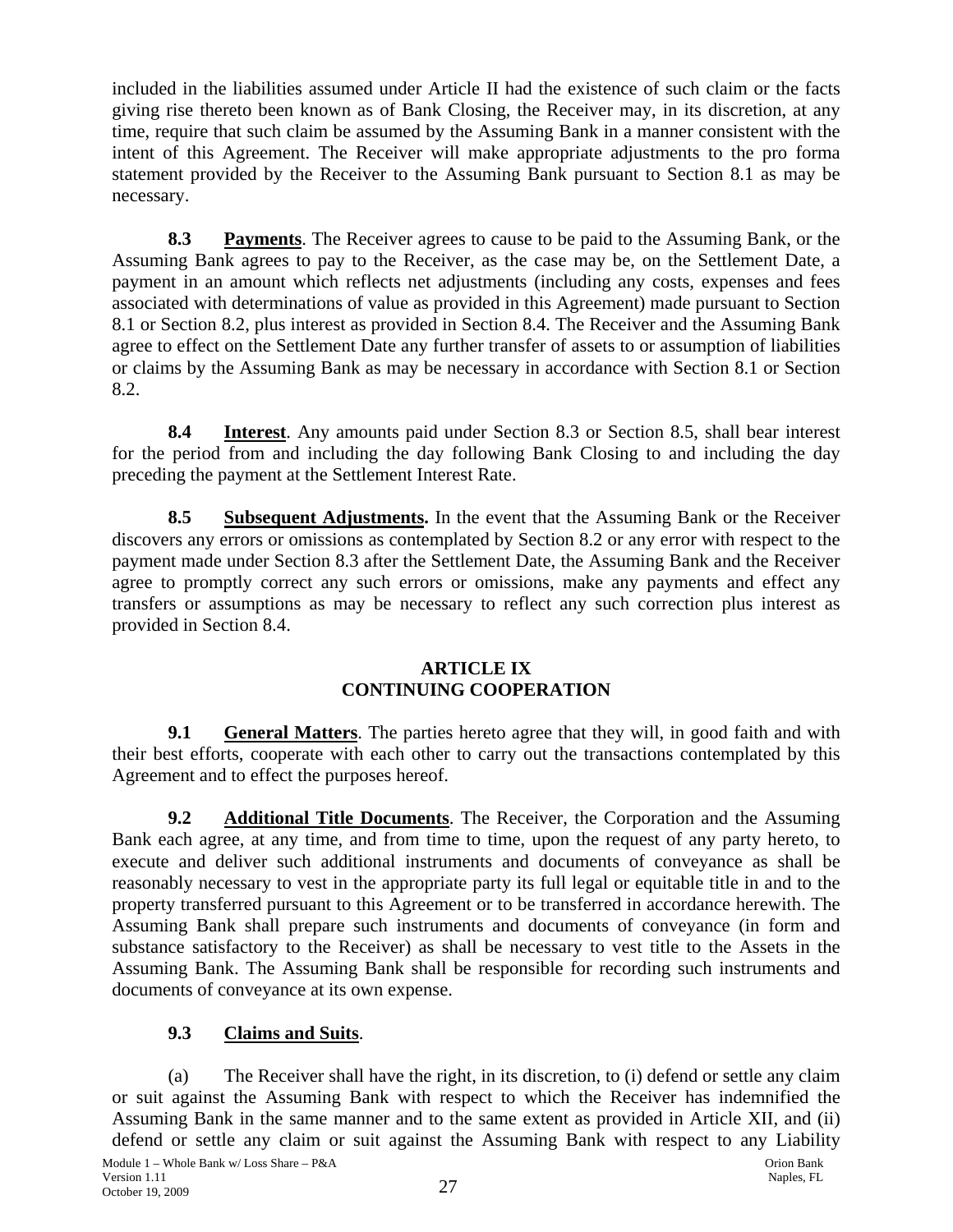Assumed, which claim or suit may result in a loss to the Receiver arising out of or related to this Agreement, or which existed against the Failed Bank on or before Bank Closing. The exercise by the Receiver of any rights under this Section 9.3(a) shall not release the Assuming Bank with respect to any of its obligations under this Agreement.

(b) In the event any action at law or in equity shall be instituted by any Person against the Receiver and the Corporation as codefendants with respect to any asset of the Failed Bank retained or acquired pursuant to this Agreement by the Receiver, the Receiver agrees, at the request of the Corporation, to join with the Corporation in a petition to remove the action to the United States District Court for the proper district. The Receiver agrees to institute, with or without joinder of the Corporation as coplaintiff, any action with respect to any such retained or acquired asset or any matter connected therewith whenever notice requiring such action shall be given by the Corporation to the Receiver.

<span id="page-31-0"></span>**9.4 Payment of Deposits**. In the event any depositor does not accept the obligation of the Assuming Bank to pay any Deposit liability of the Failed Bank assumed by the Assuming Bank pursuant to this Agreement and asserts a claim against the Receiver for all or any portion of any such Deposit liability, the Assuming Bank agrees on demand to provide to the Receiver funds sufficient to pay such claim in an amount not in excess of the Deposit liability reflected on the books of the Assuming Bank at the time such claim is made. Upon payment by the Assuming Bank to the Receiver of such amount, the Assuming Bank shall be discharged from any further obligation under this Agreement to pay to any such depositor the amount of such Deposit liability paid to the Receiver.

<span id="page-31-1"></span>**9.5 Withheld Payments**. At any time, the Receiver or the Corporation may, in its discretion, determine that all or any portion of any deposit balance assumed by the Assuming Bank pursuant to this Agreement does not constitute a "Deposit" (or otherwise, in its discretion, determine that it is the best interest of the Receiver or Corporation to withhold all or any portion of any deposit), and may direct the Assuming Bank to withhold payment of all or any portion of any such deposit balance. Upon such direction, the Assuming Bank agrees to hold such deposit and not to make any payment of such deposit balance to or on behalf of the depositor, or to itself, whether by way of transfer, set-off, or otherwise. The Assuming Bank agrees to maintain the "withheld payment" status of any such deposit balance until directed in writing by the Receiver or the Corporation as to its disposition. At the direction of the Receiver or the Corporation, the Assuming Bank shall return all or any portion of such deposit balance to the Receiver or the Corporation, as appropriate, and thereupon the Assuming Bank shall be discharged from any further liability to such depositor with respect to such returned deposit balance. If such deposit balance has been paid to the depositor prior to a demand for return by the Corporation or the Receiver, and payment of such deposit balance had not been previously withheld pursuant to this Section, the Assuming Bank shall not be obligated to return such deposit balance to the Receiver or the Corporation. The Assuming Bank shall be obligated to reimburse the Corporation or the Receiver, as the case may be, for the amount of any deposit balance or portion thereof paid by the Assuming Bank in contravention of any previous direction to withhold payment of such deposit balance or return such deposit balance the payment of which was withheld pursuant to this Section.

## **9.6 Proceedings with Respect to Certain Assets and Liabilities**.

<span id="page-31-2"></span>(a) In connection with any investigation, proceeding or other matter with respect to any asset or liability of the Failed Bank retained by the Receiver, or any asset of the Failed Bank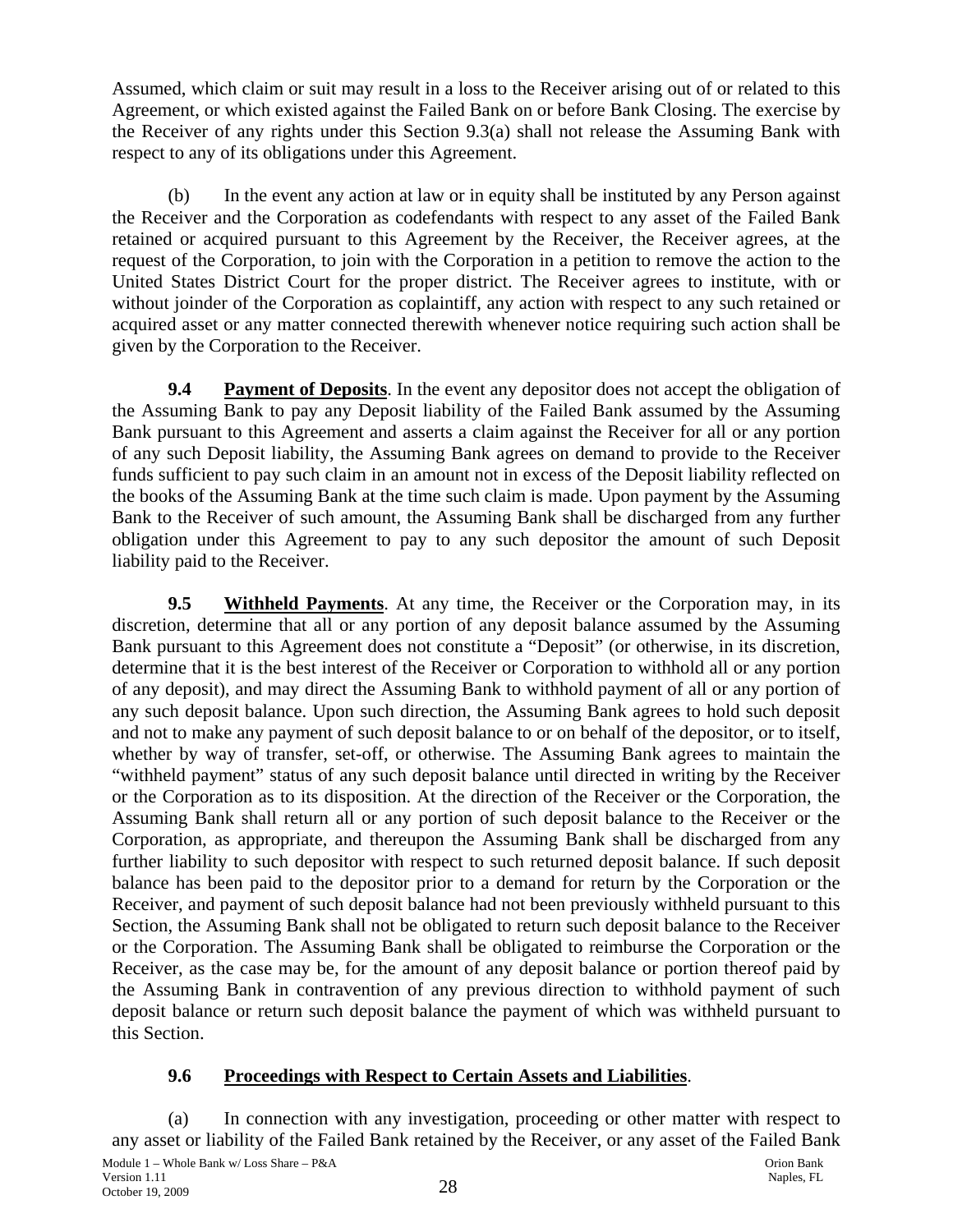acquired by the Receiver pursuant to this Agreement, the Assuming Bank shall cooperate to the extent reasonably required by the Receiver.

(b) In addition to its obligations under Section 6.4, the Assuming Bank shall provide representatives of the Receiver access at reasonable times and locations without other limitation or qualification to (i) its directors, officers, employees and agents and those of the Subsidiaries acquired by the Assuming Bank, and (ii) its books and records, the books and records of such Subsidiaries and all Credit Files, and copies thereof. Copies of books, records and Credit Files shall be provided by the Assuming Bank as requested by the Receiver and the costs of duplication thereof shall be borne by the Receiver.

(c) Not later than ten (10) days after the Put Notice pursuant to Section 3.4 or the date of the notice of transfer of any Loan by the Assuming Bank to the Receiver pursuant to Section 3.6, the Assuming Bank shall deliver to the Receiver such documents with respect to such Loan as the Receiver may request, including without limitation the following: (i) all related Credit Documents (other than certificates, notices and other ancillary documents), (ii) a certificate setting forth the principal amount on the date of the transfer and the amount of interest, fees and other charges then accrued and unpaid thereon, and any restrictions on transfer to which any such Loan is subject, and (iii) all Credit Files, and all documents, microfiche, microfilm and computer records (including but not limited to magnetic tape, disc storage, card forms and printed copy) maintained by, owned by, or in the possession of the Assuming Bank or any Affiliate of the Assuming Bank relating to the transferred Loan.

<span id="page-32-0"></span>**9.7 Information**. The Assuming Bank promptly shall provide to the Corporation such other information, including financial statements and computations, relating to the performance of the provisions of this Agreement as the Corporation or the Receiver may request from time to time, and, at the request of the Receiver, make available employees of the Failed Bank employed or retained by the Assuming Bank to assist in preparation of the pro forma statement pursuant to Section 8.1.

## **ARTICLE X CONDITION PRECEDENT**

<span id="page-32-1"></span>The obligations of the parties to this Agreement are subject to the Receiver and the Corporation having received at or before Bank Closing evidence reasonably satisfactory to each of any necessary approval, waiver, or other action by any governmental authority, the board of directors of the Assuming Bank, or other third party, with respect to this Agreement and the transactions contemplated hereby, the closing of the Failed Bank and the appointment of the Receiver, the chartering of the Assuming Bank, and any agreements, documents, matters or proceedings contemplated hereby or thereby.

## **ARTICLE XI REPRESENTATIONS AND WARRANTIES OF THE ASSUMING BANK**

<span id="page-32-2"></span>The Assuming Bank represents and warrants to the Corporation and the Receiver as follows:

(a) **Corporate Existence and Authority**. The Assuming Bank (i) is duly organized, validly existing and in good standing under the laws of its Chartering Authority and has full power and authority to own and operate its properties and to conduct its business as now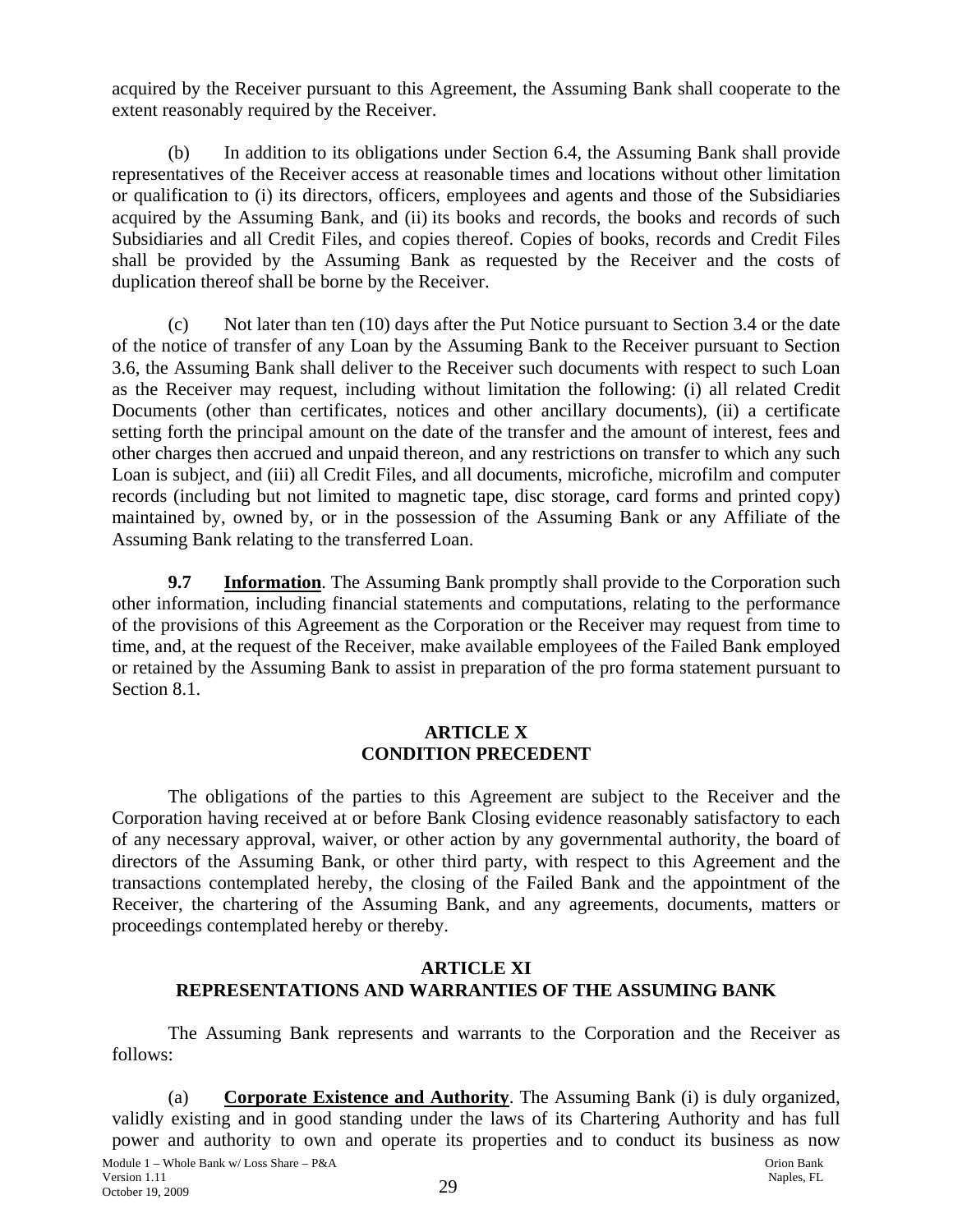conducted by it, and (ii) has full power and authority to execute and deliver this Agreement and to perform its obligations hereunder. The Assuming Bank has taken all necessary corporate action to authorize the execution, delivery and performance of this Agreement and the performance of the transactions contemplated hereby.

(b) **Third Party Consents**. No governmental authority or other third party consents (including but not limited to approvals, licenses, registrations or declarations) are required in connection with the execution, delivery or performance by the Assuming Bank of this Agreement, other than such consents as have been duly obtained and are in full force and effect.

(c) **Execution and Enforceability**. This Agreement has been duly executed and delivered by the Assuming Bank and when this Agreement has been duly authorized, executed and delivered by the Corporation and the Receiver, this Agreement will constitute the legal, valid and binding obligation of the Assuming Bank, enforceable in accordance with its terms.

# (d) **Compliance with Law**.

(i) Neither the Assuming Bank nor any of its Subsidiaries is in violation of any statute, regulation, order, decision, judgment or decree of, or any restriction imposed by, the United States of America, any State, municipality or other political subdivision or any agency of any of the foregoing, or any court or other tribunal having jurisdiction over the Assuming Bank or any of its Subsidiaries or any assets of any such Person, or any foreign government or agency thereof having such jurisdiction, with respect to the conduct of the business of the Assuming Bank or of any of its Subsidiaries, or the ownership of the properties of the Assuming Bank or any of its Subsidiaries, which, either individually or in the aggregate with all other such violations, would materially and adversely affect the business, operations or condition (financial or otherwise) of the Assuming Bank or the ability of the Assuming Bank to perform, satisfy or observe any obligation or condition under this Agreement.

(ii) Neither the execution and delivery nor the performance by the Assuming Bank of this Agreement will result in any violation by the Assuming Bank of, or be in conflict with, any provision of any applicable law or regulation, or any order, writ or decree of any court or governmental authority.

e) **Representations Remain True**. The Assuming Bank represents and warrants that it has executed and delivered to the Corporation a Purchaser Eligibility Certification and Confidentiality Agreement and that all information provided and representations made by or on behalf of the Assuming Bank in connection with this Agreement and the transactions contemplated hereby, including, but not limited to, the Purchaser Eligibility Certification and Confidentiality Agreement (which are affirmed and ratified hereby) are and remain true and correct in all material respects and do not fail to state any fact required to make the information contained therein not misleading.

## **ARTICLE XII INDEMNIFICATION**

<span id="page-33-0"></span>**12.1 Indemnification of Indemnitees**. From and after Bank Closing and subject to the limitations set forth in this Section and Section 12.6 and compliance by the Indemnitees with Section 12.2, the Receiver agrees to indemnify and hold harmless the Indemnitees against any and all costs, losses, liabilities, expenses (including attorneys' fees) incurred prior to the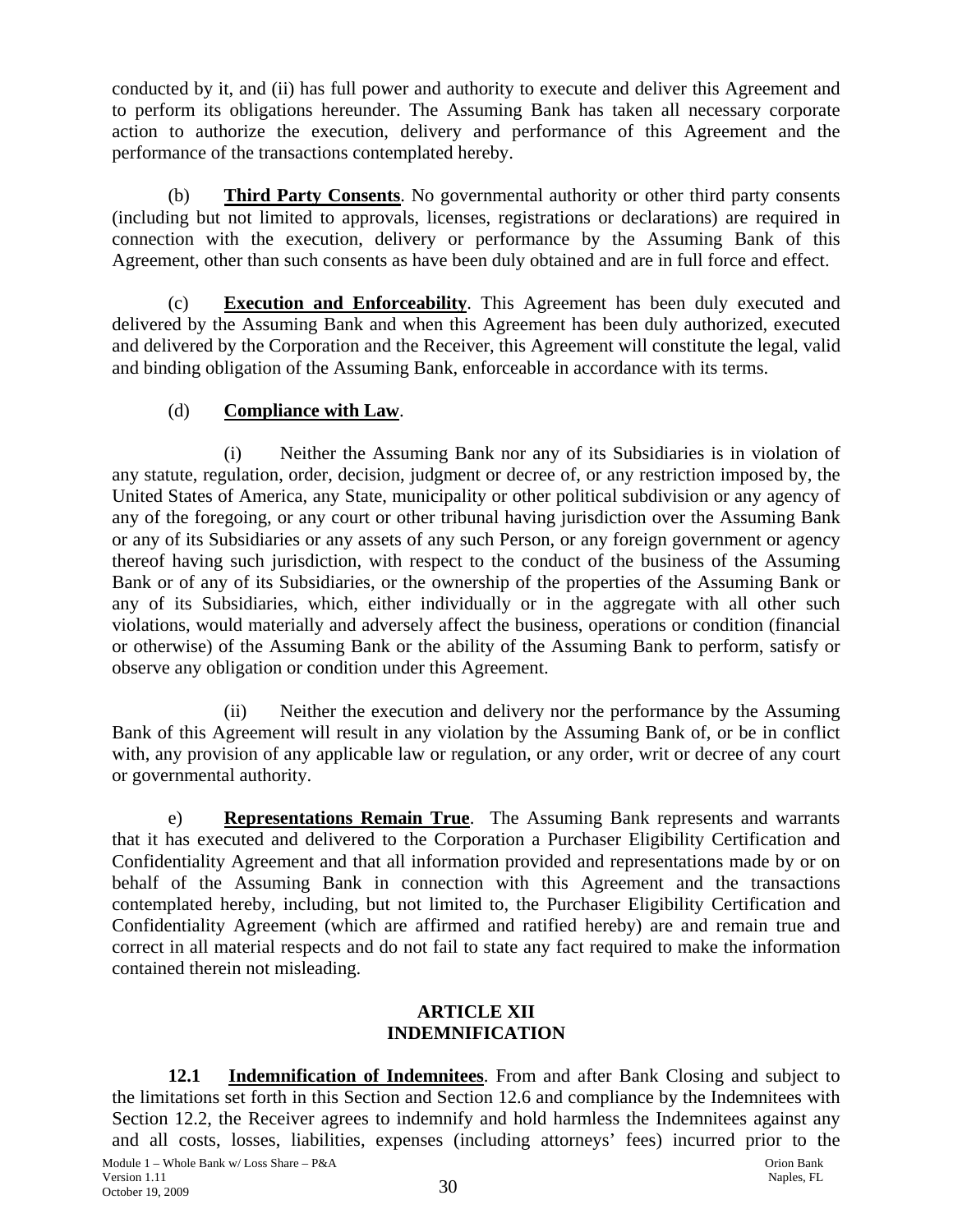assumption of defense by the Receiver pursuant to paragraph (d) of Section 12.2, judgments, fines and amounts paid in settlement actually and reasonably incurred in connection with claims against any Indemnitee based on liabilities of the Failed Bank that are not assumed by the Assuming Bank pursuant to this Agreement or subsequent to the execution hereof by the Assuming Bank or any Subsidiary or Affiliate of the Assuming Bank for which indemnification is provided hereunder in (a) of this Section 12.1, subject to certain exclusions as provided in (b) of this Section 12.1:

(a)

(1) claims based on the rights of any shareholder or former shareholder as such of (x) the Failed Bank, or (y) any Subsidiary or Affiliate of the Failed Bank;

(2) claims based on the rights of any creditor as such of the Failed Bank, or any creditor as such of any director, officer, employee or agent of the Failed Bank, with respect to any indebtedness or other obligation of the Failed Bank arising prior to Bank Closing;

(3) claims based on the rights of any present or former director, officer, employee or agent as such of the Failed Bank or of any Subsidiary or Affiliate of the Failed Bank;

(4) claims based on any action or inaction prior to Bank Closing of the Failed Bank, its directors, officers, employees or agents as such, or any Subsidiary or Affiliate of the Failed Bank, or the directors, officers, employees or agents as such of such Subsidiary or Affiliate;

(5) claims based on any malfeasance, misfeasance or nonfeasance of the Failed Bank, its directors, officers, employees or agents with respect to the trust business of the Failed Bank, if any;

(6) claims based on any failure or alleged failure (not in violation of law) by the Assuming Bank to continue to perform any service or activity previously performed by the Failed Bank which the Assuming Bank is not required to perform pursuant to this Agreement or which arise under any contract to which the Failed Bank was a party which the Assuming Bank elected not to assume in accordance with this Agreement and which neither the Assuming Bank nor any Subsidiary or Affiliate of the Assuming Bank has assumed subsequent to the execution hereof;

(7) claims arising from any action or inaction of any Indemnitee, including for purposes of this Section 12.1(a)(7) the former officers or employees of the Failed Bank or of any Subsidiary or Affiliate of the Failed Bank that is taken upon the specific written direction of the Corporation or the Receiver, other than any action or inaction taken in a manner constituting bad faith, gross negligence or willful misconduct; and

(8) claims based on the rights of any depositor of the Failed Bank whose deposit has been accorded "withheld payment" status and/or returned to the Receiver or Corporation in accordance with Section 9.5 and/or has become an "unclaimed deposit" or has been returned to the Corporation or the Receiver in accordance with Section 2.3;

(b) provided, that, with respect to this Agreement, except for paragraphs (7) and (8) of Section 12.1(a), no indemnification will be provided under this Agreement for any: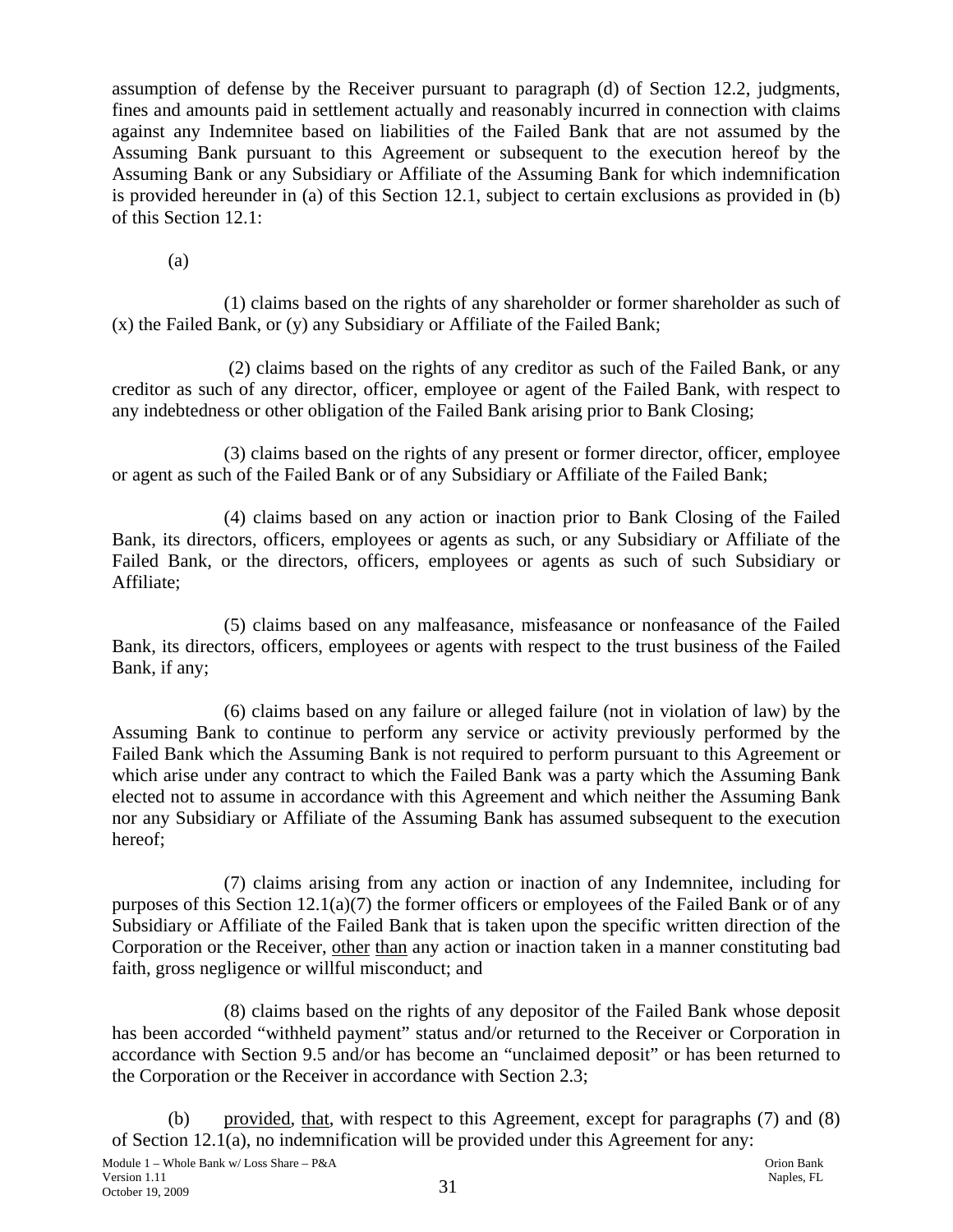(1) judgment or fine against, or any amount paid in settlement (without the written approval of the Receiver) by, any Indemnitee in connection with any action that seeks damages against any Indemnitee (a "counterclaim") arising with respect to any Asset and based on any action or inaction of either the Failed Bank, its directors, officers, employees or agents as such prior to Bank Closing, unless any such judgment, fine or amount paid in settlement exceeds the greater of (i) the Repurchase Price of such Asset, or (ii) the monetary recovery sought on such Asset by the Assuming Bank in the cause of action from which the counterclaim arises; and in such event the Receiver will provide indemnification only in the amount of such excess; and no indemnification will be provided for any costs or expenses other than any costs or expenses (including attorneys' fees) which, in the determination of the Receiver, have been actually and reasonably incurred by such Indemnitee in connection with the defense of any such counterclaim; and it is expressly agreed that the Receiver reserves the right to intervene, in its discretion, on its behalf and/or on behalf of the Receiver, in the defense of any such counterclaim;

(2) claims with respect to any liability or obligation of the Failed Bank that is expressly assumed by the Assuming Bank pursuant to this Agreement or subsequent to the execution hereof by the Assuming Bank or any Subsidiary or Affiliate of the Assuming Bank;

(3) claims with respect to any liability of the Failed Bank to any present or former employee as such of the Failed Bank or of any Subsidiary or Affiliate of the Failed Bank, which liability is expressly assumed by the Assuming Bank pursuant to this Agreement or subsequent to the execution hereof by the Assuming Bank or any Subsidiary or Affiliate of the Assuming Bank;

(4) claims based on the failure of any Indemnitee to seek recovery of damages from the Receiver for any claims based upon any action or inaction of the Failed Bank, its directors, officers, employees or agents as fiduciary, agent or custodian prior to Bank Closing;

(5) claims based on any violation or alleged violation by any Indemnitee of the antitrust, branching, banking or bank holding company or securities laws of the United States of America or any State thereof;

(6) claims based on the rights of any present or former creditor, customer, or supplier as such of the Assuming Bank or any Subsidiary or Affiliate of the Assuming Bank;

(7) claims based on the rights of any present or former shareholder as such of the Assuming Bank or any Subsidiary or Affiliate of the Assuming Bank regardless of whether any such present or former shareholder is also a present or former shareholder of the Failed Bank;

(8) claims, if the Receiver determines that the effect of providing such indemnification would be to (i) expand or alter the provisions of any warranty or disclaimer thereof provided in Section 3.3 or any other provision of this Agreement, or (ii) create any warranty not expressly provided under this Agreement;

(9) claims which could have been enforced against any Indemnitee had the Assuming Bank not entered into this Agreement;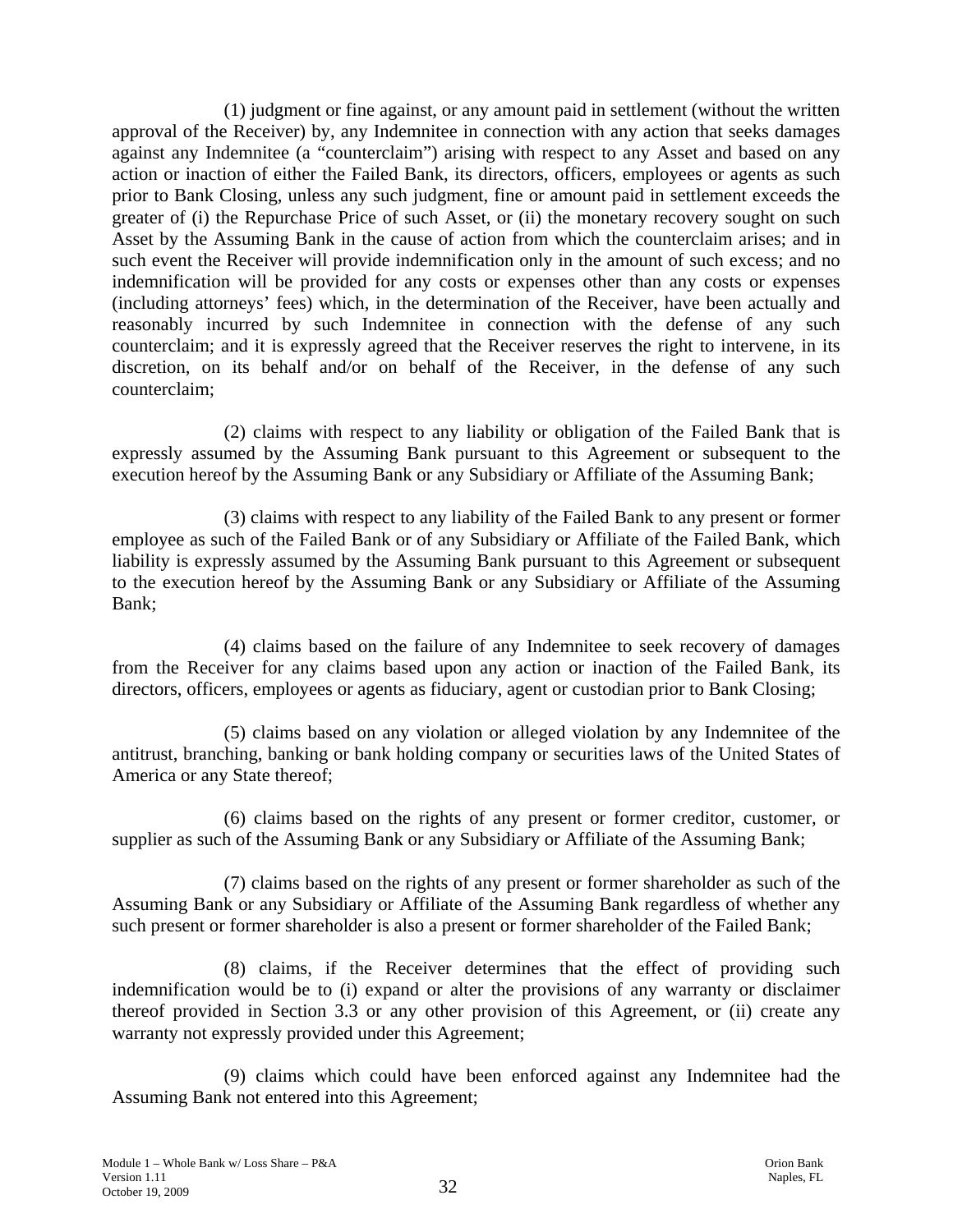(10) claims based on any liability for taxes or fees assessed with respect to the consummation of the transactions contemplated by this Agreement, including without limitation any subsequent transfer of any Assets or Liabilities Assumed to any Subsidiary or Affiliate of the Assuming Bank;

(11) except as expressly provided in this Article XII, claims based on any action or inaction of any Indemnitee, and nothing in this Agreement shall be construed to provide indemnification for (i) the Failed Bank, (ii) any Subsidiary or Affiliate of the Failed Bank, or (iii) any present or former director, officer, employee or agent of the Failed Bank or its Subsidiaries or Affiliates; provided, that the Receiver, in its discretion, may provide indemnification hereunder for any present or former director, officer, employee or agent of the Failed Bank or its Subsidiaries or Affiliates who is also or becomes a director, officer, employee or agent of the Assuming Bank or its Subsidiaries or Affiliates;

(12) claims or actions which constitute a breach by the Assuming Bank of the representations and warranties contained in Article XI;

(13) claims arising out of or relating to the condition of or generated by an Asset arising from or relating to the presence, storage or release of any hazardous or toxic substance, or any pollutant or contaminant, or condition of such Asset which violate any applicable Federal, State or local law or regulation concerning environmental protection; and

(14) claims based on, related to or arising from any asset, including a loan, acquired or liability assumed by the Assuming Bank, other than pursuant to this Agreement.

**12.2 Conditions Precedent to Indemnification**. It shall be a condition precedent to the obligation of the Receiver to indemnify any Person pursuant to this Article XII that such Person shall, with respect to any claim made or threatened against such Person for which such Person is or may be entitled to indemnification hereunder:

(a) give written notice to the Regional Counsel (Litigation Branch) of the Corporation in the manner and at the address provided in Section 13.7 of such claim as soon as practicable after such claim is made or threatened; provided, that notice must be given on or before the date which is six (6) years from the date of this Agreement;

(b) provide to the Receiver such information and cooperation with respect to such claim as the Receiver may reasonably require;

(c) cooperate and take all steps, as the Receiver may reasonably require, to preserve and protect any defense to such claim;

(d) in the event suit is brought with respect to such claim, upon reasonable prior notice, afford to the Receiver the right, which the Receiver may exercise in its sole discretion, to conduct the investigation, control the defense and effect settlement of such claim, including without limitation the right to designate counsel and to control all negotiations, litigation, arbitration, settlements, compromises and appeals of any such claim, all of which shall be at the expense of the Receiver; provided, that the Receiver shall have notified the Person claiming indemnification in writing that such claim is a claim with respect to which the Person claiming indemnification is entitled to indemnification under this Article XII;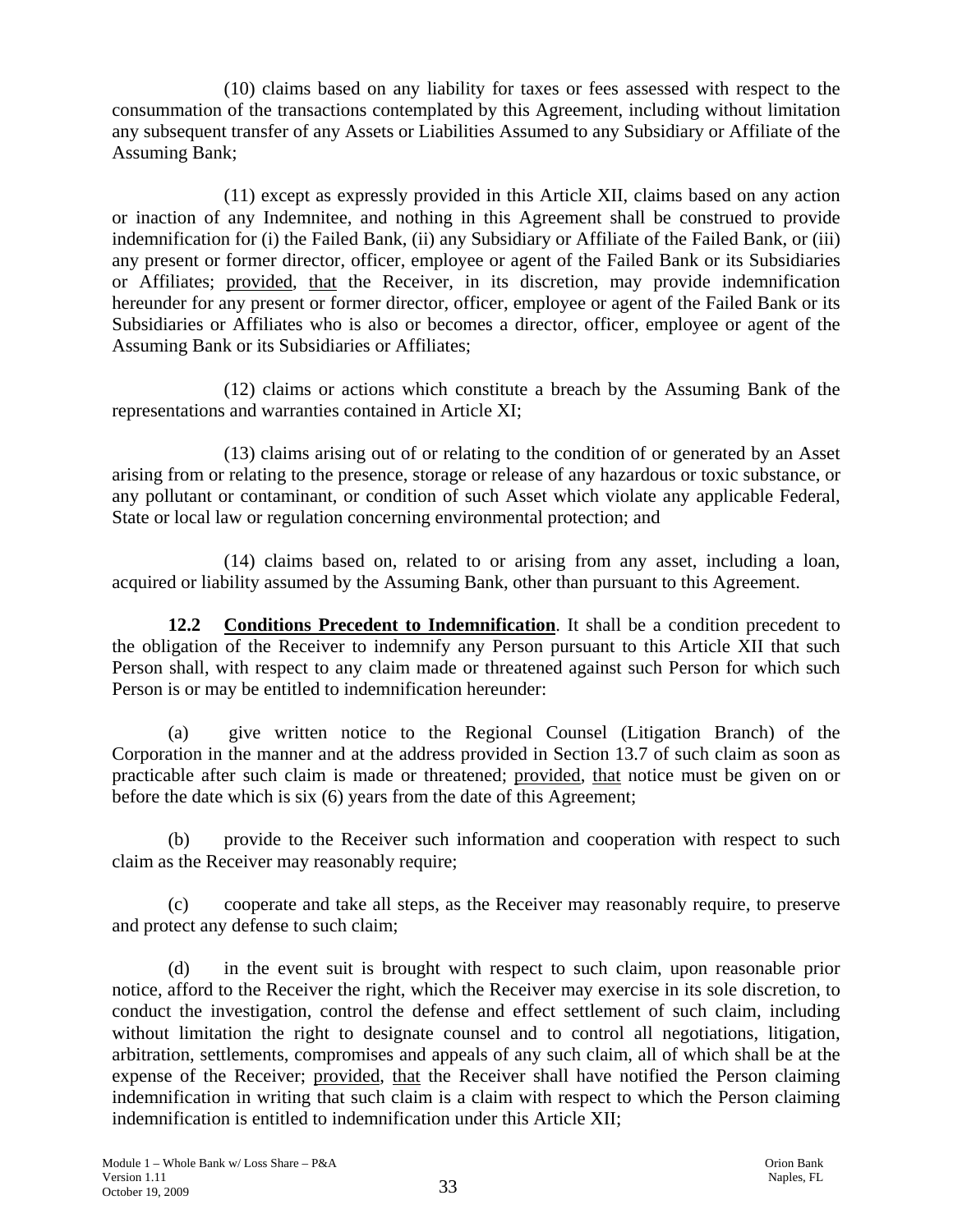(e) not incur any costs or expenses in connection with any response or suit with respect to such claim, unless such costs or expenses were incurred upon the written direction of the Receiver; provided, that the Receiver shall not be obligated to reimburse the amount of any such costs or expenses unless such costs or expenses were incurred upon the written direction of the Receiver;

(f) not release or settle such claim or make any payment or admission with respect thereto, unless the Receiver consents in writing thereto, which consent shall not be unreasonably withheld; provided, that the Receiver shall not be obligated to reimburse the amount of any such settlement or payment unless such settlement or payment was effected upon the written direction of the Receiver; and

(g) take reasonable action as the Receiver may request in writing as necessary to preserve, protect or enforce the rights of the indemnified Person against any Primary Indemnitor.

**12.3 No Additional Warranty**. Nothing in this Article XII shall be construed or deemed to (i) expand or otherwise alter any warranty or disclaimer thereof provided under Section 3.3 or any other provision of this Agreement with respect to, among other matters, the title, value, collectibility, genuineness, enforceability or condition of any (x) Asset, or (y) asset of the Failed Bank purchased by the Assuming Bank subsequent to the execution of this Agreement by the Assuming Bank or any Subsidiary or Affiliate of the Assuming Bank, or (ii) create any warranty not expressly provided under this Agreement with respect thereto.

**12.4 Indemnification of Receiver and Corporation**. From and after Bank Closing, the Assuming Bank agrees to indemnify and hold harmless the Corporation and the Receiver and their respective directors, officers, employees and agents from and against any and all costs, losses, liabilities, expenses (including attorneys' fees), judgments, fines and amounts paid in settlement actually and reasonably incurred in connection with any of the following:

(a) claims based on any and all liabilities or obligations of the Failed Bank assumed by the Assuming Bank pursuant to this Agreement or subsequent to the execution hereof by the Assuming Bank or any Subsidiary or Affiliate of the Assuming Bank, whether or not any such liabilities subsequently are sold and/or transferred, other than any claim based upon any action or inaction of any Indemnitee as provided in paragraph (7) or (8) of Section 12.1(a); and

(b) claims based on any act or omission of any Indemnitee (including but not limited to claims of any Person claiming any right or title by or through the Assuming Bank with respect to Assets transferred to the Receiver pursuant to Section 3.4 or 3.6), other than any action or inaction of any Indemnitee as provided in paragraph (7) or (8) of Section 12.1(a).

**12.5 Obligations Supplemental**. The obligations of the Receiver, and the Corporation as guarantor in accordance with Section 12.7, to provide indemnification under this Article XII are to supplement any amount payable by any Primary Indemnitor to the Person indemnified under this Article XII. Consistent with that intent, the Receiver agrees only to make payments pursuant to such indemnification to the extent not payable by a Primary Indemnitor. If the aggregate amount of payments by the Receiver, or the Corporation as guarantor in accordance with Section 12.7, and all Primary Indemnitors with respect to any item of indemnification under this Article XII exceeds the amount payable with respect to such item, such Person being indemnified shall notify the Receiver thereof and, upon the request of the Receiver, shall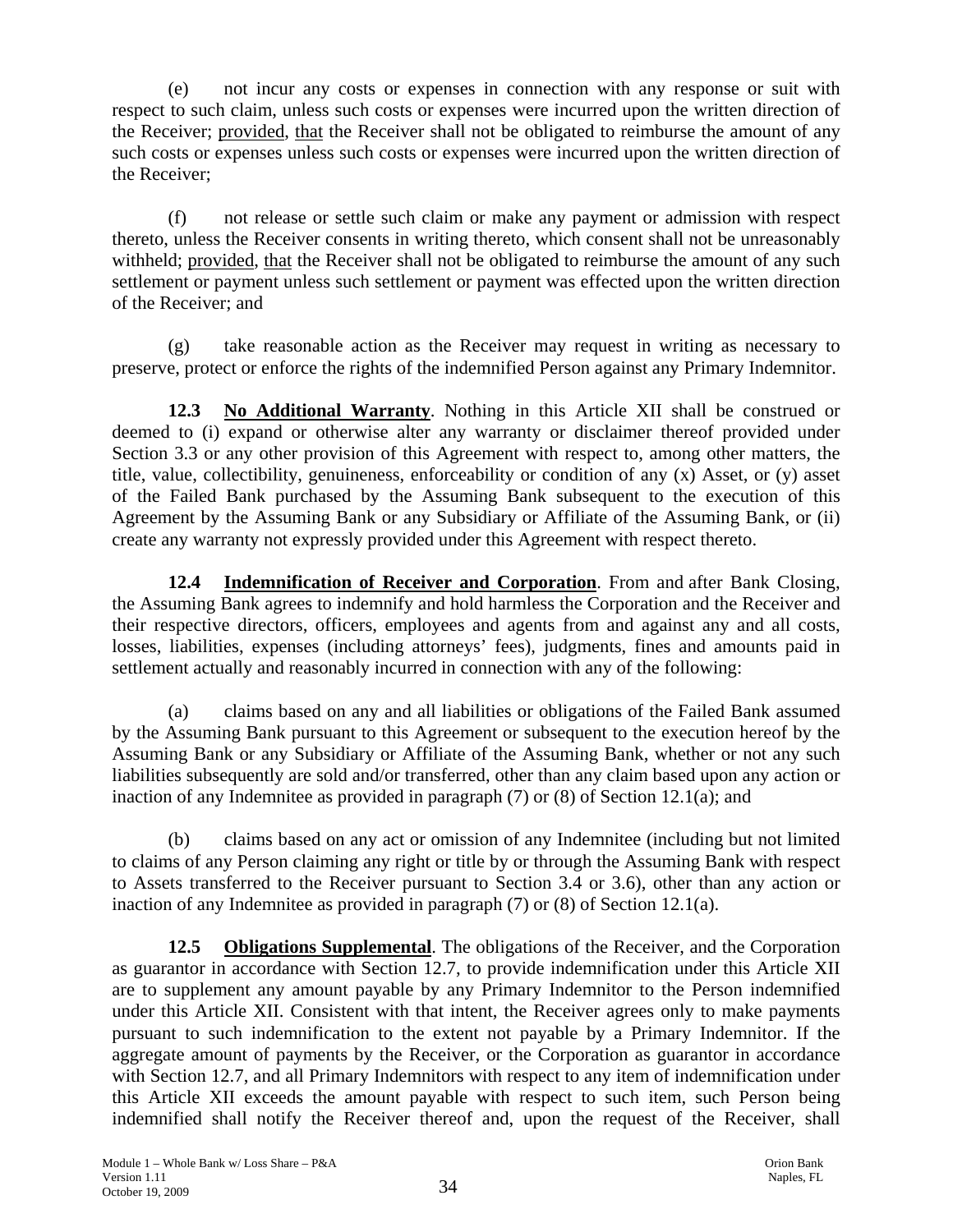promptly pay to the Receiver, or the Corporation as appropriate, the amount of the Receiver's (or Corporation's) payments to the extent of such excess.

**12.6 Criminal Claims**. Notwithstanding any provision of this Article XII to the contrary, in the event that any Person being indemnified under this Article XII shall become involved in any criminal action, suit or proceeding, whether judicial, administrative or investigative, the Receiver shall have no obligation hereunder to indemnify such Person for liability with respect to any criminal act or to the extent any costs or expenses are attributable to the defense against the allegation of any criminal act, unless (i) the Person is successful on the merits or otherwise in the defense against any such action, suit or proceeding, or (ii) such action, suit or proceeding is terminated without the imposition of liability on such Person.

**12.7 Limited Guaranty of the Corporation.** The Corporation hereby guarantees performance of the Receiver's obligation to indemnify the Assuming Bank as set forth in this Article XII. It is a condition to the Corporation's obligation hereunder that the Assuming Bank shall comply in all respects with the applicable provisions of this Article XII. The Corporation shall be liable hereunder only for such amounts, if any, as the Receiver is obligated to pay under the terms of this Article XII but shall fail to pay. Except as otherwise provided above in this Section 12.7, nothing in this Article XII is intended or shall be construed to create any liability or obligation on the part of the Corporation, the United States of America or any department or agency thereof under or with respect to this Article XII, or any provision hereof, it being the intention of the parties hereto that the obligations undertaken by the Receiver under this Article XII are the sole and exclusive responsibility of the Receiver and no other Person or entity.

**12.8 Subrogation.** Upon payment by the Receiver, or the Corporation as guarantor in accordance with Section 12.7, to any Indemnitee for any claims indemnified by the Receiver under this Article XII, the Receiver, or the Corporation as appropriate, shall become subrogated to all rights of the Indemnitee against any other Person to the extent of such payment.

## **ARTICLE XIII MISCELLANEOUS**

**13.1 Entire Agreement**. This Agreement embodies the entire agreement of the parties hereto in relation to the subject matter herein and supersedes all prior understandings or agreements, oral or written, between the parties.

**13.2 Headings**. The headings and subheadings of the Table of Contents, Articles and Sections contained in this Agreement, except the terms identified for definition in Article I and elsewhere in this Agreement, are inserted for convenience only and shall not affect the meaning or interpretation of this Agreement or any provision hereof.

**13.3 Counterparts**. This Agreement may be executed in any number of counterparts and by the duly authorized representative of a different party hereto on separate counterparts, each of which when so executed shall be deemed to be an original and all of which when taken together shall constitute one and the same Agreement.

**13.4 GOVERNING LAW**. THIS AGREEMENT AND THE RIGHTS AND OBLIGATIONS HEREUNDER SHALL BE GOVERNED BY AND CONSTRUED IN ACCORDANCE WITH THE FEDERAL LAW OF THE UNITED STATES OF AMERICA, AND IN THE ABSENCE OF CONTROLLING FEDERAL LAW, IN ACCORDANCE WITH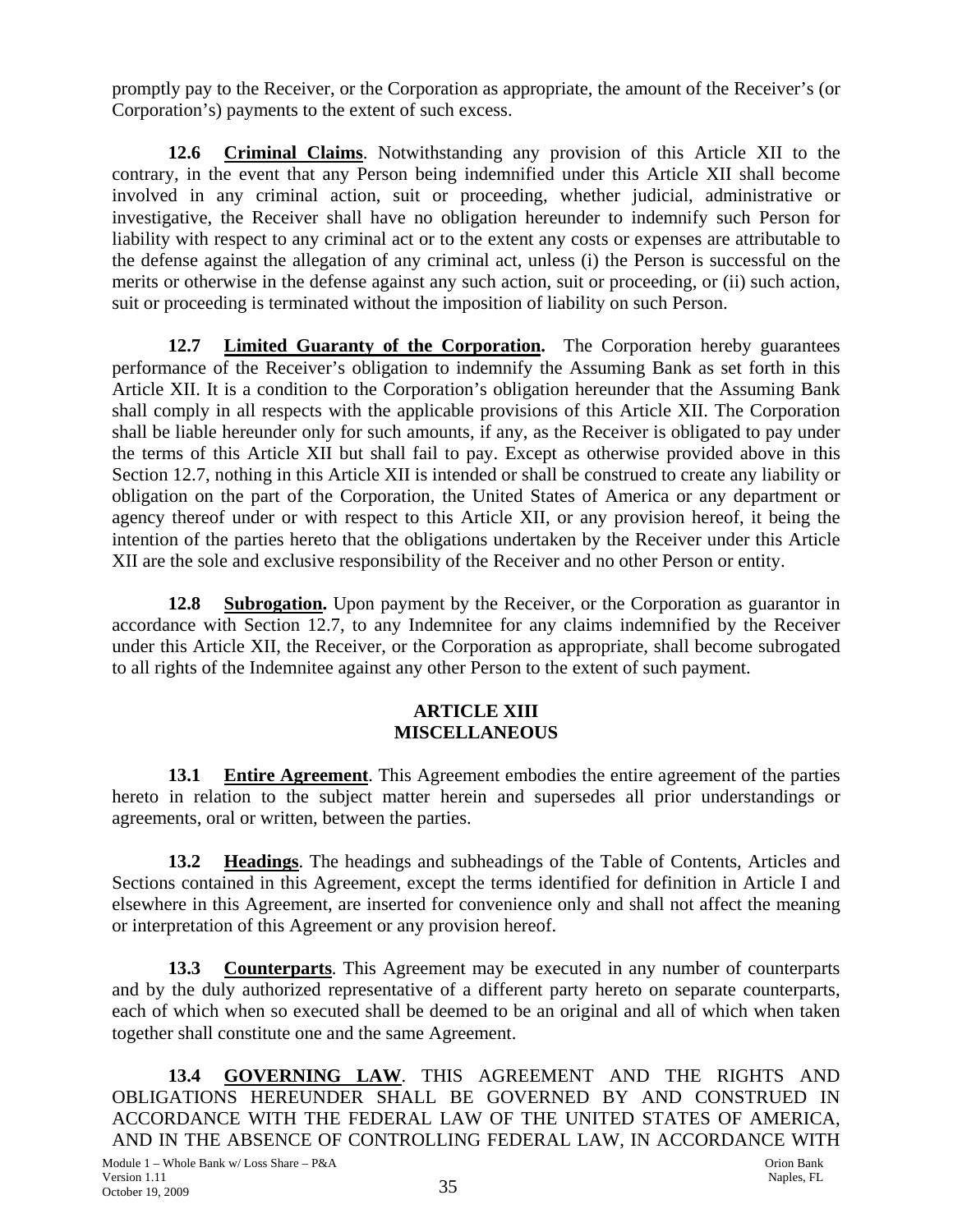THE LAWS OF THE STATE IN WHICH THE MAIN OFFICE OF THE FAILED BANK IS LOCATED.

 **13.5 Successors**. All terms and conditions of this Agreement shall be binding on the successors and assigns of the Receiver, the Corporation and the Assuming Bank. Except as otherwise specifically provided in this Agreement, nothing expressed or referred to in this Agreement is intended or shall be construed to give any Person other than the Receiver, the Corporation and the Assuming Bank any legal or equitable right, remedy or claim under or with respect to this Agreement or any provisions contained herein, it being the intention of the parties hereto that this Agreement, the obligations and statements of responsibilities hereunder, and all other conditions and provisions hereof are for the sole and exclusive benefit of the Receiver, the Corporation and the Assuming Bank and for the benefit of no other Person.

**13.6 Modification; Assignment**. No amendment or other modification, rescission, release, or assignment of any part of this Agreement shall be effective except pursuant to a written agreement subscribed by the duly authorized representatives of the parties hereto.

13.7 Notice. Any notice, request, demand, consent, approval or other communication to any party hereto shall be effective when received and shall be given in writing, and delivered in person against receipt therefore, or sent by certified mail, postage prepaid, courier service, telex, facsimile transmission or email to such party (with copies as indicated below) at its address set forth below or at such other address as it shall hereafter furnish in writing to the other parties. All such notices and other communications shall be deemed given on the date received by the addressee.

## **Assuming Bank**

IBERIABANK Attention: Mr. George Becker, Executive Vice President 200 West Congress Street Lafayette, Louisiana 70501 (337) 268- 4031 (fax)

## **Receiver and Corporation**

Federal Deposit Insurance Corporation, Receiver of Orion Bank 1601 Bryan Street, Suite 1700 Dallas, Texas 75201 Attention: Settlement Manager with copy to: Regional Counsel (Litigation Branch)

## **and with respect to notice under Article XII:**

Federal Deposit Insurance Corporation Receiver of Orion Bank 1601 Bryan Street, Suite 1700 Dallas, Texas 75201 Attention: Regional Counsel (Litigation Branch)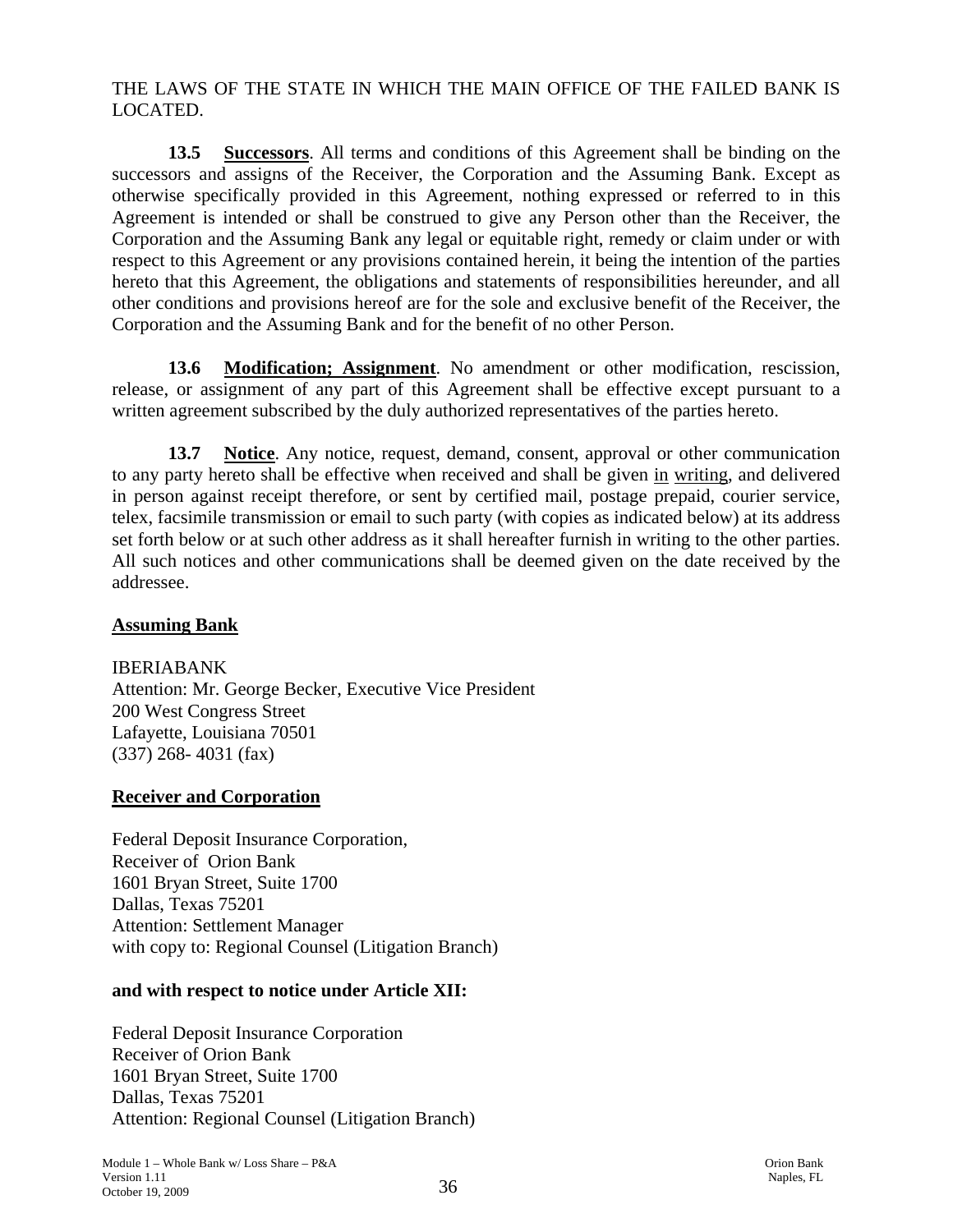**13.8 Manner of Payment**. All payments due under this Agreement shall be in lawful money of the United States of America in immediately available funds as each party hereto may specify to the other parties; provided, that in the event the Receiver or the Corporation is obligated to make any payment hereunder in the amount of \$25,000.00 or less, such payment may be made by check.

**13.9 Costs, Fees and Expenses**. Except as otherwise specifically provided herein, each party hereto agrees to pay all costs, fees and expenses which it has incurred in connection with or incidental to the matters contained in this Agreement, including without limitation any fees and disbursements to its accountants and counsel; provided, that the Assuming Bank shall pay all fees, costs and expenses (other than attorneys' fees incurred by the Receiver) incurred in connection with the transfer to it of any Assets or Liabilities Assumed hereunder or in accordance herewith.

**13.10 Waiver**. Each of the Receiver, the Corporation and the Assuming Bank may waive its respective rights, powers or privileges under this Agreement; provided, that such waiver shall be in writing; and further provided, that no failure or delay on the part of the Receiver, the Corporation or the Assuming Bank to exercise any right, power or privilege under this Agreement shall operate as a waiver thereof, nor will any single or partial exercise of any right, power or privilege under this Agreement preclude any other or further exercise thereof or the exercise of any other right, power or privilege by the Receiver, the Corporation, or the Assuming Bank under this Agreement, nor will any such waiver operate or be construed as a future waiver of such right, power or privilege under this Agreement.

**13.11 Severability**. If any provision of this Agreement is declared invalid or unenforceable, then, to the extent possible, all of the remaining provisions of this Agreement shall remain in full force and effect and shall be binding upon the parties hereto.

**13.12 Term of Agreement**. This Agreement shall continue in full force and effect until the tenth (10th) anniversary of Bank Closing; provided, that the provisions of Section 6.3 and 6.4 shall survive the expiration of the term of this Agreement. Provided, however, the receivership of the Failed Bank may be terminated prior to the expiration of the term of this Agreement; in such event, the guaranty of the Corporation, as provided in and in accordance with the provisions of Section 12.7 shall be in effect for the remainder of the term. Expiration of the term of this Agreement shall not affect any claim or liability of any party with respect to any (i) amount which is owing at the time of such expiration, regardless of when such amount becomes payable, and (ii) breach of this Agreement occurring prior to such expiration, regardless of when such breach is discovered.

**13.13 Survival of Covenants, Etc.** The covenants, representations, and warranties in this Agreement shall survive the execution of this Agreement and the consummation of the transactions contemplated hereunder.

# **[Signature Page Follows]**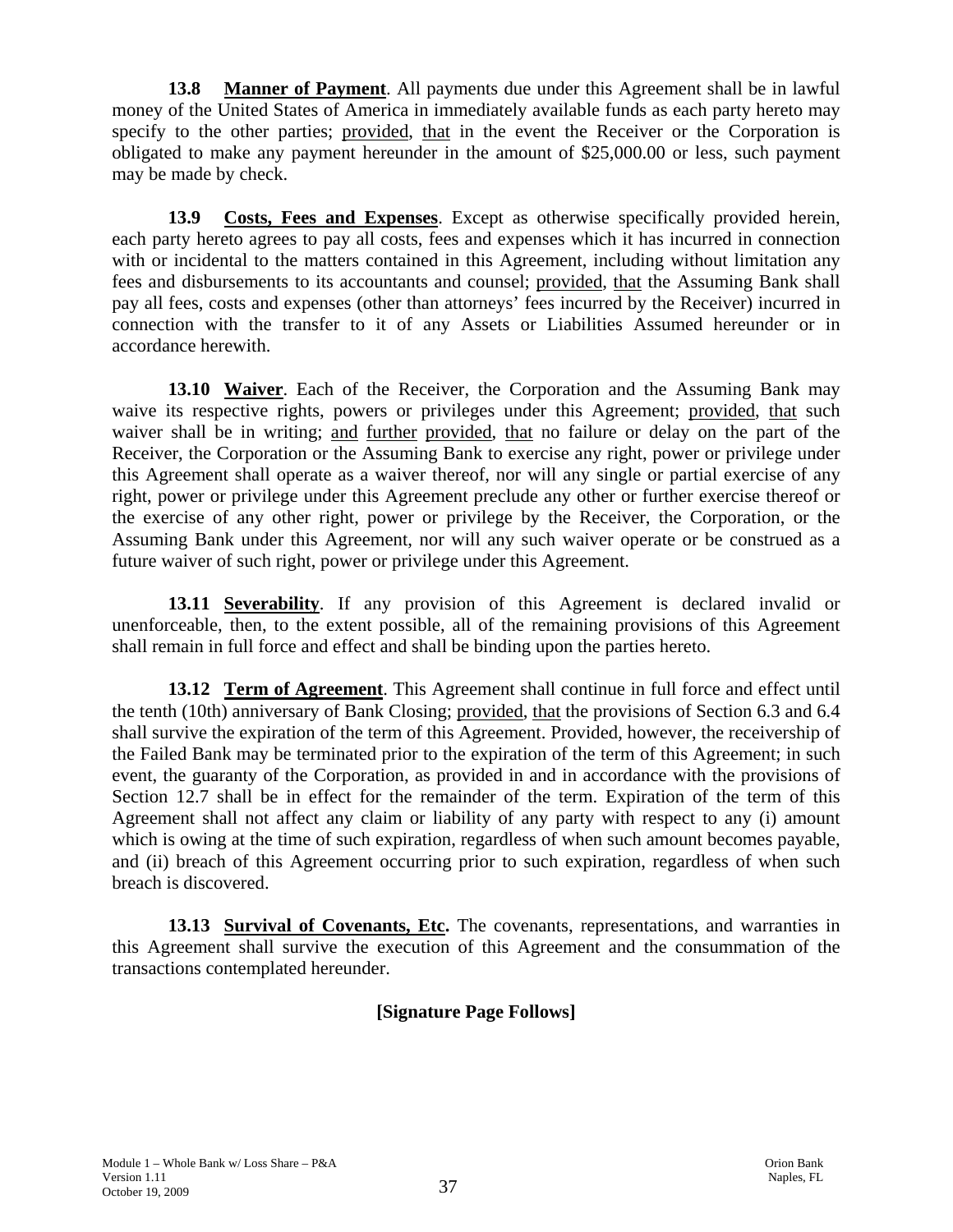IN WITNESS WHEREOF, the parties hereto have caused this Agreement to be executed by their duly authorized representatives as of the date first above written.



Module 1 - Whole Bank w/ Loss Share - P&A Version 1.11 October 19, 2009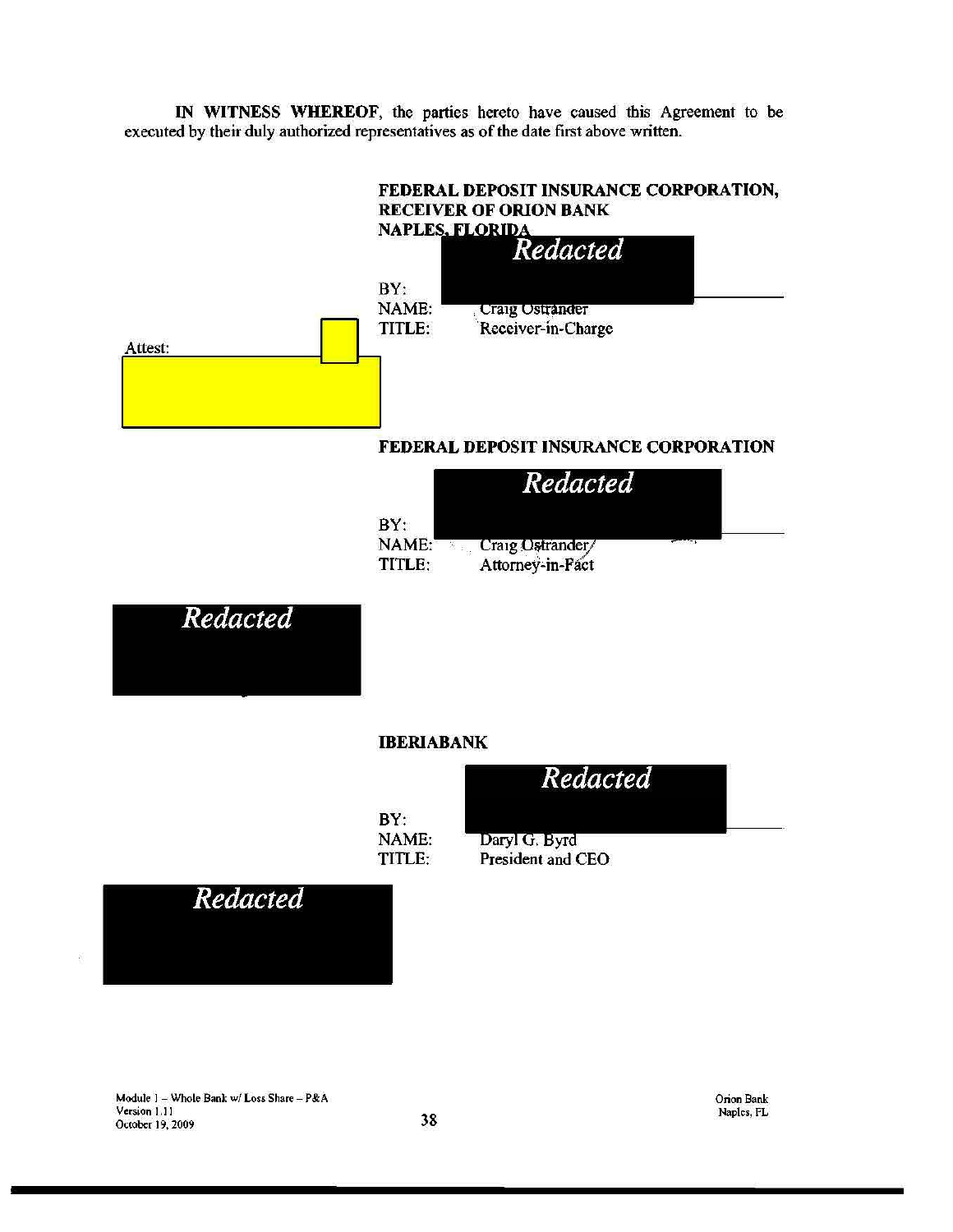# **SCHEDULE 2.1 – Certain Liabilities Assumed by the Assuming Bank**

To be provided.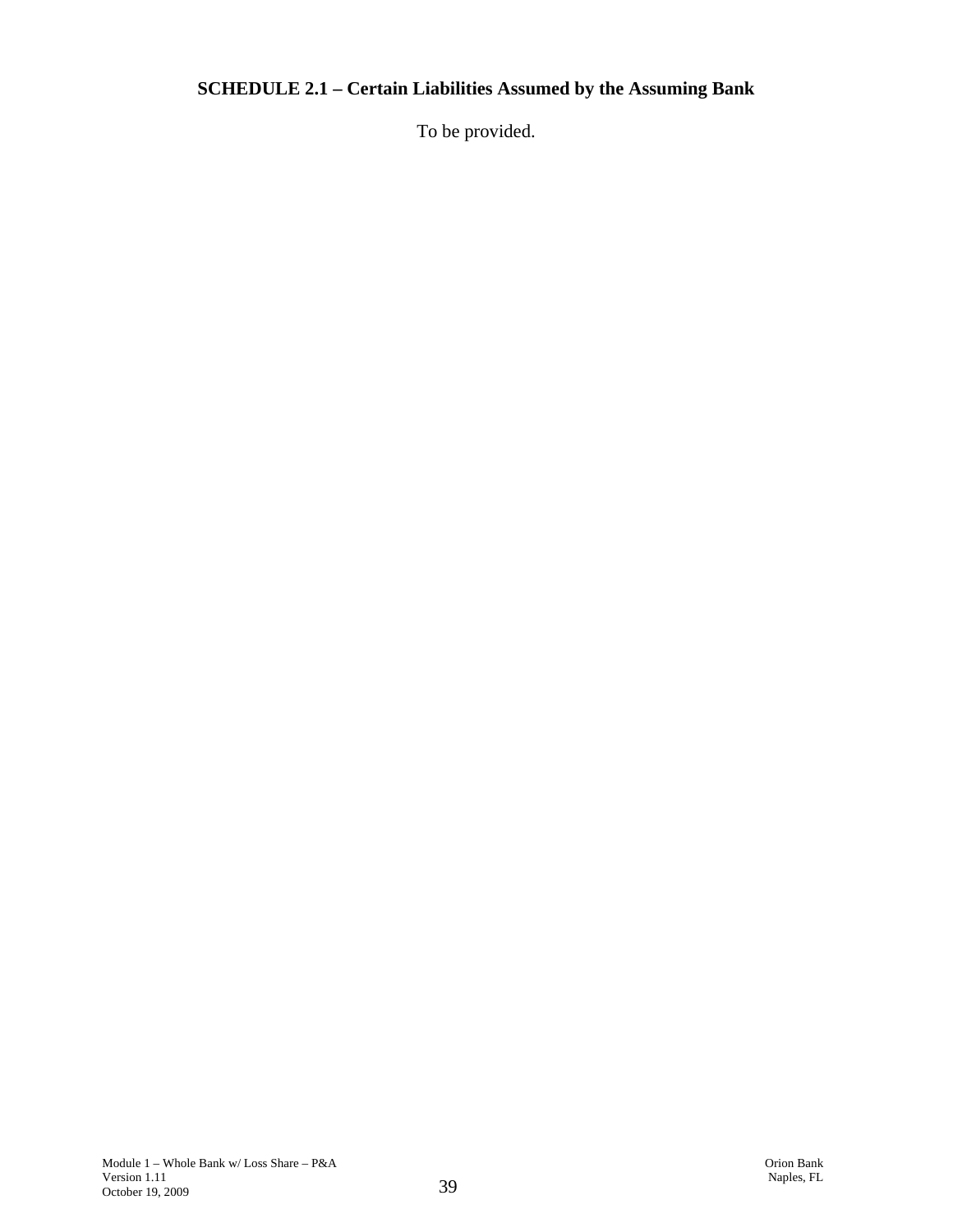#### **SCHEDULE 2.1(a) – Excluded Deposit Liability Accounts**

Orion Bank has 32 deposit accounts totaling \$291,368,000 associated with the Depository Organization (DO) Cede & Co as Nominee for DTC. The DO accounts do not pass to the Assuming Bank and are excluded from the transaction as described in section 2.1 of the P&A Agreement. The attached Schedule 2.1.a DO Detail Report identifies the DO accounts as of the date of the deposit download. This schedule will be updated post closing with data as of Bank Closing date.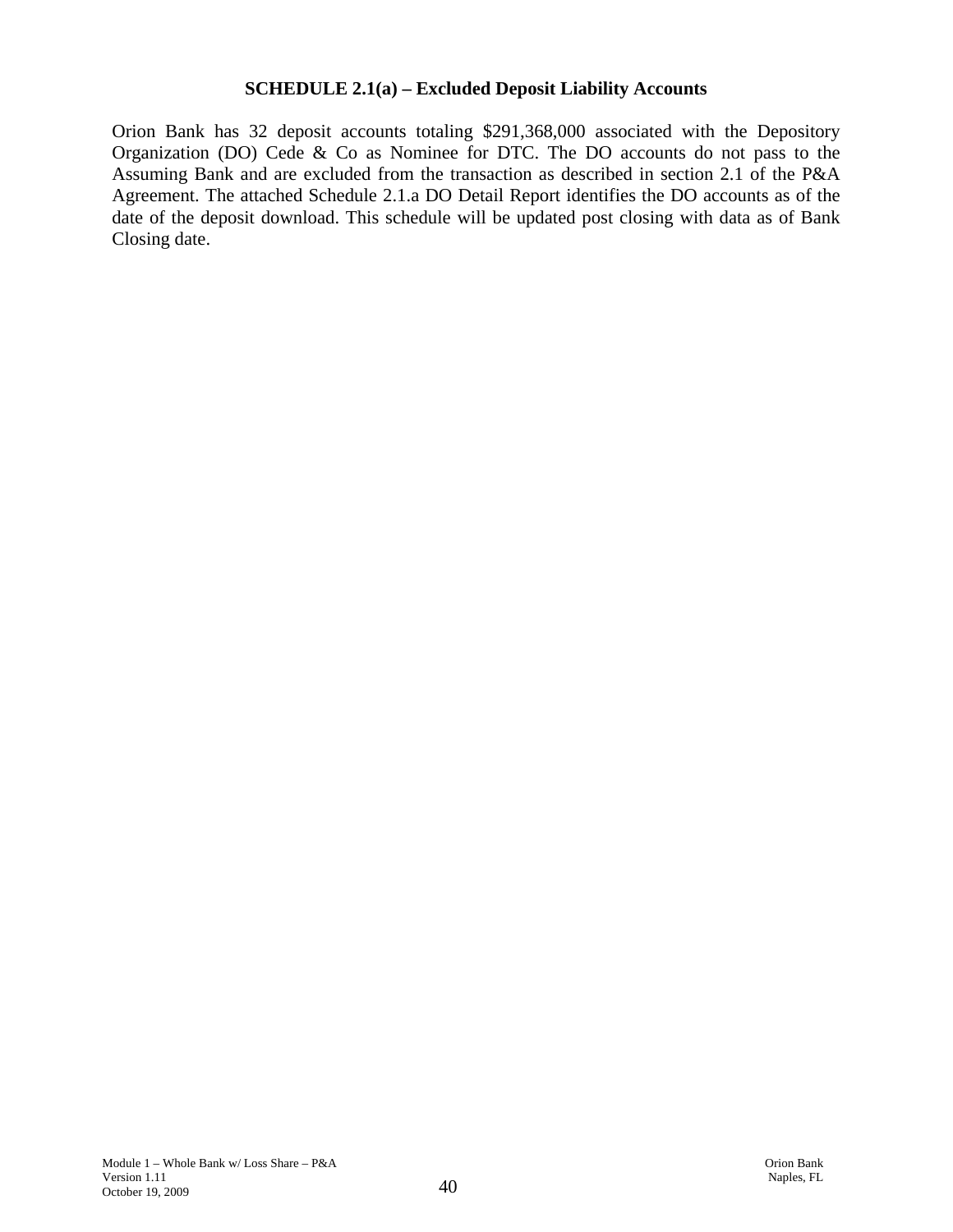#### **SEE ATTACHED LIST**

**THE LIST(S) ATTACHED TO THIS SCHEDULE (OR SUBSCHEDULE(S)) AND THE INFORMATION THEREIN, IS AS OF THE DATE OF THE MOST RECENT PERTINENT DATA MADE AVAILABLE TO THE ASSUMING BANK AS PART OF THE INFORMATION PACKAGE. IT WILL BE ADJUSTED TO REFLECT THE COMPOSITION AND BOOK VALUE OF THE LOANS AND ASSETS AS OF THE DATE OF BANK CLOSING. THE LIST(S) MAY NOT INCLUDE ALL LOANS AND ASSETS (E.G., CHARGED OFF LOANS). THE LIST(S) MAY BE REPLACED WITH A MORE ACCURATE LIST POST CLOSING.**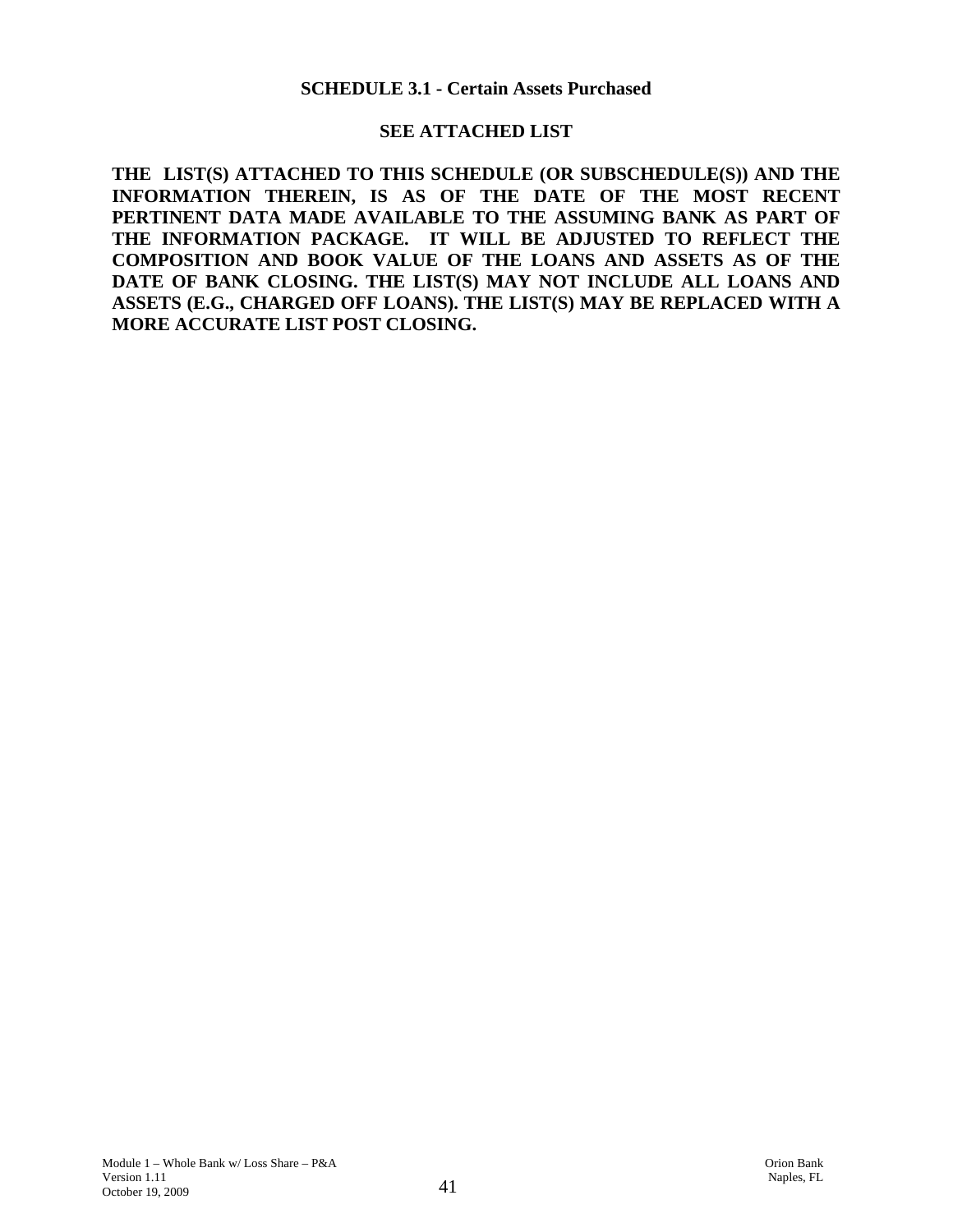# **SCHEDULE 3.2 - Purchase Price of Assets or assets**

| (a) | cash and receivables from depository<br>institutions, including cash items in the<br>process of collection, plus<br>interest thereon:                                                           | <b>Book Value</b>               |
|-----|-------------------------------------------------------------------------------------------------------------------------------------------------------------------------------------------------|---------------------------------|
| (b) | securities (exclusive of the capital stock of<br>Subsidiaries), plus<br>Acquired<br>interest<br>thereon:                                                                                        | As provided in Section $3.2(b)$ |
| (c) | sold<br>federal<br>funds<br>and<br>repurchase<br>including interest<br>agreements, if<br>any,<br>thereon:                                                                                       | <b>Book Value</b>               |
| (d) | Loans:                                                                                                                                                                                          | <b>Book Value</b>               |
| (e) | credit card business, if any, including all<br>outstanding extensions of credit and<br>offensive litigation, but excluding any class<br>action lawsuits related to the credit card<br>business: | <b>Book Value</b>               |
| (f) | Safe Deposit Boxes and related business,<br>safekeeping business and trust business, if<br>any:                                                                                                 | <b>Book Value</b>               |
| (g) | Records and other documents:                                                                                                                                                                    | <b>Book Value</b>               |
| (h) | capital stock of any Acquired Subsidiaries:                                                                                                                                                     | <b>Book Value</b>               |
| (i) | amounts owed to the Failed Bank by any                                                                                                                                                          | <b>Book Value</b>               |
| (j) | <b>Acquired Subsidiary:</b><br>assets securing Deposits of public money,<br>to the extent not otherwise purchased<br>hereunder:                                                                 | <b>Book Value</b>               |
| (k) | Overdrafts of customers:                                                                                                                                                                        | <b>Book Value</b>               |
| (1) | rights, if any, with respect to Qualified<br><b>Financial Contracts.</b>                                                                                                                        | As provided in Section $3.2(c)$ |
| (m) | rights of the Failed Bank to provide<br>mortgage servicing for others and to have<br>mortgage servicing provided to the Failed<br>Bank by others and related contracts.                         | <b>Book Value</b>               |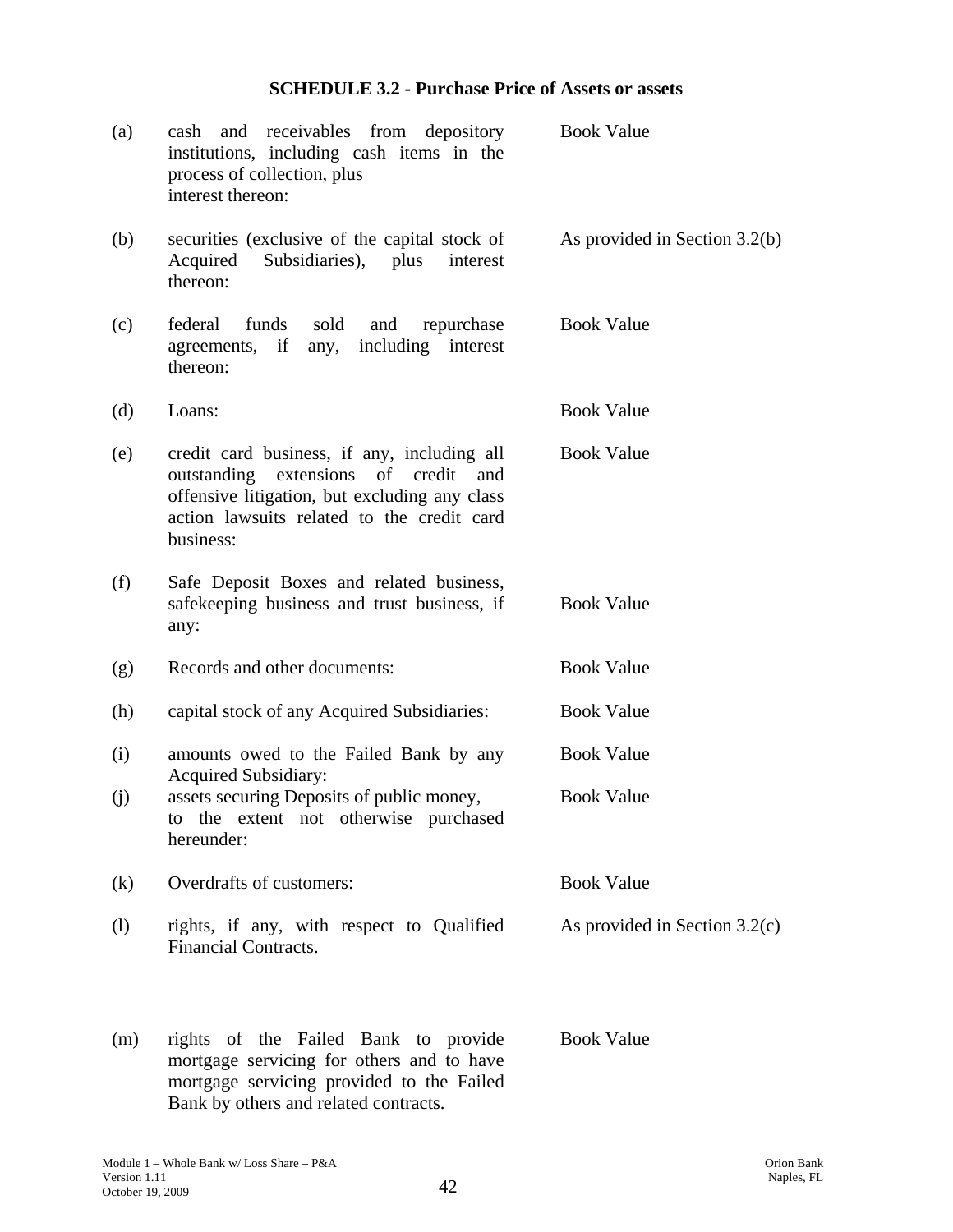# **assets subject to an option to purchase:**

| (a) | <b>Bank Premises:</b>                      | Fair Market Value                                                                                                                                                                    |
|-----|--------------------------------------------|--------------------------------------------------------------------------------------------------------------------------------------------------------------------------------------|
| (b) | Furniture and Equipment:                   | <b>Fair Market Value</b>                                                                                                                                                             |
| (c) | Fixtures:                                  | Fair Market Value                                                                                                                                                                    |
| (d) | Other Equipment:                           | Fair Market Value                                                                                                                                                                    |
| (e) | capital stock of any Excluded Subsidiaries | Fair Market Value of Bank Premises,<br>Furniture<br><b>Fixtures</b><br>and<br>and<br>Equipment plus the Book Value of<br>all other assets owned by the<br><b>Excluded Subsidiary</b> |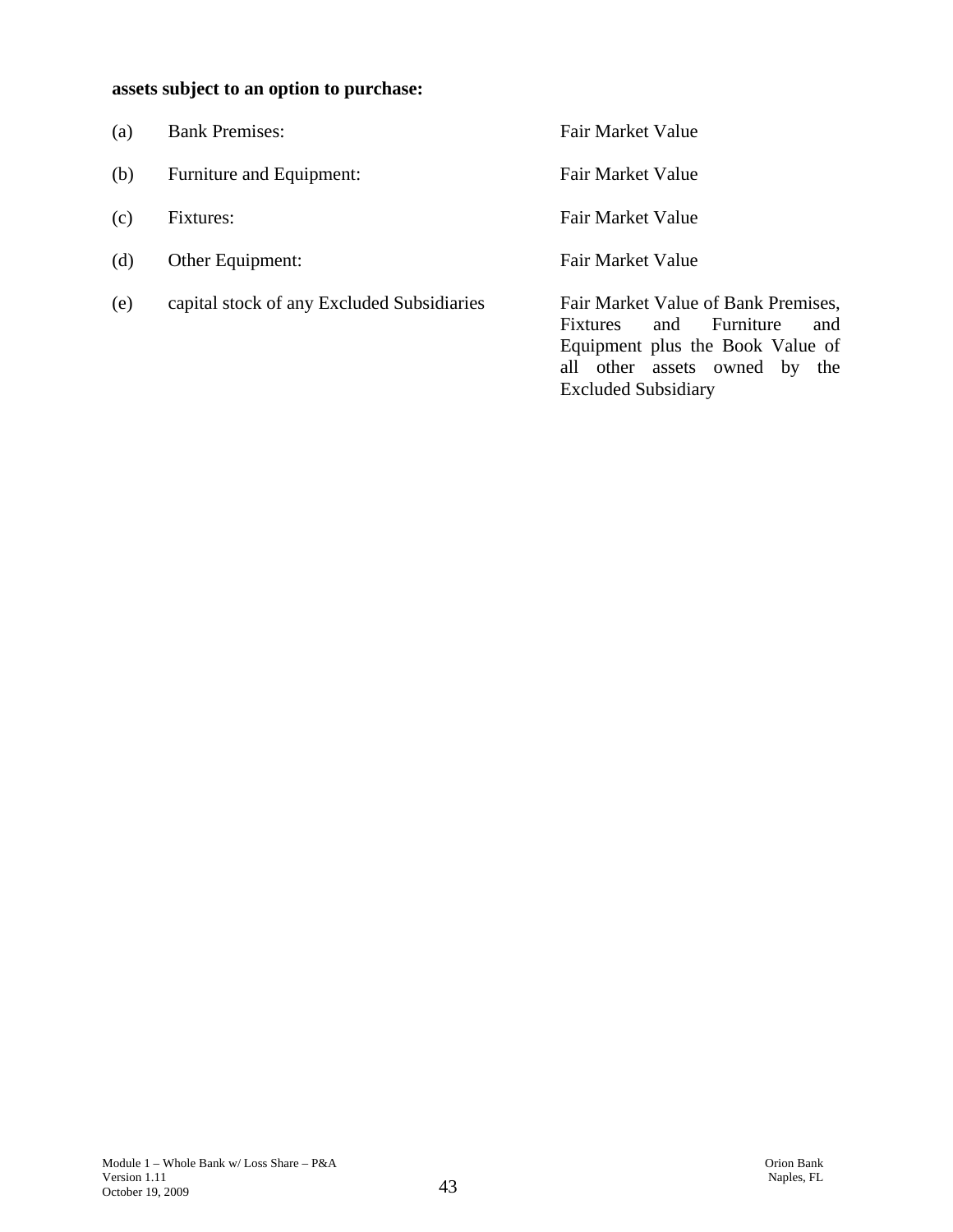SCHEDULE 3.5(1) - Excluded Private Label Asset-Backed Securities\*

 $\ddot{\phantom{0}}$ 

# (Omitted from this disclosure)

\*may be updated post-closing.

 $\mathcal{A}^{\mathcal{A}}$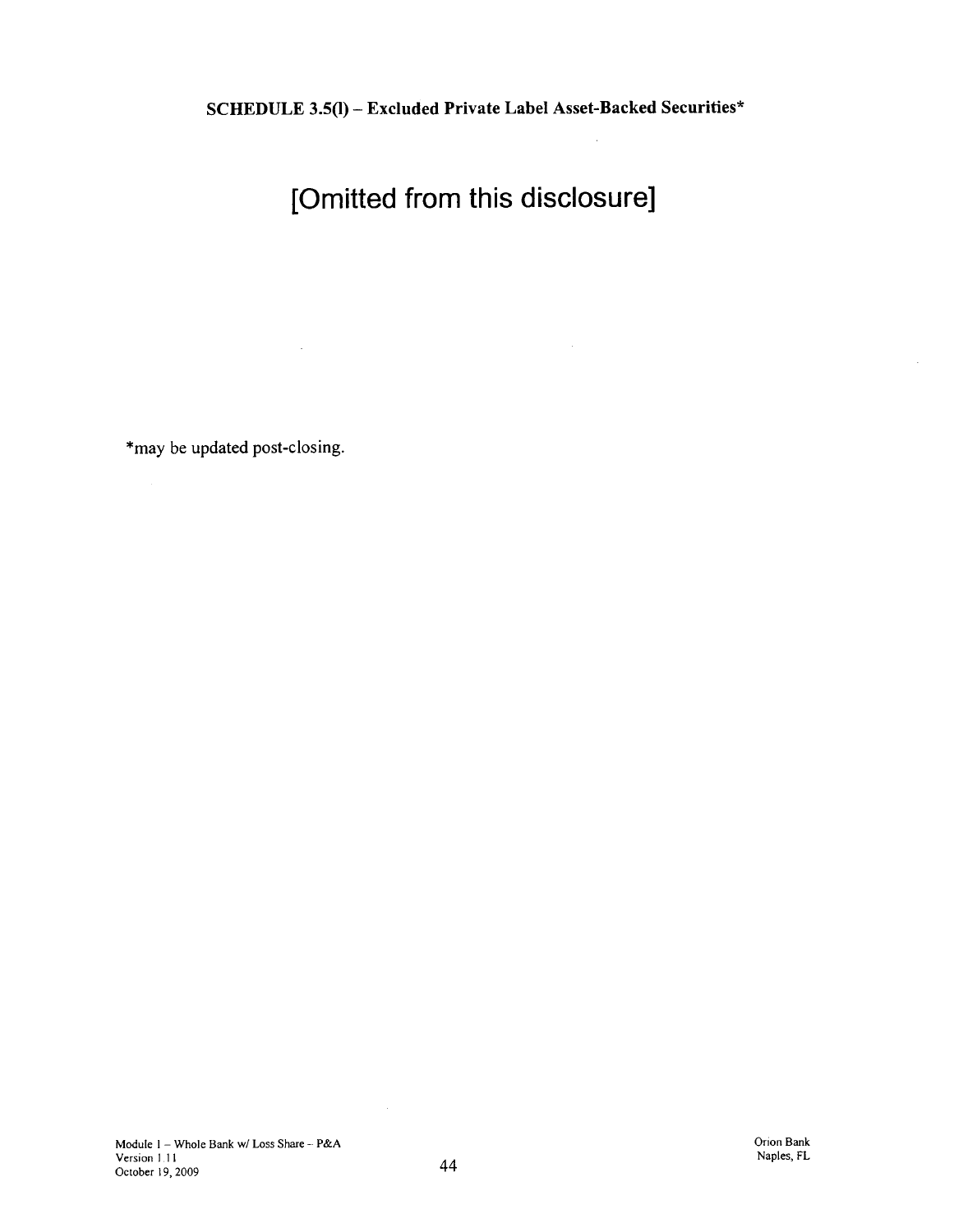## **SCHEDULE 3.5 (m) – EXCLUDED SUBSIDIARIES\***

The information provided to the Receiver pre-closing indicates that no subsidiary of Orion Bank meets the definition of an Excluded Subsidiary. However, if information obtained at the closing is different, this schedule will be updated to exclude those subsidiaries which fit that definition.

\*may be updated post-closing.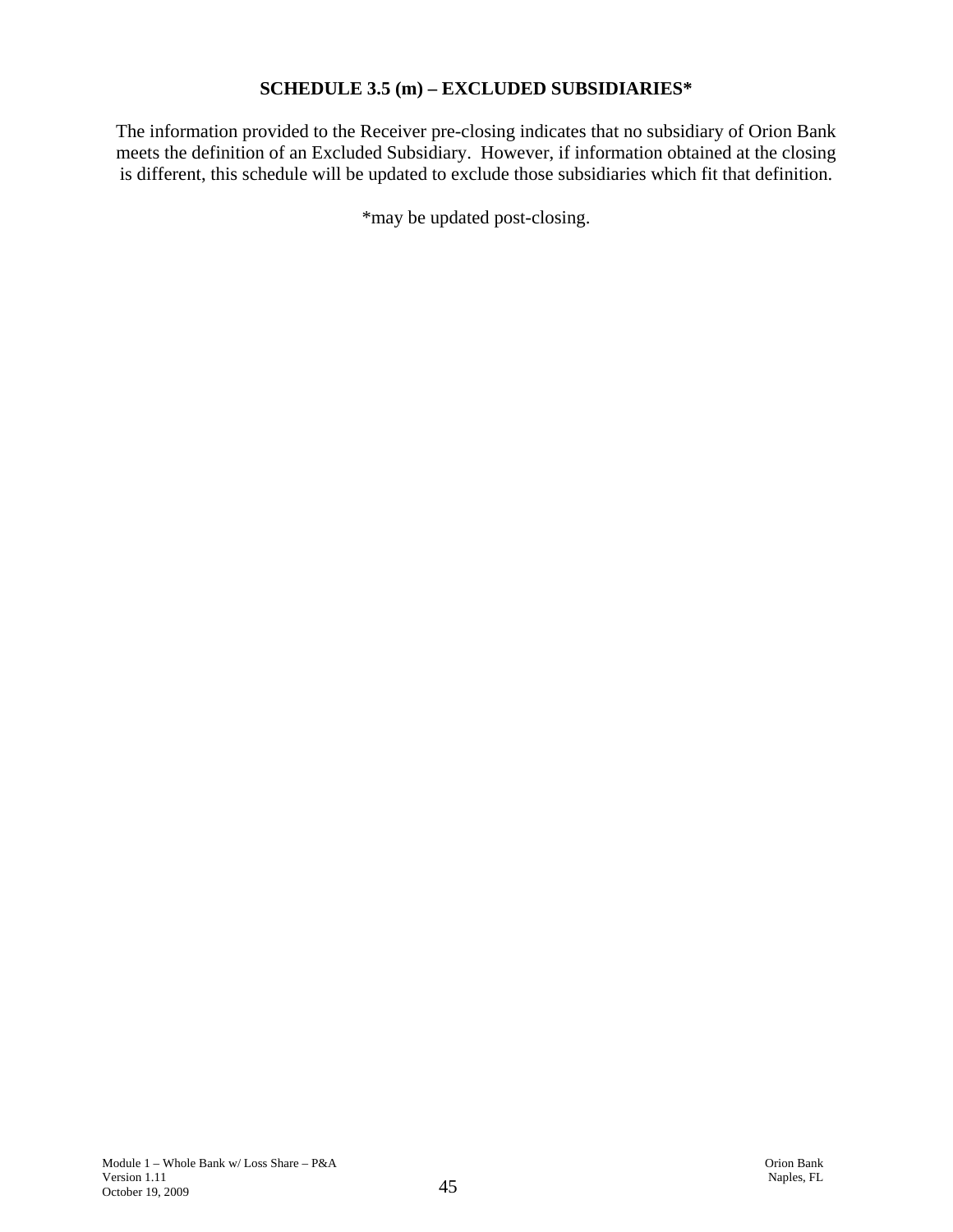# (Omitted from this disclosure)

 $\sim$ 

\*may be updated post-closing

 $\mathbf{r}$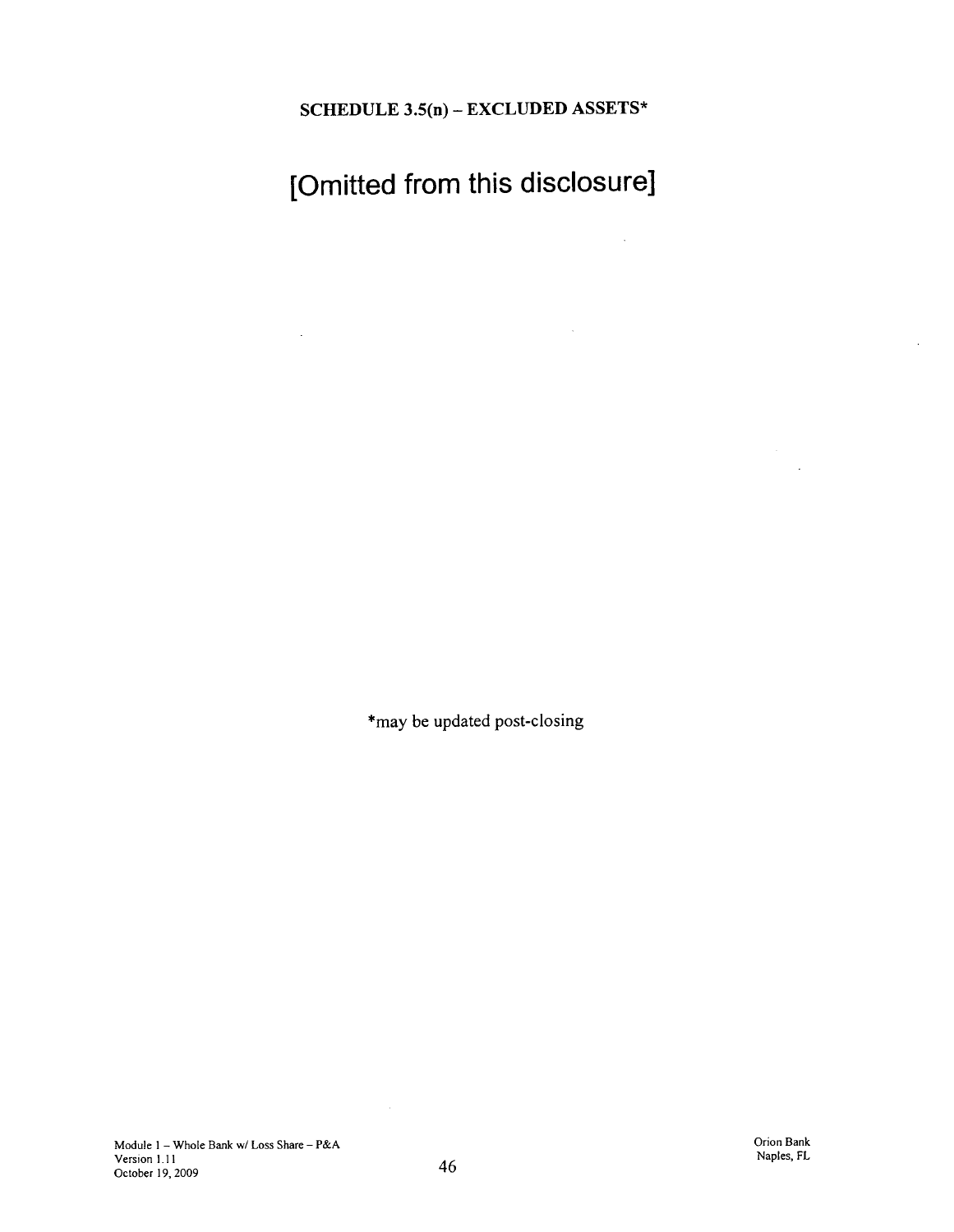#### **SCHEDULE 4.15A**

# **LOANS SUBJECT TO LOSS SHARING UNDER THE SINGLE FAMILY SHARED-LOSS AGREEMENT**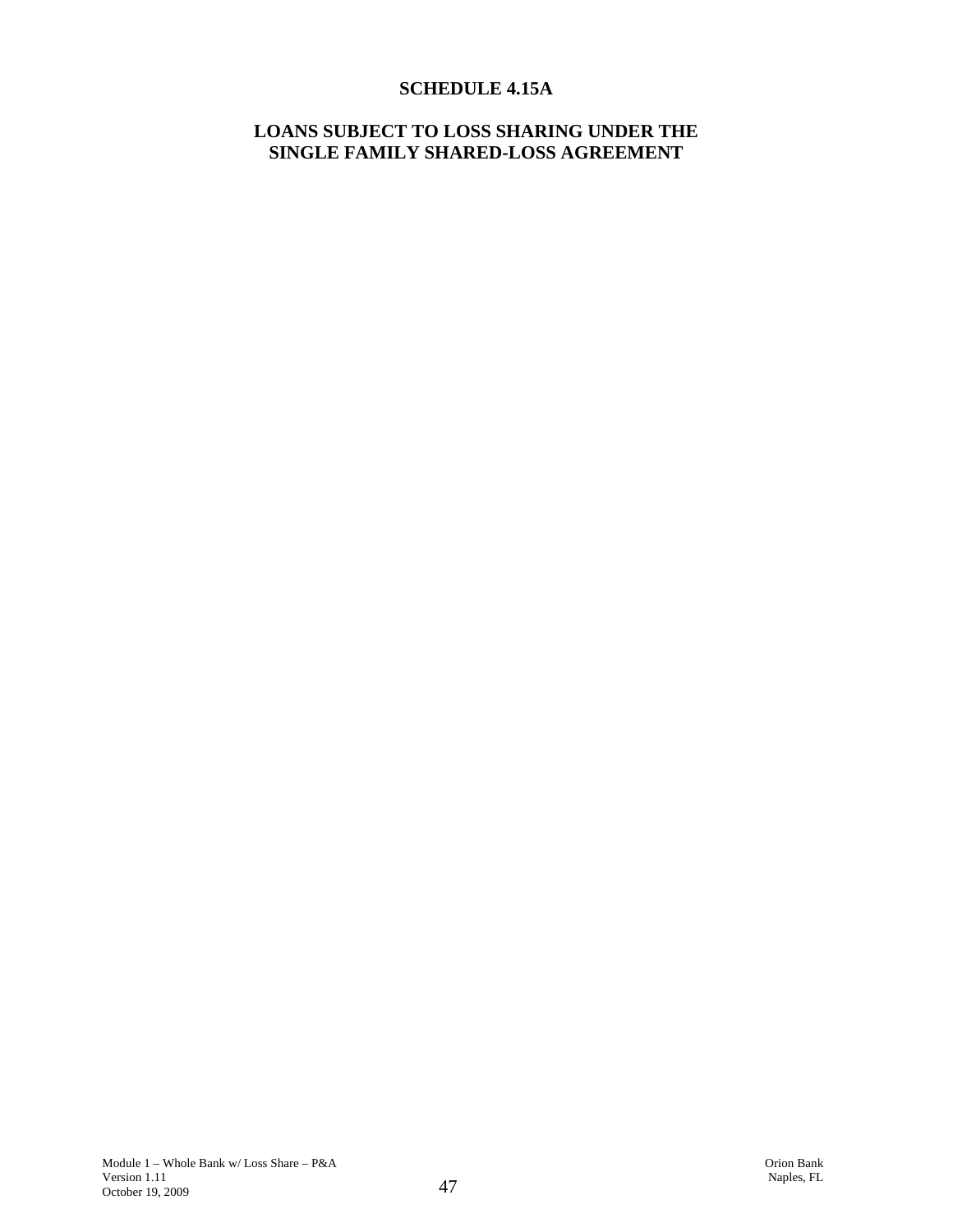#### **SCHEDULE 4.15B**

## **LOANS SUBJECT TO LOSS SHARING UNDER THE NON-SINGLE FAMILY SHARED-LOSS AGREEMENT**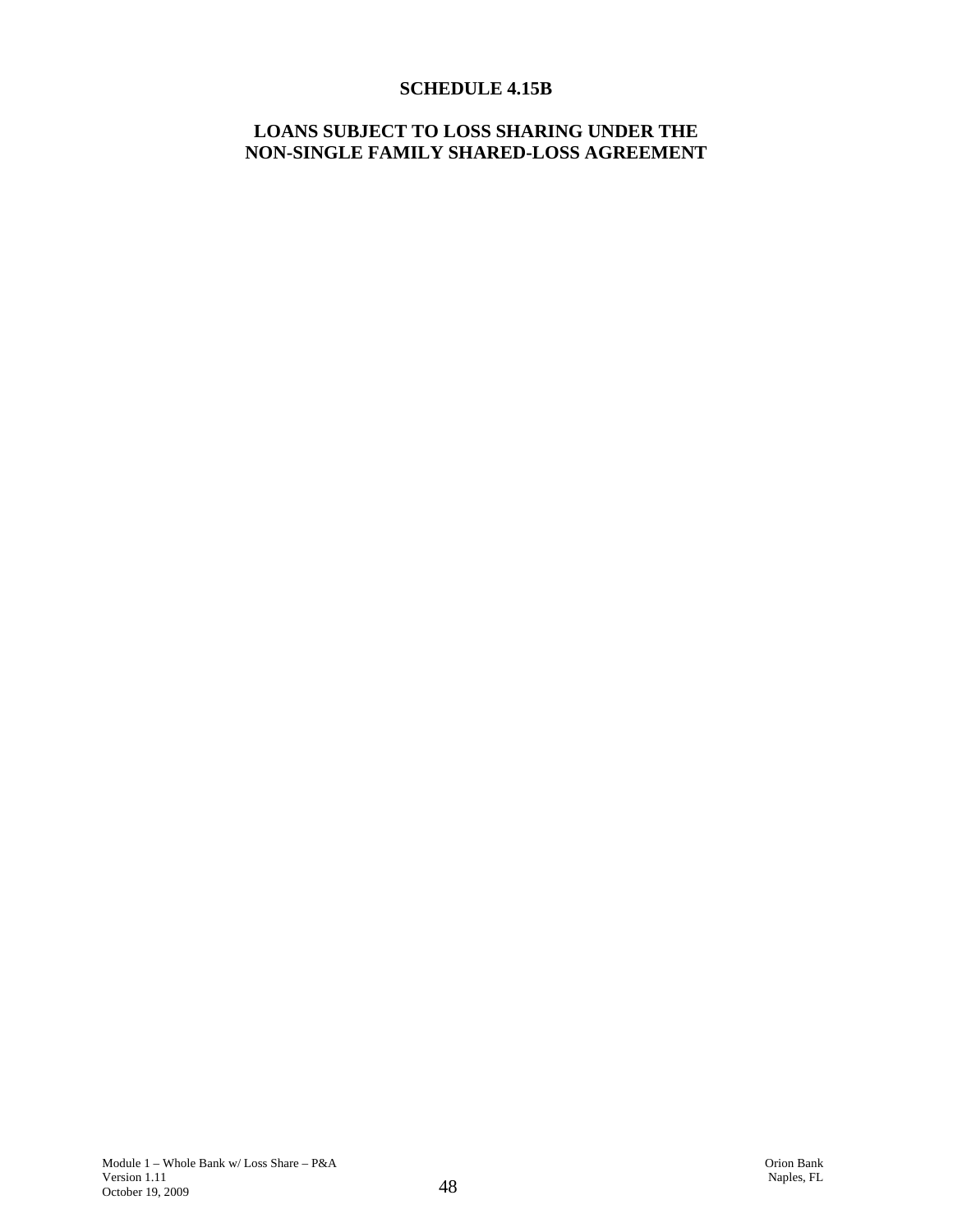## **SCHEDULE 7 -Accounts Excluded from Calculation of Deposit Franchise Bid Premium**

The accounts identified below will pass to the Assuming Bank (unless otherwise noted). When calculating the premium to be paid on Assumed Deposits in a P&A transaction, the FDIC will exclude the following categories of deposit accounts:

| <b>Category</b> | <b>Description</b>                                  | <b>Amount</b>    |
|-----------------|-----------------------------------------------------|------------------|
|                 | <b>Non-DO Brokered Deposits</b>                     | \$177,262,389.00 |
|                 | <b>CDARS</b>                                        | \$15,583,634.00  |
|                 | <b>Market Place Deposits</b>                        | \$377,774,546.00 |
|                 | Total deposits excluded from Calculation of premium | \$570,620,569.00 |
|                 |                                                     |                  |

#### **Category Description**

### **I Brokered Deposits**

Brokered deposit accounts are accounts for which the "depositor of record" is an agent, nominee, or custodian who deposits funds for a principal or principals to whom "pass-through" deposit insurance coverage may be extended. The FDIC separates brokered deposit accounts into 2 categories: 1) Depository Organization (DO) Brokered Deposits and 2) Non-Depository Organization (Non-DO) Brokered Deposits. This distinction is made by the FDIC to facilitate our role as Receiver and Insurer. These terms will not appear on other "brokered deposit" reports generated by the institution.

Non-DO Brokered Deposits pass to the Assuming Bank, but are excluded from Assumed Deposits when the deposit premium is calculated. Please see the attached "Schedule 7 Non-DO Broker Deposit Detail Report" for a listing of these accounts. This list will be updated post closing with balances as of Bank Closing date.

If this institution had any DO Brokered Deposits (Cede & Co as Nominee for DTC), they are excluded from Assumed Deposits in the P&A transaction. A list of these accounts is provided on "Schedule 2.1 DO Brokered Deposit Detail Report." If, however, the terms of a particular transaction are altered and the DO Brokered Deposits pass to the Assuming Bank, they will not be included in Assumed Deposits for the purposes of calculating the deposit premium.

#### **II CDARS**

CDARS deposits pass to the Assuming Bank, but are excluded from Assumed Deposits when the deposit premium is calculated.

Orion Bank did participate in the CDARS program as of the date of the deposit download. If additional CDARS deposits are taken between the date of the deposit download and the Bank Closing Date, they will be identified post closing and made part of Schedule 7 to the P&A Agreement.

#### **III Market Place Deposits**

"Market Place Deposits" is a description given to deposits that may have been solicited via a money desk, internet subscription service (for example, Qwickrate), or similar programs.

Orion Bank does have Qwickrate deposits as identified above. These will be updated post closing with balances as of Bank Closing date.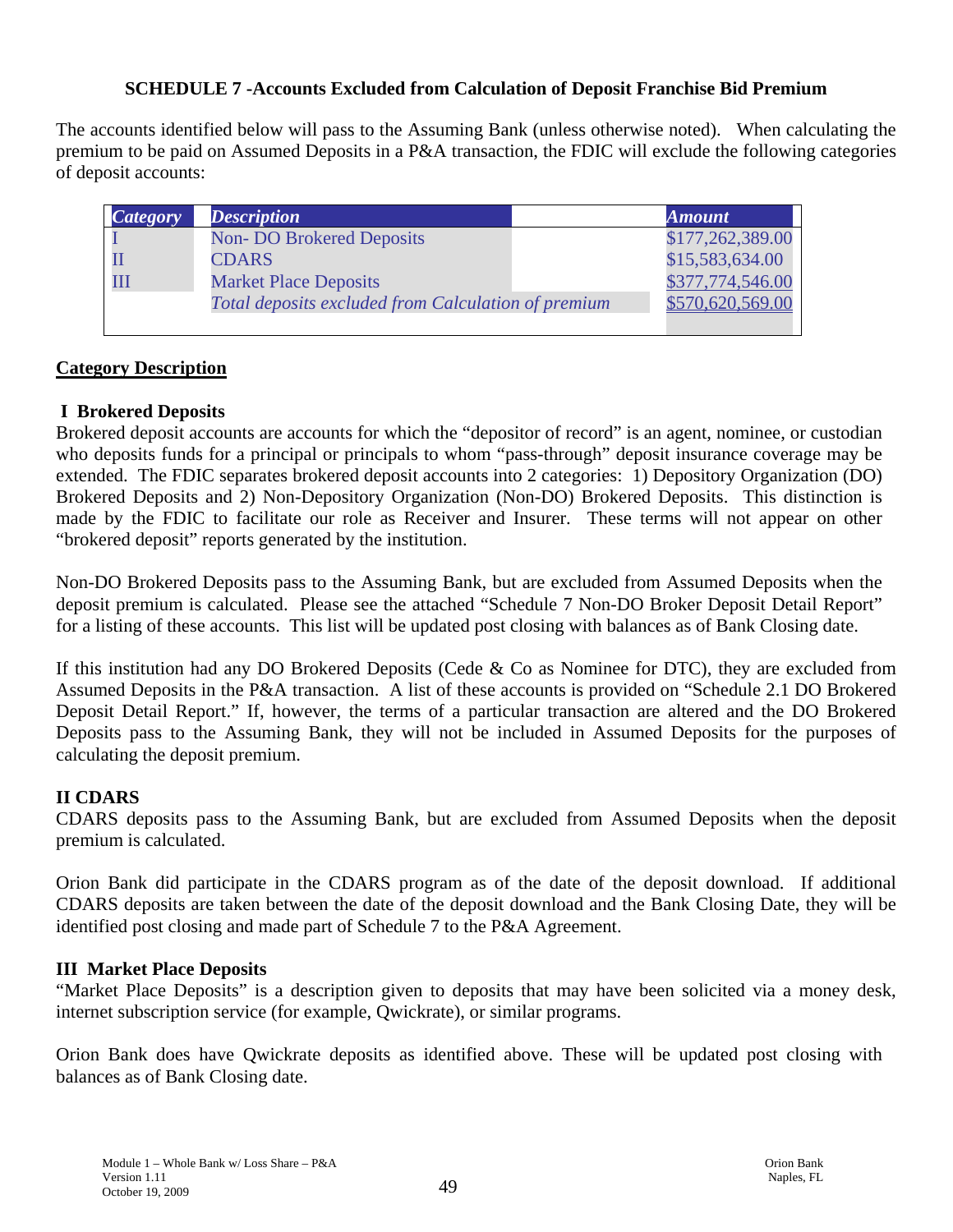This schedule provides account categories and balances as of the date of the deposit download, or as indicated. The deposit franchise bid premium will be calculated using account categories and balances as of Bank Closing Date that are reflected in the general ledger or subsystem as described above. The final numbers for Schedule 7 will be provided post closing.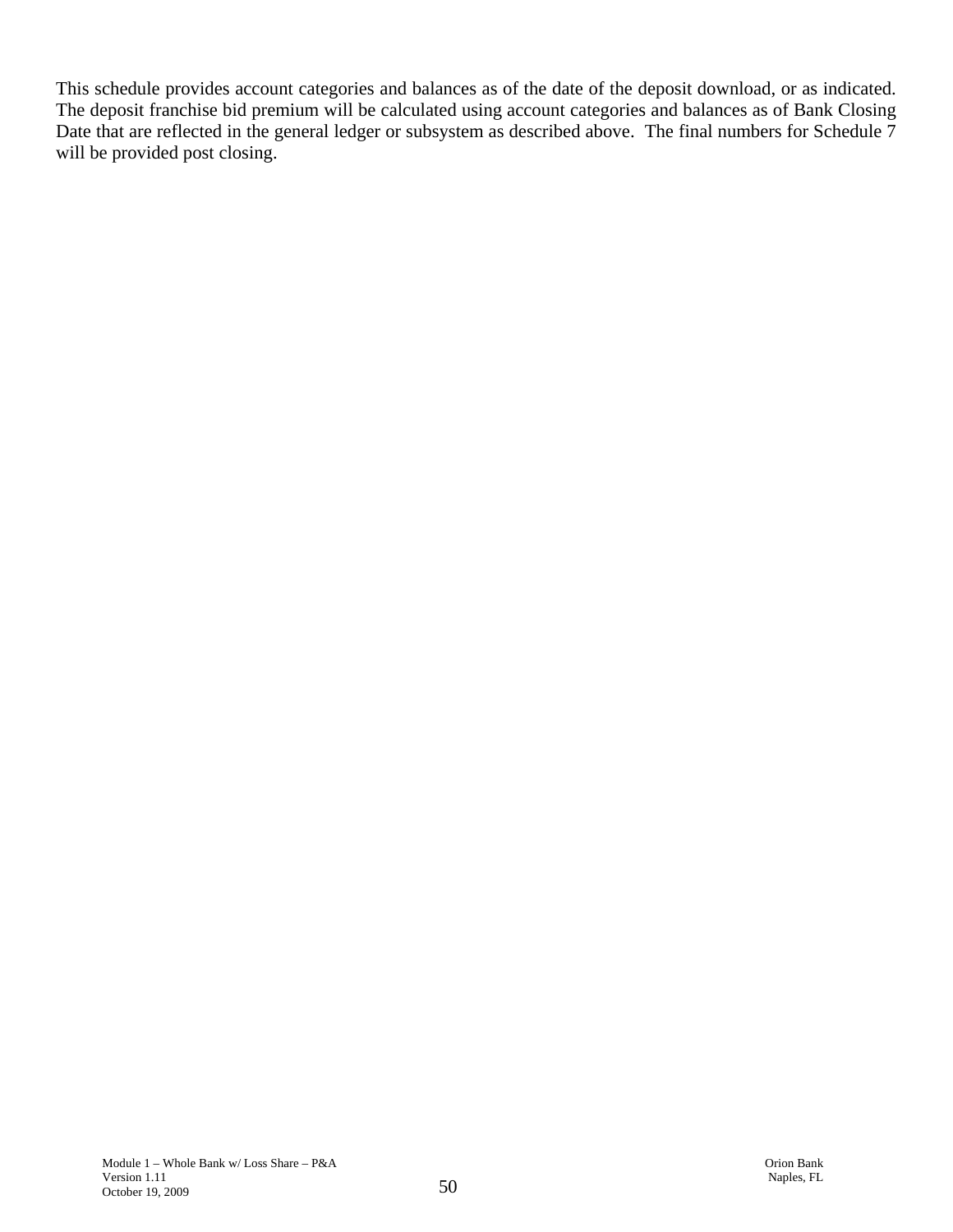## **EXHIBIT 2.3A FINAL NOTICE LETTER**

#### **FINAL LEGAL NOTICE**

Claiming Requirements for Deposits Under 12 U.S.C. 1822(e)

**[Date]** 

**[Name of Unclaimed Depositor] [Address of Unclaimed Depositor] [Anytown, USA]** 

Subject: **[XXXXX – Name of Bank City, State]** – In Receivership

Dear **[Sir/Madam]:** 

As you may know, on **[Date: Closing Date]**, the **[Name of Bank ("The Bank")]** was closed and the Federal Deposit Insurance Corporation ("FDIC") transferred **[The Bank's]** accounts to **[Name of Acquiring Institution].** 

According to federal law under 12 U.S.C., 1822(e), on **[Date: eighteen months from the Closing Date]**, **[Name of Acquiring Institution]** must transfer the funds in your account(s) back to the FDIC if you have not claimed your account(s) with **[Name of Acquiring Institution].** Based on the records recently supplied to us by **[Name of Acquiring Institution]**, your account(s) currently fall into this category.

This letter is your formal Legal Notice that you have until **[Date: eighteen months from the Closing Date]**, to claim or arrange to continue your account(s) with **[Name of Acquiring Institution].** There are several ways that you can claim your account(s) at **[Name of Acquiring Institution]**. It is only necessary for you to take any one of the following actions in order for your account(s) at **[Name of Acquiring Institution]** to be deemed claimed. In addition, if you have more than one account, your claim to one account will automatically claim all accounts:

 signature of an authorized signer on the account(s), name, and address. **[Name of Acquiring**  1. Write to **[Name of Acquiring Institution]** and notify them that you wish to keep your account(s) active with them. Please be sure to include the name of the account(s), the account number(s), the **Institution]** address is:

#### **[123 Main Street**

#### **Anytown, USA]**

- 2. Execute a new signature card on your account(s), enter into a new deposit agreement with **[Name of Acquiring Institution],** change the ownership on your account(s), or renegotiate the terms of your certificate of deposit account(s) (if any).
- 3. Provide **[Name of Acquiring Institution]** with a change of address form.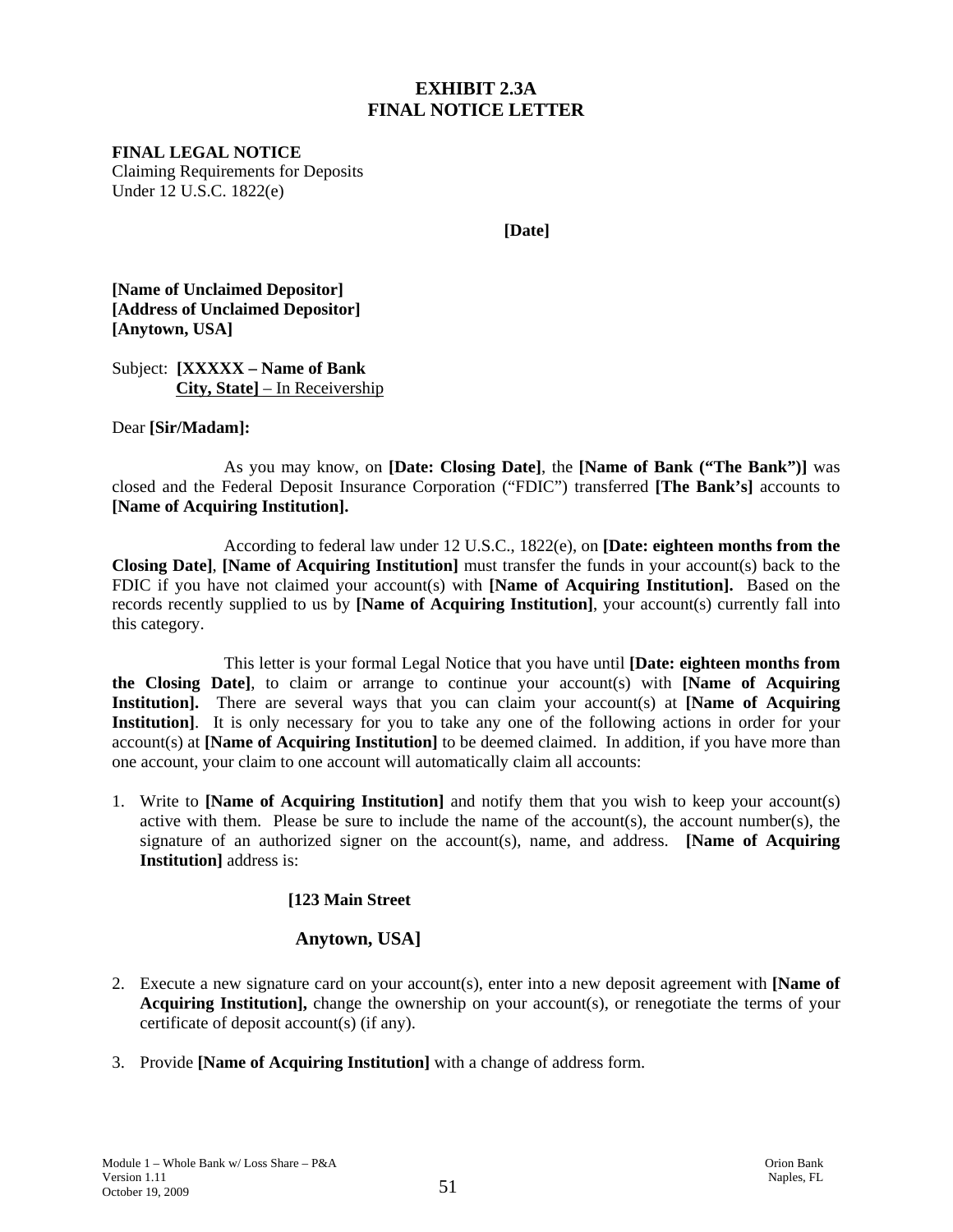4. Make a deposit to or withdrawal from your account(s). This includes writing a check on any account or having an automatic direct deposit credited to or an automatic withdrawal debited from an account.

If you do not want to continue your account(s) with **[Name of Acquiring Institution]** for any reason, you can withdraw your funds and close your account(s). Withdrawing funds from one or more of your account(s) satisfies the federal law claiming requirement. If you have time deposits, such as certificates of deposit, **[Name of Acquiring Institution]** can advise you how to withdraw them without being charged an interest penalty for early withdrawal.

If you do not claim ownership of your account(s) at **[Name of Acquiring Institution by Date: eighteen months from the Closing Date]** federal law requires **[Name of Acquiring Institution]**  to return your deposits to the FDIC, which will deliver them as unclaimed property to the State indicated in your address in the Failed Institution's records. If your address is outside of the United States, the FDIC will deliver the deposits to the State in which the Failed Institution had its main office. 12 U.S.C. § 1822(e). If the State accepts custody of your deposits, you will have 10 years from the date of delivery to claim your deposits from the State. After 10 years you will be permanently barred from claiming your deposits. However, if the State refuses to take custody of your deposits, you will be able to claim them from the FDIC until the receivership is terminated. If you have not claimed your insured deposits before the receivership is terminated, and a receivership may be terminated at any time, all of your rights in those deposits will be barred.

If you have any questions or concerns about these items, please contact **[Bank Employee]** at **[Name of Acquiring Institution]** by phone at **[(XXX) XXX-XXXX].** 

Sincerely,

**[Name of Claims Specialist] [Title]**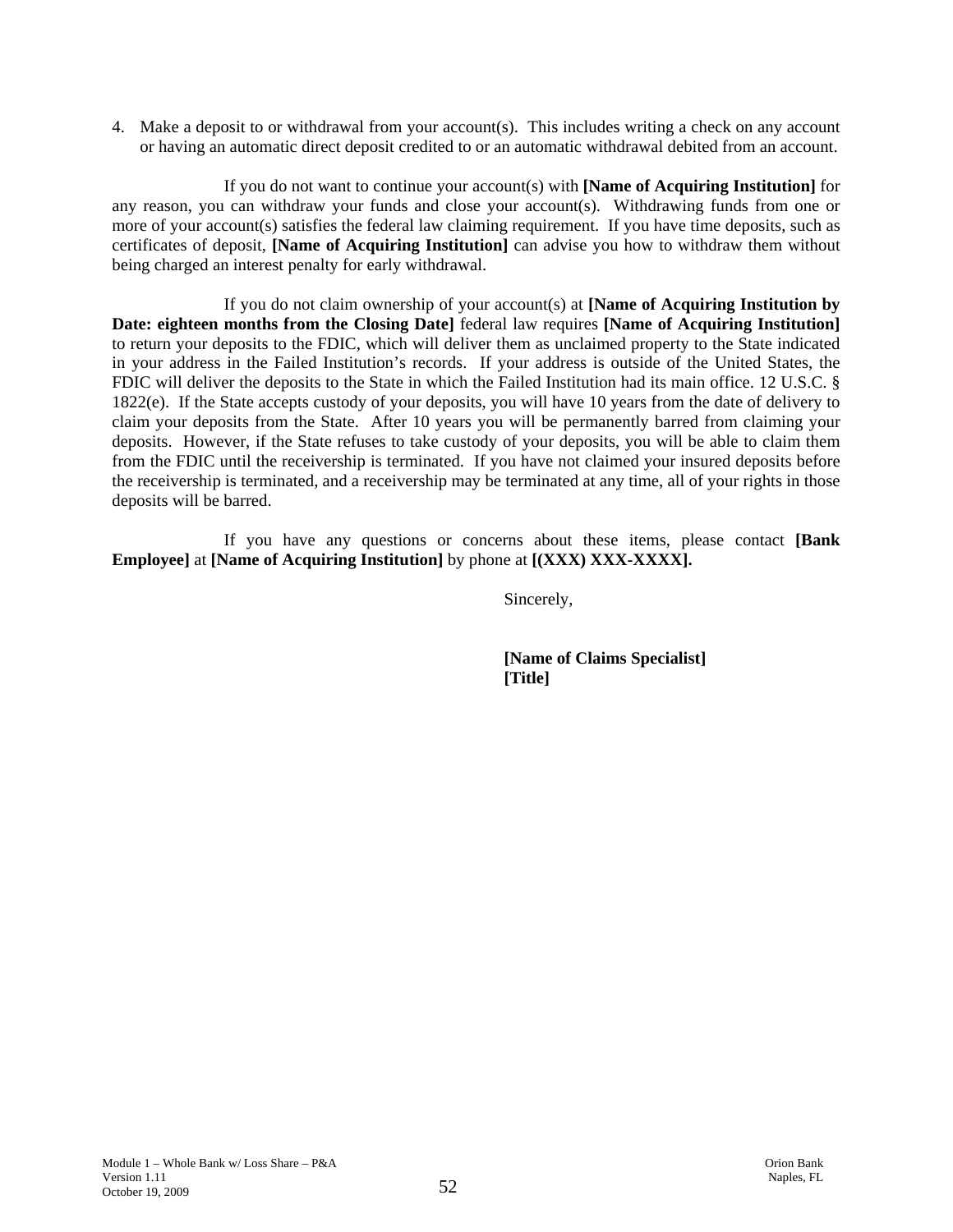## **EXHIBIT 2.3B AFFIDAVIT OF MAILING**

## **AFFIDAVIT OF MAILING**

*State of* 

*COUNTY OF* 

I am employed as a **[Title of Office]** by the **[Name of Acquiring Institution]**.

This will attest that on **[Date of mailing]**, I caused a true and correct copy of the Final Legal Notice, attached hereto, to owners of unclaimed deposits of **[Name of Failed Bank]**, City, State, to be prepared for deposit in the mail of the United States of America on behalf of the Federal Deposit Insurance Corporation. A list of depositors to whom the notice was mailed is attached. This notice was mailed to the depositor's last address as reflected on the books and records of the **[Name of Failed Bank]** as of the date of failure.

> **[Name] [Title of Office] [Name of Acquiring Institution]**

**Subscribed and sworn to before me this \_\_\_\_\_\_\_day of [Month, Year].** 

**\_\_\_\_\_\_\_\_\_\_\_\_\_\_\_\_\_\_\_\_\_\_ \_\_\_\_\_\_\_\_\_\_\_\_\_\_\_\_\_\_\_\_\_\_\_\_\_\_\_\_\_\_\_\_** 

 $\overline{\phantom{a}}$  , and the contract of the contract of the contract of the contract of the contract of the contract of the contract of the contract of the contract of the contract of the contract of the contract of the contrac

**My commission expires:** 

 **[Name], Notary Public**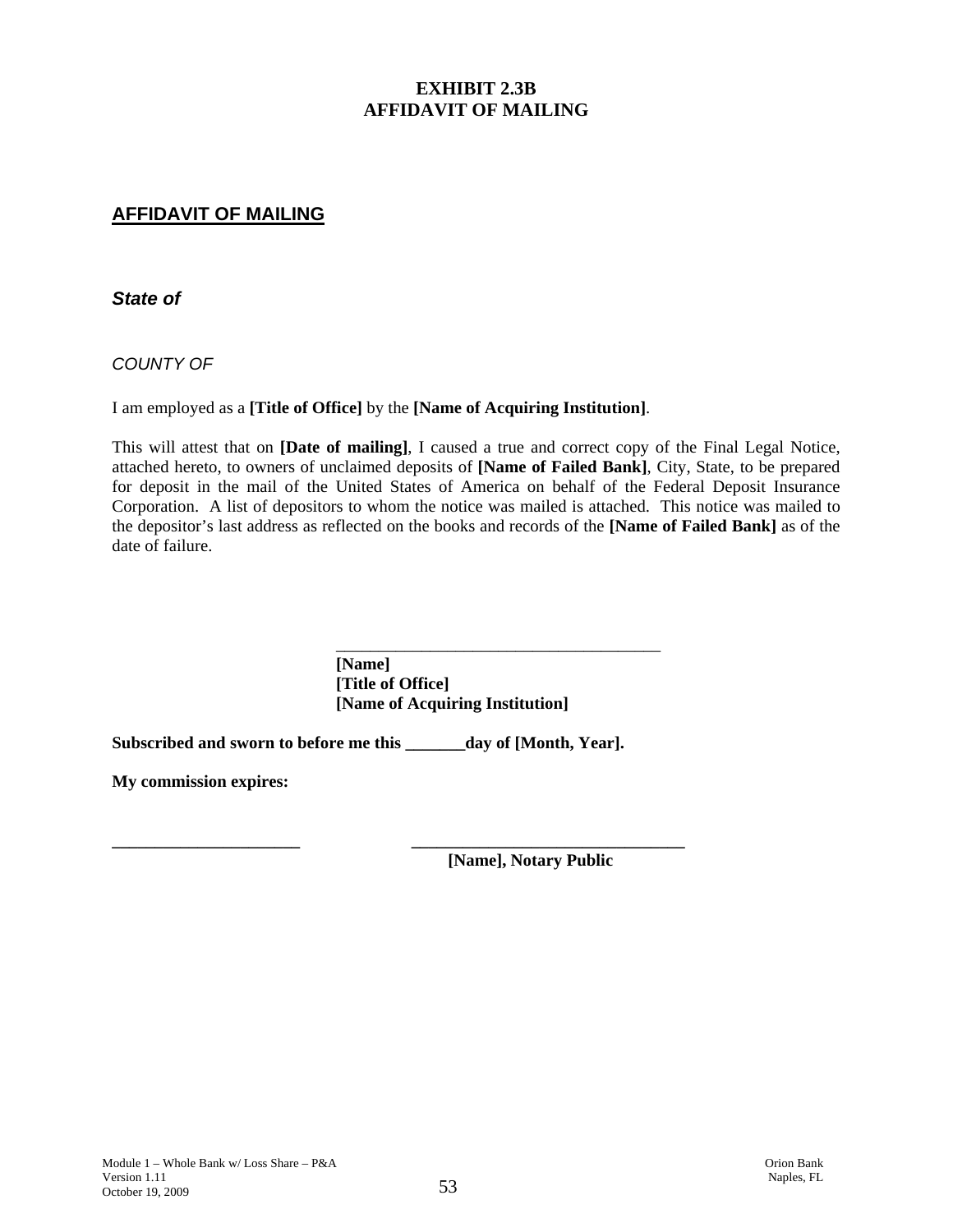## **EXHIBIT 3.2(c) -- VALUATION OF CERTAIN QUALIFIED FINANCIAL CONTRACTS**

## A. Scope

Interest Rate Contracts - All interest rate swaps, forward rate agreements, interest rate futures, caps, collars and floors, whether purchased or written.

Option Contracts - All put and call option contracts, whether purchased or written, on marketable securities, financial futures, foreign currencies, foreign exchange or foreign exchange futures contracts.

Foreign Exchange Contracts - All contracts for future purchase or sale of foreign currencies, foreign currency or cross currency swap contracts, or foreign exchange futures contracts.

B. Exclusions

All financial contracts used to hedge assets and liabilities that are acquired by the Assuming Bank but are not subject to adjustment from Book Value.

C. Adjustment

The difference between the Book Value and market value as of Bank Closing.

- D. Methodology
	- 1. The price at which the Assuming Bank sells or disposes of Qualified Financial Contracts will be deemed to be the fair market value of such contracts, if such sale or disposition occurs at prevailing market rates within a predefined timetable as agreed upon by the Assuming Bank and the Receiver.
	- 2. In valuing all other Qualified Financial Contracts, the following principles will apply:
		- (i) All known cash flows under swaps or forward exchange contracts shall be present valued to the swap zero coupon interest rate curve.
		- (ii) All valuations shall employ prices and interest rates based on the actual frequency of rate reset or payment.
		- (iii) Each tranche of amortizing contracts shall be separately valued. The total value of such amortizing contract shall be the sum of the values of its component tranches.
		- (iv) For regularly traded contracts, valuations shall be at the midpoint of the bid and ask prices quoted by customary sources (e.g., The Wall Street Journal, Telerate, Reuters or other similar source) or regularly traded exchanges.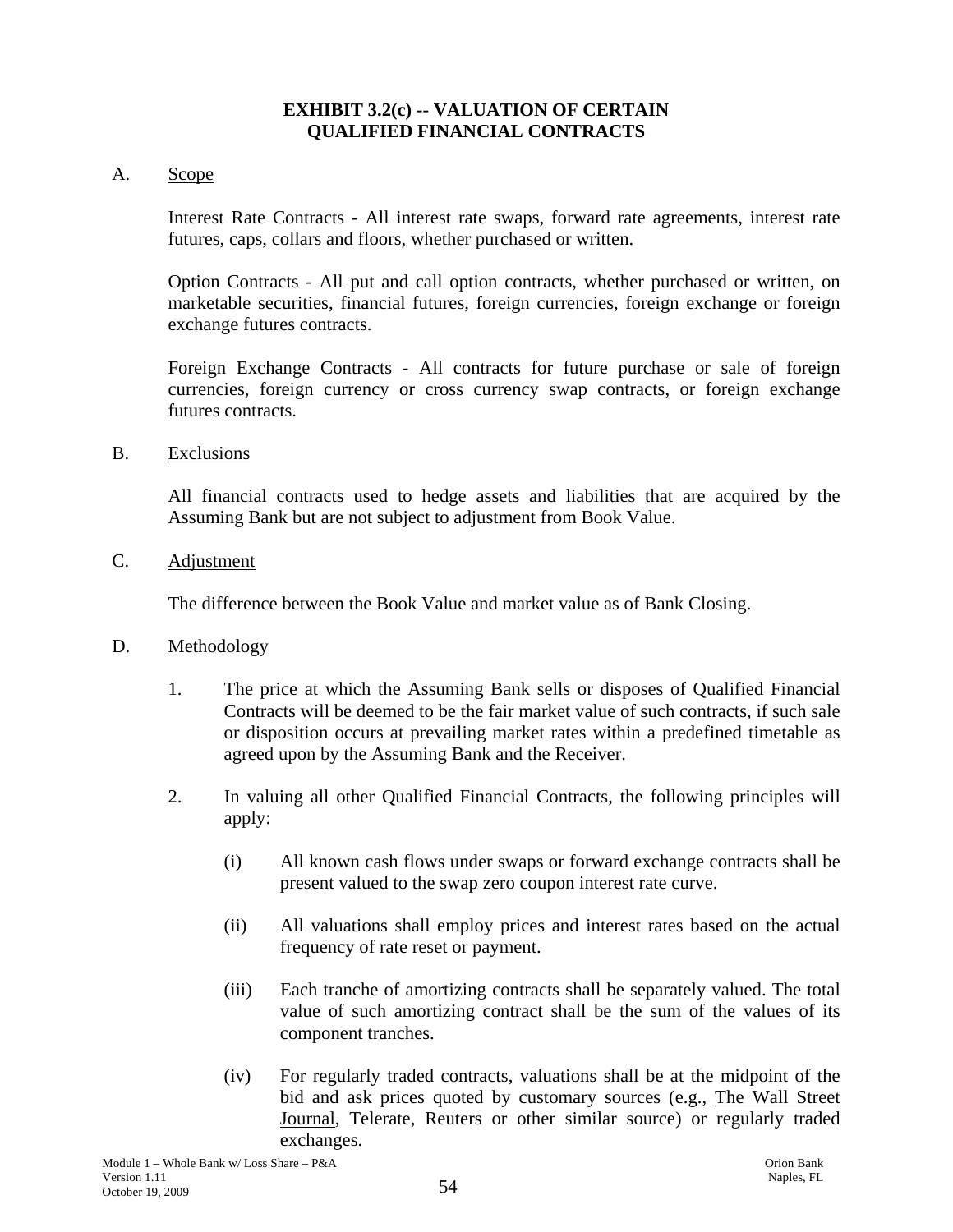(v) For all other Qualified Financial Contracts where published market quotes are unavailable, the adjusted price shall be the average of the bid and ask price quotes from three (3) securities dealers acceptable to the Receiver and Assuming Bank as of Bank Closing. If quotes from securities dealers cannot be obtained, an appraiser acceptable to the Receiver and the Assuming Bank will perform a valuation based on modeling, correlation analysis, interpolation or other techniques, as appropriate.]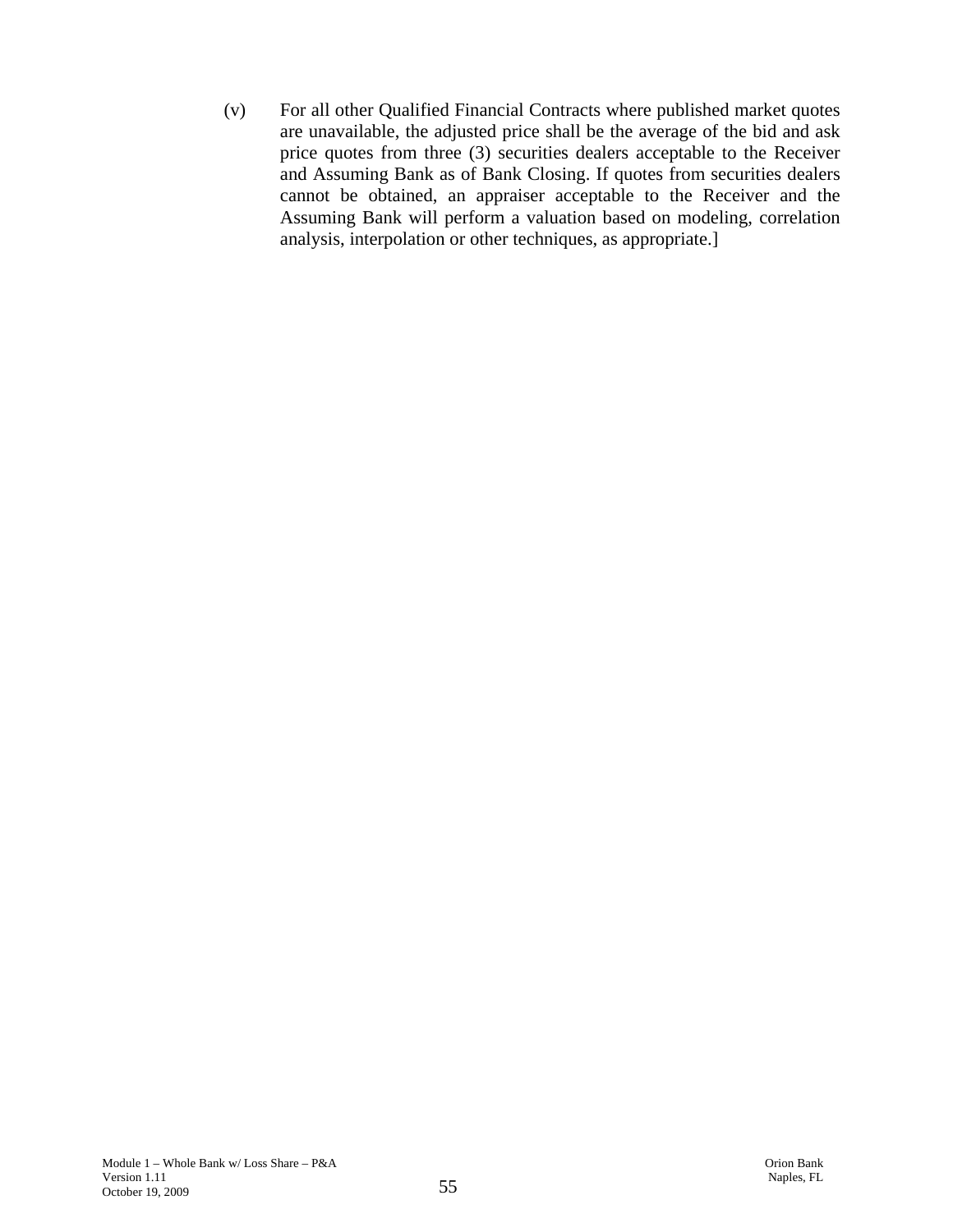### **EXHIBIT 4.13 INTERIM ASSET SERVICING ARRANGEMENT**

(a) With respect to each asset (or liability) designated from time to time by the Receiver to be serviced by the Assuming Bank pursuant to this Arrangement (such being designated as "Pool Assets"), during the term of this Arrangement, the Assuming Bank shall:

(i) Promptly apply payments received with respect to any Pool Assets;

(ii) Reverse and return insufficient funds checks;

(iii) Pay (A) participation payments to participants in Loans, as and when received; and (B) tax and insurance bills on Pool Assets as they come due, out of escrow funds maintained for purposes;

(iv) Maintain accurate records reflecting (A) the payment history of Pool Assets, with updated information received concerning changes in the address or identity of the obligors and (B) usage of data processing equipment and employee services with respect to servicing duties;

(v) Send billing statements to obligors on Pool Assets to the extent that such statements were sent by the Failed Bank;

(vi) Send notices to obligors who are in default on Loans (in the same manner as the Failed Bank);

(vii) Send to the Receiver, Attn: Managing Liquidator, at the address provided in Section 13.7 of the Agreement, via overnight delivery: (A) on a weekly basis, weekly reports for the Pool Assets, including, without limitation, reports reflecting collections and the trial balances, transaction journals and loan histories for Pool Assets having activity, together with copies of (1) checks received, (2) insufficient funds checks returned, (3) checks for payment to participants or for taxes and insurance, (4) pay-off requests, (5) notices to defaulted obligors, and (6) data processing and employee logs and (B) any other reports, copies or information as may be periodically or from time to time requested;

(viii) Remit on a weekly basis to the Receiver, Attn: Division of Finance, Cashier Unit, Operations, at the address in (vii), via wire transfer to the account designated by the Receiver, all payments received on Pool Assets managed by the Assuming Bank or at such time and place and in such manner as may be directed by the Receiver;

(ix) prepare and timely file all information reports with appropriate tax authorities, and, if required by the Receiver, prepare and file tax returns and pay taxes due on or before the due date, relating to the Pool Assets; and

(x) provide and furnish such other services, operations or functions as may be required with regard to Pool Assets, including, without limitation, as may be required with regard to any business, enterprise or agreement which is a Pool Asset, all as may be required by the Receiver.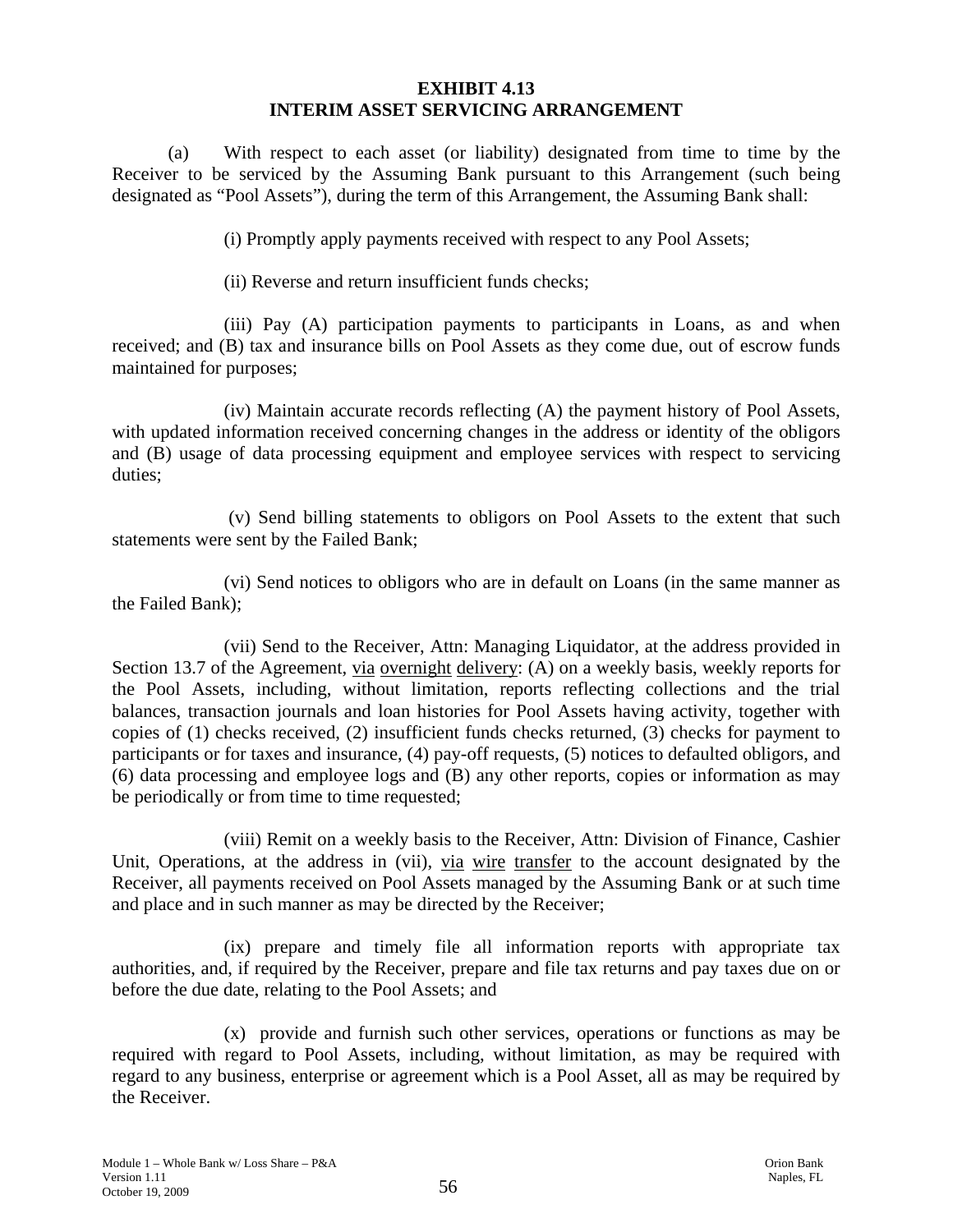Notwithstanding anything to the contrary in this Section, the Assuming Bank shall not be required to initiate litigation or other collection proceedings against any obligor or any collateral with respect to any defaulted Loan. The Assuming Bank shall promptly notify the Receiver, at the address provided above in subparagraph (a)(vii), of any claims or legal actions regarding any Pool Asset.

(b) The Receiver agrees to reimburse the Assuming Bank for actual, reasonable and necessary expenses incurred in connection with the performance of duties pursuant to this Arrangement, including expenses of photocopying, postage and express mail, and data processing and employee services (based upon the number of hours spent performing servicing duties).

(c) The Assuming Bank shall provide the services described herein for an initial period of ninety (90) days after Bank Closing. At the option of the Receiver, exercisable by notice given not later than ten (10) days prior to the end of such initial period or a renewal period, the Assuming Bank shall continue to provide such services for such renewal period(s) as designated by the Receiver, up to the Settlement Date.

(d) At any time during the term of this Arrangement, the Receiver may, upon written notice to the Assuming Bank, remove one or more Pool Assets from the Pool, at which time the Assuming Bank's responsibility with respect thereto shall terminate.

(e) At the expiration of this Agreement or upon the termination of the Assuming Bank's responsibility with respect to any Pool Asset pursuant to paragraph (d) hereof, the Assuming Bank shall:

(i) deliver to the Receiver (or its designee) all of the Credit Documents and Pool Records relating to the Pool Assets; and

(ii) cooperate with the Receiver to facilitate the orderly transition of managing the Pool Assets to the Receiver (or its designee).

(f) At the request of the Receiver, the Assuming Bank shall perform such transitional services with regard to the Pool Assets as the Receiver may request. Transitional services may include, without limitation, assisting in any due diligence process deemed necessary by the Receiver and providing to the Receiver or its designee(s) (x) information and data regarding the Pool Assets, including, without limitation, system reports and data downloads sufficient to transfer the Pool Assets to another system or systems, and (y) access to employees of the Assuming Bank involved in the management of, or otherwise familiar with, the Pool Assets.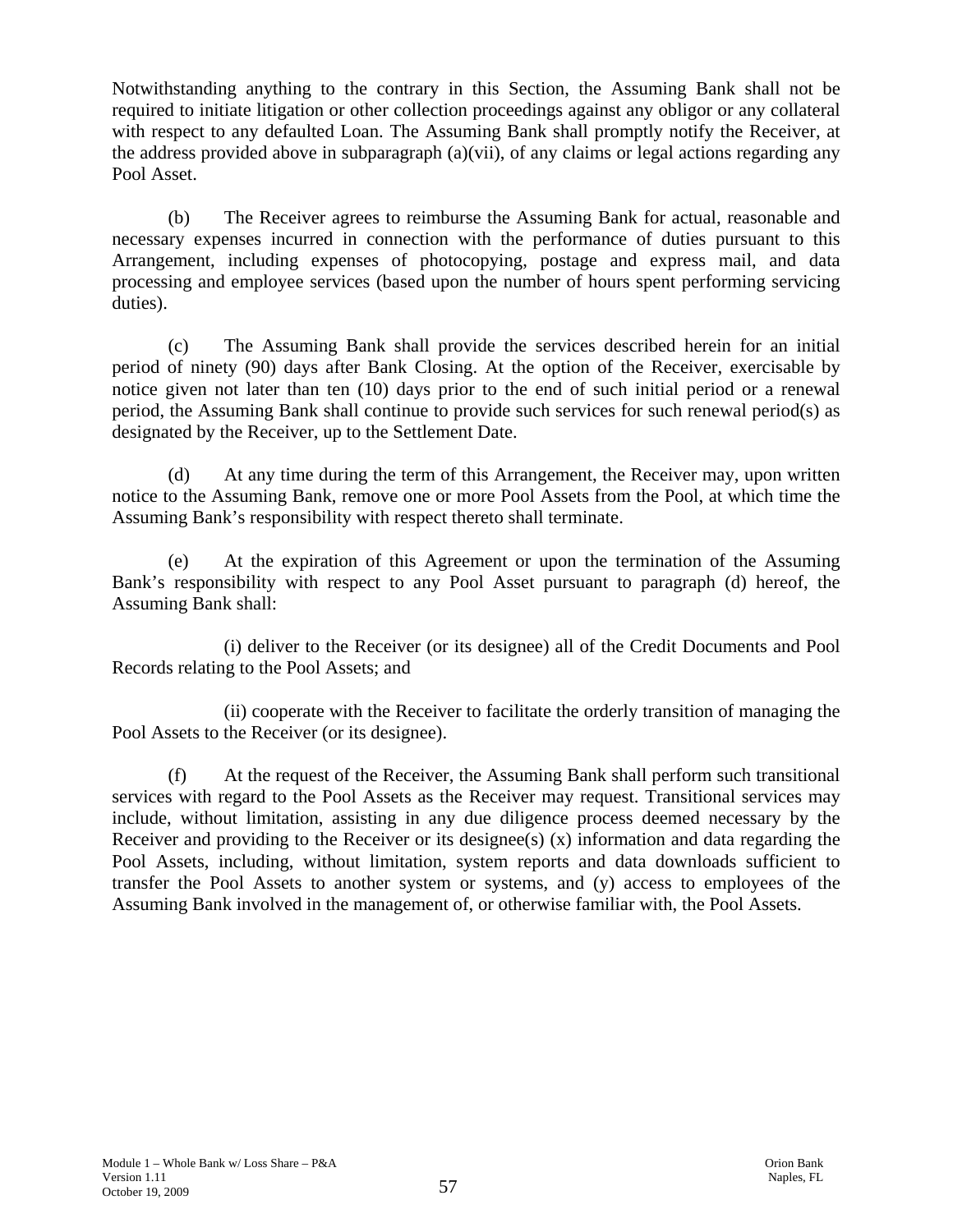#### **EXHIBIT 4.15A**

### **SINGLE FAMILY SHARED-LOSS AGREEMENT**

This agreement for the reimbursement of loss sharing on certain single family residential mortgage loans (the "Single Family Shared-Loss Agreement") shall apply when the Assuming Bank purchases Single Family Shared-Loss Loans as that term is defined herein. The terms hereof shall modify and supplement, as necessary, the terms of the Purchase and Assumption Agreement to which this Single Family Shared-Loss Agreement is attached as Exhibit 4.15A and incorporated therein. To the extent any inconsistencies may arise between the terms of the Purchase and Assumption Agreement and this Single Family Shared-Loss Agreement with respect to the subject matter of this Single Family Shared-Loss Agreement, the terms of this Single Family Shared-Loss Agreement shall control. References in this Single Family Shared-Loss Agreement to a particular Section shall be deemed to refer to a Section in this Single Family Shared-Loss Agreement, unless the context indicates that it is intended to be a reference to a Section of the Purchase and Assumption Agreement.

### **ARTICLE I -- DEFINITIONS**

The capitalized terms used in this Single Family Shared-Loss Agreement that are not defined in this Single Family Shared-Loss Agreement are defined in the Purchase and Assumption Agreement. In addition to the terms defined above, defined below are certain additional terms relating to loss-sharing, as used in this Single Family Shared-Loss Agreement.

"**Accounting Records**" means the subsidiary system of record on which the loan history and balance of each Single Family Shared-Loss Loan is maintained; individual loan files containing either an original or copies of documents that are customary and reasonable with respect to loan servicing, including management and disposition of Other Real Estate; the records documenting alternatives considered with respect to loans in default or for which a default is reasonably foreseeable; records of loss calculations and supporting documentation with respect to line items on the loss calculations; and, monthly delinquency reports and other performance reports customarily utilized by the Assuming Bank in management of loan portfolios.

"**Accrued Interest**" means, with respect to Single Family Shared-Loss Loans, the amount of earned and unpaid interest at the note rate specified in the applicable loan documents, limited to 90 days.

**"Affiliate"** shall have the meaning set forth in the Purchase and Assumption Agreement; provided, that, for purposes of this Single Family Shared-Loss Agreement, no Third Party Servicer shall be deemed to be an Affiliate of the Assuming Bank.

"**Commencement Date**" means the first calendar day following the Bank Closing.

**"Commercial Shared-Loss Agreement**" means the Commercial and Other Assets Shared-Loss Agreement attached to the Purchase and Assumption Agreement as Exhibit 4.15B.

"**Cumulative Loss Amount**" means the sum of the Monthly Loss Amounts less the sum of all Recovery Amounts.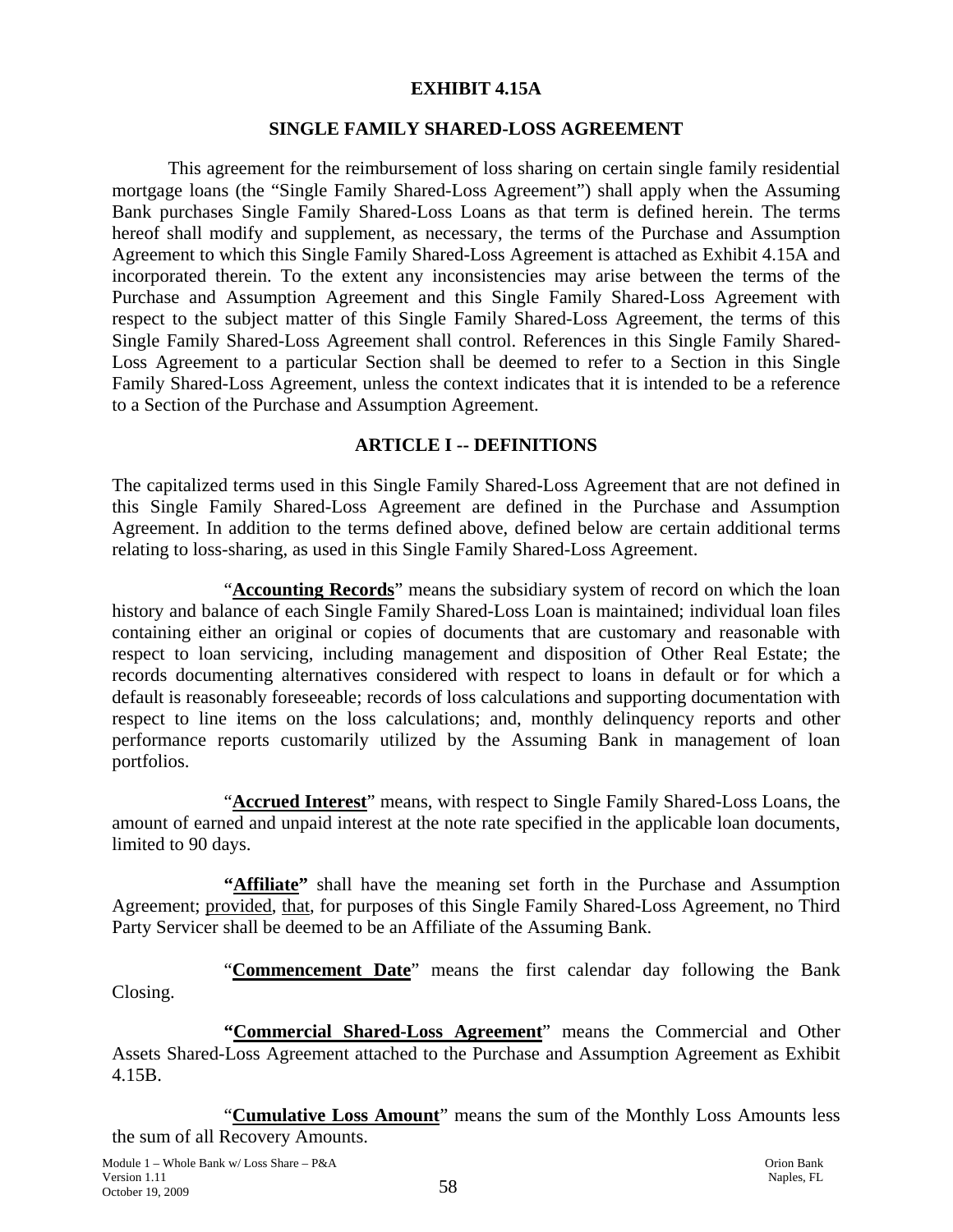"Cumulative Servicing Amount" means the sum of the Period Servicing Amounts for every consecutive twelve-month period prior to and ending on the True-Up Measurement Date in respect of each of the Shared-Loss Agreements during which the losssharing provisions of the applicable Shared-Loss Agreement is in effect.

"**Cumulative Shared-Loss Amount**" means the excess, if any, of the Cumulative Loss Amount over the First Loss Tranche.

"**Cumulative Shared-Loss Payments**" means (i) the aggregate of all of the payments made or payable to the Assuming Bank under the Shared-Loss Agreements minus (ii) the aggregate of all of the payments made or payable to the Receiver under the Shared-Loss Agreements.

"**Customary Servicing Procedures**" means procedures (including collection procedures) that the Assuming Bank (or, to the extent a Third Party Servicer is engaged, the Third Party Servicer) customarily employs and exercises in servicing and administering mortgage loans for its own accounts and the servicing procedures established by FNMA or FHLMC (as in effect from time to time), which are in accordance with accepted mortgage servicing practices of prudent lending institutions.

"**Deficient Valuation"** means the determination by a court in a bankruptcy proceeding that the value of the collateral is less than the amount of the loan in which case the loss will be the difference between the then unpaid principal balance (or the NPV of a modified loan that defaults) and the value of the collateral so established.

**"Examination Criteria"** means the loan classification criteria employed by, or any applicable regulations of, the Assuming Bank's Chartering Authority at the time such action is taken, as such criteria may be amended from time to time.

"**Home Equity Loans**" means loans or funded portions of lines of credit secured by mortgages on one-to four-family residences or stock of cooperative housing associations, where the Failed Bank did not have a first lien on the same property as collateral.

"**Final Shared-Loss Month**" means the calendar month in which the tenth anniversary of the Commencement Date occurs.

"**Final Shared-Loss Recovery Month**" means the calendar month in which the tenth anniversary of the Commencement Date occurs.

"**Foreclosure Loss**" means the loss realized when the Assuming Bank has completed the foreclosure on a Single Family Shared-Loss Loan and realized final recovery on the collateral through liquidation and recovery of all insurance proceeds. Each Foreclosure Loss shall be calculated in accordance with the form and methodology specified in Exhibit 2a or Exhibit 2a(1).

"**Investor-Owned Residential Loans**" means Loans, excluding advances made pursuant to Home Equity Loans, that are secured by mortgages on one- to four family residences or stock of cooperative housing associations that are not owner-occupied. These loans can be treated as Restructured Loans on a commercially reasonable basis and can be a restructured under terms separate from the Exhibit 5 standards. Please refer to Exhibit 2b for guidance in Calculation of Loss for Restructured Loans.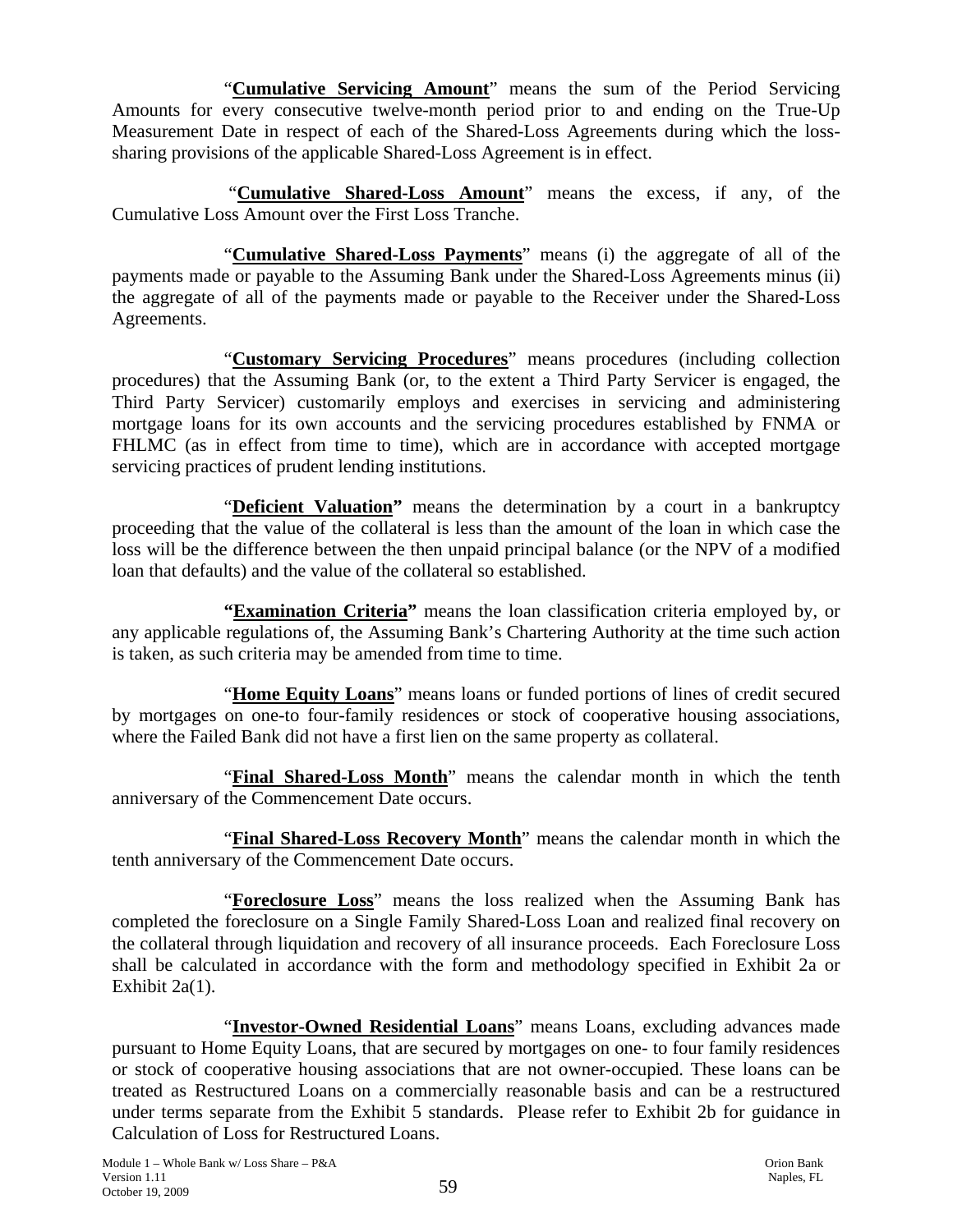"**Loss**" means a Foreclosure Loss, Restructuring Loss, Short Sale Loss, Portfolio Loss, Modification Default Loss or Deficient Valuation.

"**Loss Amount**" means the dollar amount of loss incurred and reported on the Monthly Certificate for a Single Family Shared-Loss Loan.

"**Modification Default Loss**" means the loss calculated in Exhibits 2a(1) and 2c(1) for single family loans modified under this part of the agreement that default and result in a foreclosure or short sale.

"**Modification Guidelines"** has the meaning provided in Section 2.1(a) of this Single Family Shared-Loss Agreement.

"**Monthly Certificate**" has the meaning provided in Section 2.1(b) of this Single Family Shared-Loss Agreement.

"**Monthly Loss Amount**" means the sum of all Foreclosure Losses, Restructuring Losses, Short Sale Losses, Portfolio Losses, Modification Default Losses and losses in connection with Deficient Valuations realized by the Assuming Bank for any Shared Loss Month.

"**Monthly Shared-Loss Amount**" means the change in the Cumulative Shared-Loss Amount from the beginning of each month to the end of each month.

"**Neutral Member**" has the meaning provided in Section 2. 1(f)(ii) of this Single Family Shared-Loss Agreement.

"**Period Servicing Amount**" means, for any twelve month period with respect to each of the Shared-Loss Agreements during which the loss-sharing provisions of the applicable Shared-Loss Agreement are in effect, the product of (i) the simple average of the principal amount of Shared-Loss Loans and Shared-Loss Assets (other than the Shared-Loss Securities) (in each case as defined in the Shared-Loss Agreements), as the case may be, at the beginning of such period and at the end of such period times (ii) one percent (1%).

"**Portfolio Loss**" means the loss realized on either (i) a portfolio sale of Single Family Shared-Loss Loans in accordance with the terms of Article IV or (ii) the sale of a loan with the consent of the Receiver as provided in Section 2.7.

"**Recovery Amount**" means, with respect to any period prior to the Termination Date, the amount of collected funds received by the Assuming Bank that (i) are applicable against a Foreclosure Loss which has previously been paid to the Assuming Bank by the Receiver or (ii) gains realized from a Section 4.1 sale of Single Family Shared-Loss Loans for which the Assuming Bank has previously received a Restructuring Loss payment from the Receiver (iii) or any incentive payments from national programs paid to an investor or borrower on loans that have been modified or otherwise treated (short sale or foreclosure) in accordance with Exhibit 5.

"**Restructuring Loss**" means the loss on a modified or restructured loan measured by the difference between (a) the principal, Accrued Interest, tax and insurance advances, third party or other fees due on a loan prior to the modification or restructuring, and (b) the net present value of estimated cash flows on the modified or restructured loan, discounted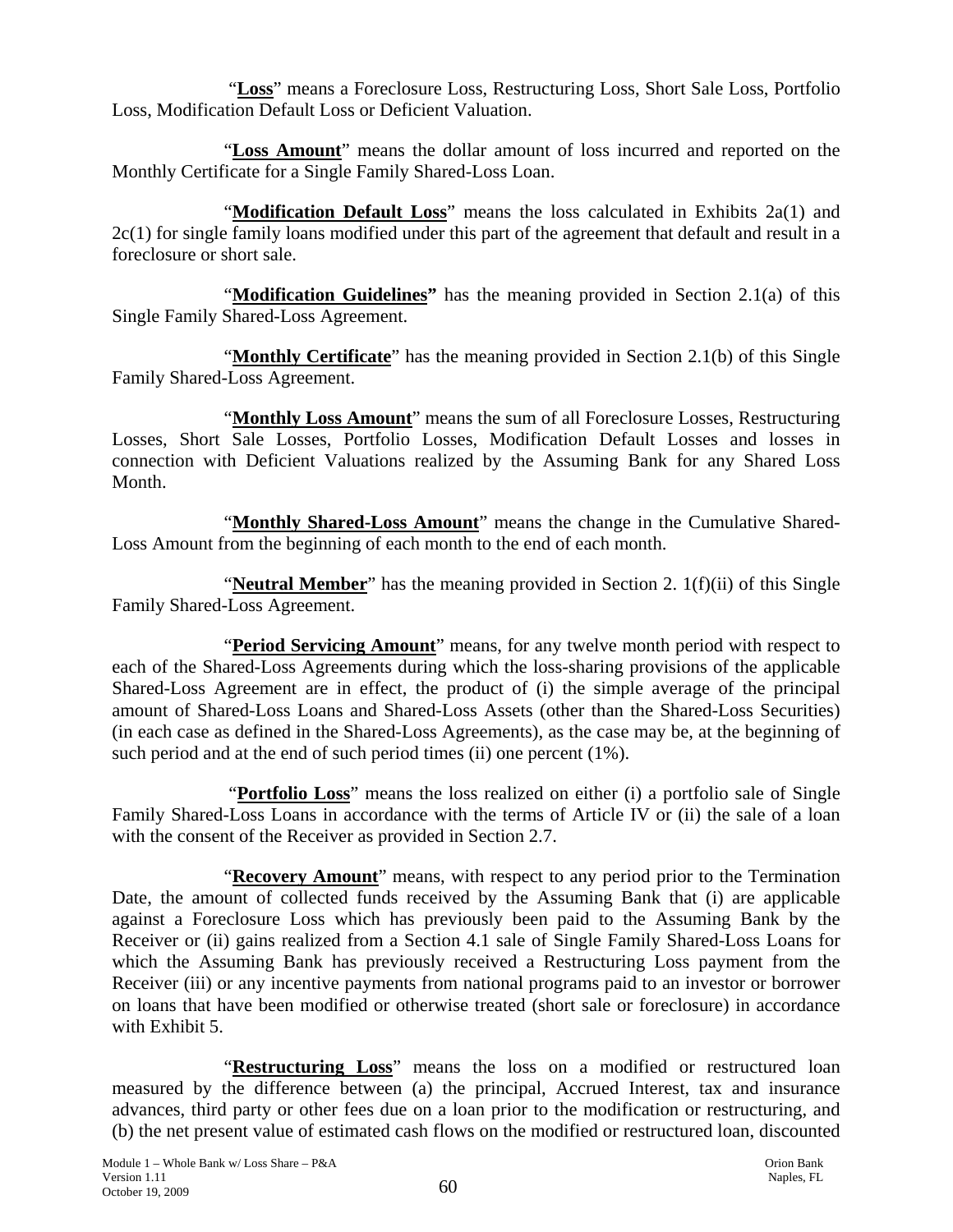at the Then-Current Interest Rate. Each Restructuring Loss shall be calculated in accordance with the form and methodology attached as Exhibit 2b, as applicable.

"**Restructured Loan**" means a Single Family Shared-Loss Loan for which the Assuming Bank has received a Restructuring Loss payment from the Receiver. This applies to owner occupied and investor owned residences.

"**Servicing Officer**" has the meaning provided in Section 2.1(b) of this Single Family Shared-Loss Agreement.

"Shared Loss Payment Trigger" means when the sum of the Cumulative Loss Amount under this Single Family Shared-Loss Agreement and the Shared-Loss Amount under the Commercial and Other Assets Shared-Loss Agreement, exceeds the First Loss Tranche. If the First Loss Tranche is zero or a negative number, the Shared Loss Payment Trigger shall be deemed to have been reached upon Bank Closing.

"**Shared-Loss Month**" means each calendar month between the Commencement Date and the last day of the month in which the tenth anniversary of the Commencement Date occurs, provided that, the first Shared-Loss Month shall begin on the Commencement Date and end on the last day of that month.

"**Short-Sale Loss**" means the loss resulting from the Assuming Bank's agreement with the mortgagor to accept a payoff in an amount less than the balance due on the loan (including the costs of any cash incentives to borrower to agree to such sale or to maintain the property pending such sale), further provided, that each Short-Sale Loss shall be calculated in accordance with the form and methodology specified in Exhibit  $2c$  or Exhibit  $2c(1)$ .

"**Single Family Shared-Loss Loans**" means the single family one-to-four residential mortgage loans (whether owned by the Assuming Bank or any Subsidiary) identified on Schedule 4.15A of the Purchase and Assumption Agreement.

"**Stated Threshold**" means total losses under the shared loss agreements in the amount of \$550,000,000.00.

"**Termination Date**" means the last day of the Final Shared-Loss Recovery Month.

"**Then-Current Interest Rate**" means the most recently published Freddie Mac survey rate for 30-year fixed-rate loans.

"**Third Party Servicer**" means any servicer appointed from time to time by the Assuming Bank or any Affiliate of the Assuming Bank to service the Shared-Loss Loans on behalf of the Assuming Bank, the identity of which shall be given to the Receiver prior to or concurrent with the appointment thereof.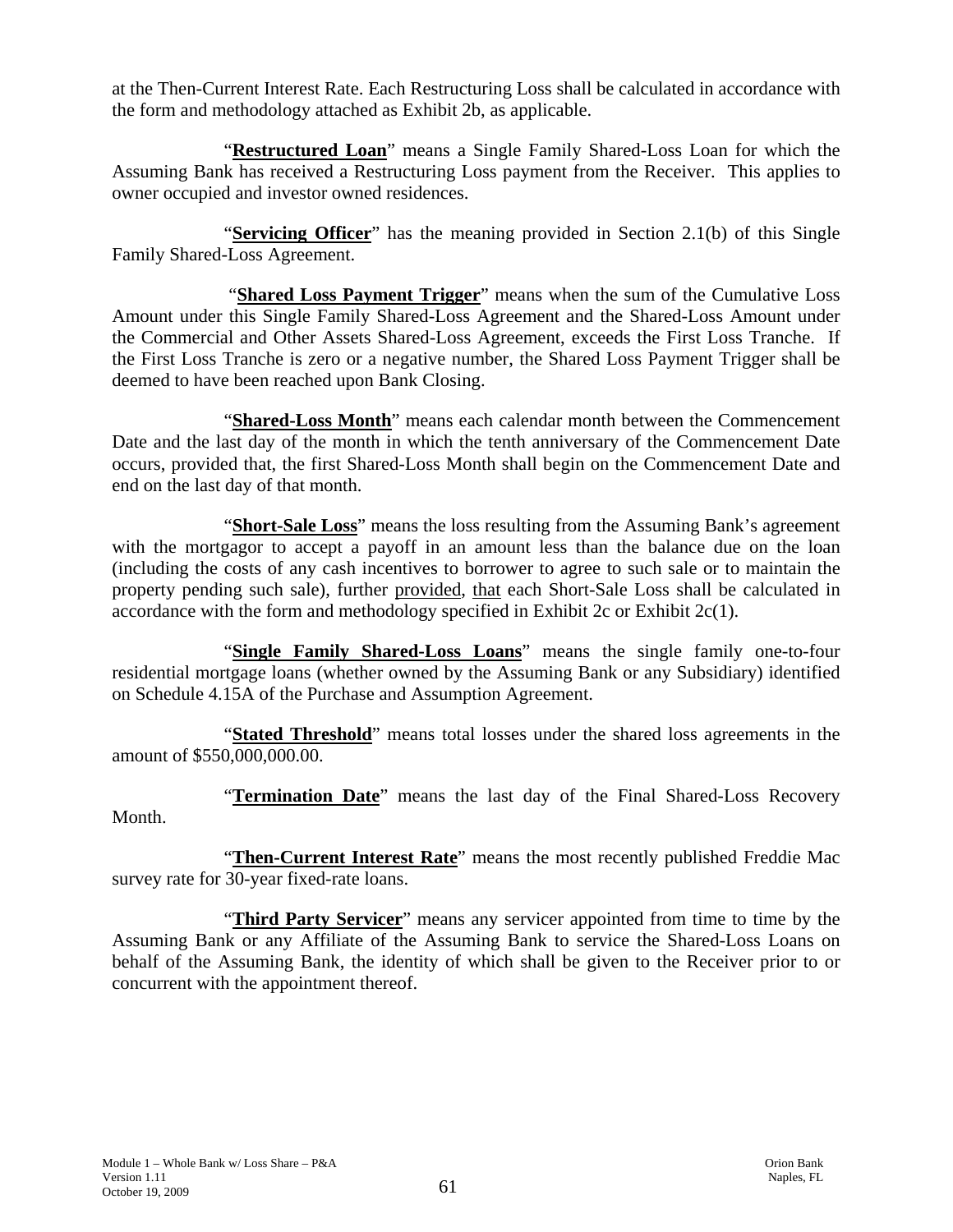#### **ARTICLE II -- SHARED-LOSS ARRANGEMENT**

#### **2.1 Shared-Loss Arrangement.**

(a) **Loss Mitigation and Consideration of Alternatives**. For each Single Family Shared-Loss Loan in default or for which a default is reasonably foreseeable, the Assuming Bank shall undertake reasonable and customary loss mitigation efforts, in accordance with any of the following programs selected by Assuming Bank in its sole discretion, Exhibit 5 (FDIC Mortgage Loan Modification Program), the United States Treasury's Home Affordable Modification Program Guidelines or any other modification program approved by the United States Treasury Department, the Corporation, the Board of Governors of the Federal Reserve System or any other governmental agency (it being understood that the Assuming Bank can select different programs for the various Single Family Shared-Loss Loans) (such program chosen, the "Modification Guidelines"). After selecting the applicable Modification Guideline for any such Single Family Shared-Loss Loan, the Assuming Bank shall document its consideration of foreclosure, loan restructuring under such Modification Guideline chosen, and short-sale (if short-sale is a viable option) alternatives and shall select the alternative the Assuming Bank believes, based on its estimated calculations, will result in the least Loss. Losses on Home Equity Loans shall be shared under the charge-off policies of the Assuming Bank's Examination Criteria as if they were Single Family Shared-Loss Loans with respect to the calculation of the Stated Threshold. Assuming Bank shall retain its calculations of the estimated loss under each alternative, such calculations to be provided to the Receiver upon request. For the avoidance of doubt and notwithstanding anything herein to the contrary, (i) the Assuming Bank is not required to modify or restructure any Single Family Shared-Loss Loan on more than one occasion and (ii) the Assuming Bank is not required to consider any alternatives with respect to any Shared-Loss Loan in the process of foreclosure as of the Bank Closing and shall be entitled to continue such foreclosure measures and recover the Foreclosure Loss as provided herein, and (iii) the Assuming Bank shall have a transition period of up to 90 days after Bank Closing to implement the Modification Guidelines, during which time, the Assuming Bank may submit claims under such guidelines as may be in place at the Failed Bank.

#### (b) **Monthly Certificates**.

Not later than fifteen (15) days after the end of each Shared-Loss Month, beginning with the month in which the Commencement Date occurs and ending in the month in which the tenth anniversary of the Commencement Date occurs, the Assuming Bank shall deliver to the Receiver a certificate, signed by an officer of the Assuming Bank involved in, or responsible for, the administration and servicing of the Single Family Shared-Loss Loans whose name appears on a list of servicing officers furnished by the Assuming Bank to the Receiver, (a "Servicing Officer") setting forth in such form and detail as the Receiver may reasonably specify (a "Monthly Certificate"):

 $(i)$  (A) a schedule substantially in the form of Exhibit 1 listing:

(i) each Single Family Shared-Loss Loan for which a Loss Amount (calculated in accordance with the applicable Exhibit) is being claimed, the related Loss Amount for each Single Family Shared-Loss Loan, and the total Monthly Loss Amount for all Single Family Shared-Loss Loans;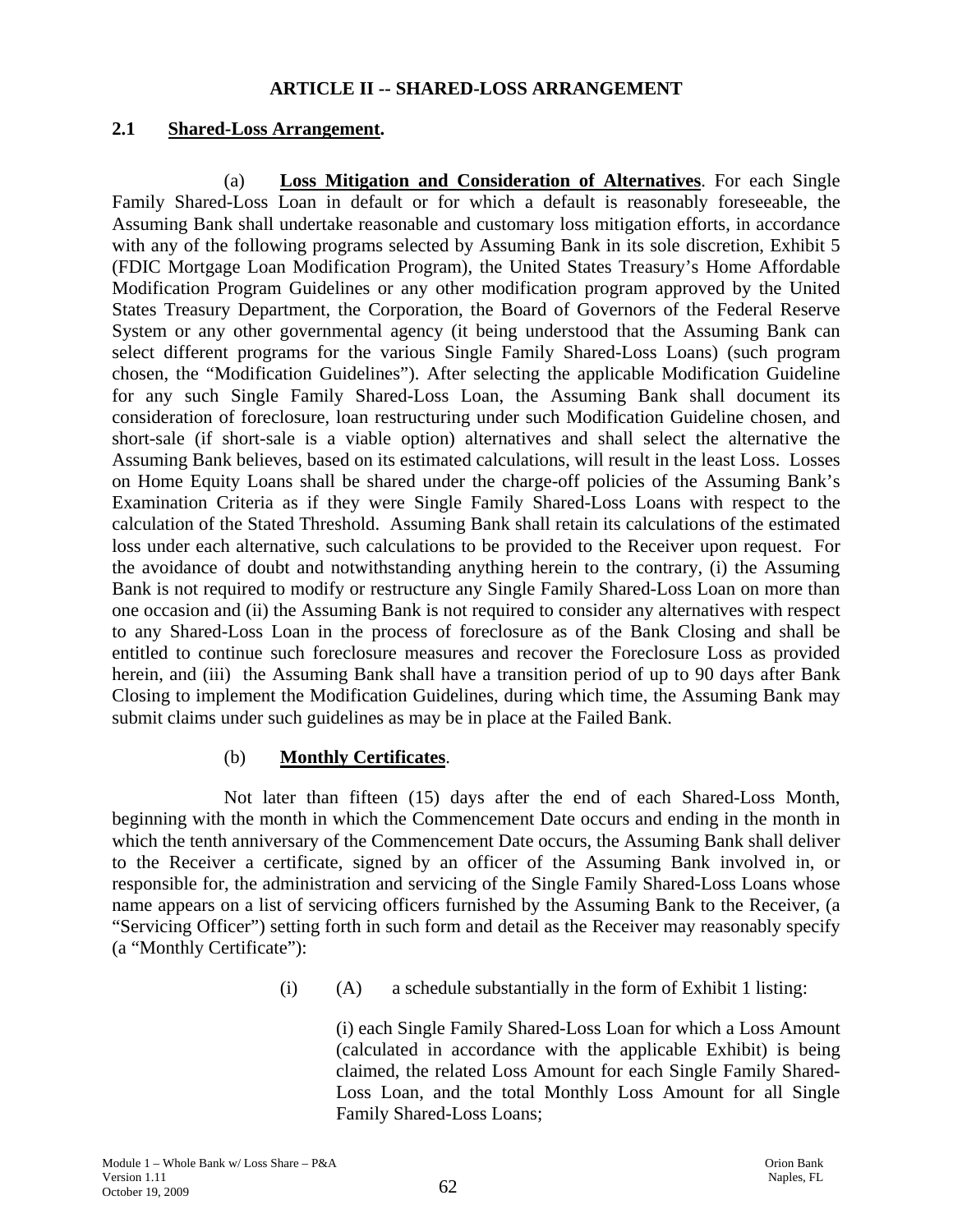(ii) each Single Family Shared-Loss Loan for which a Recovery Amount was received, the Recovery Amount for each Single Family Shared-Loss Loan, and the total Recovery Amount for all Single Family Shared-Loss Loans;

(iii) the total Monthly Loss Amount for all Single Family Shared-Loss Loans minus the total monthly Recovery Amount for all Single Family Shared-Loss Loans;

(iv) the Cumulative Shared-Loss Amount as of the beginning and end of the month;

(v) the Monthly Shared Loss Amount;

(vi) the result obtained in (v) times 80%, or times 95% if the Stated Threshold has been reached, which in either case is the amount to be paid under Section 2.1(d) of this Single Family Shared-Loss Agreement by the Receiver to the Assuming Bank if the amount is a positive number, or by the Assuming Bank to the Receiver if the amount is a negative number;

- (ii) (B) for each of the Single Family Shared-Loss Loans for which a Loss is claimed for that Shared-Loss Month, a schedule showing the calculation of the Loss Amount using the form and methodology shown in Exhibit 2a, Exhibit 2b, or Exhibit 2c, as applicable.
- (iii) (C) For each of the Restructured Loans where a gain or loss is realized in a sale under Section 4.1 or 4.2, a schedule showing the calculation using the form and methodology shown in Exhibit 2d.
- (iv) (D) a portfolio performance and summary schedule substantially in the form shown in Exhibit 3.

(c) **Monthly Data Download**. Not later than fifteen (15) days after the end of each month, beginning with the month in which the Commencement Date occurs and ending with the Final Shared-Loss Recovery Month, Assuming Bank shall provide Receiver:

- $(v)$  (i) the servicing file in machine-readable format including but not limited to the following fields for each outstanding Single Family Shared-Loss Loan, as applicable:
	- (A) Loan number
	- (B) FICO score
	- (C) Origination date
	- (D) Original principal amount
	- (E) Maturity date
	- (F) Paid-to date
	- (G) Last payment date
	- (H) Loan status (bankruptcy, in foreclosure, etc.)
	- (I) Delinquency counters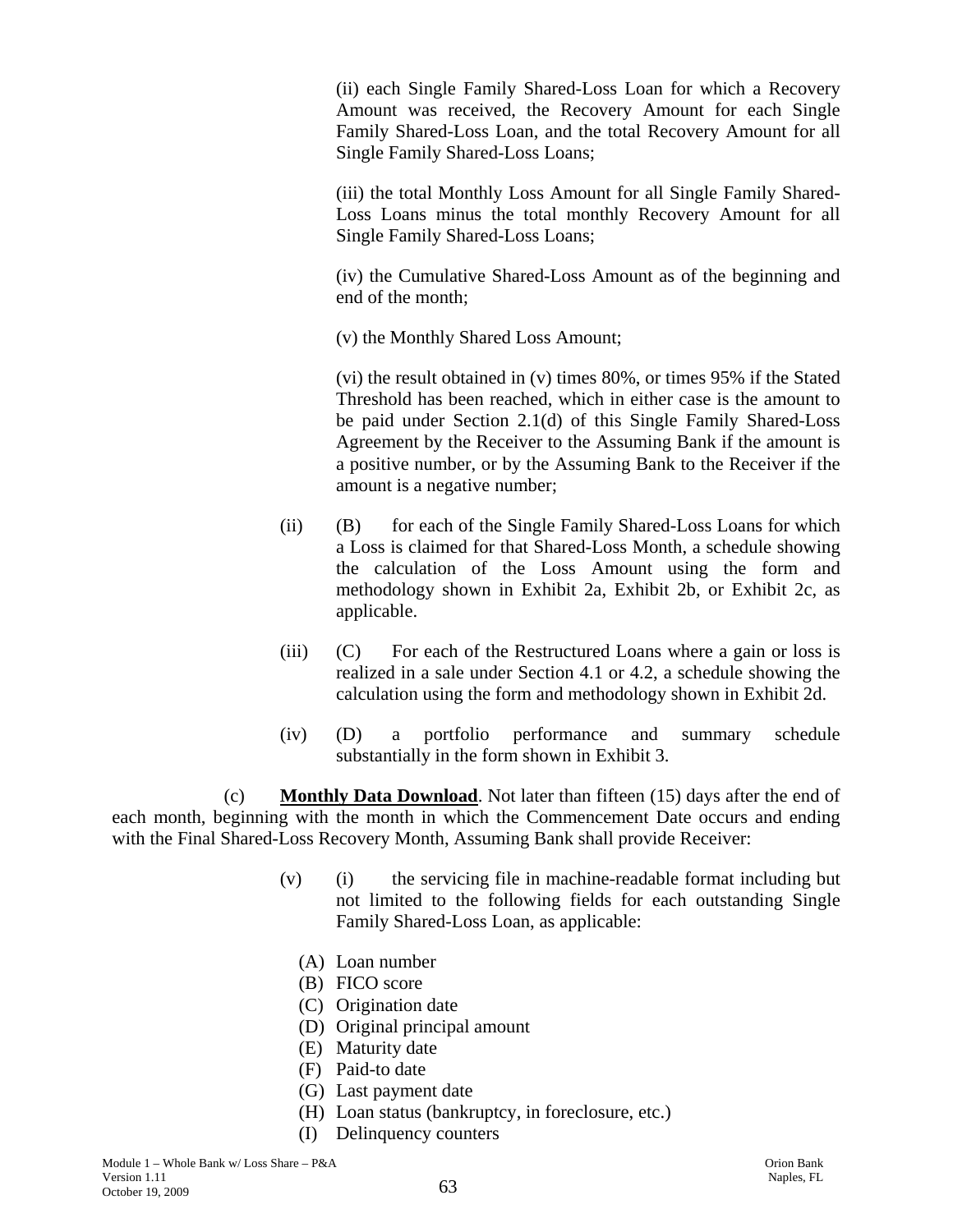- (J) Current principal balance
- (K) Current escrow account balance
- (L) Current Appraisal/BPO value
- (M) Current Appraisal/BPO date
- (N) Interest rate
- (O) Monthly principal and interest payment amount
- (P) Monthly escrow payment for taxes and insurance
- (Q) Interest rate type (fixed or adjustable)
- (R) If adjustable: index, margin, next interest rate reset date
- (S) Payment/Interest rate cap and/or floor
- (T) Underwriting type (Full doc, Alt Doc, No Doc)
- (U) Lien type  $(1<sup>st</sup>, 2<sup>nd</sup>)$
- (V) Amortization type (amortizing or I/O)
- (W) Property address, including city, state, zip code
- (X) A code indicating whether the Mortgaged Property is owner occupied
- (Y) Property type (single-family detached, condominium, duplex, etc.)
- (vi) (ii) An Excel file for ORE held as a result of foreclosure on a Single Family Shared-Loss Loan listing:
	- (A) Foreclosure date
	- (B) Unpaid loan principal balance
	- (C) Appraised value or BPO value, as applicable
	- (D) Projected liquidation date

Notwithstanding the foregoing, the Assuming Bank shall not be required to provide any of the foregoing information to the extent it is unable to do so as a result of the Failed Bank's or Receiver's failure to provide information required to produce the information set forth in this Section 2.1(c); provided, that the Assuming Bank shall, consistent with Customary Servicing Procedures seek to produce any such missing information or improve any inaccurate information previously provided to it.

## (d) **Payments With Respect to Shared-Loss Assets**.

(i) **Losses Under the Stated Threshold**. After the Shared Loss Payment Trigger is reached, not later than fifteen (15) days after the date on which the Receiver receives the Monthly Certificate, the Receiver shall pay to the Assuming Bank, in immediately available funds, an amount equal to eighty percent (80%) of the Monthly Shared-Loss Amount reported on the Monthly Certificate. If the total Monthly Shared-Loss Amount reported on the Monthly Certificate is a negative number, the Assuming Bank shall pay to the Receiver in immediately available funds eighty percent (80%) of that amount.

(ii) **Losses in Excess of the Stated Threshold**. In the event that the sum of the Cumulative Loss Amount under this Single Family Shared-Loss Agreement and the Stated Loss Amount under the Commercial Shared-Loss Agreement meets or exceeds the Stated Threshold, the loss/recovery sharing percentages set forth herein shall change from 80/20 to 95/5 and thereafter the Receiver shall pay to the Assuming Bank, in immediately available funds, an amount equal to ninety-five percent (95%) of the Monthly Shared-Loss Amount reported on the Monthly Certificate. If the Monthly Shared-Loss Amount reported on the Monthly Certificate is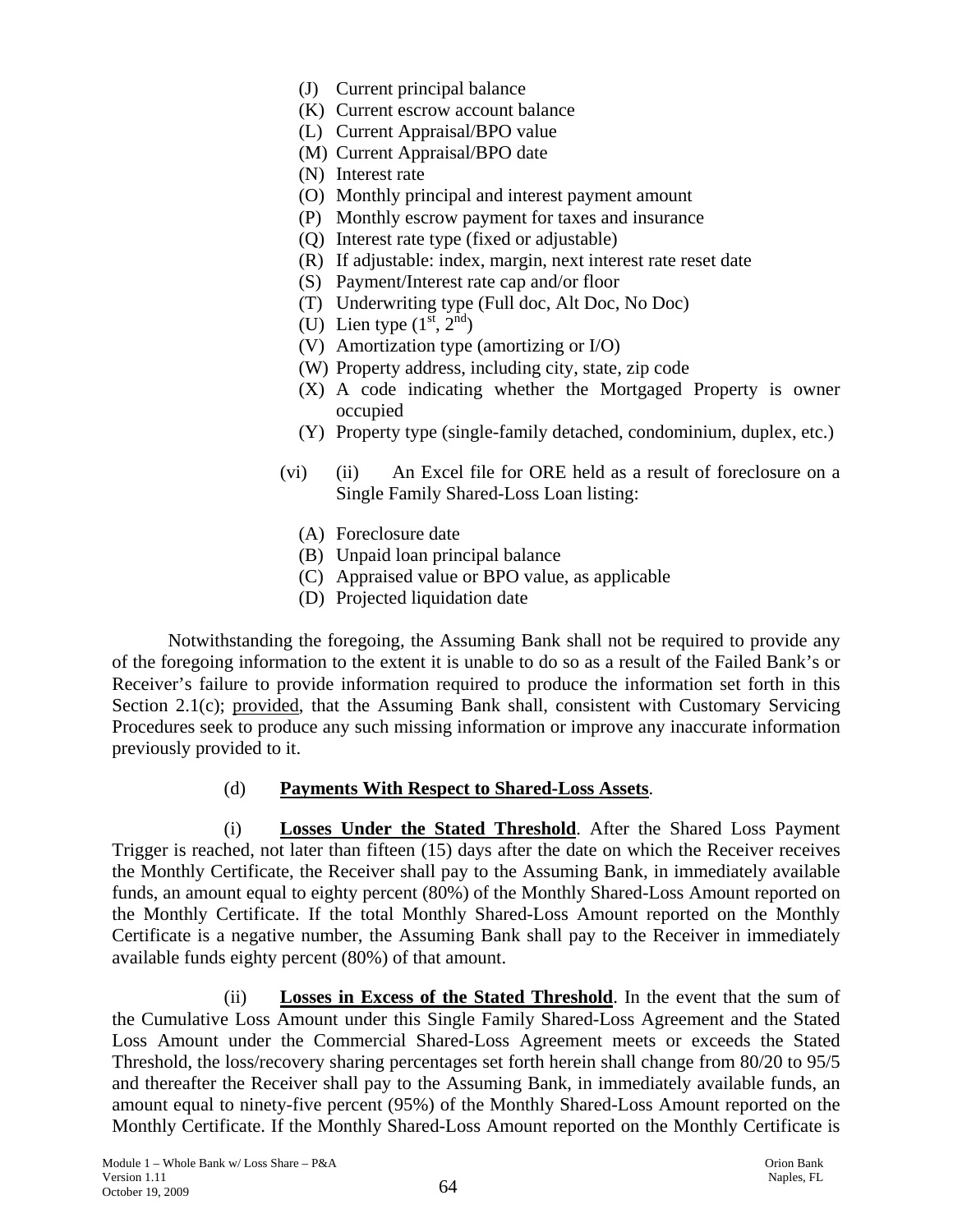a negative number, the Assuming Bank shall pay to the Receiver in immediately available funds ninety-five percent (95%) of that amount.

(e) **Limitations on Shared-Loss Payment**. The Receiver shall not be required to make any payments pursuant to Section 2.1(d) with respect to any Foreclosure Loss, Restructuring Loss, Short Sale Loss or Portfolio Loss that the Receiver determines, based upon the criteria set forth in this Single Family Shared-Loss Agreement (including the analysis and documentation requirements of Section 2.1(a)) or Customary Servicing Procedures, should not have been effected by the Assuming Bank; provided, however, (x) the Receiver must provide notice to the Assuming Bank detailing the grounds for not making such payment, (y) the Receiver must provide the Assuming Bank with a reasonable opportunity to cure any such deficiency and (z) (1) to the extent curable, if cured, the Receiver shall make payment with respect to the properly effected Loss, and (2) to the extent not curable, notwithstanding the foregoing, the Receiver shall make a payment as to all Losses (or portion of Losses) that were effected which would have been payable as a Loss if the Assuming Bank had properly effected such Loss. In the event that the Receiver does not make any payment with respect to Losses claimed pursuant to Section 2.1(d), the Receiver and Assuming Bank shall, upon final resolution, make the necessary adjustments to the Monthly Shared-Loss Amount for that Monthly Certificate and the payment pursuant to Section 2.1(d) above shall be adjusted accordingly.

(f) **Payments by Wire-Transfer**. All payments under this Single Family Shared-Loss Agreement shall be made by wire-transfer in accordance with the wire-transfer instructions on Exhibit 4.

 (g) **Payment in the Event Losses Fail to Reach Expected Level**. On the date that is 45 days following the last day (such day, the "True-Up Measurement Date") of the calendar month in which the tenth anniversary of the calendar day following the Bank Closing occurs, the Assuming Bank shall pay to the Receiver fifty percent (50%) of the excess, if any, of (i) twenty percent (20%) of the Stated Threshold less (ii) the sum of (A) twenty-five percent (25%) of the asset premium (discount) plus (B) twenty-five percent (25%) of the Cumulative Shared-Loss Payments plus (C) the Cumulative Servicing Amount. The Assuming Bank shall deliver to the Receiver not later than 30 days following the True-Up Measurement Date, a schedule, signed by an officer of the Assuming Bank, setting forth in reasonable detail the calculation of the Cumulative Shared-Loss Payments and the Cumulative Servicing Amount.

# **2.2 Auditor Report; Right to Audit.**

(a) Within ninety (90) days after the end of each fiscal year during which the Receiver makes any payment to the Assuming Bank under this Single Family Shared-Loss Agreement, the Assuming Bank shall deliver to the Corporation and to the Receiver a report signed by its independent public accountants stating that they have reviewed the terms of this Single Family Shared-Loss Agreement and that, in the course of their annual audit of the Assuming Bank's books and records, nothing has come to their attention suggesting that any computations required to be made by the Assuming Bank during such year pursuant to this Article II were not made by the Assuming Bank in accordance herewith. In the event that the Assuming Bank cannot comply with the preceding sentence, it shall promptly submit to the Receiver corrected computations together with a report signed by its independent public accountants stating that, after giving effect to such corrected computations, nothing has come to their attention suggesting that any computations required to be made by the Assuming Bank during such year pursuant to this Article II were not made by the Assuming Bank in accordance herewith. In such event, the Assuming Bank and the Receiver shall make all such accounting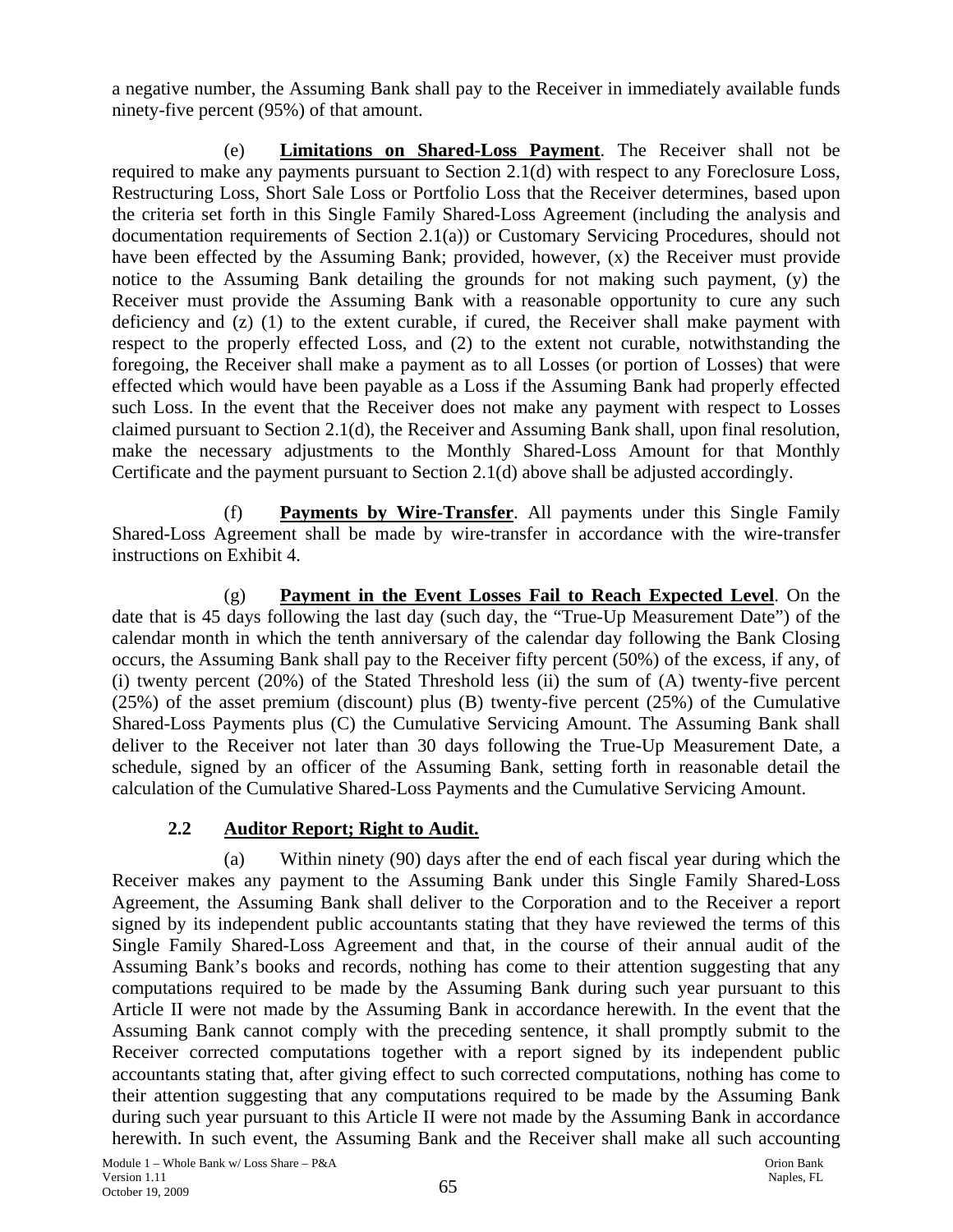adjustments and payments as may be necessary to give effect to each correction reflected in such corrected computations, retroactive to the date on which the corresponding incorrect computation was made. It is the intention of this provision to align the timing of the audit required under this Single-Family Shared-Loss Agreement with the examination audit required pursuant to 12 CFR Section 363.

(b) The Receiver or the FDIC in its corporate capacity ("Corporation") may perform an audit or audits to determine the Assuming Bank's compliance with the provisions of this Single Family Shared-Loss Agreement, including this Article II, by providing not less than ten (10) Business Days' prior written notice. Assuming Bank shall provide access to pertinent records and proximate working space in Assuming Bank's facilities. The scope and duration of any such audit shall be within the reasonable discretion of the Receiver or the Corporation, but shall in no event be administered in a manner that unreasonably interferes with the operation of the Assuming Bank's business. The Receiver or the Corporation, as the case may be, shall bear the expense of any such audit. In the event that any corrections are necessary as a result of such an audit or audits, the Assuming Bank and the Receiver shall make such accounting adjustments and payments as may be necessary to give retroactive effect to such corrections.

**2.3 Withholdings**. Notwithstanding any other provision in this Article II, the Receiver, upon the direction of the Director (or designee) of the Federal Deposit Insurance Corporation's Division of Resolutions and Receiverships, may withhold payment for any amounts included in a Monthly Certificate delivered pursuant to Section 2.1, if in its good faith and reasonable judgment there is a reasonable basis under the requirements of this Single Family Shared-Loss Agreement for denying the eligibility of an item for which reimbursement or payment is sought under such Section. In such event, the Receiver shall provide a written notice to the Assuming Bank detailing the grounds for withholding such payment. At such time as the Assuming Bank demonstrates to the satisfaction of the Receiver, in its reasonable judgment, that the grounds for such withholding of payment, or portion of payment, no longer exist or have been cured, then the Receiver shall pay the Assuming Bank the amount withheld which the Receiver determines is eligible for payment, within fifteen (15) Business Days.

**2.4 Books and Records**. The Assuming Bank shall at all times during the term of this Single Family Shared-Loss Agreement keep books and records sufficient to ensure and document compliance with the terms of this Single Family Shared-Loss Agreement, including but not limited to (a) documentation of alternatives considered with respect to defaulted loans or loans for which default is reasonably foreseeable, (b) documentation showing the calculation of loss for claims submitted to the Receiver, (c) retention of documents that support each line item on the loss claim forms, and (d) documentation with respect to the Recovery Amount on loans for which the Receiver has made a loss-share payment

**2.5 Information**. The Assuming Bank shall promptly provide to the Receiver such other information, including but not limited to, financial statements, computations, and bank policies and procedures, relating to the performance of the provisions of this Single Family Shared-Loss Agreement, as the Receiver may reasonably request from time to time.

**2.6 Tax Ruling**. The Assuming Bank shall not at any time, without the Receiver's prior written consent, seek a private letter ruling or other determination from the Internal Revenue Service or otherwise seek to qualify for any special tax treatment or benefits associated with any payments made by the Receiver pursuant to this Single Family Shared-Loss Agreement.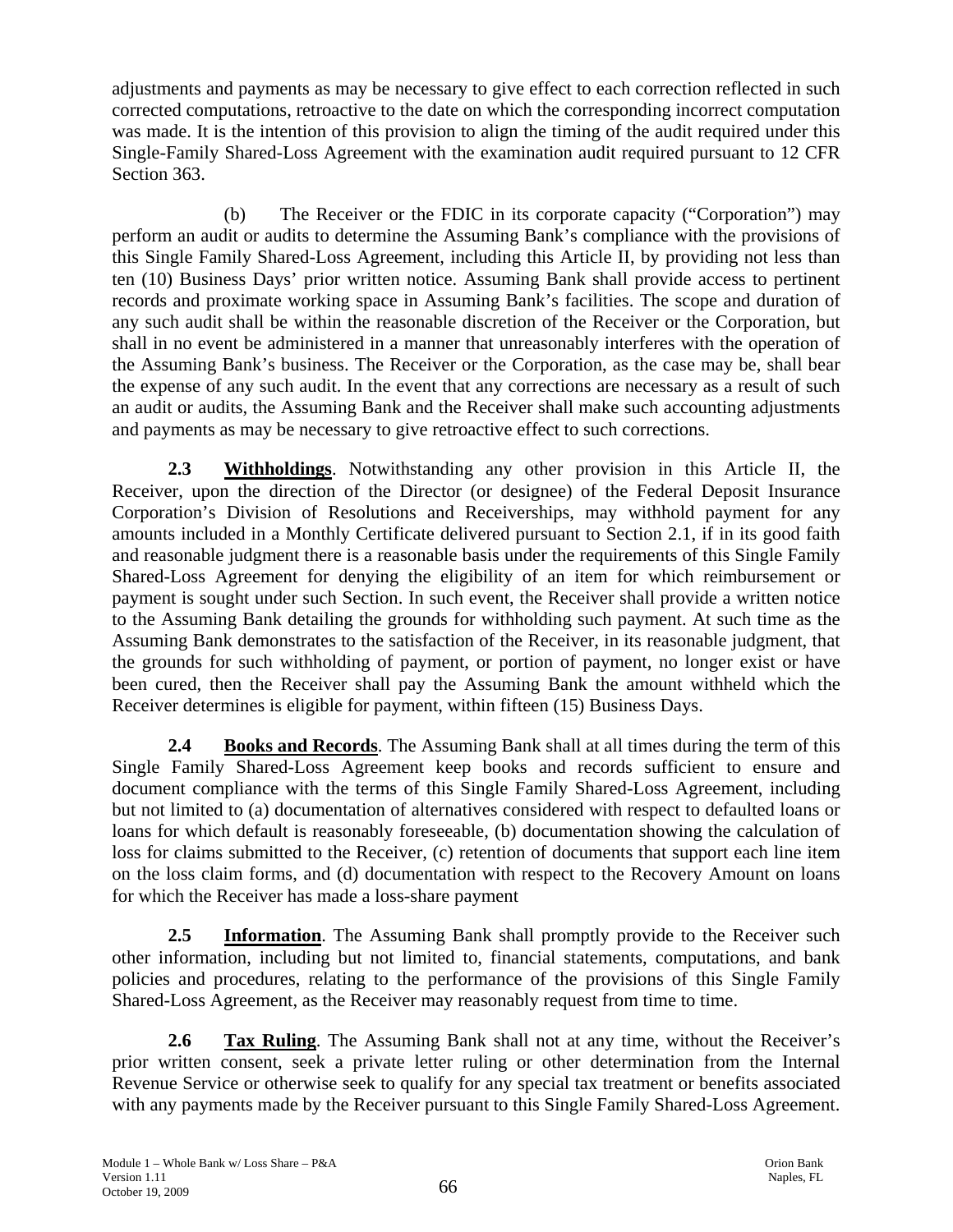**2.7 Sale of Single Family Shared-Loss Loans**. The Receiver shall be relieved of its obligations with respect to a Single Family Shared-Loss Loan upon payment of a Foreclosure Loss amount or a Short Sale Loss amount with respect to such Single Family Shared-Loss Loan or upon the sale of a Single Family Shared-Loss Loan by Assuming Bank to a person or entity that is not an Affiliate; provided, however, that if the Receiver consents to the sale of any such Single Family Shared-Loss Loan, any loss on such sale shall be a Portfolio Loss. The Assuming Bank shall provide the Receiver with timely notice of any such sale. Notwithstanding the foregoing, a sale of the Single Family Shared-Loss Loan, for purposes of this Section 2.7, shall not be deemed to have occurred as the result of (i) any change in the ownership or control of Assuming Bank or the transfer of any or all of the Single Family Shared-Loss Loan(s) to any Affiliate of Assuming Bank, (ii) a merger by Assuming Bank with or into any other entity, or (iii) a sale by Assuming Bank of all or substantially all of its assets.

## **ARTICLE III - RULES REGARDING THE ADMINISTRATION OF SINGLE FAMILY SHARED-LOSS LOANS**

**3.1 Agreement with Respect to Administration**. The Assuming Bank shall (and shall cause any of its Affiliates to which the Assuming Bank transfers any Single Family Shared-Loss Loans to) manage, administer, and collect the Single Family Shared-Loss Loans while owned by the Assuming Bank or any Affiliate thereof during the term of this Single Family Shared-Loss Agreement in accordance with the rules set forth in this Article III. The Assuming Bank shall be responsible to the Receiver in the performance of its duties hereunder and shall provide to the Receiver such reports as the Receiver reasonably deems advisable, including but not limited to the reports required by Sections 2.1, 2.2 and 3.3 hereof, and shall permit the Receiver to monitor the Assuming Bank's performance of its duties hereunder.

**3.2 Duties of the Assuming Bank**. (a) In performance of its duties under this Article III, the Assuming Bank shall:

(i) manage and administer each Single Family Shared-Loss Loan in accordance with Assuming Bank's usual and prudent business and banking practices and Customary Servicing Procedures;

(ii) exercise its best business judgment in managing, administering and collecting amounts owed on the Single Family Shared-Loss Loans;

(iii) use commercially reasonable efforts to maximize Recoveries with respect to Losses on Single Family Shared-Loss Loans without regard to the effect of maximizing collections on assets held by the Assuming Bank or any of its Affiliates that are not Single Family Shared-Loss Loans;

(iv) retain sufficient staff (in Assuming Bank's discretion) to perform its duties hereunder; and

(v) other than as provided in Section 2.1(a), comply with the terms of the Modification Guidelines for any Single Family Shared-Loss Loans meeting the requirements set forth therein. For the avoidance of doubt, the Assuming Bank may propose exceptions to Exhibit 5 (the FDIC Loan Modification Program) for a group of Loans with similar characteristics, with the objectives of (1) minimizing the loss to the Assuming Bank and the FDIC and (2) maximizing the opportunity for qualified homeowners to remain in their homes with affordable mortgage payments.

(b) Any transaction with or between any Affiliate of the Assuming Bank with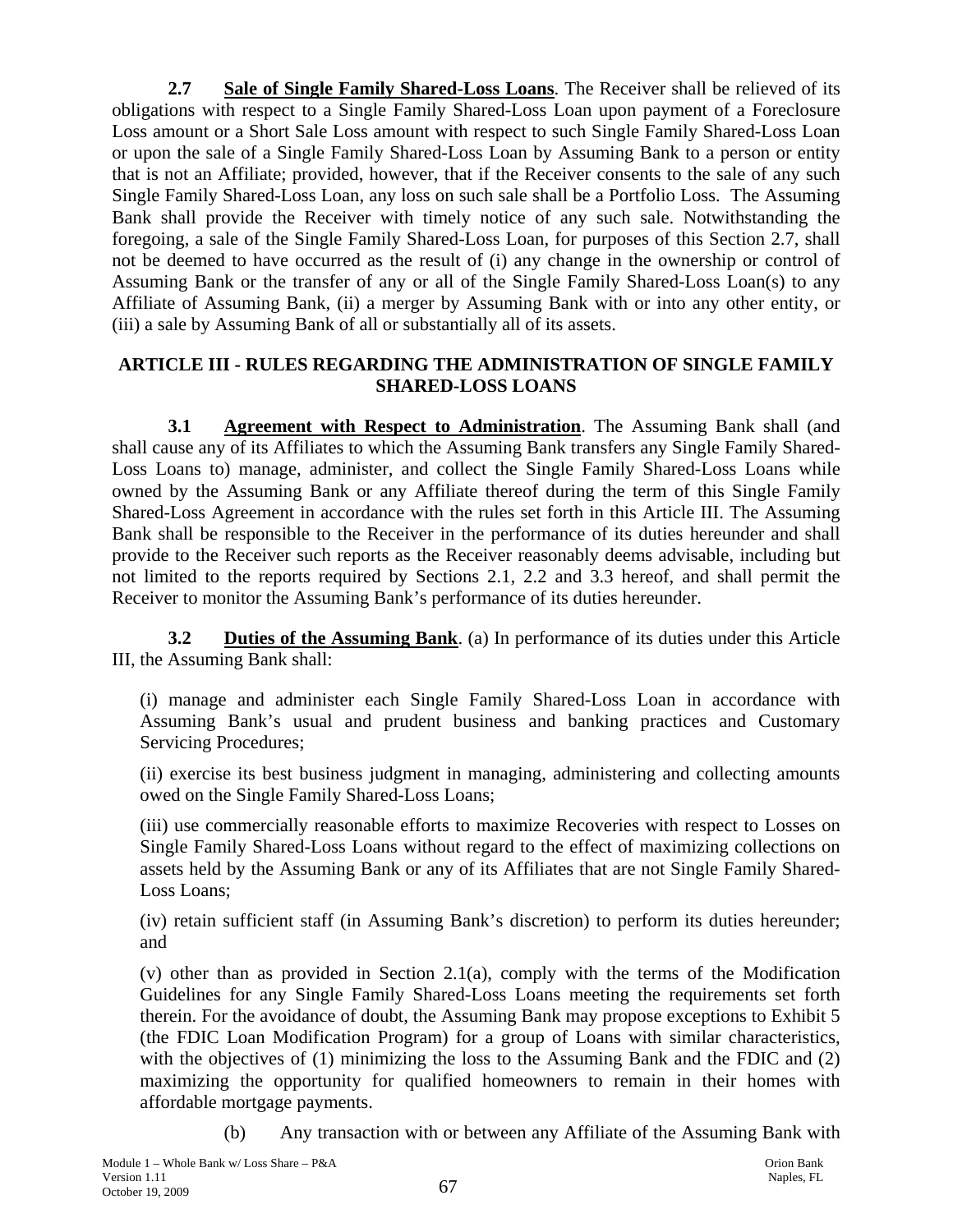respect to any Single Family Shared-Loss Loan including, without limitation, the execution of any contract pursuant to which any Affiliate of the Assuming Bank will manage, administer or collect any of the Single Family Shared-Loss Loans will be provided to FDIC for informational purposes and if such transaction is not entered into on an arm's length basis on commercially reasonable terms such transaction shall be subject to the prior written approval of the Receiver.

**3.3 Shared-Loss Asset Records and Reports**. The Assuming Bank shall establish and maintain such records as may be appropriate to account for the Single Family Shared-Loss Loans in such form and detail as the Receiver may reasonably require, and to enable the Assuming Bank to prepare and deliver to the Receiver such reports as the Receiver may from time to time request regarding the Single Family Shared-Loss Loans and the Monthly Certificates required by Section 2.1 of this Single Family Shared-Loss Agreement.

# **3.4 Related Loans**.

(a) Assuming Bank shall use its best efforts to determine which loans are "Related Loans", as hereinafter defined. The Assuming Bank shall not manage, administer or collect any "Related Loan" in any manner that would have the effect of increasing the amount of any collections with respect to the Related Loan to the detriment of the Single Family Shared-Loss Loan to which such loan is related. A "Related Loan" means any loan or extension of credit held by the Assuming Bank at any time on or prior to the end of the Final Shared-Loss Month that is made to an Obligor of a Single Family Shared-Loss Loan.

(b) The Assuming Bank shall prepare and deliver to the Receiver with the Monthly Certificates for the calendar months ending June 30 and December 31, a schedule of all Related Loans on the Accounting Records of the Assuming Bank as of the end of each such semi-annual period.

**3.5 Legal Action; Utilization of Special Receivership Powers**. The Assuming Bank shall notify the Receiver in writing (such notice to be given in accordance with Article V below and to include all relevant details) prior to utilizing in any legal action any special legal power or right which the Assuming Bank derives as a result of having acquired an asset from the Receiver, and the Assuming Bank shall not utilize any such power unless the Receiver shall have consented in writing to the proposed usage. The Receiver shall have the right to direct such proposed usage by the Assuming Bank and the Assuming Bank shall comply in all respects with such direction. Upon request of the Receiver, the Assuming Bank will advise the Receiver as to the status of any such legal action. The Assuming Bank shall immediately notify the Receiver of any judgment in litigation involving any of the aforesaid special powers or rights.

**3.6 Third Party Servicer**. The Assuming Bank may perform any of its obligations and/or exercise any of its rights under this Single Family Shared-Loss Agreement through or by one or more Third Party Servicers, who may take actions and make expenditures as if any such Third Party Servicer was the Assuming Bank hereunder (and, for the avoidance of doubt, such expenses incurred by any such Third Party Servicer on behalf of the Assuming Bank shall be included in calculating Losses to the extent such expenses would be included in such calculation if the expenses were incurred by Assuming Bank); provided, however, that the use thereof by the Assuming Bank shall not release the Assuming Bank of any obligation or liability hereunder.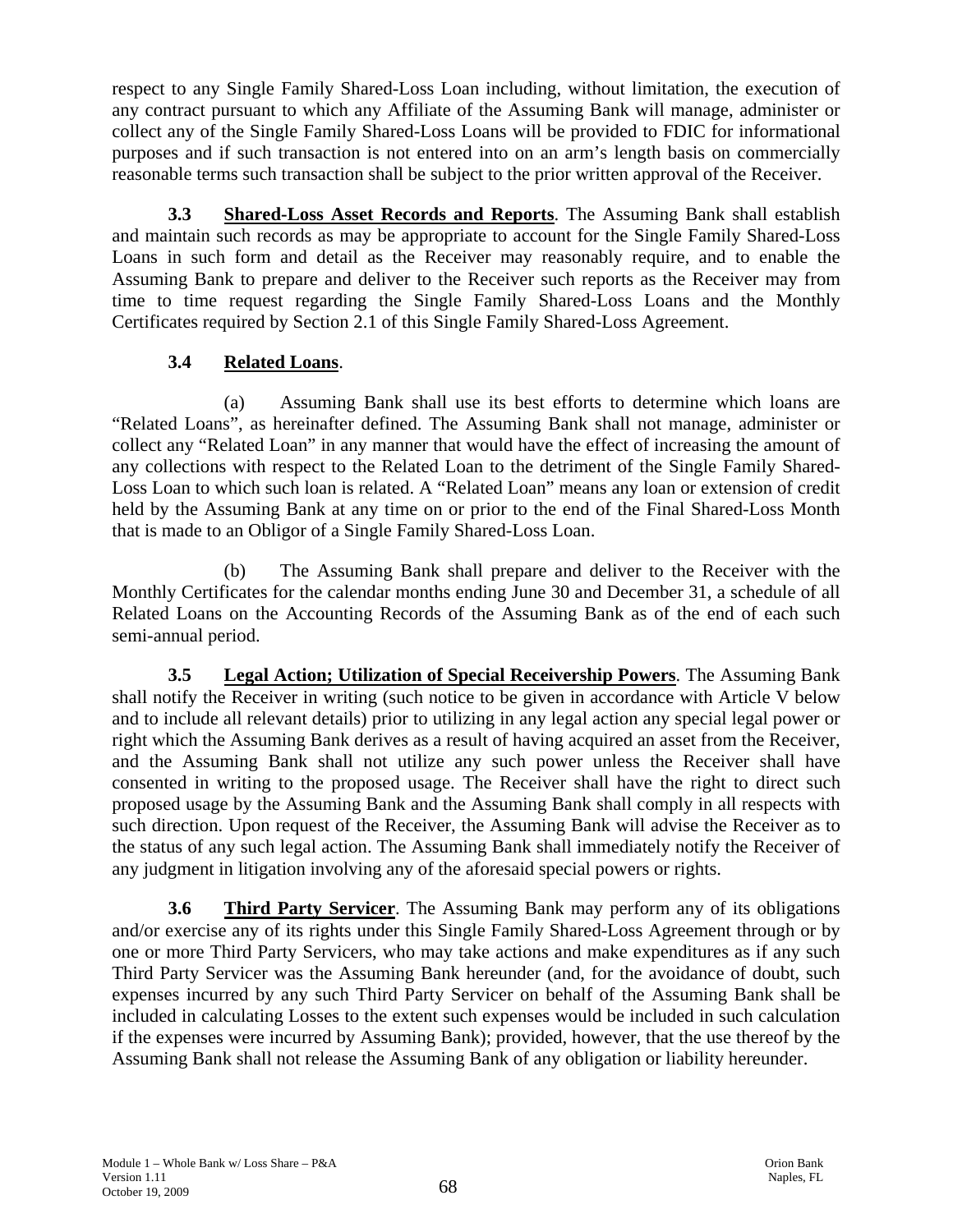## **ARTICLE IV – PORTFOLIO SALE**

**4.1 Assuming Bank Portfolio Sales of Remaining Single Family Shared-Loss Loans**. The Assuming Bank shall have the right with the concurrence of the Receiver to liquidate for cash consideration, from time to time in one or more transactions, all or a portion of Single Family Shared-Loss Loans held by the Assuming Bank at any time prior to the Termination Date ("Portfolio Sales"). If the Assuming Bank exercises its option under this Section 4.1, it must give thirty (30) days notice in writing to the Receiver setting forth the details and schedule for the Portfolio Sale which shall be conducted by means of sealed bid sales to third parties, not including any of the Assuming Bank's affiliates, contractors, or any affiliates of the Assuming Bank's contractors. Sales of Restructured Loans shall be sold in a separate pool from Single Family Shared-Loss Loans not restructured. The Receiver's review of the Assuming Bank's proposed Portfolio Sale will be considered in a timely fashion and approval will not be unreasonably withheld, delayed or conditioned.

**4.2 Assuming Bank's Liquidation of Remaining Single Family Shared-Loss Loans**. In the event that the Assuming Bank does not conduct a Portfolio Sale pursuant to Section 4.1, the Receiver shall have the right, exercisable in its sole and absolute discretion, to require the Assuming Bank to liquidate for cash consideration, any Single Family Shared-Loss Loans held by the Assuming Bank at any time after the date that is six months prior to the Termination Date. If the Receiver exercises its option under this Section 4.2, it must give notice in writing to the Assuming Bank, setting forth the time period within which the Assuming Bank shall be required to liquidate the Single Family Shared-Loss Loans. The Assuming Bank will comply with the Receiver's notice and must liquidate the Single Family Shared-Loss Loans as soon as reasonably practicable by means of sealed bid sales to third parties, not including any of the Assuming Bank's affiliates, contractors, or any affiliates of the Assuming Bank's contractors. The selection of any financial advisor or other third party broker or sales agent retained for the liquidation of the remaining Single Family Shared-Loss Loans pursuant to this Section shall be subject to the prior approval of the Receiver, such approval not to be unreasonably withheld, delayed or conditioned.

**4.3 Calculation of Sale Gain or Loss**. For Single Family Shared-Loss Loans that are not Restructured Loans gain or loss on the sales under Section 4.1 or Section 4.2 will be calculated as the sale price received by the Assuming Bank less the unpaid principal balance of the remaining Single Family Shared-Loss Loans. For any Restructured Loan included in the sale gain or loss on sale will be calculated as (a) the sale price received by the Assuming Bank less (b) the net present value of estimated cash flows on the Restructured Loan that was used in the calculation of the related Restructuring Loss plus (c) Loan principal payments collected by the Assuming Bank from the date the Loan was restructured to the date of sale. (See Exhibit 2d for example calculation).

### **ARTICLE V -- LOSS-SHARING NOTICES GIVEN TO RECEIVER AND PURCHASER**

All notices, demands and other communications hereunder shall be in writing and shall be delivered by hand, or overnight courier, receipt requested, addressed to the parties as follows:

| If to Receiver, to: | Federal Deposit Insurance Corporation as Receiver |
|---------------------|---------------------------------------------------|
|                     | for Orion Bank                                    |
|                     | Division of Resolutions and Receiverships         |
|                     | 550 17th Street, N.W.                             |
|                     |                                                   |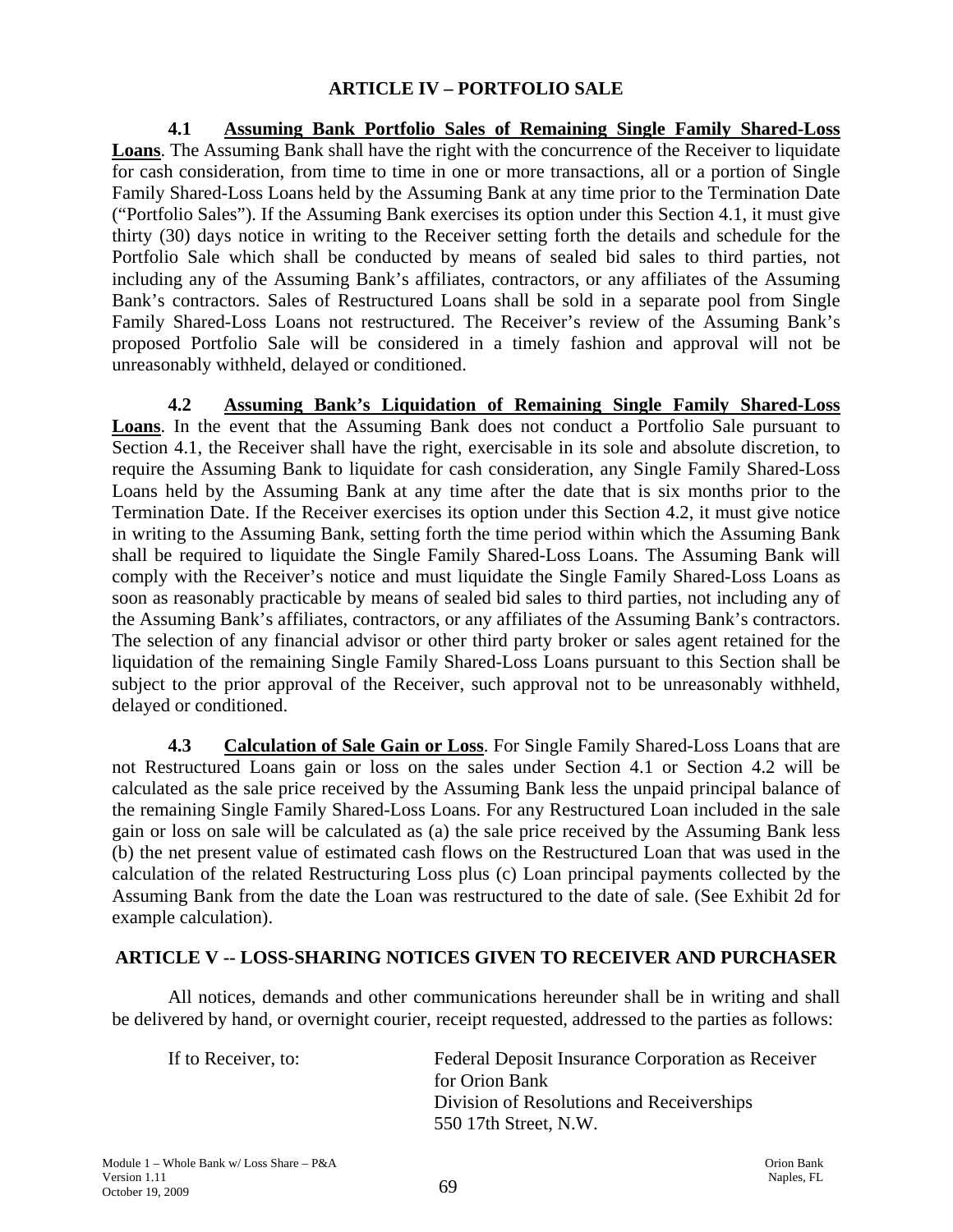|                 | Washington, D.C. 20429                                                                                                             |
|-----------------|------------------------------------------------------------------------------------------------------------------------------------|
|                 | Attention: Ralph Malami, Manager, Capital Markets                                                                                  |
| with a copy to: | <b>Federal Deposit Insurance Corporation</b>                                                                                       |
|                 | as Receiver for Orion Bank                                                                                                         |
|                 | Room E7056                                                                                                                         |
|                 | 3501 Fairfax Drive, Arlington, VA 2226                                                                                             |
|                 | Attn: Special Issues Unit                                                                                                          |
|                 | With respect to a notice under Section 3.5 of this Single Family Shared-Loss<br>Agreement, copies of such notice shall be sent to: |
|                 | <b>Federal Deposit Insurance Corporation</b>                                                                                       |
|                 | Legal Division 1601 Bryan St.                                                                                                      |
|                 | Dallas, Texas 75201                                                                                                                |

Attention: Regional Counsel

| If to Assuming Bank, to: | <b>IBERIABANK</b><br>Attention: Mr. George Becker, Executive Vice<br>President<br>200 West Congress Street<br>Lafayette, Louisiana 70501<br>$(337)$ 268-4031 (fax) |
|--------------------------|--------------------------------------------------------------------------------------------------------------------------------------------------------------------|
|--------------------------|--------------------------------------------------------------------------------------------------------------------------------------------------------------------|

Such Persons and addresses may be changed from time to time by notice given pursuant to the provisions of this Article V. Any notice, demand or other communication delivered pursuant to the provisions of this Article V shall be deemed to have been given on the date actually received.

## **ARTICLE VI -- MISCELLANEOUS**

**6.1. Expenses**. Except as otherwise expressly provided herein, all costs and expenses incurred by or on behalf of a party hereto in connection with this Single Family Shared-Loss Agreement shall be borne by such party whether or not the transactions contemplated herein shall be consummated.

**6.2 Successors and Assigns; Specific Performance.** All terms and provisions of this Single Family Shared-Loss Agreement shall be binding upon and shall inure to the benefit of the parties hereto only; provided, however, that, Receiver may assign or otherwise transfer this Single Family Shared-Loss Agreement (in whole or in part) to the Federal Deposit Insurance Corporation in its corporate capacity without the consent of Assuming Bank. Notwithstanding anything to the contrary contained in this Single Family Shared-Loss Agreement, except as is expressly permitted in this Section 6.2, Assuming Bank may not assign or otherwise transfer this Single Family Shared-Loss Agreement (in whole or in part) without the prior written consent of the Receiver, which consent may be granted or withheld by the Receiver in its sole discretion, and any attempted assignment or transfer in violation of this provision shall be void *ab initio.*  For the avoidance of doubt, a merger or consolidation of the Assuming Bank with and into another financial institution, the sale of all or substantially all of the assets of the Assuming Bank to another financial institution constitutes the transfer of this Single Family Shared-Loss Agreement which requires the consent of the Receiver; and for a period of thirty-six (36) months after Bank Closing, a merger or consolidation shall also include the sale by any individual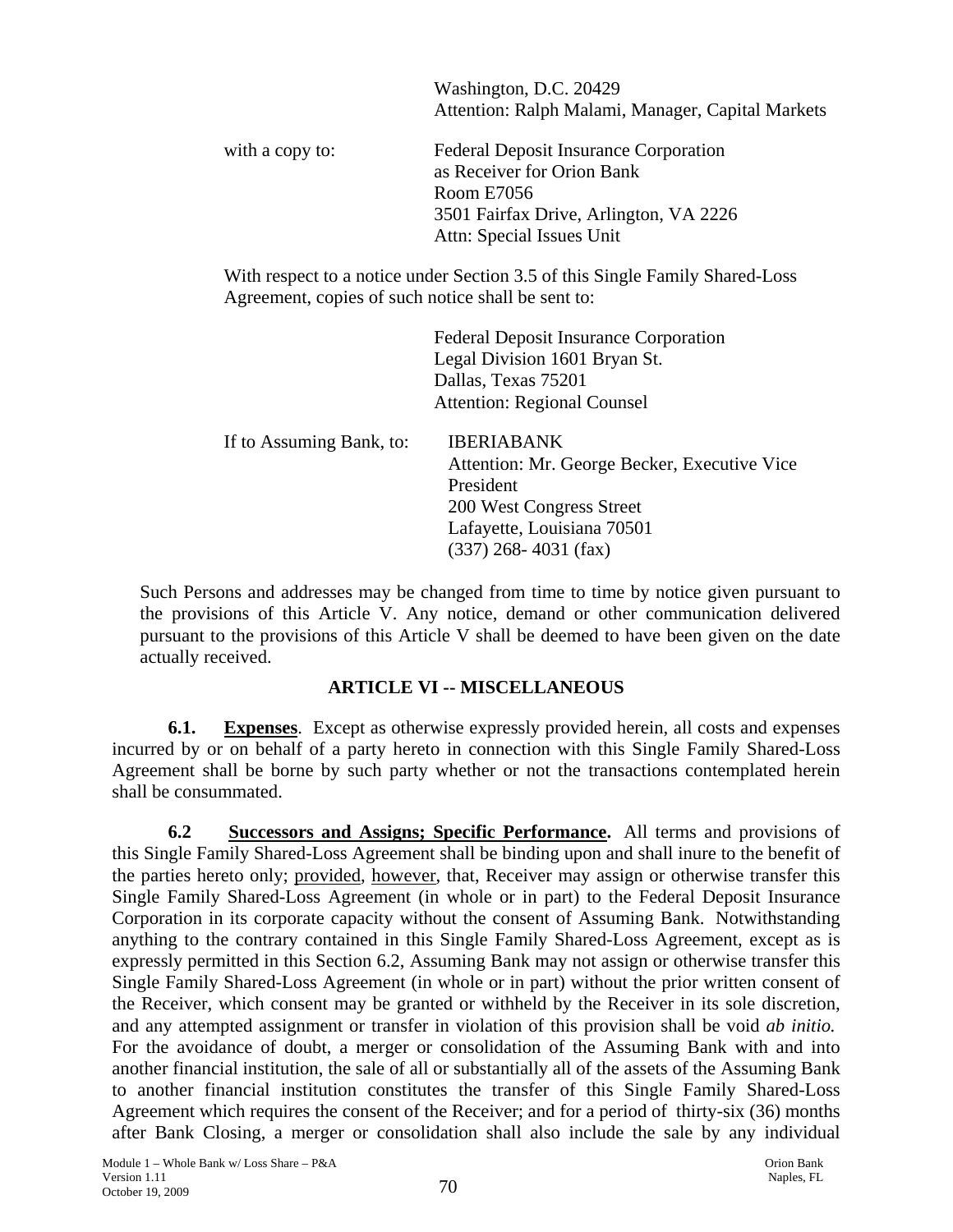shareholder, or shareholders acting in concert, of more than 9% of the outstanding shares of the Assuming Bank, or of its holding company, or of any subsidiary holding Shared-Loss Assets, or the sale of shares by the Assuming Bank or its holding company or any subsidiary holding Shared-Loss Assets, in a public or private offering, that increases the number of shares outstanding by more than 9%, constitutes the transfer of this Single Family Shared-Loss Agreement which requires the consent of the Receiver. However, no Loss shall be recognized as a result of any accounting adjustments that are made due to any such merger, consolidation or sale consented to by the FDIC. The FDIC's consent shall not be required if the aggregate outstanding principal balance of Shared-Loss Assets is less than twenty percent (20%) of the initial aggregate balance of Shared-Loss Assets. For purposes of this provision 6.2, "holding company" excludes any entity whose securities are publicly traded on a national securities exchange as defined by and registered with the Securities and Exchange Commission.

**6.3 Governing Law**. This Single Family Shared-Loss Agreement shall be construed in accordance with federal law, or, if there is no applicable federal law, the laws of the State of New York, without regard to any rule of conflict of law that would result in the application of the substantive law of any jurisdiction other than the State of New York.

**6.4 WAIVER OF JURY TRIAL**. EACH PARTY HERETO HEREBY IRREVOCABLY AND UNCONDITIONALLY WAIVES ALL RIGHT TO TRIAL BY JURY IN OR TO HAVE A JURY PARTICIPATE IN RESOLVING ANY DISPUTE, ACTION, PROCEEDING OR COUNTERCLAIM, WHETHER SOUNDING IN CONTRACT, TORT OR OTHERWISE, ARISING OUT OF OR RELATING TO OR IN CONNECTION WITH THIS SINGLE FAMILY SHARED-LOSS AGREEMENT OR ANY OF THE TRANSACTIONS CONTEMPLATED HEREBY.

**6.5 Captions**. All captions and headings contained in this Single Family Shared-Loss Agreement are for convenience of reference only and do not form a part of, and shall not affect the meaning or interpretation of, this Single Family Shared-Loss Agreement.

**6.6 Entire Agreement; Amendments**. This Single Family Shared-Loss Agreement, along with the Commercial Shared-Loss Agreement and the Purchase and Assumption Agreement, including the Exhibits and any other documents delivered pursuant hereto or thereto, embody the entire agreement of the parties with respect to the subject matter hereof, and supersede all prior representations, warranties, offers, acceptances, agreements and understandings, written or oral, relating to the subject matter herein. This Single Family Shared-Loss Agreement may be amended or modified or any provision thereof waived only by a written instrument signed by both parties or their respective duly authorized agents.

**6.7 Severability**. Whenever possible, each provision of this Single Family Shared-Loss Agreement shall be interpreted in such manner as to be effective and valid under applicable law, but if any provision of this Single Family Shared-Loss Agreement is held to be prohibited by or invalid, illegal or unenforceable under applicable law, such provision shall be construed and enforced as if it had been more narrowly drawn so as not to be prohibited, invalid, illegal or unenforceable, and the validity, legality and enforceability of the remainder of such provision and the remaining provisions of this Single Family Shared-Loss Agreement shall not in any way be affected or impaired thereby.

**6.8 No Third Party Beneficiary**. This Single Family Shared-Loss Agreement and the Exhibits hereto are for the sole and exclusive benefit of the parties hereto and their respective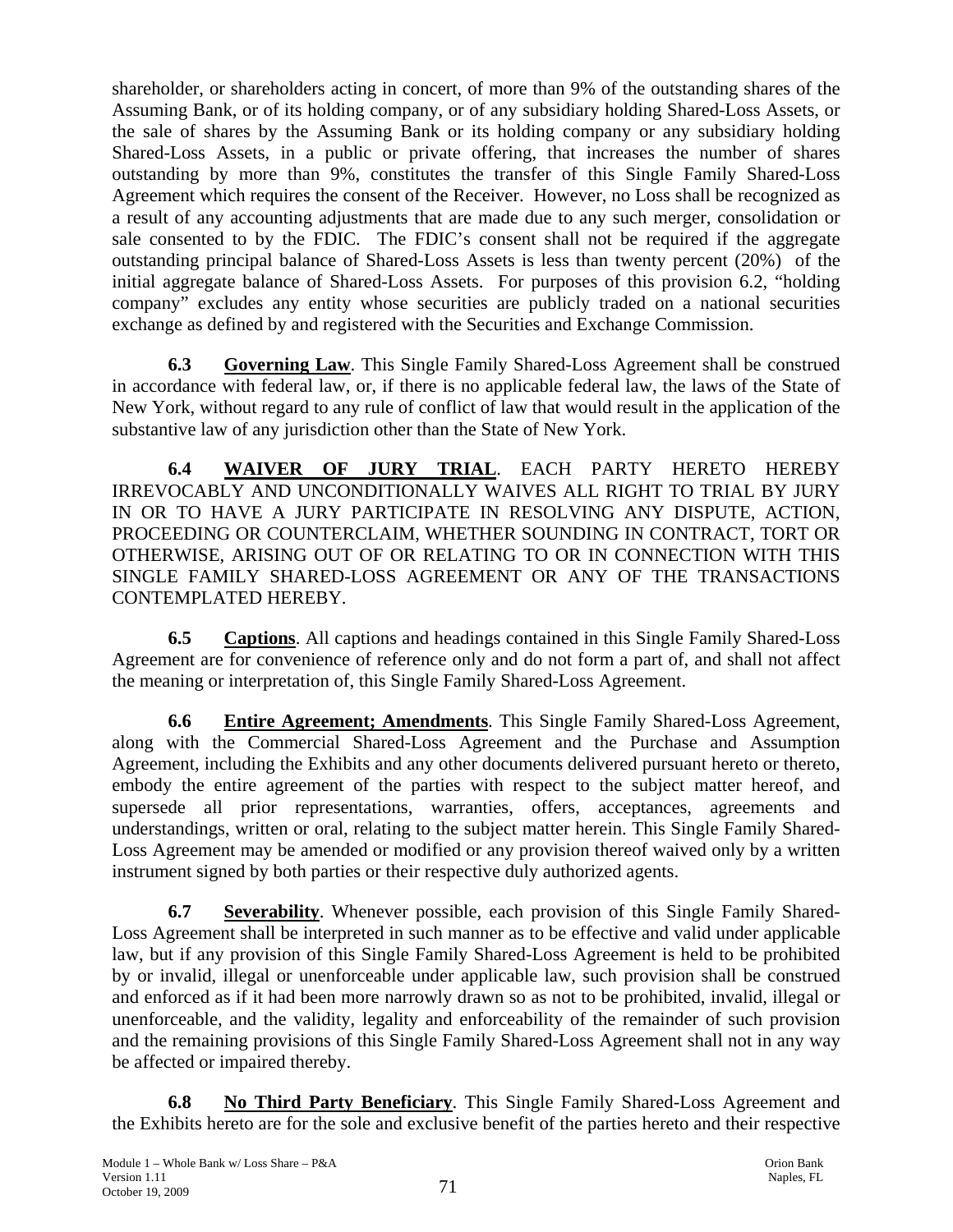permitted successors and permitted assigns and there shall be no other third party beneficiaries, and nothing in this Single Family Shared-Loss Agreement or the Exhibits shall be construed to grant to any other Person any right, remedy or Claim under or in respect of this Single Family Shared-Loss Agreement or any provision hereof.

**6.9 Counterparts**. This Single Family Shared-Loss Agreement may be executed separately by Receiver and Assuming Bank in any number of counterparts, each of which when executed and delivered shall be an original, but such counterparts shall together constitute one and the same instrument.

**6.10 Consent**. Except as otherwise provided herein, when the consent of a party is required herein, such consent shall not be unreasonably withheld or delayed.

**6.11 Rights Cumulative**. Except as otherwise expressly provided herein, the rights of each of the parties under this Single Family Shared-Loss Agreement are cumulative, may be exercised as often as any party considers appropriate and are in addition to each such party's rights under the Purchase and Sale Agreement and any of the related agreements or under law. Except as otherwise expressly provided herein, any failure to exercise or any delay in exercising any of such rights, or any partial or defective exercise of such rights, shall not operate as a waiver or variation of that or any other such right.

## **ARTICLE VII DISPUTE RESOLUTION**

# **7.1 Dispute Resolution Procedures.**

(a) In the event a dispute arises about the interpretation, application, calculation of Loss, or calculation of payments or otherwise with respect to this Single Family Shared-Loss Agreement ("SF Shared-Loss Dispute Item"), then the Receiver and the Assuming Bank shall make every attempt in good faith to resolve such items within sixty (60) days following the receipt of a written description of the SF Shared-Loss Dispute Item, with notification of the possibility of taking the matter to arbitration (the date on which such 60-day period expires, or any extension of such period as the parties hereto may mutually agree to in writing, herein called the "Resolution Deadline Date"). If the Receiver and the Assuming Bank resolve all such items to their mutual satisfaction by the Resolution Deadline Date, then within thirty (30) days following such resolution, any payment arising out such resolution shall be made arising from the settlement of the SF Shared-Loss Dispute.

(b) If the Receiver and the Assuming Bank fail to resolve any outstanding SF Shared-Loss Dispute Items by the Resolution Deadline Date, then either party may notify the other of its intent to submit the SF Shared-Loss Dispute Item to arbitration pursuant to the provisions of this Article VII. Failure of either party to notify the other of its intent to submit any unresolved SF Shared-Loss Dispute Item to arbitration within thirty (30) days following the Resolution Deadline Date (the date on which such thirty (30) day period expires is herein called the "Arbitration Deadline Date") shall be deemed an acceptance of such SF Shared-Loss Dispute not submitted to arbitration, as well as a waiver of the submitting party's right to dispute such nonsubmitted SF Shared-Loss Dispute Item but not a waiver of any similar claim which may arise in the future.

(c) If a SF Shared-Loss Dispute Item is submitted to arbitration, it shall be governed by the rules of the American Arbitration Association (the "AAA"), except as otherwise provided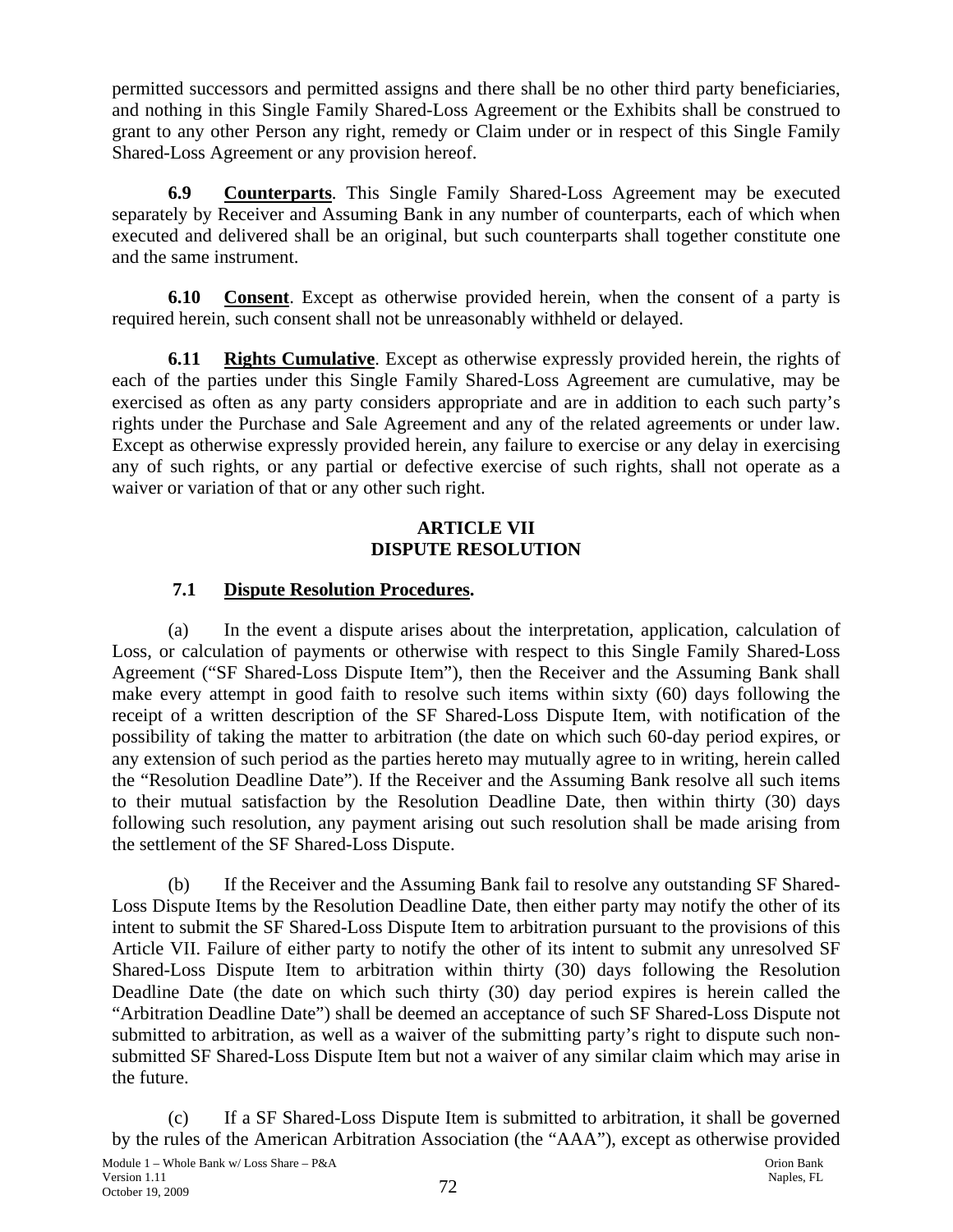herein. Either party may submit a matter for arbitration by delivering a notice, prior to the Arbitration Deadline Date, to the other party in writing setting forth:

> (i) A brief description of each SF Shared-Loss Dispute Item submitted for arbitration;

> (ii) A statement of the moving party's position with respect to each SF Shared-Loss Dispute Item submitted for arbitration;

> (iii) The value sought by the moving party, or other relief requested regarding each SF Shared-Loss Dispute Item submitted for arbitration, to the extent reasonably calculable; and

> (iv) The name and address of the arbiter selected by the moving party (the "Moving Arbiter"), who shall be a neutral, as determined by the AAA.

Failure to adequately include any information above shall not be deemed to be a waiver of the parties right to arbitrate so long as after notification of such failure the moving party cures such failure as promptly as reasonably practicable.

(d) The non-moving party shall, within thirty (30) days following receipt of a notice of arbitration pursuant to this Section 7.1, deliver a notice to the moving party setting forth:

> (i) The name and address of the arbiter selected by the non-moving party (the "Respondent Arbiter"), who shall be a neutral, as determined by the AAA;

> (ii) A statement of the position of the respondent with respect to each Dispute Item; and

> (iii) The ultimate resolution sought by the respondent or other relief, if any, the respondent deems is due the moving party with respect to each SF Shared-Loss Dispute Item.

Failure to adequately include any information above shall not be deemed to be a waiver of the non-moving party's right to defend such arbitration so long as after notification of such failure the non-moving party cures such failure as promptly as reasonably practicable

(e) The Moving Arbiter and Respondent Arbiter shall select a third arbiter from a list furnished by the AAA. In accordance with the rules of the AAA, the three (3) arbiters shall constitute the arbitration panel for resolution of each SF Loss-Share Dispute Item. The concurrence of any two (2) arbiters shall be deemed to be the decision of the arbiters for all purposes hereunder. The arbitration shall proceed on such time schedule and in accordance with the Rules of Commercial Arbitration of the AAA then in effect, as modified by this Section 7.1. The arbitration proceedings shall take place at such location as the parties thereto may mutually agree, but if they cannot agree, then they will take place at the offices of the Corporation in Washington, DC, or Arlington, Virginia.

(f) The Receiver and Assuming Bank shall facilitate the resolution of each outstanding SF Shared-Loss Dispute Item by making available in a prompt and timely manner to one another and to the arbiters for examination and copying, as appropriate, all documents, books, and records under their respective control and that would be discoverable under the Federal Rules of Civil Procedure.

 $(g)$  The arbiters designated pursuant to subsections  $(c)$ ,  $(d)$  and  $(e)$  hereof shall select, with respect to each Dispute Item submitted to arbitration pursuant to this Section 7.1, either (i)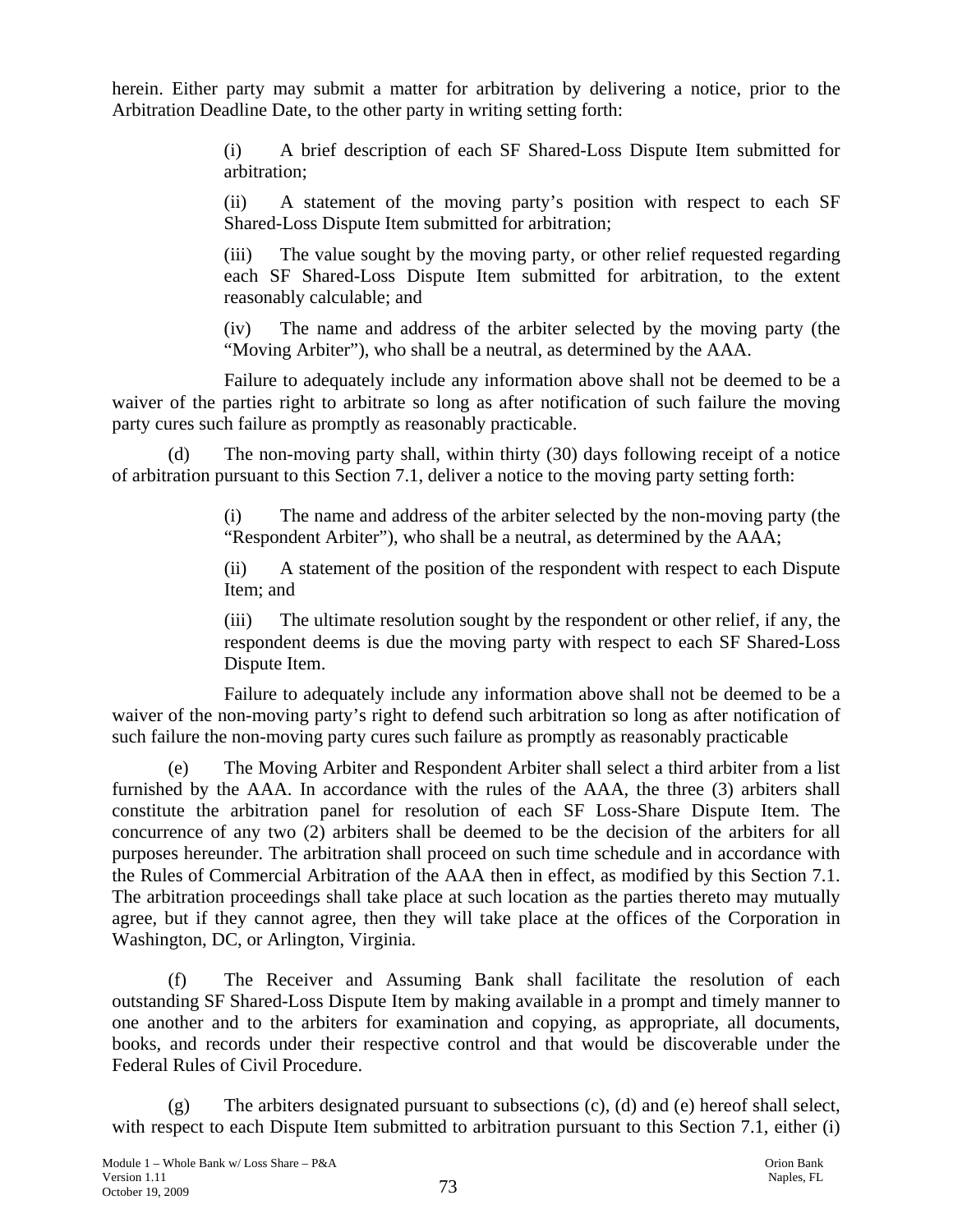the position and relief submitted by the Assuming Bank with respect to each SF Shared-Loss Dispute Item, or (ii) the position and relief submitted by the Receiver with respect to each SF Shared-Loss Dispute Item, in either case as set forth in its respective notice of arbitration. The arbiters shall have no authority to select a value for each Dispute Item other than the determination set forth in Section 7.1(c) and Section 7.1(d). The arbitration shall be final, binding and conclusive on the parties.

(h) Any amounts ultimately determined to be payable pursuant to such award shall bear interest at the Settlement Interest Rate from and including the date specified for the arbiters decisions specified in this Section 7.1, without regard to any extension of the finality of such award, to but not including the date paid. All payments required to be made under this Section 7.1 shall be made by wire transfer.

(i) For the avoidance of doubt, to the extent any notice of a SF Shared-Loss Dispute Item(s) is provided prior to the Termination Date, the terms of this Single Family Shared-Loss Agreement shall remain in effect with respect to the Single Family Shared-Loss Loans that are the subject of such SF Shared-Loss Dispute Item(s) until such time as any such dispute is finally resolved.

**7.2 Fees and Expenses of Arbiters.** The aggregate fees and expenses of the arbiters shall be borne equally by the parties. The parties shall pay the aggregate fees and expenses within thirty (30) days after receipt of the written decision of the arbiters (unless the arbiters agree in writing on some other payment schedule).

# Exhibit 1

# **Monthly Certificate**

# **SEE FOLLOWING PAGE**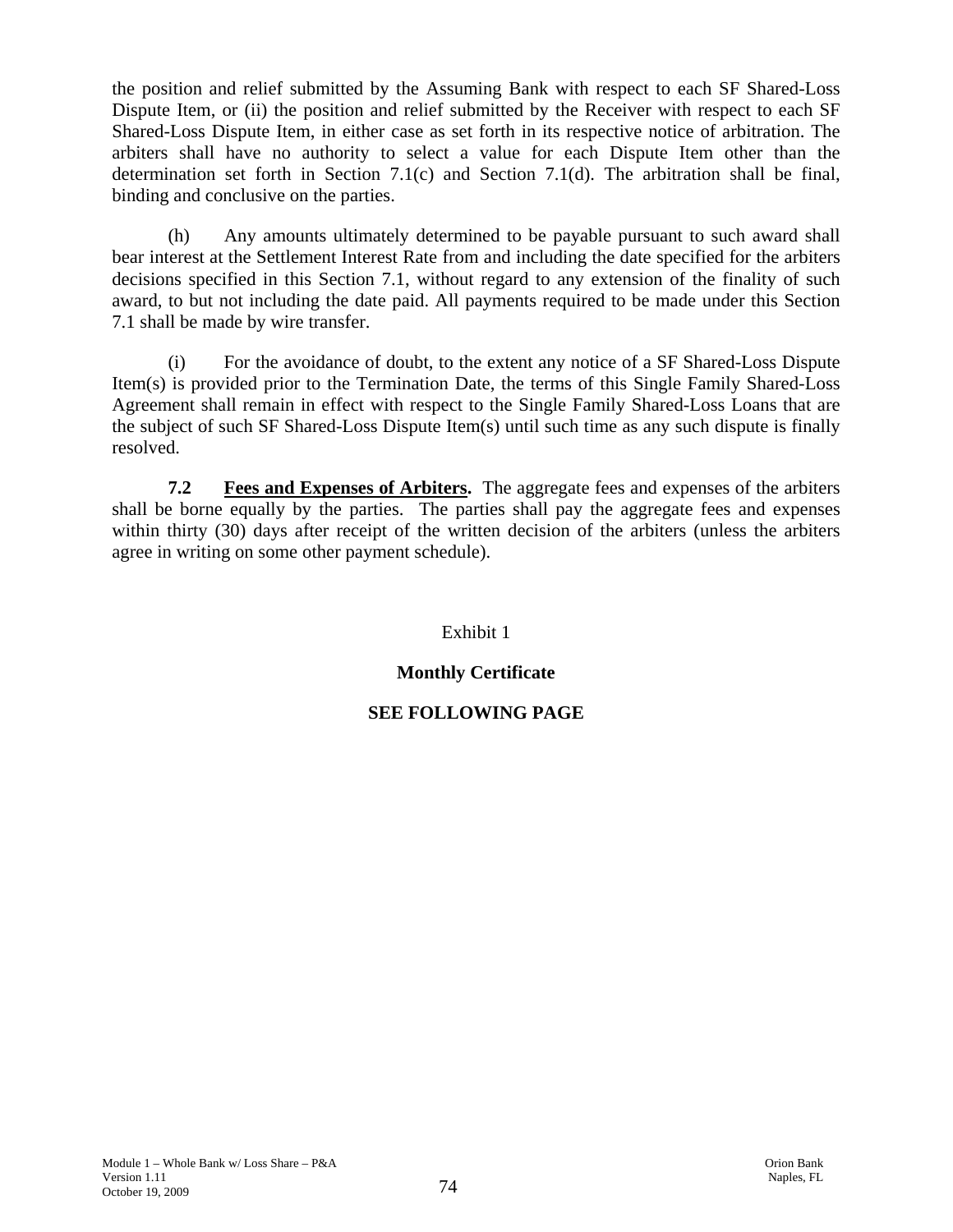| PART 1 - CURRENT MONTH NET LOSS        |                      |                 |                                             |                             |                             |
|----------------------------------------|----------------------|-----------------|---------------------------------------------|-----------------------------|-----------------------------|
|                                        |                      |                 |                                             |                             |                             |
| <b>MONTH ENDED:</b>                    | [input report month] |                 | <b>Specify loss type</b><br>as Foreclosure, |                             |                             |
|                                        |                      |                 | or Short-Sale.                              |                             |                             |
| <b>Losses</b>                          |                      |                 |                                             |                             |                             |
|                                        |                      | Loss            |                                             |                             |                             |
| Loan No.                               | Loss Type            | Amount          |                                             |                             |                             |
|                                        |                      |                 |                                             |                             |                             |
|                                        |                      |                 |                                             |                             |                             |
|                                        |                      |                 |                                             |                             |                             |
|                                        |                      |                 |                                             | <b>Loss Amount</b>          | <b>Loss Month is</b>        |
|                                        |                      |                 |                                             | is the amount               | the reporting               |
| <b>TOTAL</b>                           |                      | XX              | A                                           | of Loss                     | month in                    |
|                                        |                      |                 |                                             | incurred and<br>reported on | which the<br>Loss was       |
|                                        |                      |                 |                                             | the loan in a               | reported.                   |
| <b>Recoveries</b>                      |                      |                 |                                             |                             |                             |
|                                        |                      | Recovery        | K<br>Loss                                   | Ŧ<br>Loss                   |                             |
| Loan No.                               |                      | Amount          | Amount                                      | Month                       |                             |
|                                        |                      |                 |                                             |                             |                             |
|                                        |                      |                 |                                             |                             |                             |
|                                        |                      |                 |                                             |                             |                             |
|                                        |                      |                 |                                             |                             |                             |
|                                        |                      |                 |                                             |                             |                             |
|                                        |                      |                 |                                             |                             |                             |
|                                        |                      |                 |                                             |                             |                             |
| <b>TOTAL</b>                           |                      | XX              | B                                           |                             |                             |
|                                        |                      |                 |                                             |                             |                             |
| <b>Net</b><br>Losses                   |                      | XX              | $C = A - B$                                 |                             |                             |
| (Recoveries)                           |                      |                 |                                             |                             |                             |
|                                        |                      |                 |                                             |                             |                             |
|                                        |                      |                 |                                             |                             | If Col. D minus Col. E is   |
|                                        |                      |                 |                                             |                             | less than zero, enter zero. |
| <b>PART 2 - FIRST LOSS TEST</b>        |                      |                 |                                             |                             |                             |
|                                        |                      | Col. D          | Col. E                                      | Col. D - Col.<br>E          |                             |
|                                        |                      | Cumulative      |                                             | Cumulative                  |                             |
|                                        |                      | Loss            | <b>First Loss</b>                           | Shared-Loss                 |                             |
|                                        |                      | Amount          | Tranche                                     | Amount                      |                             |
|                                        |                      |                 |                                             |                             |                             |
| Balance, beginning of month            |                      | XX              | XX                                          | XX                          | F                           |
| Current month Net Losses (from Part 1) |                      | $\overline{XX}$ |                                             |                             |                             |
|                                        |                      |                 |                                             |                             |                             |
| Balance, end of month                  |                      | $\overline{XX}$ | XX                                          | XX                          | G                           |
|                                        |                      |                 |                                             |                             |                             |
|                                        |                      |                 |                                             |                             |                             |
| <b>Shared Loss Amount</b>              |                      |                 |                                             | XX                          | $G - F$                     |
| Times Loss Share percentage            |                      |                 |                                             | 80%                         |                             |
|                                        |                      |                 |                                             |                             |                             |
| Amount due from (to) FDIC as Receiver  |                      |                 |                                             | XX                          |                             |
|                                        |                      |                 |                                             |                             |                             |
|                                        |                      |                 |                                             |                             |                             |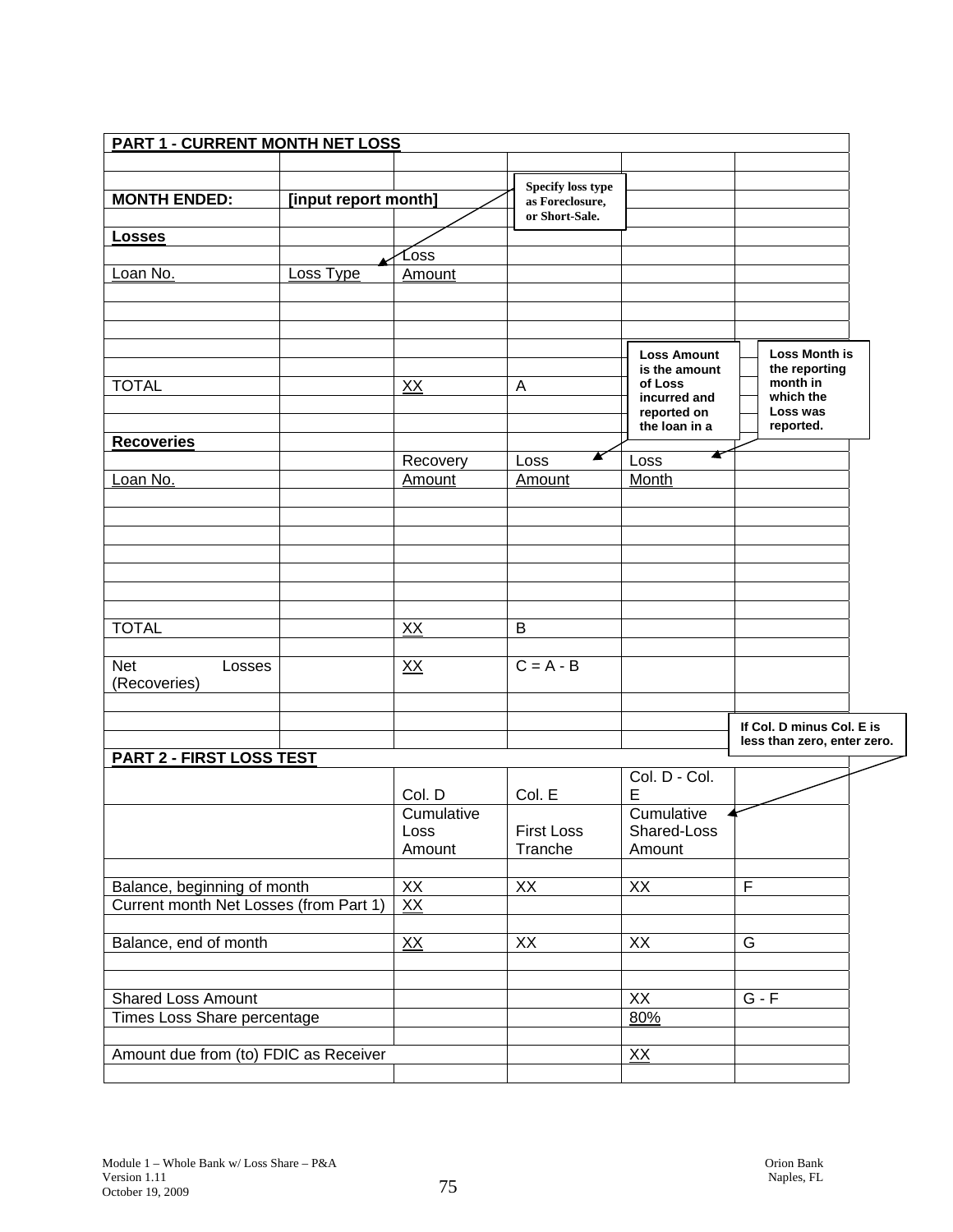| Pursuant to Section 2.1 of the Single Family Shared-Loss Agreement, the undersigned hereby certifies |              |
|------------------------------------------------------------------------------------------------------|--------------|
| the information on this Certificate is true, complete and correct.                                   |              |
| <b>OFFICER SIGNATURE</b>                                                                             |              |
| <b>OFFICER NAME:</b>                                                                                 | <b>TITLE</b> |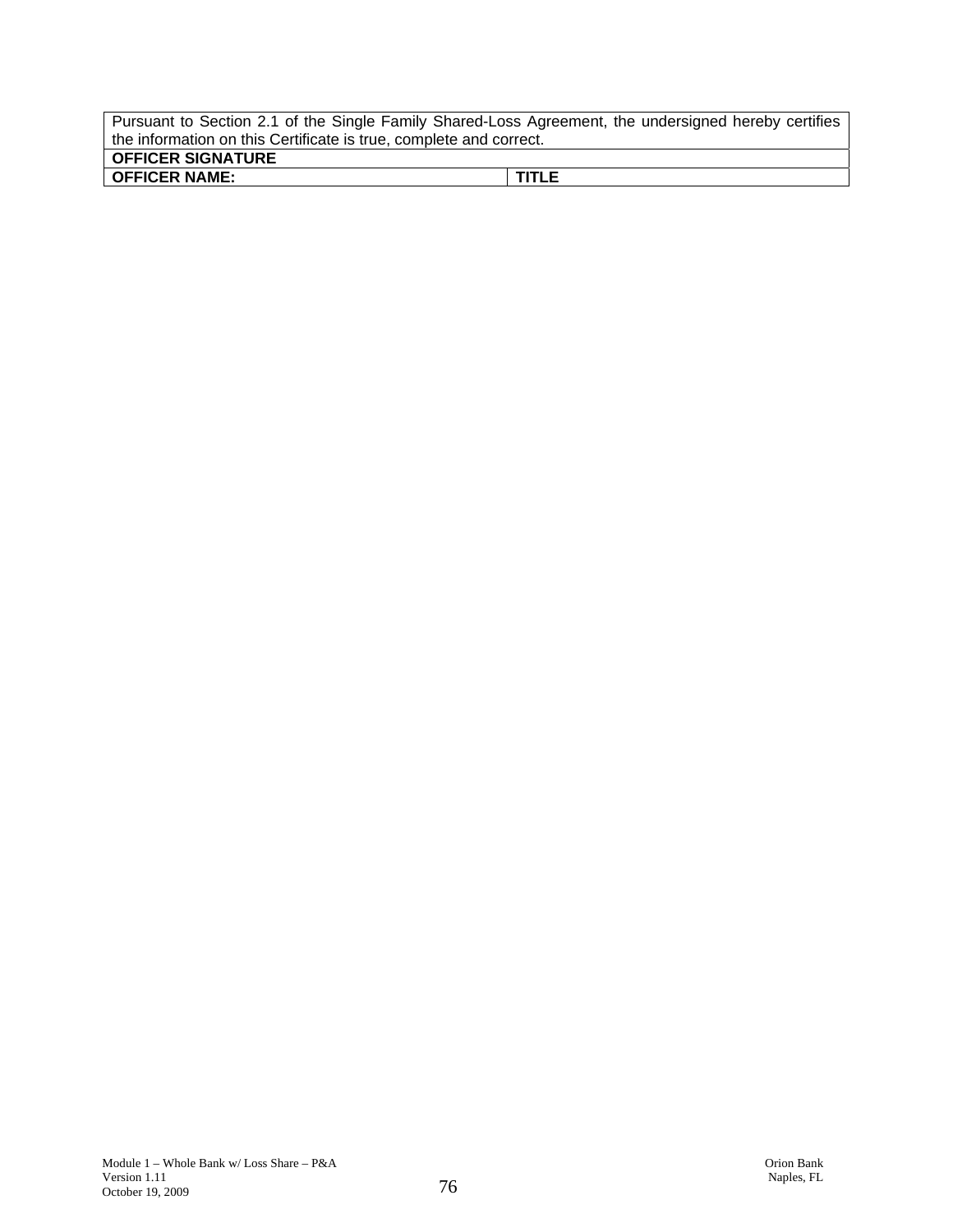## **Exhibit 2a**

This exhibit contains three versions of the loss share calculation for foreclosure, plus explanatory notes.

#### **Exhibit 2a(1) CALCULATION OF FORECLOSURE LOSS Foreclosure Occurred Prior to Loss Share Agreement**

|    | 1 Shared-Loss Month<br>2 Loan no:<br>3 REO #              | May-09<br>364574<br>621 |
|----|-----------------------------------------------------------|-------------------------|
|    | 4 Foreclosure date                                        | 12/18/08                |
|    | 5 Liquidation date                                        | 4/12/09                 |
|    | 6 Note Interest rate                                      | 8.100%                  |
|    | 7 Most recent BPO                                         | 228,000                 |
|    | 8 Most recent BPO date                                    | 1/21/09                 |
|    | <b>Foreclosure Loss calculation</b>                       |                         |
|    | 9 Book value at date of Loss Share agreement              | 244,900                 |
|    | Accrued interest, limited to 90 days or days from failure |                         |
|    | 10 to sale, whichever is less                             | 3,306                   |
|    | 11 Costs incurred after Loss Share agreement in place:    |                         |
| 12 | Attorney's fees                                           | 0                       |
|    | Foreclosure costs, including title search, filing fees,   |                         |
|    | 13 advertising, etc.                                      | 0                       |
| 14 | Property protection costs, maint. and repairs             | 6,500                   |
| 15 | Tax and insurance advances                                | 0                       |
|    | Other Advances                                            |                         |
| 16 | Appraisal/Broker's Price Opinion fees                     | 0                       |
| 17 | Inspections                                               | 0                       |
| 18 | Other                                                     | 0                       |
|    | 19 Gross balance recoverable by Purchaser                 | 254,706                 |
|    | <b>Cash Recoveries:</b>                                   |                         |
|    | 20 Net liquidation proceeds (from HUD-1 settl stmt)       | 219,400                 |
|    | 21 Hazard Insurance proceeds                              | 0                       |
|    | 22 Mortgage Insurance proceeds                            | 0                       |
|    | 23 T & I escrow account balances, if positive             | 0                       |
|    | 24 Other credits, if any (itemize)                        | 0                       |
| 25 | <b>Total Cash Recovery</b>                                | 219,400                 |
|    | 26 Loss Amount                                            | 35,306                  |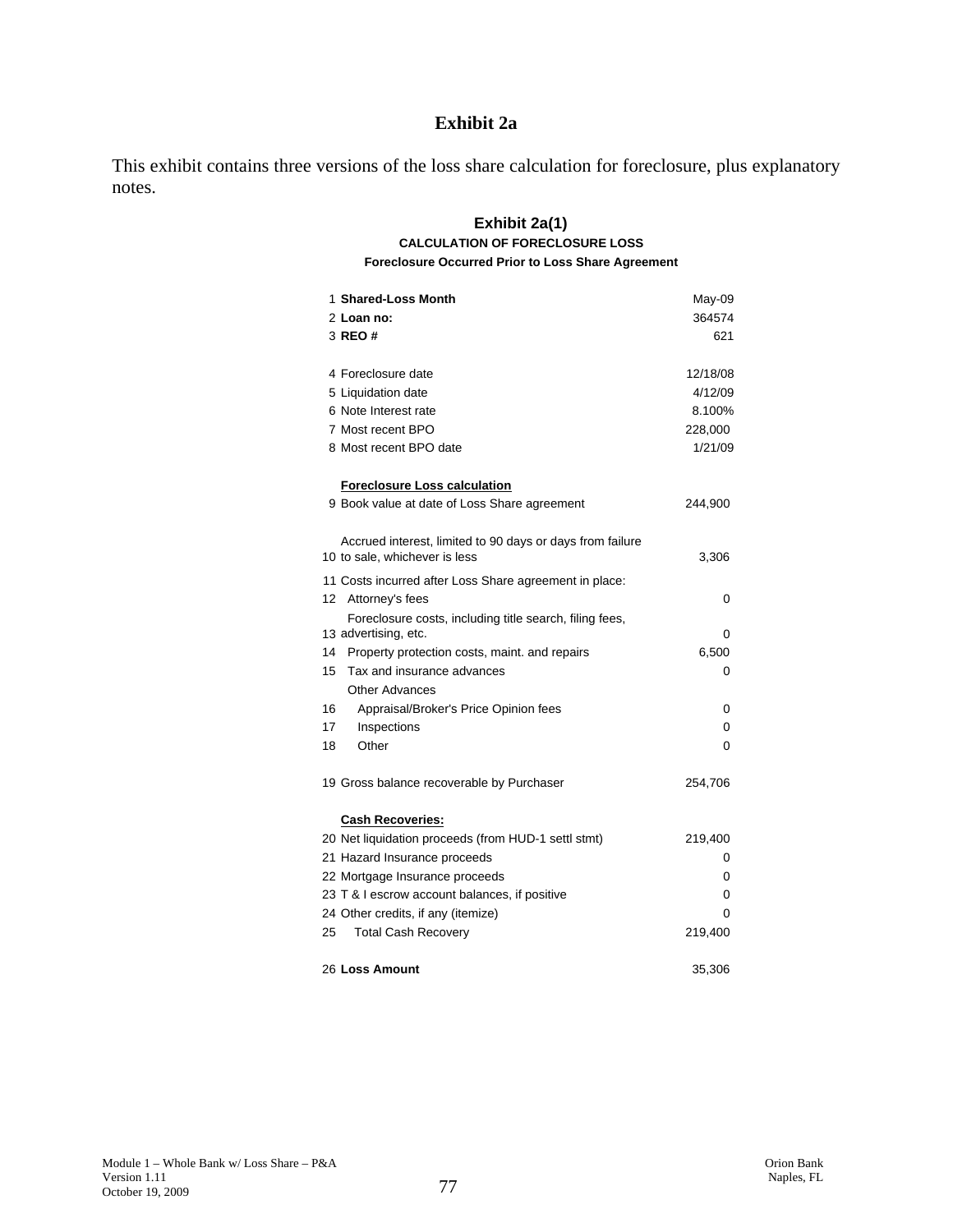#### **Exhibit 2a(2)**

#### **CALCULATION OF FORECLOSURE LOSS**

#### **No Preceeding Loan Mod under Loss Share**

| 1 Shared-Loss Month                                                             | May-09   |
|---------------------------------------------------------------------------------|----------|
| 2 Loan no:                                                                      | 292334   |
| 3 REO #                                                                         | 477      |
| 4 Interest paid-to-date                                                         | 4/30/08  |
| 5 Foreclosure date                                                              | 1/15/09  |
| 6 Liquidation date                                                              | 4/12/09  |
| 7 Note Interest rate                                                            | 8.000%   |
| 8 Owner occupied?                                                               | Yes      |
| 9 If owner-occupied:                                                            |          |
| Borrower current gross annual income<br>10                                      | 42,000   |
| 11<br>Estimated NPV of loan mod                                                 | 195,000  |
| 12 Most recent BPO                                                              | 235,000  |
| 13 Most recent BPO date                                                         | 1/21/09  |
| <b>Foreclosure Loss calculation</b>                                             |          |
| 16 Loan Principal balance after last paid installment                           | 300,000  |
| 17 Accrued interest, limited to 90 days                                         | 6,000    |
| 18 Attorney's fees                                                              | 0        |
| Foreclosure costs, including title search, filing fees,<br>19 advertising, etc. | 4,000    |
| 20 Property protection costs, maint. and repairs                                | 5,500    |
| 21 Tax and insurance advances                                                   | 1,500    |
| <b>Other Advances</b>                                                           |          |
| 22<br>Appraisal/Broker's Price Opinion fees                                     | 0        |
| 23<br>Inspections                                                               | 50       |
| 24<br>Other                                                                     | $\Omega$ |
| 25 Gross balance recoverable by Purchaser                                       | 317,050  |
| <b>Cash Recoveries:</b>                                                         |          |
| 26 Net liquidation proceeds (from HUD-1 settl stmt)                             | 205,000  |
| 27 Hazard Insurance proceeds                                                    | 0        |
| 28 Mortgage Insurance proceeds                                                  | 0        |
| 29 T & I escrow account balances, if positive                                   | 0        |
| 30 Other credits, if any (itemize)                                              | 0        |
| 31<br><b>Total Cash Recovery</b>                                                | 205,000  |
| 32 Loss Amount                                                                  | 112,050  |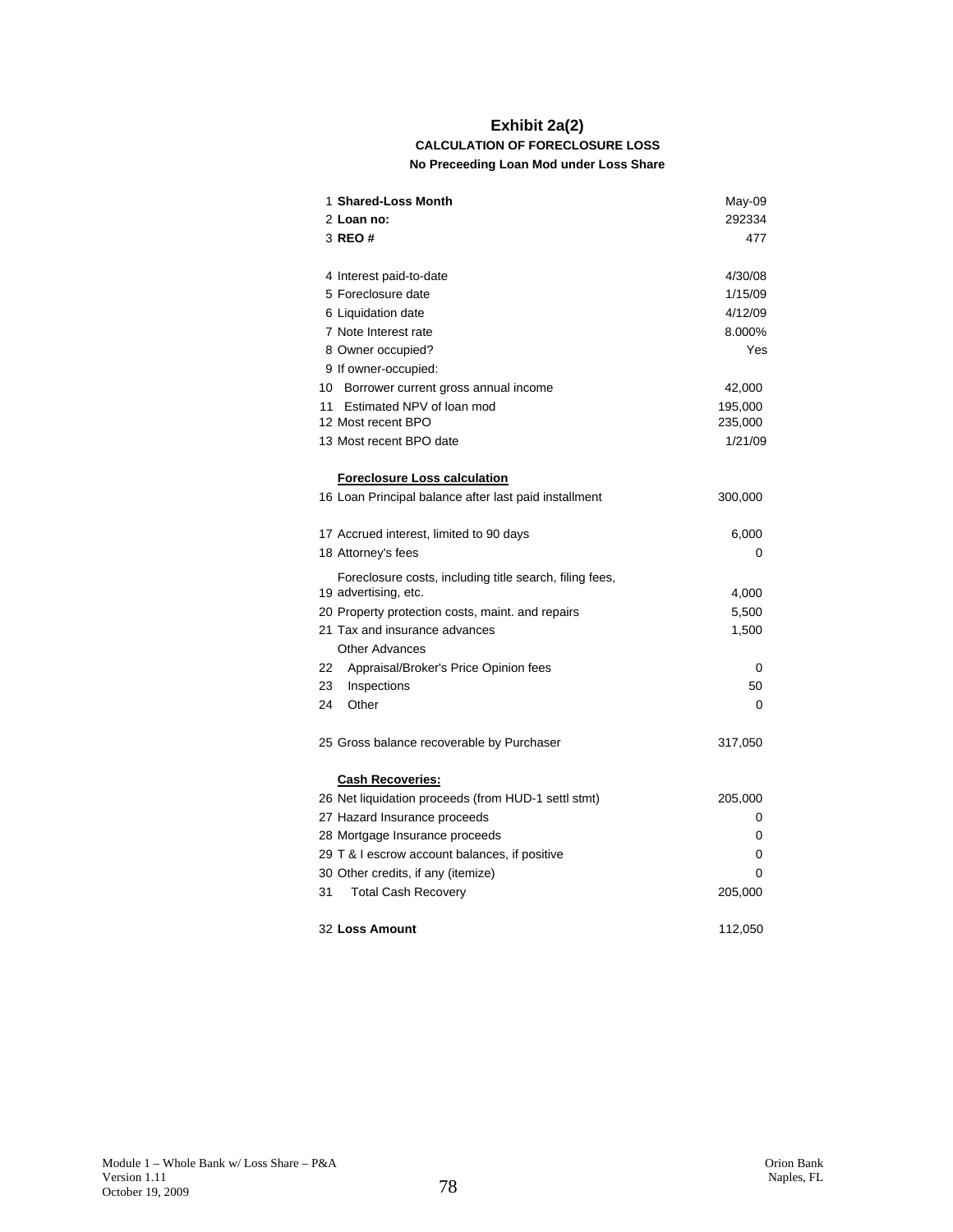## **Exhibit 2a(3)**

#### **CALCULATION OF FORECLOSURE LOSS Foreclosure after a Covered Loan Mod**

| 1 Shared-Loss Month                                                  | May-09   |
|----------------------------------------------------------------------|----------|
| 2 Loan no:                                                           | 138554   |
| 3 REO #                                                              | 843      |
|                                                                      |          |
| 4 Loan mod date                                                      | 1/17/08  |
| 5 Interest paid-to-date                                              | 4/30/08  |
| 6 Foreclosure date                                                   | 1/15/09  |
| 7 Liquidation date                                                   | 4/12/09  |
| 8 Note Interest rate                                                 | 4.000%   |
| 9 Most recent BPO                                                    | 210,000  |
| 10 Most recent BPO date                                              | 1/20/09  |
|                                                                      |          |
| <b>Foreclosure Loss calculation</b>                                  |          |
| 11 NPV of projected cash flows at loan mod                           | 285,000  |
| 12 Less: Principal payments between loan mod and deliquency          | 2,500    |
| 13 Plus:                                                             |          |
| 14<br>Attorney's fees                                                | 0        |
| Foreclosure costs, including title search, filing fees, advertising, |          |
| 15 etc.                                                              | 4,000    |
| 16<br>Property protection costs, maint. and repairs                  | 7,000    |
| 17<br>Tax and insurance advances                                     | 2,000    |
| 18<br><b>Other Advances</b>                                          |          |
| 19<br>Appraisal/Broker's Price Opinion fees                          | 0        |
| 20<br>Inspections                                                    | 0        |
| 21<br>Other                                                          | $\Omega$ |
|                                                                      |          |
| 22 Gross balance recoverable by Purchaser                            | 295,500  |
|                                                                      |          |
| <b>Cash Recoveries:</b>                                              |          |
| 23 Net liquidation proceeds (from HUD-1 settl stmt)                  | 201,000  |
| 24 Hazard Insurance proceeds                                         | 0        |
| 25 Mortgage Insurance proceeds                                       | 0        |
| 26 T & I escrow account balances, if positive                        | 0        |
| 27 Other credits, if any (itemize)                                   | 0        |
| 28<br><b>Total Cash Recovery</b>                                     | 201,000  |
|                                                                      |          |
| 29 Loss Amount                                                       | 94,500   |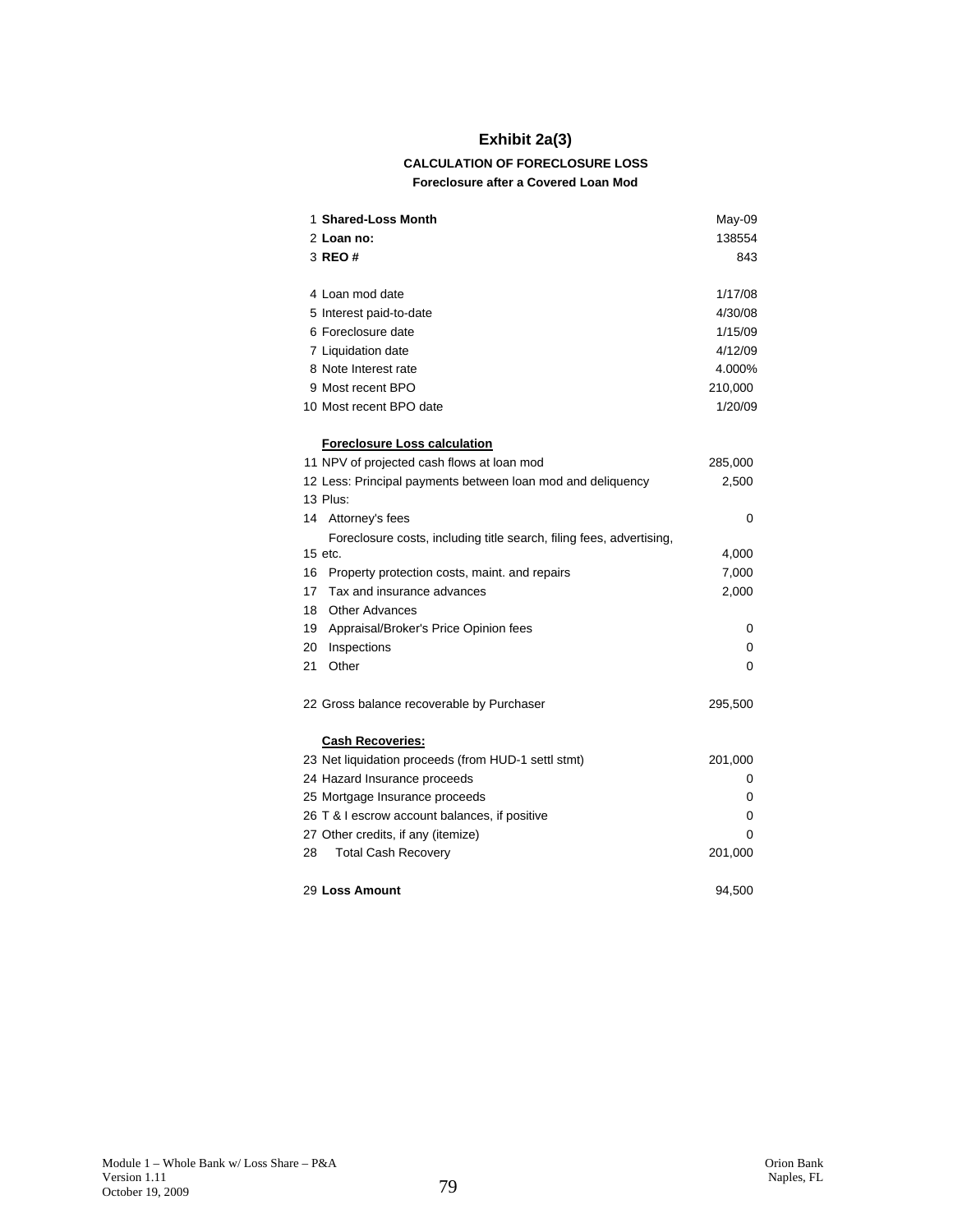## **Notes to Exhibit 2a (foreclosure)**

- 1. The data shown are for illustrative purpose. The figures will vary for actual restructurings.
- 2. The covered loss is the difference between the gross balance recoverable by Purchaser and the total cash recovery. There are three methods of calculation for covered losses from foreclosures, depending upon the circumstances. They are shown below:
	- a. If foreclosure occurred prior to the beginning of the Loss Share agreement, use Exhibit  $2a(1)$ . This version uses the book value of the REO as the starting point for the covered loss.
	- b. If foreclosure occurred after the Loss Share agreement was in place, and if the loan was not restructured when the Loss Share agreement was in place, use Exhibit 2a(2). This version uses the unpaid balance of the loan as of the last payment as the starting point for the covered loss.
	- c. If the loan was restructured when the Loss Share agreement was in place, and then foreclosure occurred, use Exhibit 2a(3). This version uses the Net Present Value (NPV) of the modified loan as the starting point for the covered loss.
- 3. For Exhibit  $2a(1)$ , the gross balance recoverable by the purchaser is calculated as the sum of lines  $9 - 18$ ; it is shown in line 19. For Exhibit 2a(2), the gross balance recoverable by the purchaser is calculated as the sum of lines  $16 - 24$ ; it is shown in line 25. For Exhibit 2a(3), the gross balance recoverable by the purchaser is calculated as line 11 minus line 12 plus lines  $13 - 21$ ; it is shown in line 22.
- 4. For Exhibit 2a(1), the total cash recovery is calculated as the sum of lines  $20 24$ ; it is shown in line 25. For Exhibit 2a(2), the total cash recovery is calculated as the sum of lines  $26 - 30$ ; it is shown in line 31. For Exhibit 2a(3), the total cash recovery is calculated as the sum of lines  $23 - 27$ ; it is shown in line 28.
- 5. Reasonable and customary third party attorney's fees and expenses incurred by or on behalf of Assuming Bank in connection with any enforcement procedures, or otherwise with respect to such loan, are reported under Attorney's fees.
- 6. Assuming Bank's (or Third Party Servicer's) reasonable and customary out-of-pocket costs paid to either a third party or an affiliate (if affiliate is pre-approved by the FDIC) for foreclosure, property protection and maintenance costs, repairs, assessments, taxes, insurance and similar items are treated as part of the gross recoverable balance, to the extent they are not paid from funds in the borrower's escrow account. Allowable costs are limited to amounts per Freddie Mac and Fannie Mae guidelines (as in effect from time to time), where applicable, provided that this limitation shall not apply to costs or expenses relating to environmental conditions.
- 7. Do not include late fees, prepayment penalties, or any similar lender fees or charges by the Failed Bank or Assuming Bank to the loan account, any allocation of Assuming Bank's servicing costs, or any allocations of Assuming Bank's general and administrative (G&A) or other operating costs.
- 8. If Exhibit  $2a(3)$  is used, then no accrued interest may be included as a covered loss. Otherwise, the amount of accrued interest that may be included as a covered loss is limited to the minimum of:
	- a. 90 days
	- b. The number of days that the loan is delinguent when the property was sold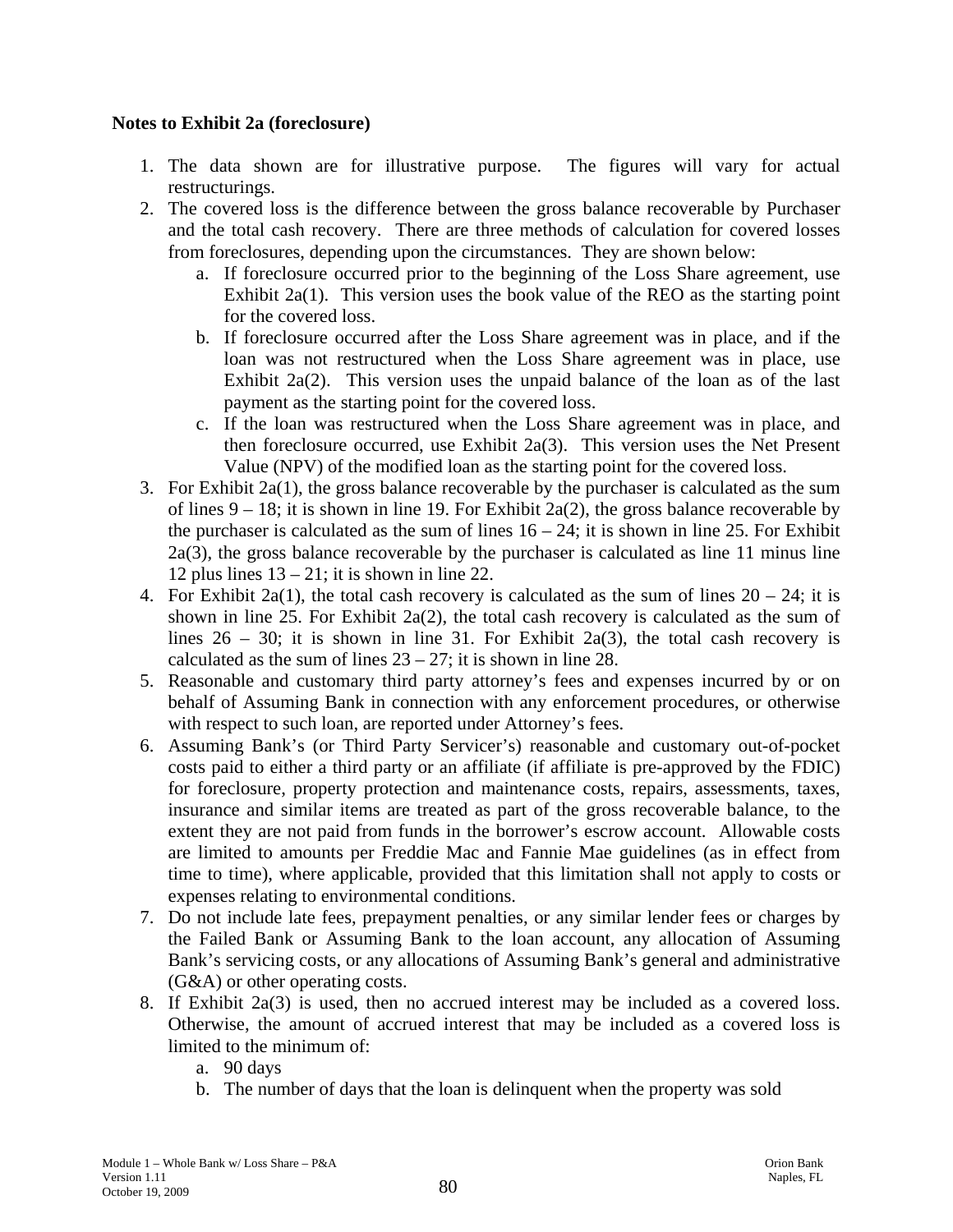c. The number of days between the resolution date and the date when the property was sold

To calculate accrued interest, apply the note interest rate that would have been in effect if the loan were performing to the principal balance after application of the last payment made by the borrower.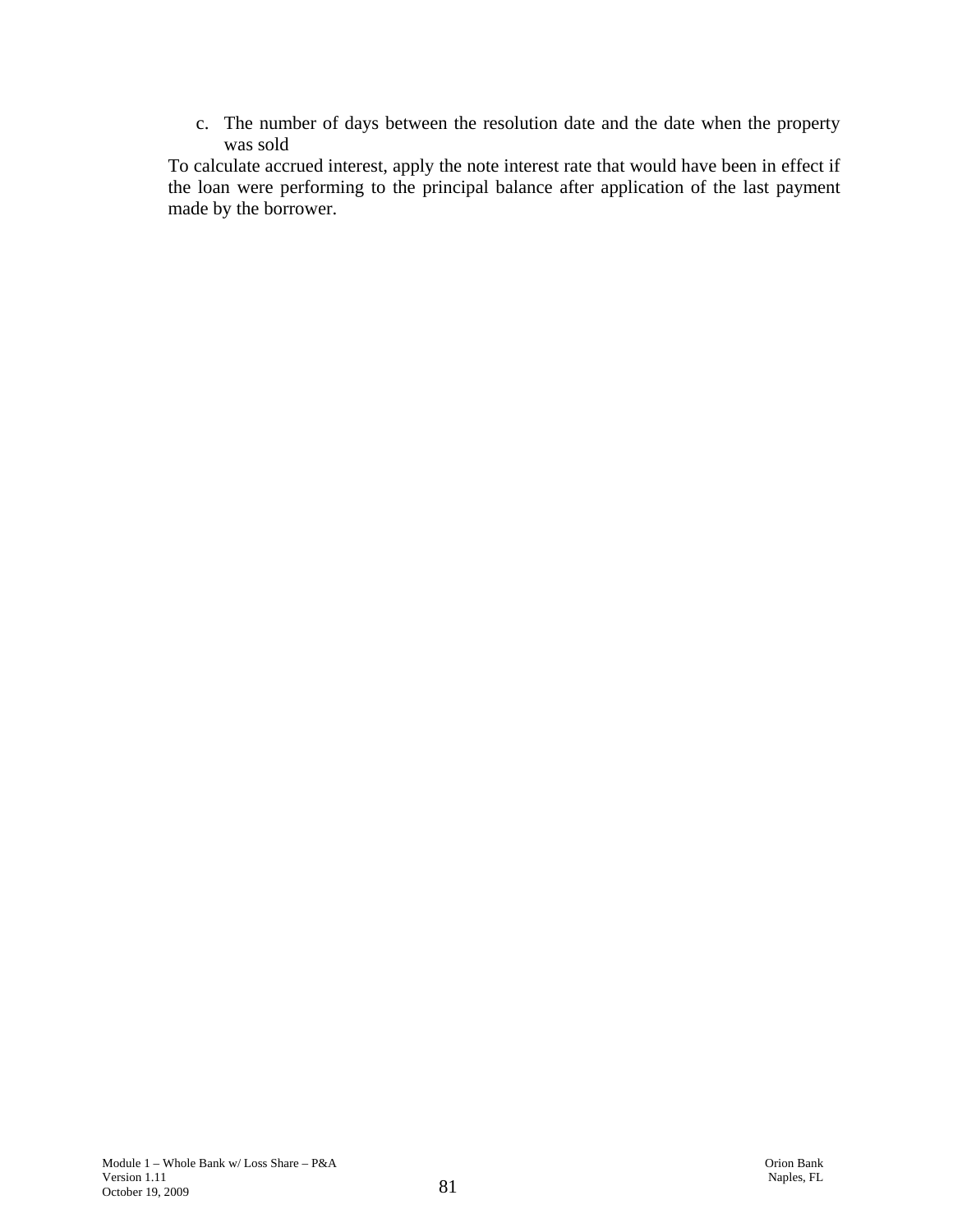# **Exhibit 2b**

This exhibit contains the loss share calculation for restructuring (loan mod), plus explanatory notes.

#### **Exhibit 2b CALCULATION OF RESTRUCTURING LOSS**

|                                           | 1 Shared-Loss Month                                   | May-09            |            |
|-------------------------------------------|-------------------------------------------------------|-------------------|------------|
|                                           | 2 Loan no:                                            | 123456            |            |
|                                           | Loan before Restructuring                             |                   |            |
|                                           | 3 Original loan amount                                | 500,000           |            |
|                                           | 4 Current unpaid principal balance                    | 450,000           |            |
|                                           | 5 Remaining term                                      | 298               |            |
|                                           | 6 Interest rate                                       | 7.500%            |            |
|                                           | 7 Interest Paid-To-Date                               | 2/29/08           |            |
|                                           | 8 Monthly payment - P&I                               | 3,333             |            |
|                                           | 9 Monthly payment - T&I                               | 1,000             |            |
|                                           | 10 Total monthly payment                              | 4,333             |            |
|                                           | 11 Loan type (fixed-rate, ARM, I/O, Option ARM, etc.) | <b>Option ARM</b> |            |
|                                           | 12 Borrower current annual income                     | 82,000            |            |
|                                           | <b>Terms of Modified/Restructured Loan</b>            |                   |            |
|                                           | 13 Closing date on modified/restructured loan         | 4/19/09           |            |
|                                           | 14 New Principal balance                              | 461,438           |            |
|                                           | 15 Remaining term                                     | 313               |            |
|                                           | 16 Interest rate                                      | 3.500%            |            |
|                                           | 17 Monthly payment - P&I                              | 1,346             |            |
|                                           | 18 Monthly payment - T&I                              | 800               |            |
|                                           | 19 Total monthly payment                              | 2,146             |            |
|                                           | 20 Loan type (fixed-rate, ARM, I/O, Option ARM, etc.) | IO Hybrid         |            |
|                                           | 21 Lien type (1st, 2nd)                               | 1st               |            |
|                                           | If adjustable:                                        |                   |            |
|                                           | 22<br>Initial interest rate                           | 3.500%            |            |
|                                           | 23<br>Term - initial interest rate                    | 60 Months         |            |
|                                           | 24 Initial payment amount                             | 2,146             |            |
|                                           | 25 Term-initial payment amount                        | 60 Months         |            |
|                                           | 26 Negative amortization?                             | No                |            |
|                                           | 27 Rate reset frequency after first adjustment        | 6 Months          |            |
|                                           | 28 Next reset date                                    | 5/1/14            |            |
|                                           | 29 Index                                              | <b>LIBOR</b>      |            |
|                                           | 30 Margin                                             | 2.750%            |            |
|                                           | 31 Cap per adjustment                                 | 2.000%            |            |
|                                           | 32 Lifetime Cap                                       | 9.500%            |            |
|                                           | 33 Floor                                              | 2.750%            |            |
|                                           | 34 Front end DTI                                      | 31%               |            |
|                                           | 35 Back end DTI                                       | 45%               |            |
|                                           | <b>Restructuring Loss Calculation</b>                 |                   |            |
|                                           | 36 Loan Principal balance before restructuring        | 450,000           |            |
|                                           | 37 Accrued interest, limited to 90 days               | 8,438             |            |
|                                           | 38 Tax and insurance advances                         | 3,000             |            |
|                                           | 39 3rd party fees due                                 |                   |            |
|                                           | 40 Total loan balance due before restructuring        | 461,438           |            |
|                                           | Assumptions for NPV Calculation, Restructured Loan:   |                   |            |
|                                           | 41 Discount rate for projected cash flows             | 5.530%            |            |
|                                           | 42 Loan prepayment in full                            | 120 Months        |            |
|                                           | 43 NPV of projected cash flows                        | 403,000           |            |
| Module 1 – Whole Bank w/ Loss Share – P&A | 44 Loss Amount                                        | 58,438            | Orion Bank |
|                                           |                                                       |                   |            |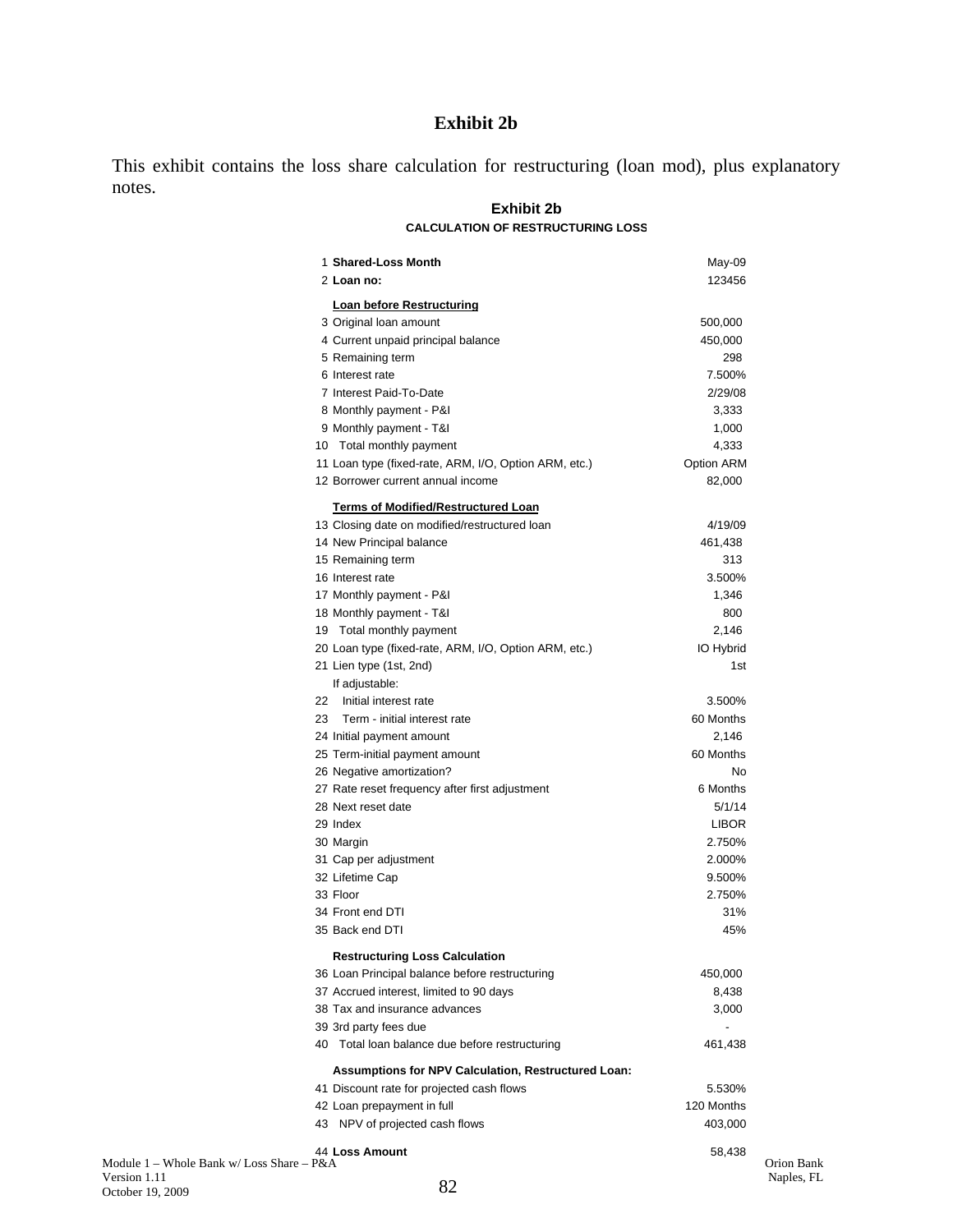## **Notes to Exhibit 2b (restructuring)**

- 1. The data shown are for illustrative purpose. The figures will vary for actual restructurings.
- 2. For purposes of loss sharing, losses on restructured loans are calculated as the difference between:
	- a. The principal, accrued interest, advances due on the loan, and allowable  $3<sup>rd</sup>$  party fees prior to restructuring (lines 36-39), and
	- b. The Net Present Value (NPV) of the estimated cash flows (line 43). The cash flows should assume no default or prepayment for 10 years, followed by prepayment in full at the end of 10 years (120 months).
- 3. For owner-occupied residential loans, the NPV is calculated using the most recently published Freddie Mac survey rate on 30-year fixed rate loans as of the restructure date.
- 4. For investor owned or non-owner occupied residential loans, the NPV is calculated using commercially reasonable rate on 30-year fixed rate loans as of the restructure date.
- 5. If the new loan is an adjustable-rate loan, interest rate resets and related cash flows should be projected based on the index rate in effect at the date of the loan restructuring. If the restructured loan otherwise provides for specific charges in monthly P&I payments over the term of the loan, those changes should be reflected in the projected cash flows. Assuming Bank must retain supporting schedule of projected cash flows as required by Section 2.1 of the Single Family Shared-Loss Agreement and provide it to the FDIC if requested for a sample audit.
- 6. Do not include late fees, prepayment penalties, or any similar lender fees or charges by the Failed Bank or Assuming Bank to the loan account, any allocation of Assuming Bank's servicing costs, or any allocations of Assuming Bank's general and administrative (G&A) or other operating costs.
- 7. The amount of accrued interest that may be added to the balance of the loan is limited to the minimum of:
	- a. 90 days
	- b. The number of days that the loan is delinquent at the time of restructuring
	- c. The number of days between the resolution date and the restructuring

To calculate accrued interest, apply the note interest rate that would have been in effect if the loan were performing to the principal balance after application of the last payment made by the borrower.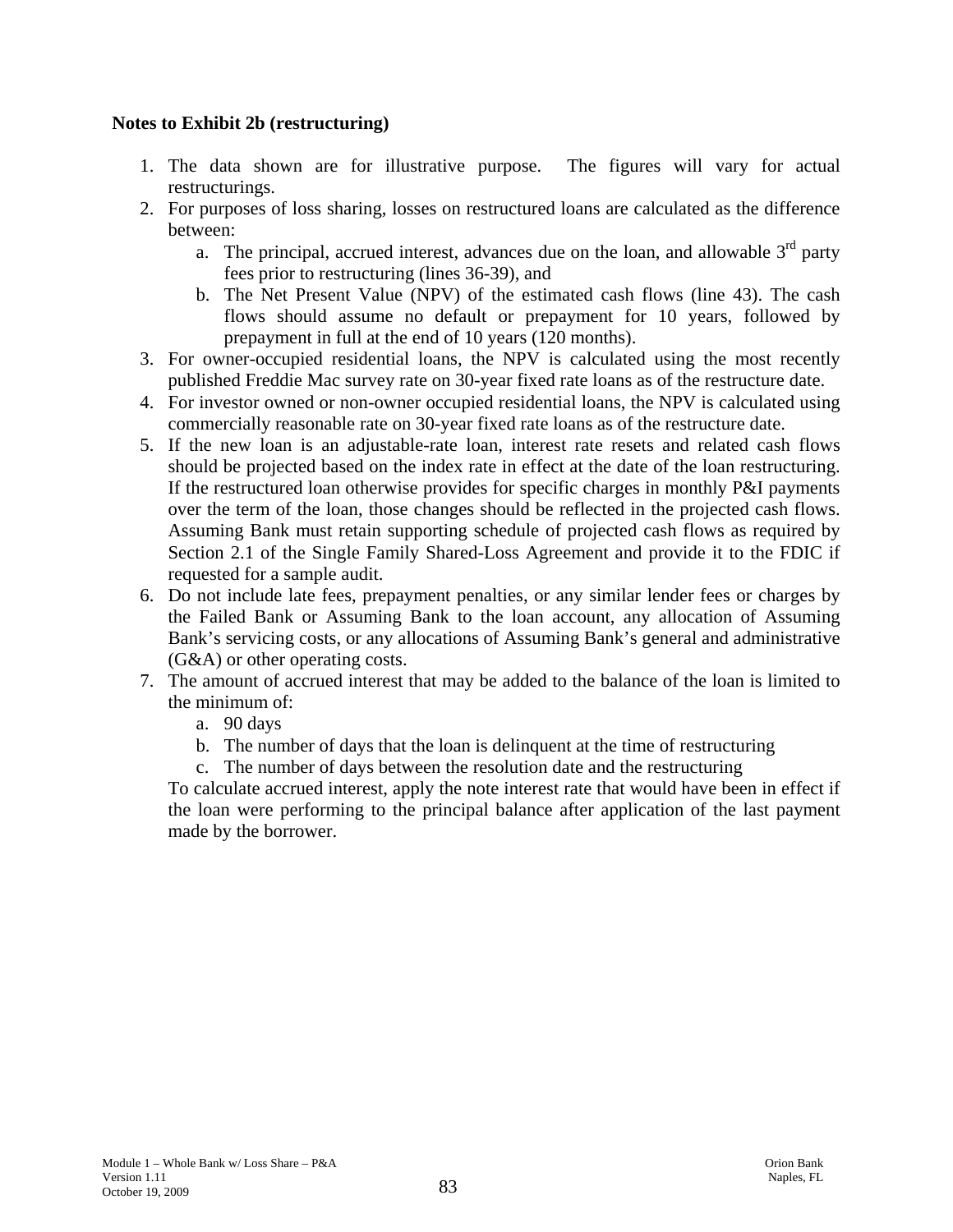## **Exhibit 2c**

This exhibit contains two versions of the loss share calculation for short sales, plus explanatory notes.

#### **Exhibit 2c(1) CALCULATION OF LOSS FOR SHORT SALE LOANS No Preceeding Loan Mod under Loss Share**

| 1 Shared-Loss Month:<br>2 Loan #<br>3 RO #                                                                                                                                                       | May-09<br>58776<br>542                       |
|--------------------------------------------------------------------------------------------------------------------------------------------------------------------------------------------------|----------------------------------------------|
| 4 Interest paid-to-date<br>5 Short Payoff Date                                                                                                                                                   | 7/31/08<br>4/17/09                           |
| 6 Note Interest rate<br>7 Owner occupied?<br>If so:                                                                                                                                              | 7.750%<br>Yes                                |
| Borrower current gross annual income<br>8<br>Estimated NPV of loan mod<br>9<br>10 Most recent BPO<br>11 Most recent BPO date                                                                     | 38,500<br>200,000<br>380,000<br>1/31/06      |
| <b>Short-Sale Loss calculation</b><br>12 Loan Principal balance                                                                                                                                  | 375,000                                      |
| 13 Accrued interest, limited to 90 days<br>14 Attorney's fees<br>15 Tax and insurance advances<br>16 3rd party fees due<br>17 Incentive to borrower<br>18 Gross balance recoverable by Purchaser | 7,266<br>0<br>0<br>2,800<br>2,000<br>387,066 |
| 19 Amount accepted in Short-Sale<br>20 Hazard Insurance<br>21 Mortgage Insurance                                                                                                                 | 255,000<br>0<br>0                            |
| 22 Total Cash Recovery                                                                                                                                                                           | 255,000                                      |
| 23 Loss Amount                                                                                                                                                                                   | 132,066                                      |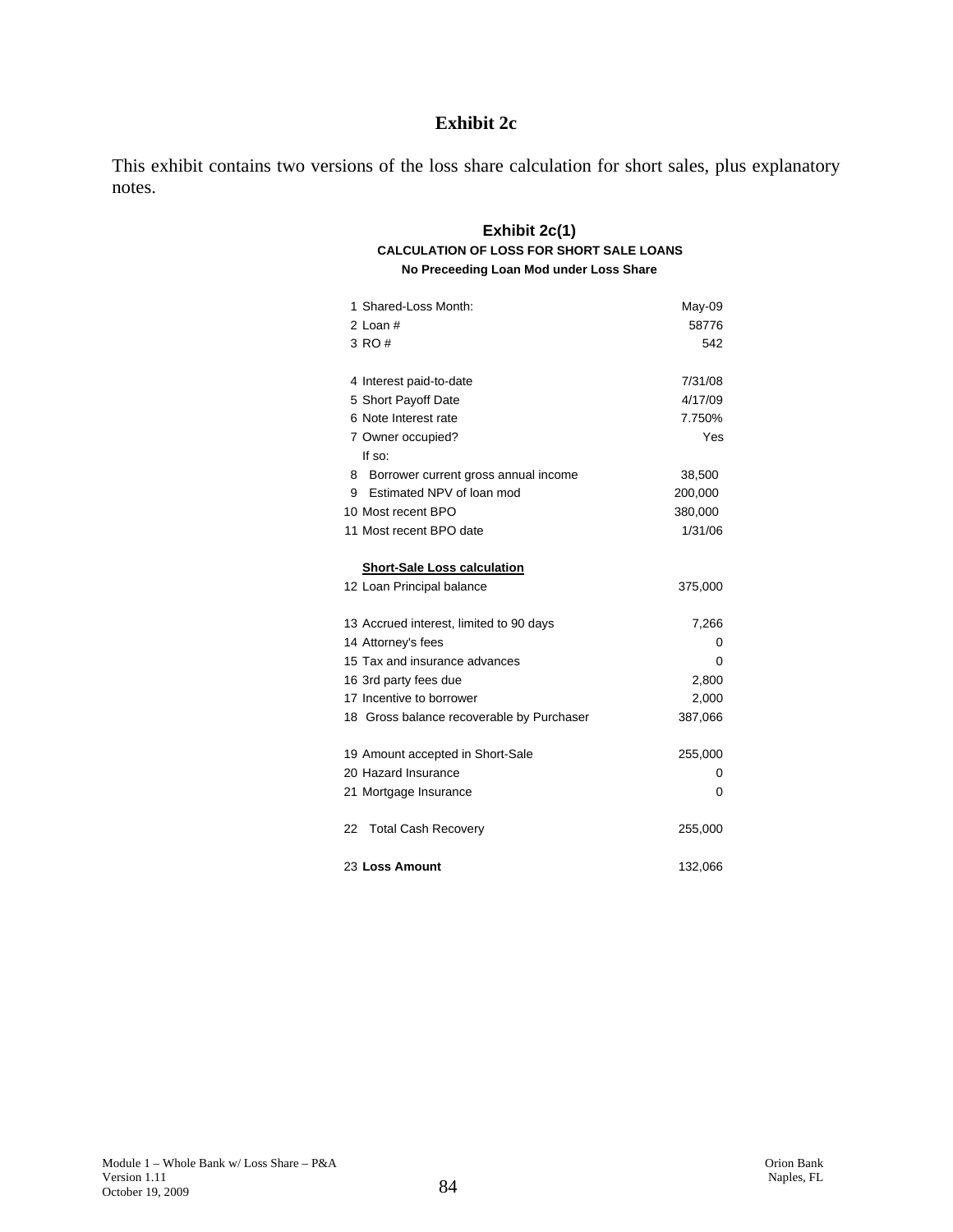#### **Exhibit 2c(2) CALCULATION OF LOSS FOR SHORT SALE LOANS Short Sale after a Covered Loan Mod**

| 1 Shared-Loss Month:                                        | May-09  |
|-------------------------------------------------------------|---------|
| 2 Loan $#$                                                  | 20076   |
| 3 REO #                                                     | 345     |
|                                                             |         |
| 4 Loan mod date                                             | 5/12/08 |
| 5 Interest paid-to-date                                     | 9/30/08 |
| 6 Short Payoff Date                                         | 4/2/09  |
| 7 Note Interest rate                                        | 7.500%  |
| 8 Most recent BPO                                           | 230,000 |
| 9 Most recent BPO date                                      | 1/21/09 |
|                                                             |         |
| <b>Short-Sale Loss calculation</b>                          |         |
| 11 NPV of projected cash flows at loan mod                  | 311,000 |
| 12 Less: Principal payments between loan mod and deliquency | 1,000   |
| Plus:                                                       |         |
| Attorney's fees<br>13                                       | 0       |
| Tax and insurance advances<br>14                            | 1,500   |
| 3rd party fees due<br>15                                    | 2,600   |
| Incentive to borrower<br>16                                 | 3,500   |
| 17 Gross balance recoverable by Purchaser                   | 317,600 |
|                                                             |         |
| 18 Amount accepted in Short-Sale                            | 234,000 |
| 19 Hazard Insurance                                         | 0       |
| 20 Mortgage Insurance                                       | 0       |
|                                                             |         |
| <b>Total Cash Recovery</b><br>21                            | 234,000 |
|                                                             |         |
| 22 Loss Amount                                              | 83,600  |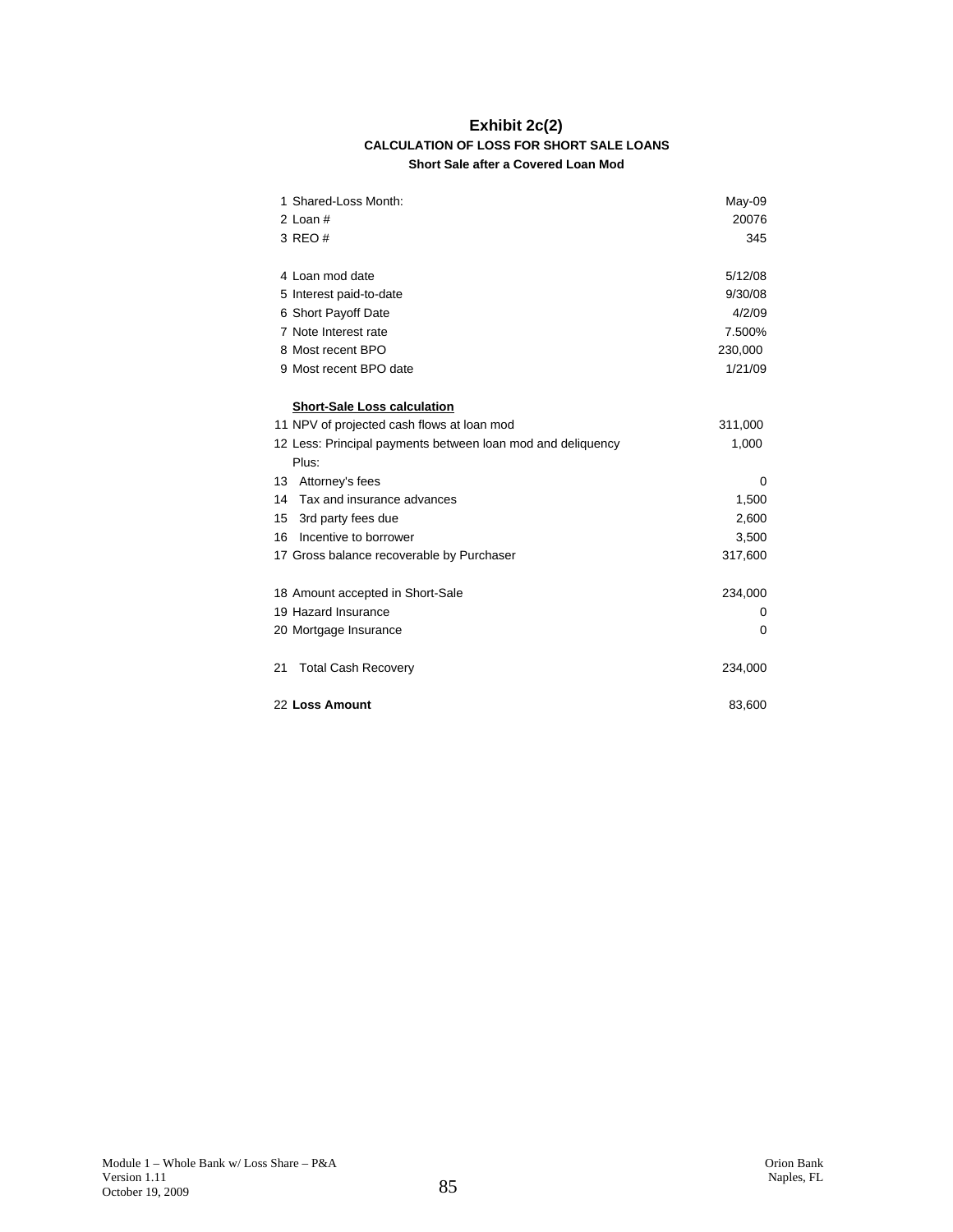## **Notes to Exhibit 2c (short sale)**

- 1. The data shown are for illustrative purpose. The figures will vary for actual short sales.
- 2. The covered loss is the difference between the gross balance recoverable by Purchaser and the total cash recovery. There are two methods of calculation for covered losses from short sales, depending upon the circumstances. They are shown below:
	- a. If the loan was restructured when the Loss Share agreement was in place, and then the short sale occurred, use Exhibit  $2c(2)$ . This version uses the Net Present Value (NPV) of the modified loan as the starting point for the covered loss.
	- b. Otherwise, use Exhibit  $2c(1)$ . This version uses the unpaid balance of the loan as of the last payment as the starting point for the covered loss.
- 3. For Exhibit  $2c(1)$ , the gross balance recoverable by the purchaser is calculated as the sum of lines  $12 - 17$ ; it is shown in line 18. For Exhibit 2a(2), the gross balance recoverable by the purchaser is calculated as line 11 minus line  $12$  plus lines  $13 - 16$ ; it is shown in line 17.
- 4. For Exhibit 2c(1), the total cash recovery is calculated as the sum of lines  $19 21$ ; it is shown in line 22. For Exhibit  $2c(2)$ , the total cash recovery is calculated as the sum of lines  $18 - 20$ ; it is shown in line 21.
- 5. Reasonable and customary third party attorney's fees and expenses incurred by or on behalf of Assuming Bank in connection with any enforcement procedures, or otherwise with respect to such loan, are reported under Attorney's fees.
- 6. Do not include late fees, prepayment penalties, or any similar lender fees or charges by the Failed Bank or Assuming Bank to the loan account, any allocation of Assuming Bank's servicing costs, or any allocations of Assuming Bank's general and administrative (G&A) or other operating costs.
- 7. If Exhibit  $2c(2)$  is used, then no accrued interest may be included as a covered loss. Otherwise, the amount of accrued interest that may be included as a covered loss is limited to the minimum of:
	- d.  $90 \text{ days}$
	- e. The number of days that the loan is delinquent when the property was sold
	- f. The number of days between the resolution date and the date when the property was sold

To calculate accrued interest, apply the note interest rate that would have been in effect if the loan were performing to the principal balance after application of the last payment made by the borrower.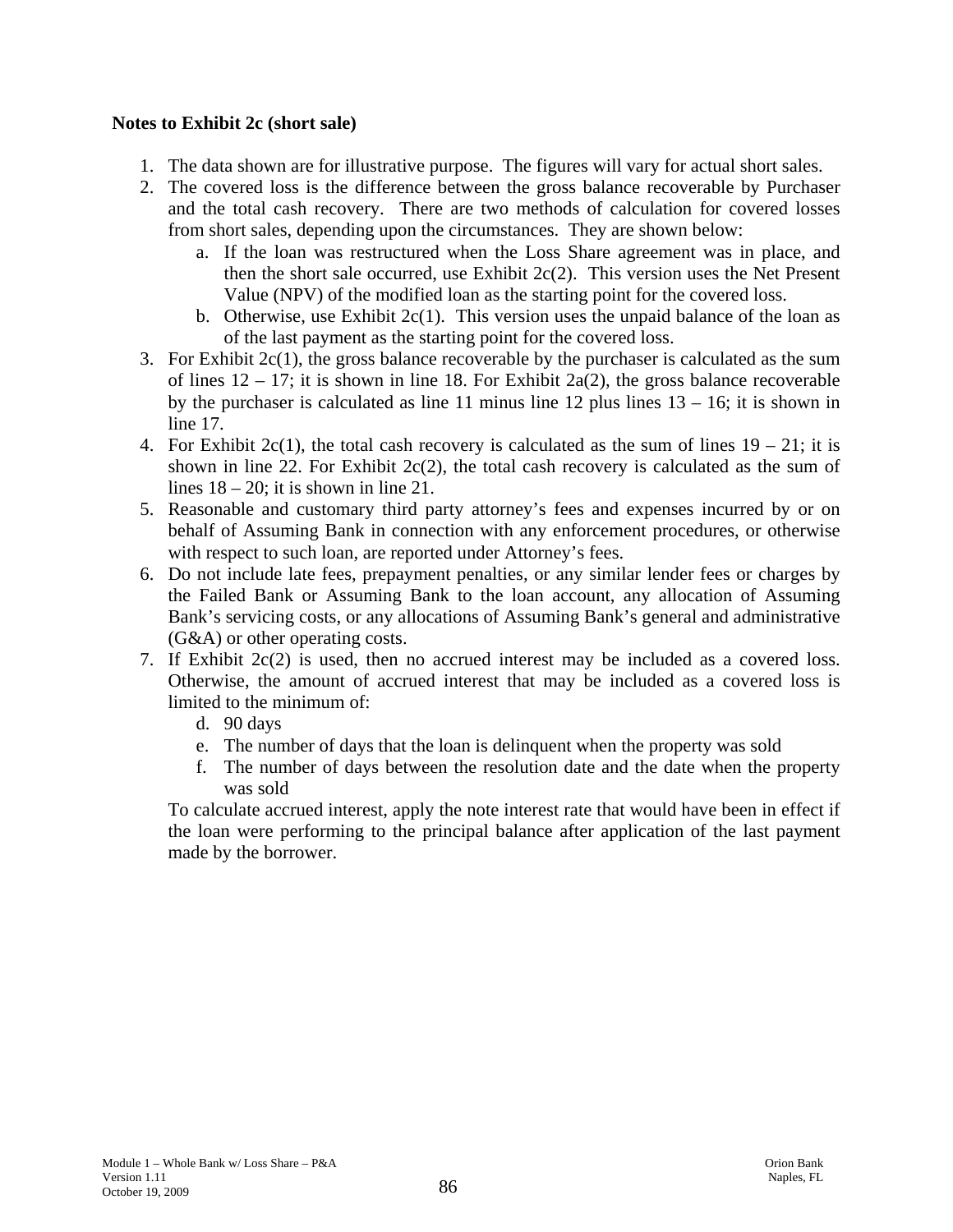# **Exhibit 2d**

| <b>Shared-Loss Month:</b>                                                                                     |     | [input month]    |                    |
|---------------------------------------------------------------------------------------------------------------|-----|------------------|--------------------|
| Loan no.:                                                                                                     |     | [input loan no.) |                    |
|                                                                                                               |     |                  |                    |
|                                                                                                               |     |                  |                    |
| <b>NOTE</b>                                                                                                   |     |                  |                    |
| The calculation of recovery on a loan for which a Restructuring Loss has been paid will only apply if the     |     |                  |                    |
| loan is sold.                                                                                                 |     |                  |                    |
|                                                                                                               |     |                  |                    |
| <b>EXAMPLE CALCULATION</b>                                                                                    |     |                  |                    |
|                                                                                                               |     |                  |                    |
| <b>Restructuring Loss Information</b>                                                                         |     |                  |                    |
| Loan principal balance before restructuring                                                                   |     | \$200,000        | A                  |
| NPV, restructured loan                                                                                        |     | 165,000          | B                  |
| Loss on restructured loan                                                                                     |     | \$35,000         | $\overline{A} - B$ |
| Times FDIC applicable loss share % (80% or 95%)                                                               |     | 80%              |                    |
| Loss share payment to purchaser                                                                               |     | \$28,000         | $\mathbf C$        |
|                                                                                                               |     |                  |                    |
| Calculation - Recovery amount due to Receiver                                                                 |     |                  |                    |
| Loan sales price                                                                                              |     | \$190,000        |                    |
| NPV of restructured loan at mod date                                                                          |     | 165,000          |                    |
| Gain - step 1<br><b>PLUS</b>                                                                                  |     | 25,000           | D                  |
| Loan UPB after restructuring                                                                                  | (1) | 200,000          |                    |
| Loan UPB at liquidation date                                                                                  |     | 192,000          |                    |
| Gain - step 2 (principal collections after restructuring)                                                     |     | 8,000            | Е                  |
| Recovery amount                                                                                               |     | 33,000           | $D + E$            |
| Times FDIC loss share %                                                                                       |     | 80%              |                    |
| <b>Recovery due to FDIC</b>                                                                                   |     | \$26,400         | F                  |
|                                                                                                               |     |                  |                    |
| Net loss share paid to purchaser $(C - F)$                                                                    |     | \$<br>1,600      |                    |
|                                                                                                               |     |                  |                    |
| <b>Proof Calculation</b>                                                                                      | (2) |                  |                    |
| Loan principal balance                                                                                        |     | \$200,000        | G                  |
|                                                                                                               |     |                  |                    |
| Principal collections on loan                                                                                 |     | 8,000            |                    |
| Sales price for loan                                                                                          |     | 190,000          |                    |
| Total collections on loan                                                                                     |     | 198,000          | H                  |
| Net loss on loan                                                                                              |     | \$<br>2,000      | $G - H$            |
| Times FDIC applicable loss share % (80% or 95%)                                                               |     | 80%              |                    |
| Loss share payment to purchaser                                                                               |     | 1,600<br>\$      |                    |
|                                                                                                               |     |                  |                    |
|                                                                                                               |     |                  |                    |
| (1) This example assumes that the FDIC loan modification program as shown in Exhibit 5 is applied and         |     |                  |                    |
| the loan restructuring does not result in a reduction in the loan principal balance due from the<br>borrower. |     |                  |                    |
| (2) This proof calculation is provided to illustrate the concept and the Assuming Bank is not required to     |     |                  |                    |
| provide this with its Recovery calculations.                                                                  |     |                  |                    |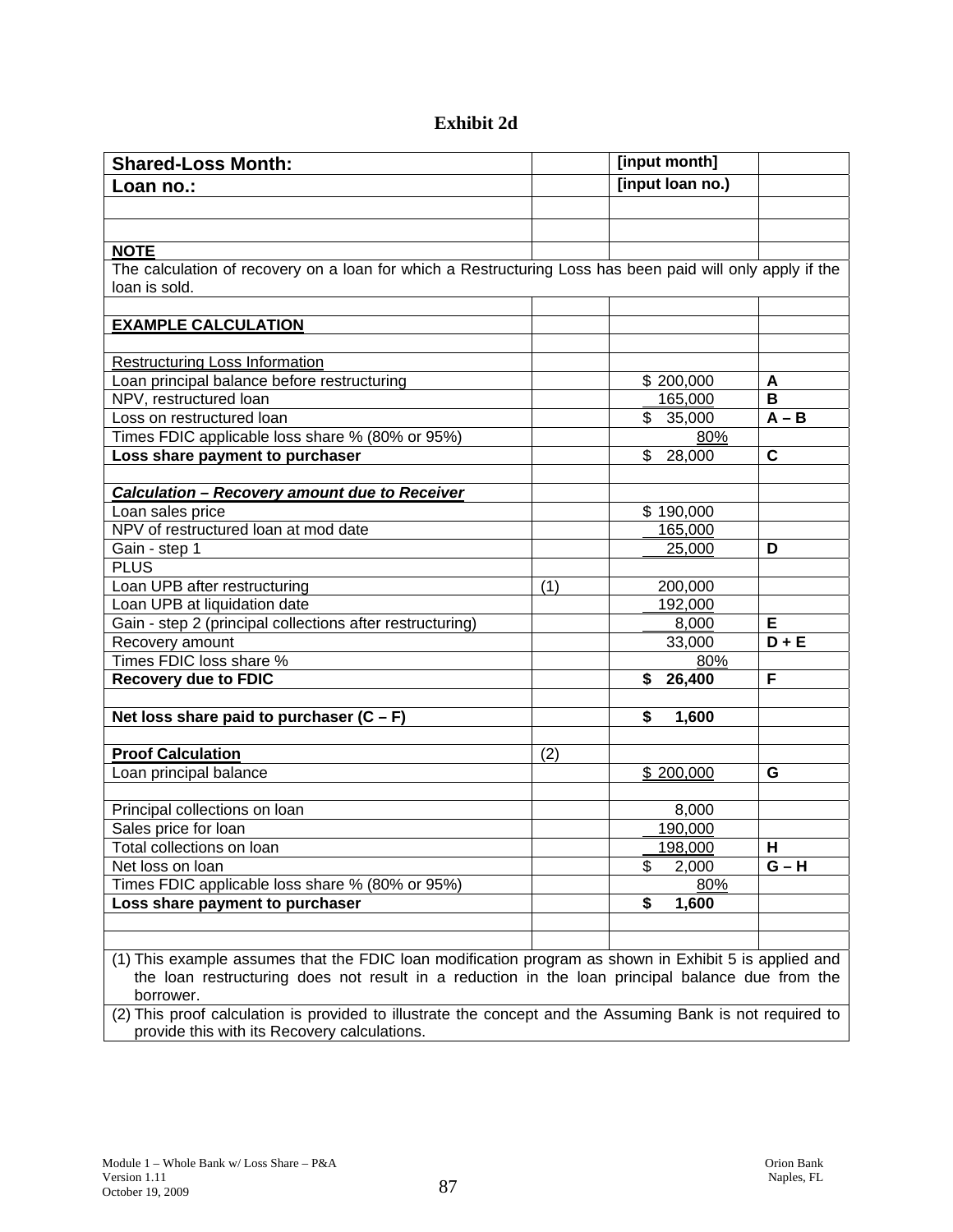| <b>SHARED-LOSS LOANS</b>                                           |                      |               |                  |  |  |
|--------------------------------------------------------------------|----------------------|---------------|------------------|--|--|
| PORTFOLIO PERFORMANCE AND SUMMARY SCHEDULE                         |                      |               |                  |  |  |
| <b>MONTH ENDED:</b>                                                | [input report month] |               |                  |  |  |
|                                                                    |                      |               |                  |  |  |
|                                                                    |                      |               |                  |  |  |
| <b>POOL SUMMARY</b>                                                |                      |               |                  |  |  |
|                                                                    | $\#$                 | \$            |                  |  |  |
| Loans at Sale Date                                                 | XX                   | XХ            |                  |  |  |
|                                                                    |                      |               |                  |  |  |
| Loans as of this month-end                                         | XX                   | XX            |                  |  |  |
|                                                                    |                      |               |                  |  |  |
|                                                                    |                      |               |                  |  |  |
| <b>STATED THRESHOLD TRACKING</b><br><b>Stated Threshold amount</b> | $\#$                 | $\frac{2}{2}$ |                  |  |  |
|                                                                    |                      |               | A                |  |  |
| Cumulative loss payments, prior month                              |                      |               |                  |  |  |
| Loss payment for current month                                     |                      |               |                  |  |  |
| Cumulative loss payment, this month                                |                      |               |                  |  |  |
| Cumulative Commercial & Other Loans Net Charge-Offs                |                      |               |                  |  |  |
|                                                                    |                      |               | B                |  |  |
| Remaining to Stated Threshold                                      |                      |               | $A - B$          |  |  |
|                                                                    |                      |               |                  |  |  |
|                                                                    |                      |               | Percent of Total |  |  |
| <b>PORTFOLIO PERFORMANCE STATUS</b>                                | $\#$                 | \$            | $\#$             |  |  |
| Current                                                            |                      |               |                  |  |  |
| $30 - 59$ days past due                                            |                      |               |                  |  |  |
| $60 - 89$ days past due                                            |                      |               |                  |  |  |
| $90 - 119$ days past due                                           |                      |               |                  |  |  |
| 120 and over days past due                                         |                      |               |                  |  |  |
| In foreclosure                                                     |                      |               |                  |  |  |
| <b>ORE</b>                                                         |                      |               |                  |  |  |
| Total                                                              |                      |               |                  |  |  |
|                                                                    |                      |               |                  |  |  |
| Memo Item:                                                         |                      |               |                  |  |  |
| Loans in process of restructuring - total                          |                      |               |                  |  |  |
| Loans in bankruptcy                                                |                      |               |                  |  |  |
|                                                                    |                      |               |                  |  |  |
| Loans in process of restructuring by delinquency status            |                      |               |                  |  |  |
| Current                                                            |                      |               |                  |  |  |
| 30 - 59 days past due                                              |                      |               |                  |  |  |
| 60 - 89 days past due                                              |                      |               |                  |  |  |
| 90 - 119 days past due                                             |                      |               |                  |  |  |
| 120 and over days past due In foreclosure                          |                      |               |                  |  |  |
| Total                                                              |                      |               |                  |  |  |
|                                                                    |                      |               |                  |  |  |

**Exhibit 3 Portfolio Performance and Summary Schedule**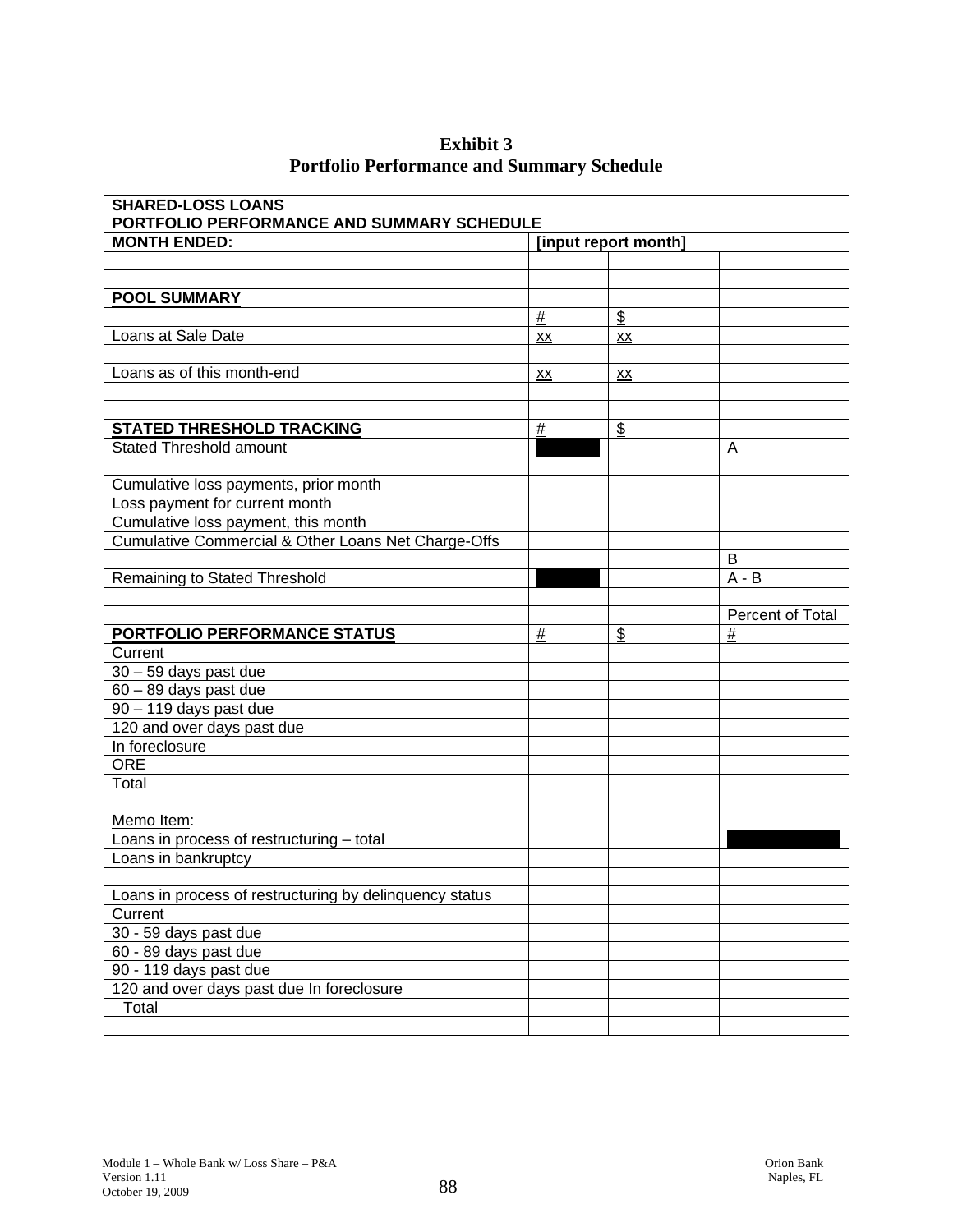| List of Loans Paid Off During Month    |                |  |  |
|----------------------------------------|----------------|--|--|
|                                        | Principal      |  |  |
| Loan $#$                               | <b>Balance</b> |  |  |
|                                        |                |  |  |
| <b>List of Loans Sold During Month</b> |                |  |  |
|                                        |                |  |  |
|                                        | Principal      |  |  |
| Loan $#$                               | Balance        |  |  |
|                                        |                |  |  |
|                                        |                |  |  |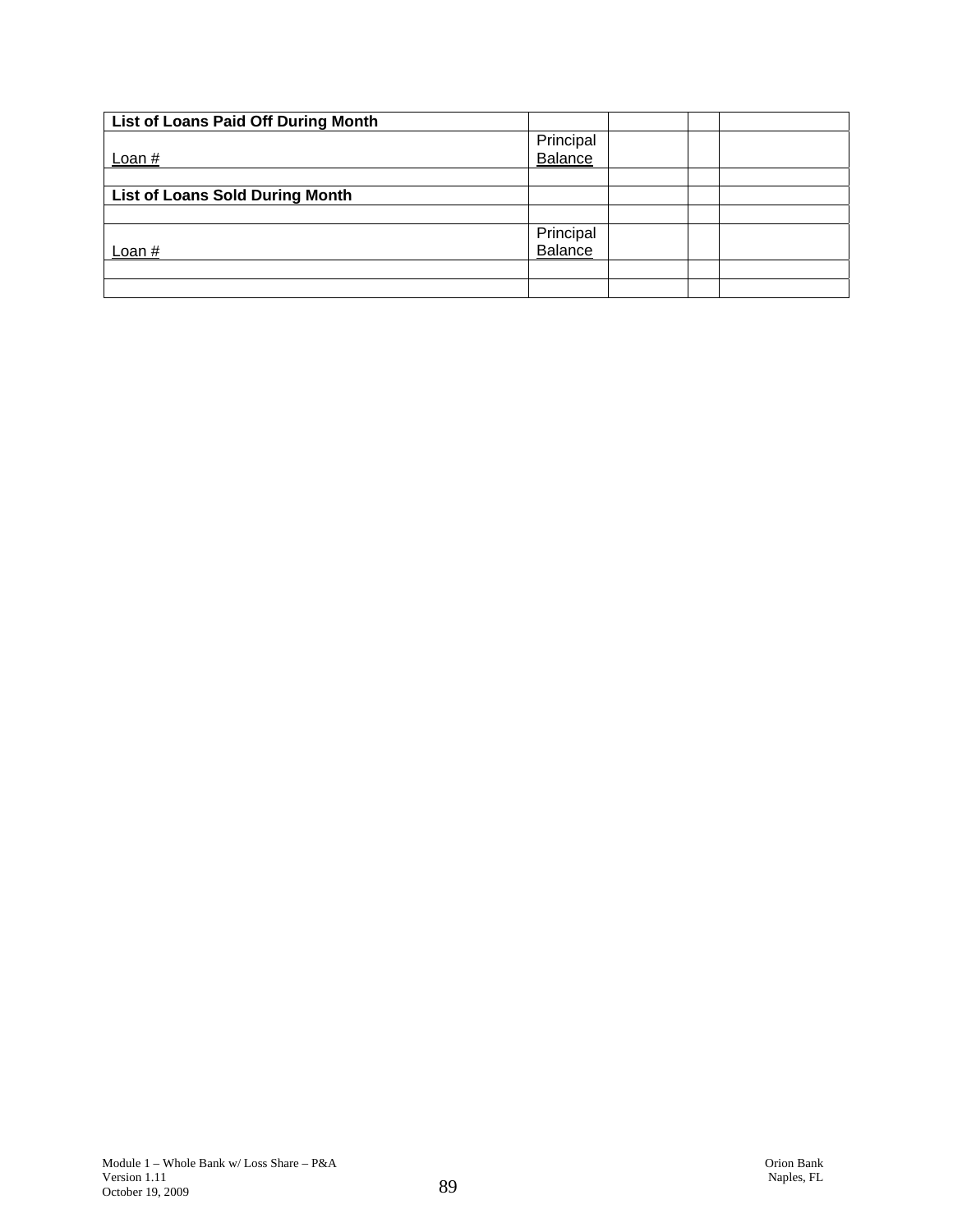## **Exhibit 4 Wire Transfer Instructions**

# **PURCHASER WIRING INSTRUCTIONS**

| <b>BANK RECEIVING WIRE</b>               |  |
|------------------------------------------|--|
|                                          |  |
| <b>9 DIGIT ABA ROUTING NUMBER</b>        |  |
|                                          |  |
| <b>ACCOUNT NUMBER</b>                    |  |
|                                          |  |
| <b>NAME OF ACCOUNT</b>                   |  |
| <b>ATTENTION TO WHOM</b>                 |  |
|                                          |  |
| <b>PURPOSE OF WIRE</b>                   |  |
|                                          |  |
| <b>FDIC RECEIVER WIRING INSTRUCTIONS</b> |  |
|                                          |  |
| <b>BANK RECEIVING WIRE</b>               |  |
|                                          |  |
| <b>SHORT NAME</b>                        |  |
| <b>ADDRESS OF BANK RECEIVING WIRE</b>    |  |
|                                          |  |
| <b>9 DIGIT ABA ROUTING NUMBER</b>        |  |
|                                          |  |
| <b>ACCOUNT NUMBER</b>                    |  |
|                                          |  |
| <b>NAME OF ACCOUNT</b>                   |  |
|                                          |  |
| <b>ATTENTION TO WHOM</b>                 |  |
|                                          |  |
| <b>PURPOSE OF WIRE</b>                   |  |
|                                          |  |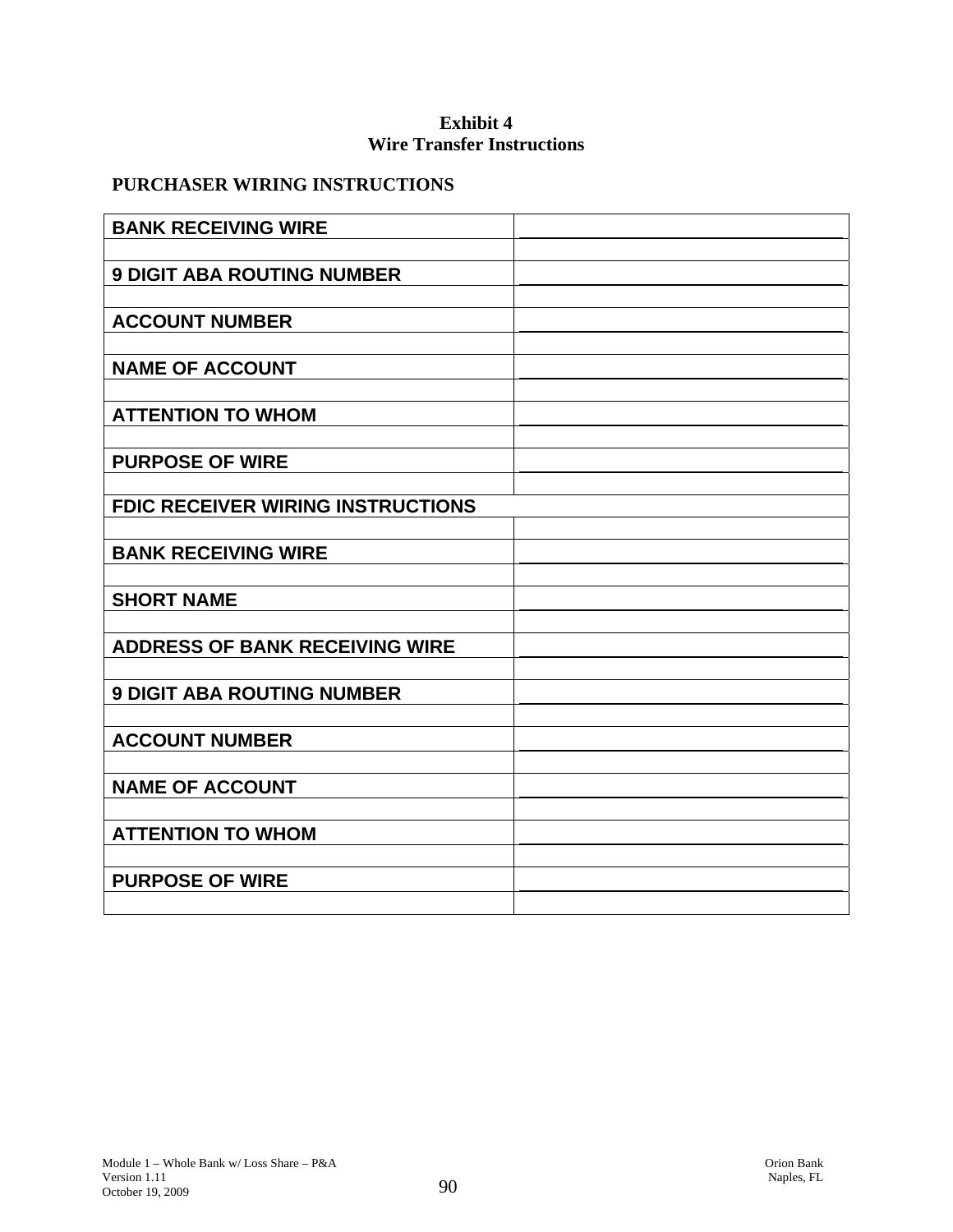## **EXHIBIT 5**

# **FDIC MORTGAGE LOAN MODIFICATION PROGRAM**

## **Objective**

The objective of this FDIC Mortgage Loan Modification Program ("Program") is to modify the terms of certain residential mortgage loans so as to improve affordability, increase the probability of performance, allow borrowers to remain in their homes and increase the value of the loans to the FDIC and assignees. The Program provides for the modification of Qualifying Loans (as defined below) by reducing the borrower's monthly housing debt to income ratio ("DTI Ratio") to no more than 31% at the time of the modification and eliminating adjustable interest rate and negative amortization features.

### Qualifying Mortgage Loans

In order for a mortgage loan to be a Qualifying Loan it must meet all of the following criteria, which must be confirmed by the lender:

- The collateral securing the mortgage loan is owner-occupied and the owner's primary residence; and
- The mortgagor has a first priority lien on the collateral; and
- Either the borrower is at least 60 days delinquent or a default is reasonably foreseeable.

## Modification Process

The lender shall undertake a review of its mortgage loan portfolio to identify Qualifying Loans. For each Qualifying Loan, the lender shall determine the net present value of the modified loan and, if it will exceed the net present value of the foreclosed collateral upon disposition, then the Qualifying Loan shall be modified so as to reduce the borrower's monthly DTI Ratio to no more than 31% at the time of the modification. To achieve this, the lender shall use a combination of interest rate reduction, term extension and principal forbearance, as necessary.

The borrower's monthly DTI Ratio shall be a percentage calculated by dividing the borrower's monthly income by the borrower's monthly housing payment (including principal, interest, taxes and insurance). For these purposes, (1) the borrower's monthly income shall be the amount of the borrower's (along with any co-borrowers') documented and verified gross monthly income, and (2) the borrower's monthly housing payment shall be the amount required to pay monthly principal and interest plus one-twelfth of the then current annual amount required to pay real property taxes and homeowner's insurance with respect to the collateral.

In order to calculate the monthly principal payment, the lender shall capitalize to the outstanding principal balance of the Qualifying Loan the amount of all delinquent interest, delinquent taxes, past due insurance premiums, third party fees and (without duplication) escrow advances (such amount, the "Capitalized Balance").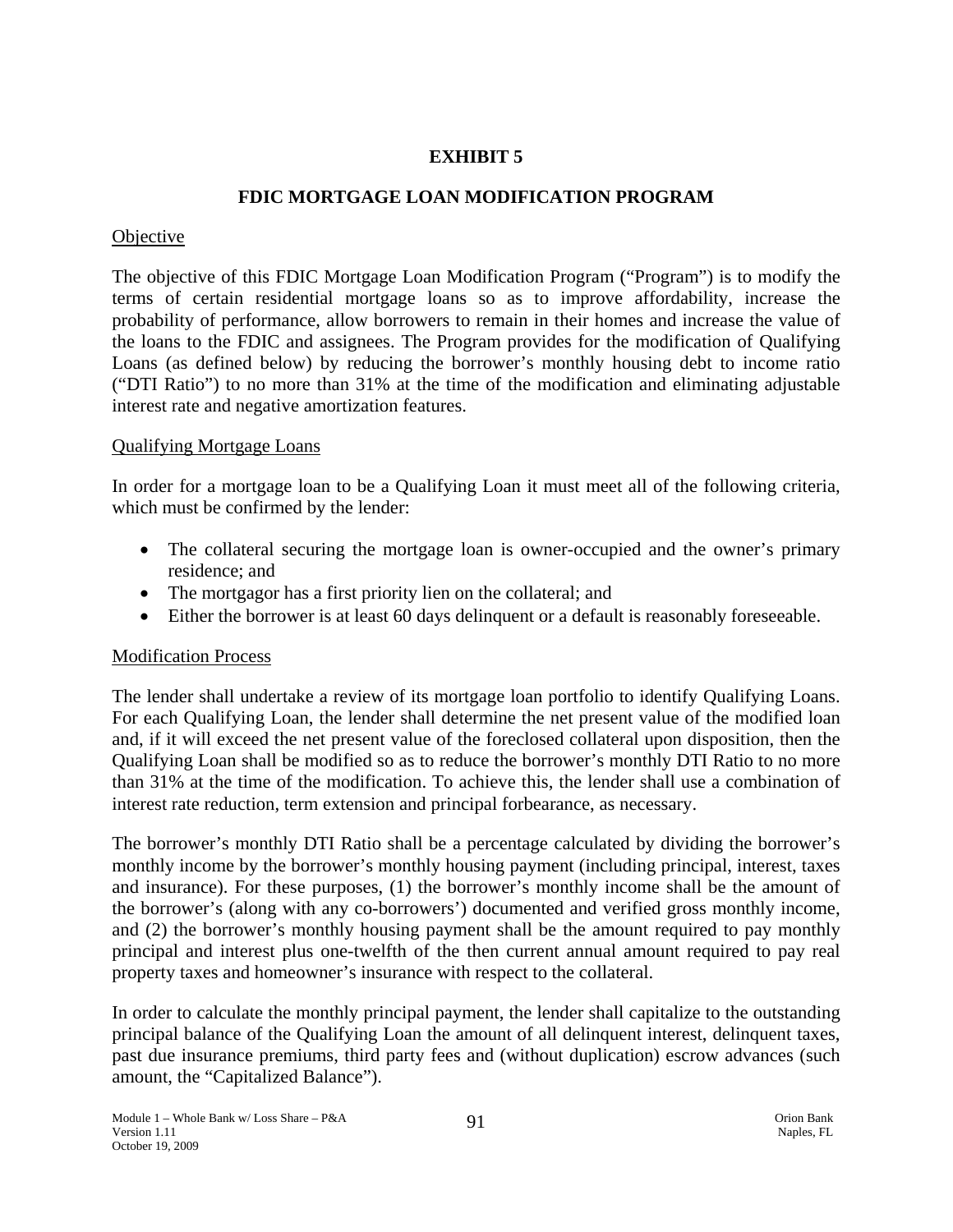In order to achieve the goal of reducing the DTI Ratio to 31%, the lender shall take the following steps in the following order of priority with respect to each Qualifying Loan:

- 1. Reduce the interest rate to the then current Freddie Mac Survey Rate for 30-year fixed rate mortgage loans, and adjust the term to 30 years.
- 2. If the DTI Ratio is still in excess of 31%, reduce the interest rate further, but no lower than 3%, until the DTI ratio of 31% is achieved.
- 3. If the DTI Ratio is still in excess of 31% after adjusting the interest rate to 3%, extend the remaining term of the loan by 10 years.
- 4. If the DTI Ratio is still in excess of 31%, calculate a new monthly payment (the "Adjusted Payment Amount") that will result in the borrower's monthly DTI Ratio not exceeding 31%. After calculating the Adjusted Payment Amount, the lender shall bifurcate the Capitalized Balance into two portions – the amortizing portion and the non-amortizing portion. The amortizing portion of the Capitalized Balance shall be the mortgage amount that will fully amortize over a 40-year term at an annual interest rate of 3% and monthly payments equal to the Adjusted Payment Amount. The nonamortizing portion of the Capitalized Balance shall be the difference between the Capitalized Balance and the amortizing portion of the Capitalized Balance. If the amortizing portion of the Capitalized Balance is less than 75% of the current estimated value of the collateral, then the lender may choose not to restructure the loan. If the lender chooses to restructure the loan, then the lender shall forbear on collecting the non-amortizing portion of the Capitalized Balance, and such amount shall be due and payable only upon the earlier of (i) maturity of the modified loan, (ii) a sale of the property or (iii) a pay-off or refinancing of the loan. No interest shall be charged on the non-amortizing portion of the Capitalized Balance, but repayment shall be secured by a first lien on the collateral.

## Special Note:

The net present value calculation used to determine whether a loan should be modified based on the modification process above is distinct and different from the net present value calculation used to determine the covered loss if the loan is modified. Please refer only to the net present value calculation described in this exhibit for the modification process, with its separate assumptions, when determining whether to provide a modification to a borrower. Separate assumptions may include, without limitation, Assuming Bank's determination of a probability of default without modification, a probability of default with modification, home price forecasts, prepayment speeds, and event timing. These assumptions are applied to different projected cash flows over the term of the loan, such as the projected cash flow of the loan performing or defaulting without modification and the projected cash flow of the loan performing or defaulting with modification.

change, the net present value calculation for determining the covered loss remains constant.<br>
Module 1 – Whole Bank w/ Loss Share – P&A Orion Bank 92 Orion Bank Naples, FL By contrast, the net present value for determining the covered loss is based on a 10 year period. While the assumptions in the net present value calculation used in the modification process may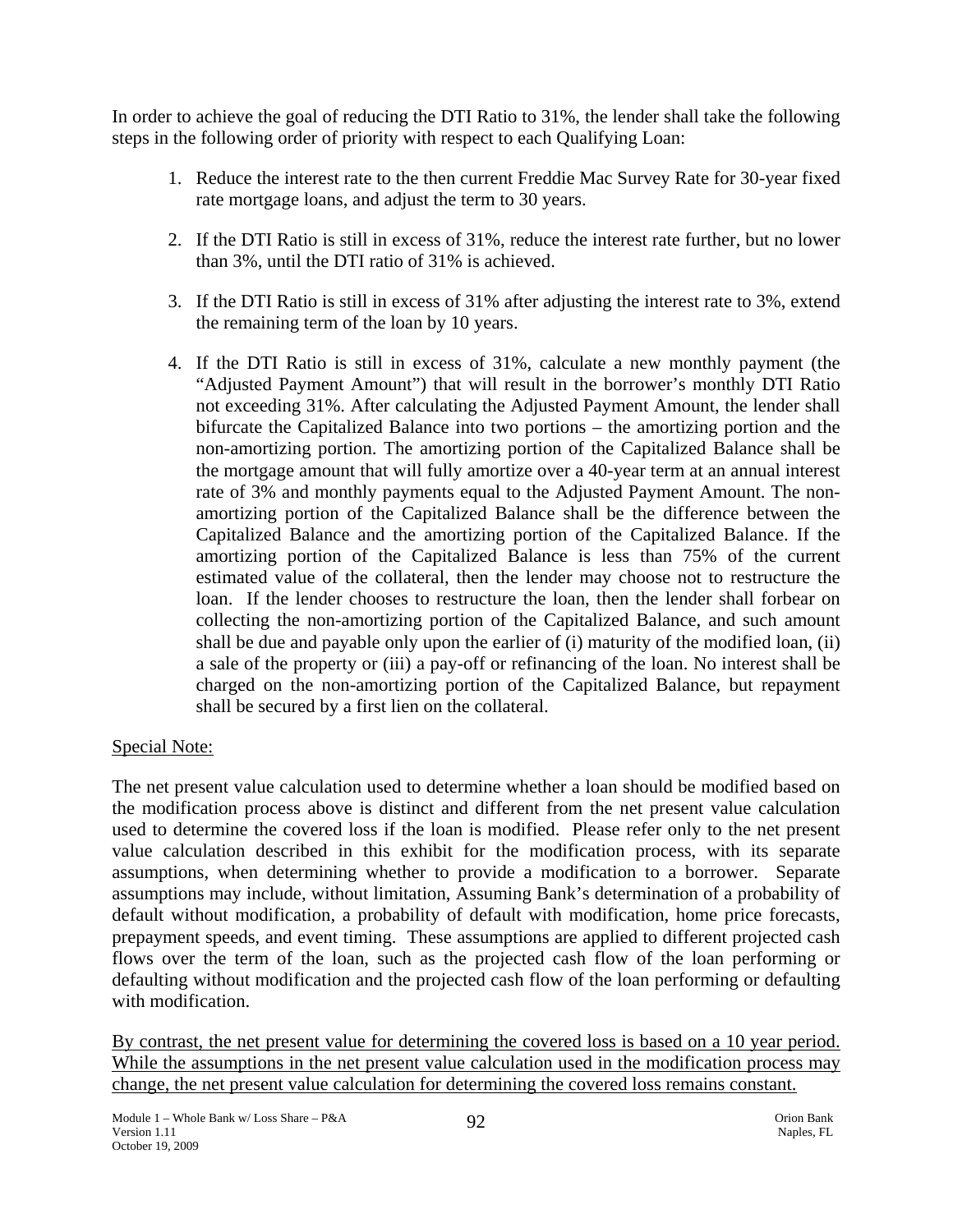### **EXHIBIT 4.15B**

### **COMMERCIAL AND OTHER ASSETS SHARED-LOSS AGREEMENT**

This agreement for reimbursement of loss sharing expenses on certain loans and other assets (the "Commercial Shared-Loss Agreement") shall apply when the Assuming Bank purchases Shared-Loss Assets as that term is defined herein. The terms hereof shall modify and supplement, as necessary, the terms of the Purchase and Assumption Agreement to which this Commercial Shared-Loss Agreement is attached as Exhibit 4.15B and incorporated therein. To the extent any inconsistencies may arise between the terms of the Purchase and Assumption Agreement and this Commercial Shared-Loss Agreement with respect to the subject matter of this Commercial Shared-Loss Agreement, the terms of this Commercial Shared-Loss Agreement shall control. References in this Commercial Shared-Loss Agreement to a particular Section shall be deemed to refer to a Section in this Commercial Shared-Loss Agreement unless the context indicates that a Section of the Purchase and Assumption Agreement is intended.

### **ARTICLE I -- DEFINITIONS**

Capitalized terms used in this Commercial Shared-Loss Agreement that are not defined in this Commercial Shared-Loss Agreement are defined in the Purchase and Assumption Agreement In addition to the terms defined above, defined below are certain additional terms relating to loss-sharing, as used in this Commercial Shared-Loss Agreement.

"AAA" means the American Arbitration Association as provided in Section 2.1(f)(iii) of this Commercial Shared-Loss Agreement.

**"Accrued Interest"** means, with respect to any Shared-Loss Loan, Permitted Advance or Shared-Loss Loan Commitment Advance at any time, the amount of earned and unpaid interest, taxes, credit life and/or disability insurance premiums (if any) payable by the Obligor accrued on or with respect to such Shared-Loss Loan, Permitted Advance or Shared-Loss Loan Commitment Advance, all as reflected on the Accounting Records of the Failed Bank or the Assuming Bank (as applicable); provided, that Accrued Interest shall not include any amount that accrues on or with respect to any Shared-Loss Loan, Permitted Advance or Shared-Loss Loan Commitment Advance after that Asset has been placed on non-accrual or nonperforming status by either the Failed Bank or the Assuming Bank (as applicable).

"**Additional ORE**" means Shared-Loss Loans that become Other Real Estate after Bank Closing Date.

"**Affiliate**" shall have the meaning set forth in the Purchase and Assumption Agreement; provided, that, for purposes of this Commercial Shared-Loss Agreement, no Third Party Servicer shall be deemed to be an Affiliate of the Assuming Bank.

**Examplicable Anniversary of the Commencement Date**" means the fifth (5th) anniversary of the Commencement Date.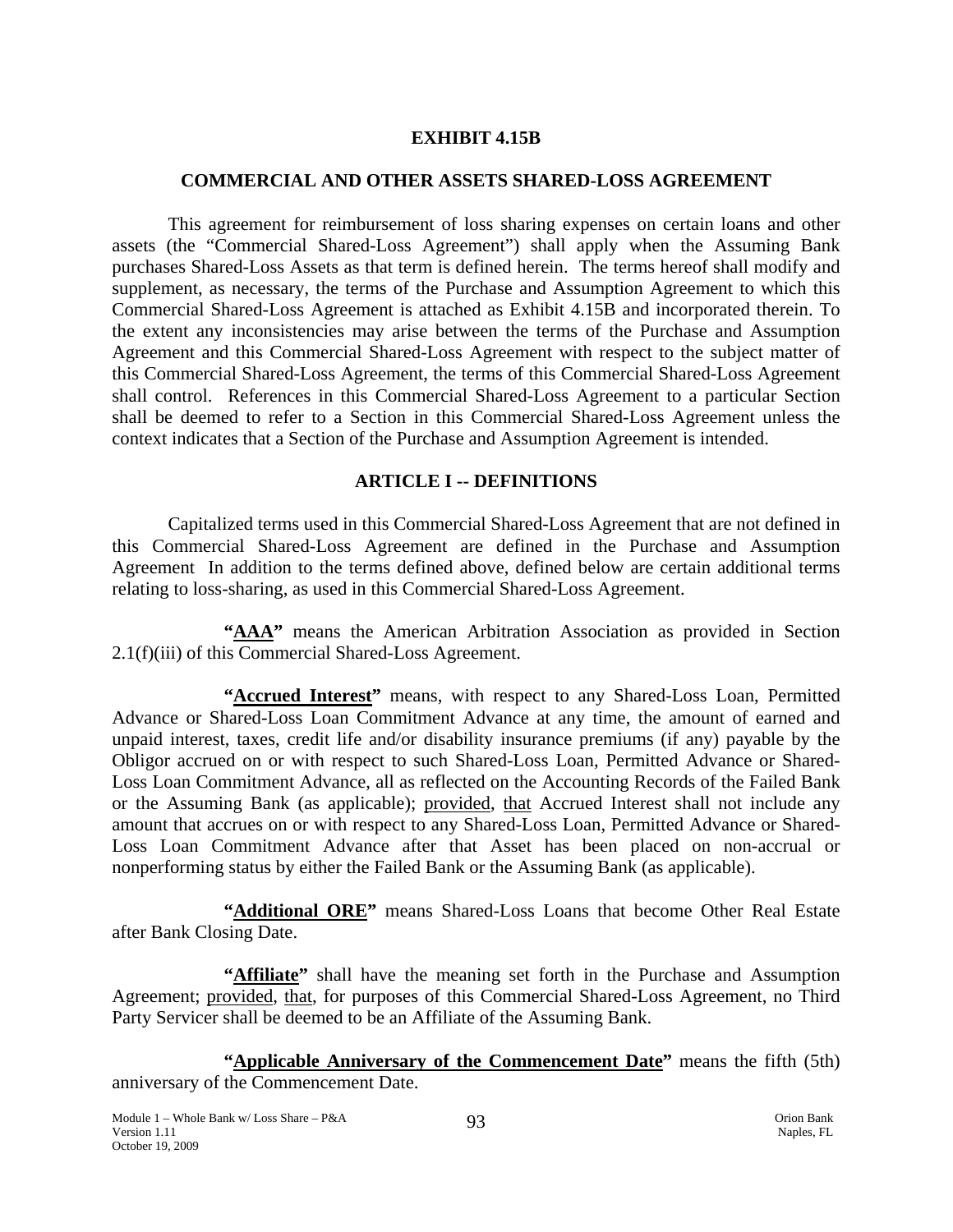"Calendar Quarter" means a quarterly period (a) for the first such period, beginning on the Commencement Date and ending on the last calendar day of either March, June, September or December, whichever is the first to occur after the Commencement Date, and (b) for quarterly periods thereafter, beginning on the first calendar day of the calendar month immediately after the month that ended the prior period and ending on the last calendar day of each successive three-calendar-month period thereafter (i.e., each March, June, September and December, starting in the applicable order depending on the ending date of first such period) of any year.

**"Capitalized Expenditures"** means those expenditures that (i) would be capitalized under generally accepted accounting principles, and (ii) are incurred with respect to Shared-Loss Loans, Other Real Estate, Additional ORE or Subsidiary ORE. Capitalized Expenditures shall not include expenses related to environmental conditions including, but not limited to, remediation, storage or disposal of any hazardous or toxic substances or any pollutant or contaminant.

**"Charge-Offs"** means, with respect to any Shared-Loss Assets for any period, an amount equal to the aggregate amount of loans or portions of loans classified as "Loss" under the Examination Criteria, including (a) charge-offs of (i) the principal amount of such assets net of unearned interest (including write-downs associated with Other Real Estate, Additional ORE, Subsidiary ORE or loan modification(s)) (ii) Accrued Interest, and (iii) Capitalized Expenditures plus (b) Pre-Charge-Off Expenses incurred on the respective Shared-Loss Loans, all as effected by the Assuming Bank during such period and reflected on the Accounting Records of the Assuming Bank; provided, that: (i) the aggregate amount of Accrued Interest (including any reversals thereof) for the period after Bank Closing that shall be included in determining the amount of Charge-Offs for any Shared-Loss Loan shall not exceed ninety (90) days' Accrued Interest; (ii) no Charge-Off shall be taken with respect to any anticipated expenditure by the Assuming Bank until such expenditure is actually incurred; (iii) any financial statement adjustments made in connection with the purchase of any Assets pursuant to this Purchase and Assumption Agreement or any future purchase, merger, consolidation or other acquisition of the Assuming Bank shall not constitute "Charge-Offs"; and (iv) except for Portfolio Sales or any other sales or dispositions consented to by the Receiver, losses incurred on the sale or other disposition of Shared-Loss Assets to any Person (other than the sale or other disposition of Other Real Estate, Additional ORE or Subsidiary ORE to a Person other than an Affiliate of the Assuming Bank which is conducted in a commercially reasonable and prudent manner) shall not constitute Charge-Offs.

**"Commencement Date"** means the first calendar day following Bank Closing.

**"Consumer Loans"** means Loans to individuals for household, family and other personal expenditures (including United States and/or State-guaranteed student loans and extensions of credit pursuant to a credit card plan or debit card plan).

**"Cumulative Servicing Amount"** means the sum of the Period Servicing Amounts for every consecutive twelve-month period prior to and ending on the True-Up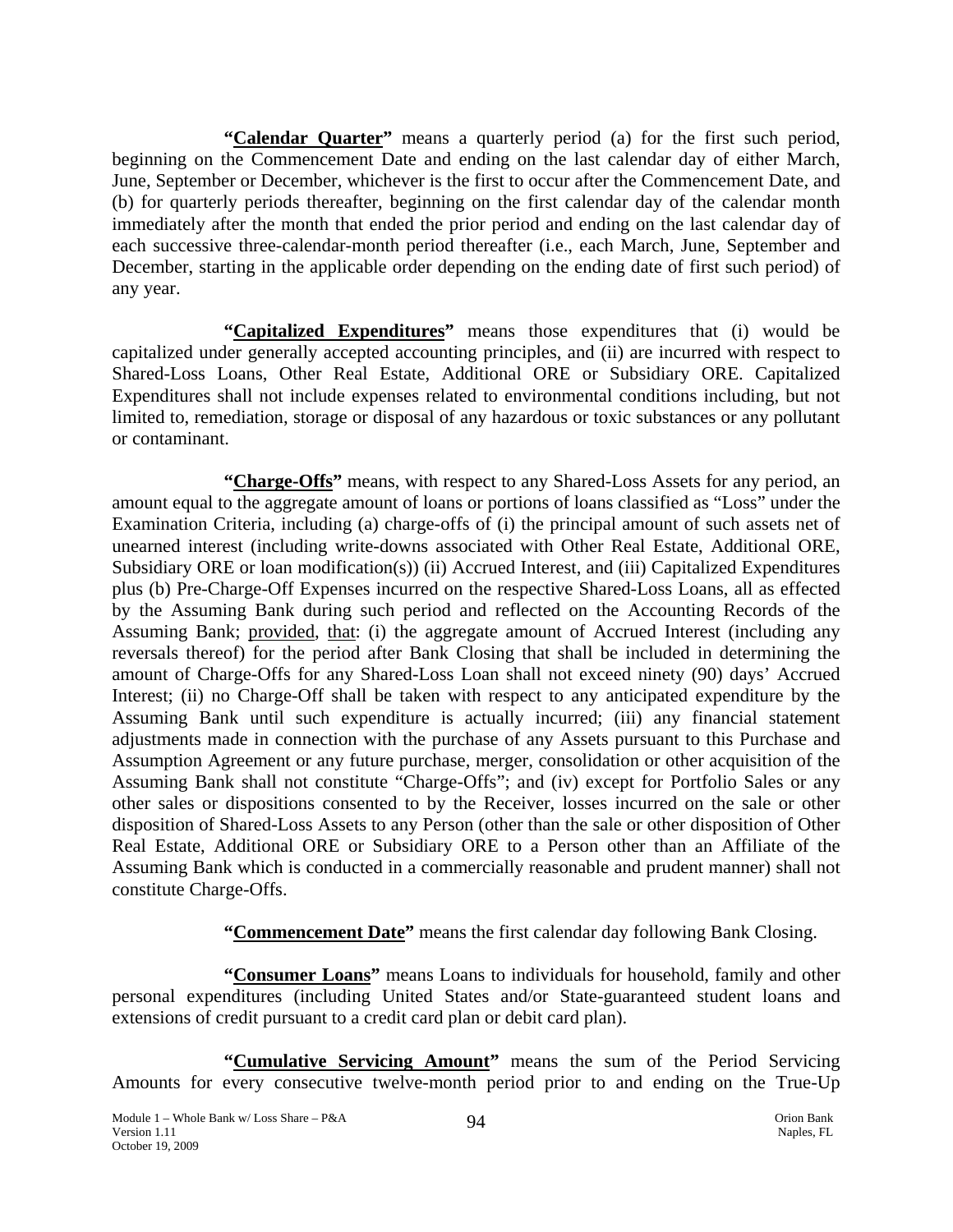Measurement Date in respect of each of the Shared-Loss Agreements during which the losssharing provisions of the applicable Shared-Loss Agreement is in effect.

**"Cumulative Shared-Loss Payments"** means (i) the aggregate of all of the payments made or payable to the Assuming Bank under the Shared-Loss Agreements minus (ii) the aggregate of all of the payments made or payable to the Receiver under the Shared-Loss Agreements.

**"Environmental Assessment"** means an assessment of the presence, storage or release of any hazardous or toxic substance, pollutant or contaminant with respect to the collateral securing a Shared-Loss Loan that has been fully or partially charged off.

**"Examination Criteria"** means the loan classification criteria employed by, or any applicable regulations of, the Assuming Bank's Chartering Authority at the time such action is taken, as such criteria may be amended from time to time.

**"Failed Bank Charge-Offs/Write-Downs"** means, with respect to any Shared-Loss Asset, an amount equal to the aggregate amount of reversals or charge-offs of Accrued Interest and charge-offs and write-downs of principal effected by the Failed Bank with respect to that Shared-Loss Asset as reflected on the Accounting Records of the Failed Bank.

**"Fair Value"** means the value of a Shared Loss MTM Asset as stated on the books and records of the Failed Bank as of Bank Closing, inclusive of all adjustments.

**"FDIC Party"** has the meaning provided in Section 2.1(f)(ii) of this Commercial Shared-Loss Agreement.

**"Net Charge-Offs"** means, with respect to any period, an amount equal to the aggregate amount of Charge-Offs for such period less the amount of Recoveries for such period.

 Commercial Shared-Loss Agreement. "Neutral Member" has the meaning provided in Section 2.1(f)(ii) of this

**"New Shared-Loss Loans"** means loans that would otherwise be subject to loss sharing under this Commercial Shared-Loss Agreement that were originated after October 21, 2009 and before Bank Closing.

**"Notice of Dispute"** has the meaning provided in Section 2.1(f)(iii) of this Commercial Shared-Loss Agreement.

**"ORE Subsidiary"** means any Subsidiary of the Assuming Bank that engages solely in holding, servicing, managing or liquidating interests of a type described in clause (A) of the definition of "Other Real Estate," which interests have arisen from the collection or settlement of a Shared-Loss Loan.

**"Other Real Estate"** means all of the following (including any of the following fully or partially charged off the books and records of the Failed Bank or the Assuming Bank) Module 1 – Whole Bank w/ Loss Share – P&A  $\overline{95}$  95  $\overline{95}$  Orion Bank 1.11 Naples, FL October 19, 2009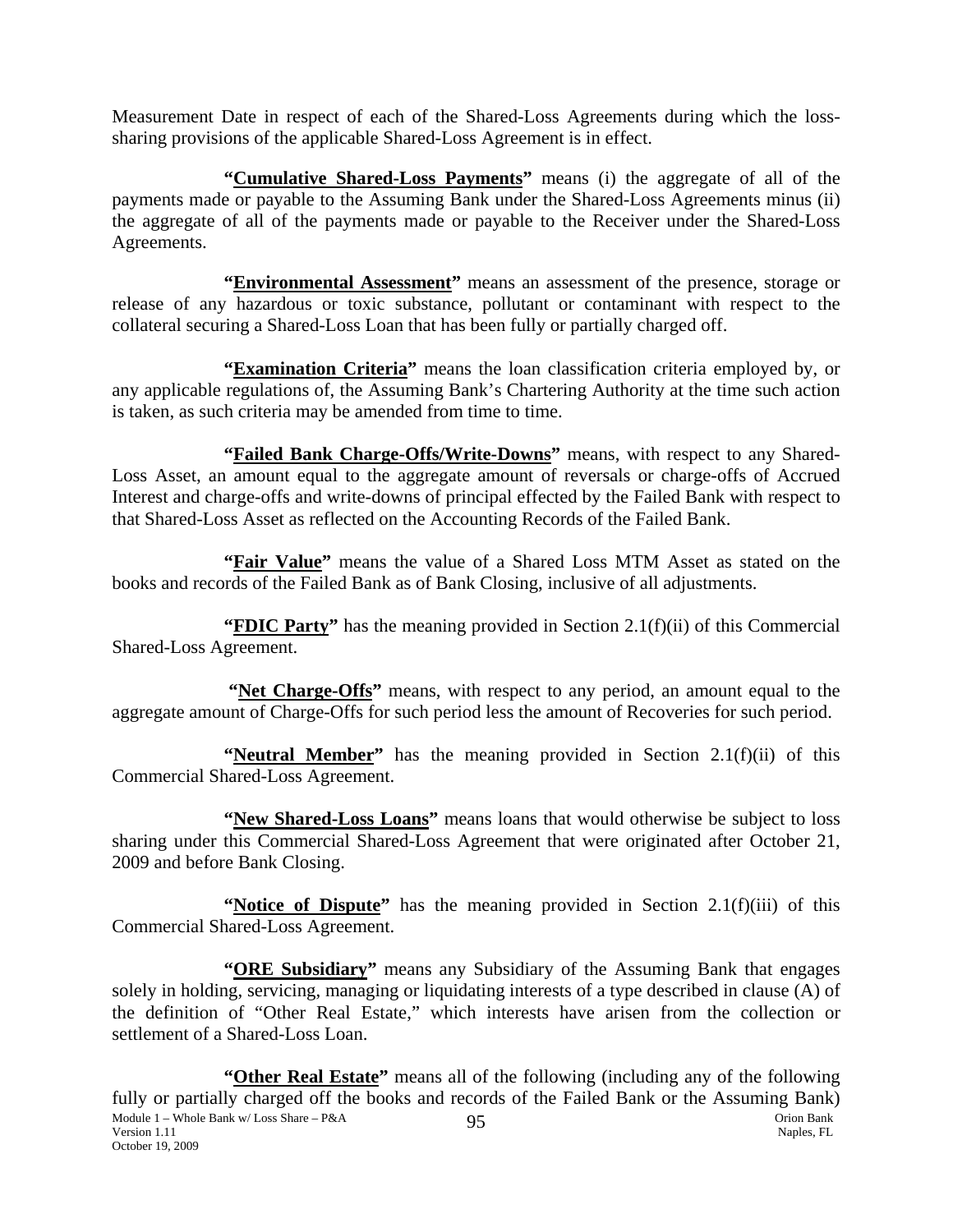that (i) are owned by the Failed Bank as of Bank Closing and are purchased pursuant to the Purchase and Assumption Agreement or (ii) have arisen subsequent to Bank Closing from the collection or settlement by the Assuming Bank of a Shared-Loss Loan:

(A) all interests in real estate (other than Bank Premises and Fixtures), including but not limited to mineral rights, leasehold rights, condominium and cooperative interests, air rights and development rights; and

(B) all other assets (whether real or personal property) acquired by foreclosure or in full or partial satisfaction of judgments or indebtedness.

**"Period Servicing Amount"** means, for any twelve month period with respect to each of the Shared-Loss Agreements during which the loss-sharing provisions of the applicable Shared-Loss Agreement are in effect, the product of (i) the simple average of the principal amount of Shared-Loss Loans and Shared-Loss Assets (other than the Shared-Loss Securities) (in each case as defined in the Shared-Loss Agreements), as the case may be, at the beginning of such period and at the end of such period times (ii) one percent (1%).

**"Permitted Advance"** means an advance of funds by the Assuming Bank with respect to a Shared-Loss Loan, or the making of a legally binding commitment by the Assuming Bank to advance funds with respect to a Shared-Loss Loan, that (i) in the case of such an advance, is actually made, and, in the case of such a commitment, is made and all of the proceeds thereof actually advanced, within one (1) year after the Commencement Date, (ii) does not cause the sum of (A) the book value of such Shared-Loss Loan as reflected on the Accounting Records of the Assuming Bank after any such advance has been made by the Assuming Bank plus (B) the unfunded amount of any such commitment made by the Assuming Bank related thereto, to exceed 110% of the Book Value of such Shared-Loss Loan, (iii) is not made with respect to a Shared-Loss Loan with respect to which (A) there exists a related Shared-Loss Loan Commitment or (B) the Assuming Bank has taken a Charge-Off and (iv) is made in good faith, is supported at the time it is made by documentation in the Credit Files and conforms to and is in accordance with the applicable requirements set forth in Article III of this Commercial Shared-Loss Agreement and with the then effective written internal credit policy guidelines of the Assuming Bank; provided, that the limitations in subparagraphs (i), (ii) and (iii) of this definition shall not apply to any such action (other than to an advance or commitment related to the remediation, storage or final disposal of any hazardous or toxic substance, pollutant or contaminant) that is taken by Assuming Bank in its reasonable discretion to preserve or secure the value of the collateral for such Shared-Loss Loan.

"Permitted Amendment" means, with respect to any Shared-Loss Loan Commitment or Shared-Loss Loan, any amendment, modification, renewal or extension thereof, or any waiver of any term, right, or remedy thereunder, made by the Assuming Bank in good faith and otherwise in accordance with the applicable requirements set forth in Article III of this Commercial Shared-Loss Agreement and the then effective written internal credit policy guidelines of the Assuming Bank; provided, that:

(i) with respect to a Shared-Loss Loan Commitment or a Shared-Loss Loan that is not a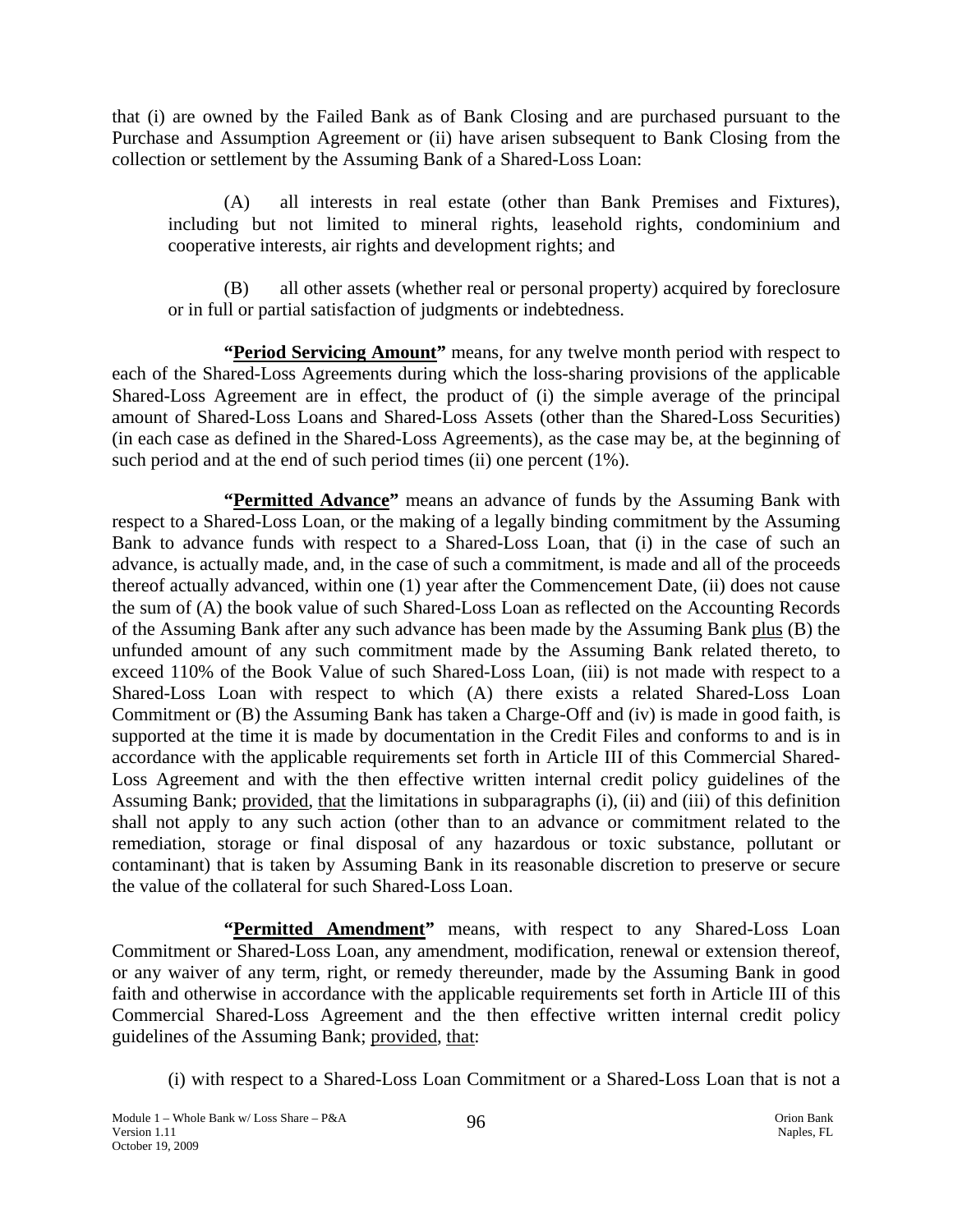revolving line of credit, no such amendment, modification, renewal, extension, or waiver, except as allowed under the definition of Permitted Advance, shall operate to increase the amount of principal (A) then remaining available to be advanced by the Assuming Bank under the Shared-Loss Loan Commitment or (B) then outstanding under the Shared-Loss Loan;

(ii) with respect to a Shared-Loss Loan Commitment or a Shared-Loss Loan that is a revolving line of credit, no such amendment, modification, renewal, extension, or waiver, except as allowed under the definition of Permitted Advance, shall operate to increase the maximum amount of principal authorized as of Bank Closing to be outstanding at any one time under the underlying revolving line of credit relationship with the debtor (regardless of the extent to which such revolving line of credit may have been funded as of Bank Closing or may subsequently have been funded and/or repaid); and

(iii) no such amendment, modification, renewal, extension or waiver shall extend the term of such Shared-Loss Loan Commitment or Shared-Loss Loan beyond the end of the final Shared-Loss Quarter unless the term of such Shared-Loss Loan Commitment or Shared-Loss Loan as existed on Bank Closing was beyond the end of the final Shared-Loss Quarter, in which event no such amendment, modification, renewal, extension or waiver shall extend such term beyond the term as existed as of Bank Closing.

"**Pre-Charge-Off Expenses**" means those expenses incurred in the usual and prudent management of a Shared-Loss Loan that would qualify as a Reimbursable Expense or Recovery Expense if incurred after a Charge-Off of the related Shared-Loss Asset had occurred.

**"Quarterly Certificate"** has the meaning provided in Section 2.1(a)(i) of this Commercial Shared-Loss Agreement.

**"Recoveries"** (I)(A) In addition to any sums to be applied as Recoveries pursuant to subparagraph (II) below, "Recoveries" means, with respect to any period, the sum of (without duplication):

**Shared-Loss Quarter; plus** (i) the amount of collections during such period by the Assuming Bank on Charge-Offs of Shared-Loss Assets effected by the Assuming Bank prior to the end of the final

(ii) the amount of collections during such period by the Assuming Bank on Failed Bank Charge-Offs/Write-Downs; plus

(iii) the amount of gain on any sale or other disposition during such period by the Assuming Bank of Shared Loss Loans, Other Real Estate, Additional ORE or Subsidiary ORE (provided, that the amount of any such gain included in Recoveries shall not exceed the aggregate amount of the related Failed Bank Charge-Offs/Write-Downs and Charge-Offs taken and any related Reimbursable Expenses and Recovery Expenses); plus

(iv) the amount of collections during such period by the Assuming Bank of any Reimbursable Expenses or Recovery Expenses; plus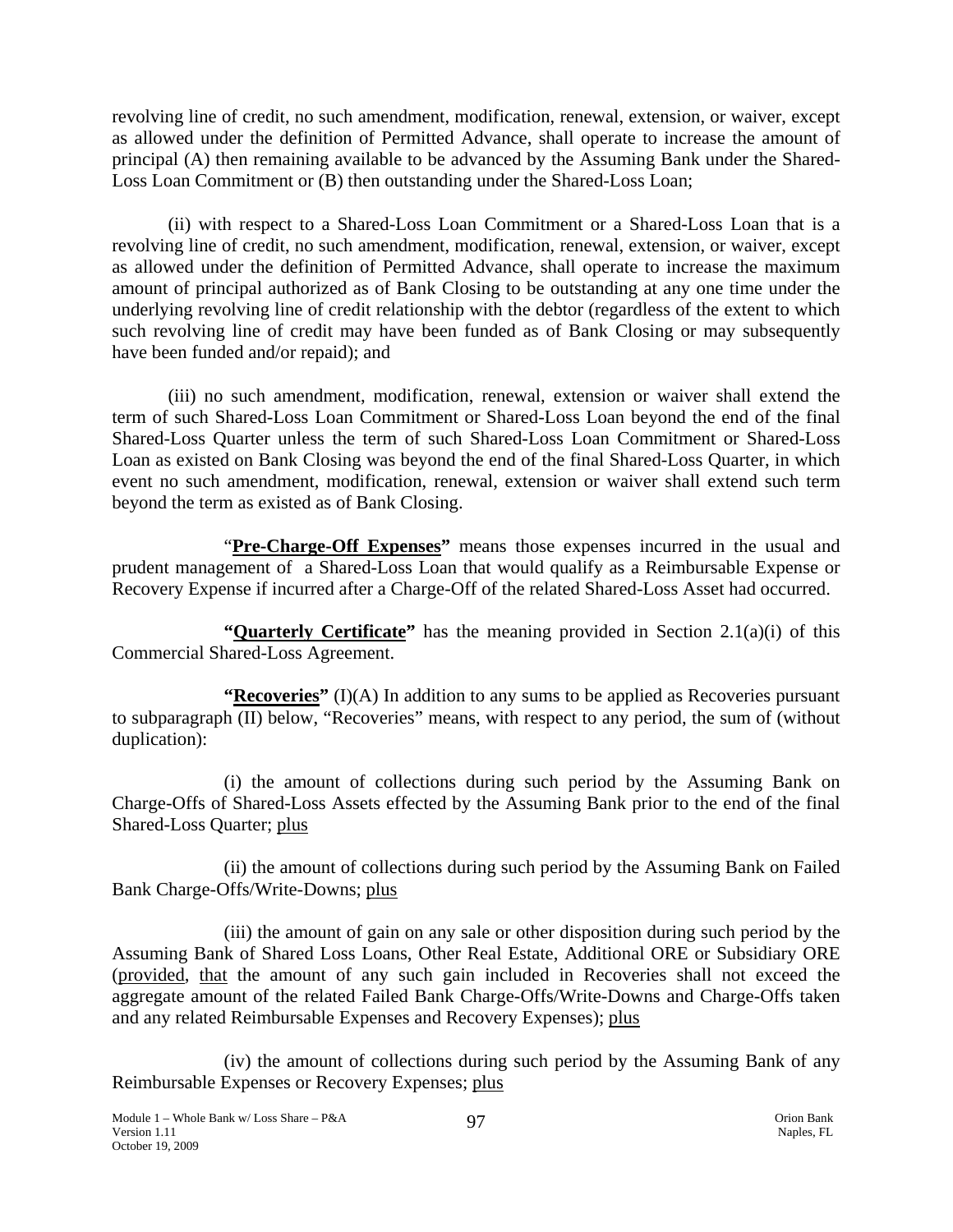(v) the amount of any fee or other consideration received by the Assuming Bank during or prior to such period in connection with any amendment, modification, renewal, extension, refinance, restructure, commitment or other similar action taken by the Assuming Bank with respect to a Shared-Loss Asset with respect to which there exists a Failed Bank Charge-Off/Write-Down or a Shared-Loss Loan as to which a Charge-Off has been effected by the Assuming Bank during or prior to such period (provided, that the amount of any such fee or other consideration included in Recoveries shall not exceed the aggregate amount of the related Failed Bank Charge-Offs/Write-Downs and Charge-Offs taken and any related Reimbursable Expenses and Recovery Expenses).

(I)(B) For the purpose of determining the amounts to be applied as Recoveries pursuant to subparagraph (I)(A) above, the Assuming Bank shall apply amounts received on the Assets that are not otherwise applied to reduce the book value of principal of a Shared-Loss Loan (or, in the case of Other Real Estate, Additional ORE, Subsidiary ORE and Capitalized Expenditures, that are not otherwise applied to reduce the book value thereof) in the following order: first to Charge-Offs and Failed Bank Charge-Offs/Write Downs; then to Reimbursable Expenses and Recovery Expenses; then to interest income; and then to other expenses incurred by the Assuming Bank.

(II) If there occurs an amendment, modification, renewal, extension, refinance, restructure, commitment, sale or other similar action with respect to a Shared-Loss Loan as to which there exists a Failed Bank Charge-Off/Write Down or as to which a Charge-Off has been effected by the Assuming Bank during or prior to such period, and if, as a result of such occurrence, the Assuming Bank recognizes any interest income for financial accounting purposes on that Shared-Loss Loan, then "Recoveries" shall also include the portion of the total amount of any such interest income recognized by the Assuming Bank which is derived by multiplying:

(A) the total amount of any such interest income recognized by the Assuming Bank during such period with respect to that Shared-Loss Loan as described above, by

(B) a fraction, the numerator of which is the aggregate principal amount (excluding reversals or charge-offs of Accrued Interest) of all such Failed Bank Charge-Offs/Write-Downs and Charge-Offs effected by the Assuming Bank with respect to that Shared-Loss Loan plus the principal amount of that Shared-Loss Loan that has not yet been chargedoff but has been placed on nonaccrual status, all of which occurred at any time prior to or during the period in which the interest income referred to in subparagraph (II)(A) immediately above was recognized, and the denominator of which is the total amount of principal indebtedness (including all such prior Failed Bank Charge-Offs/Write-Downs and Charge-Offs as described above) due from the Obligor on that Shared-Loss Loan as of the end of such period;

provided, however, that the amount of any interest income included as Recoveries for a particular Shared-Loss Loan shall not exceed the aggregate amount of (a) Failed Bank Charge-Offs/Write-Downs, (b) Charge-Offs effected by the Assuming Bank during or prior to the period in which the amount of Recoveries is being determined, plus (c) any Reimbursable Expenses and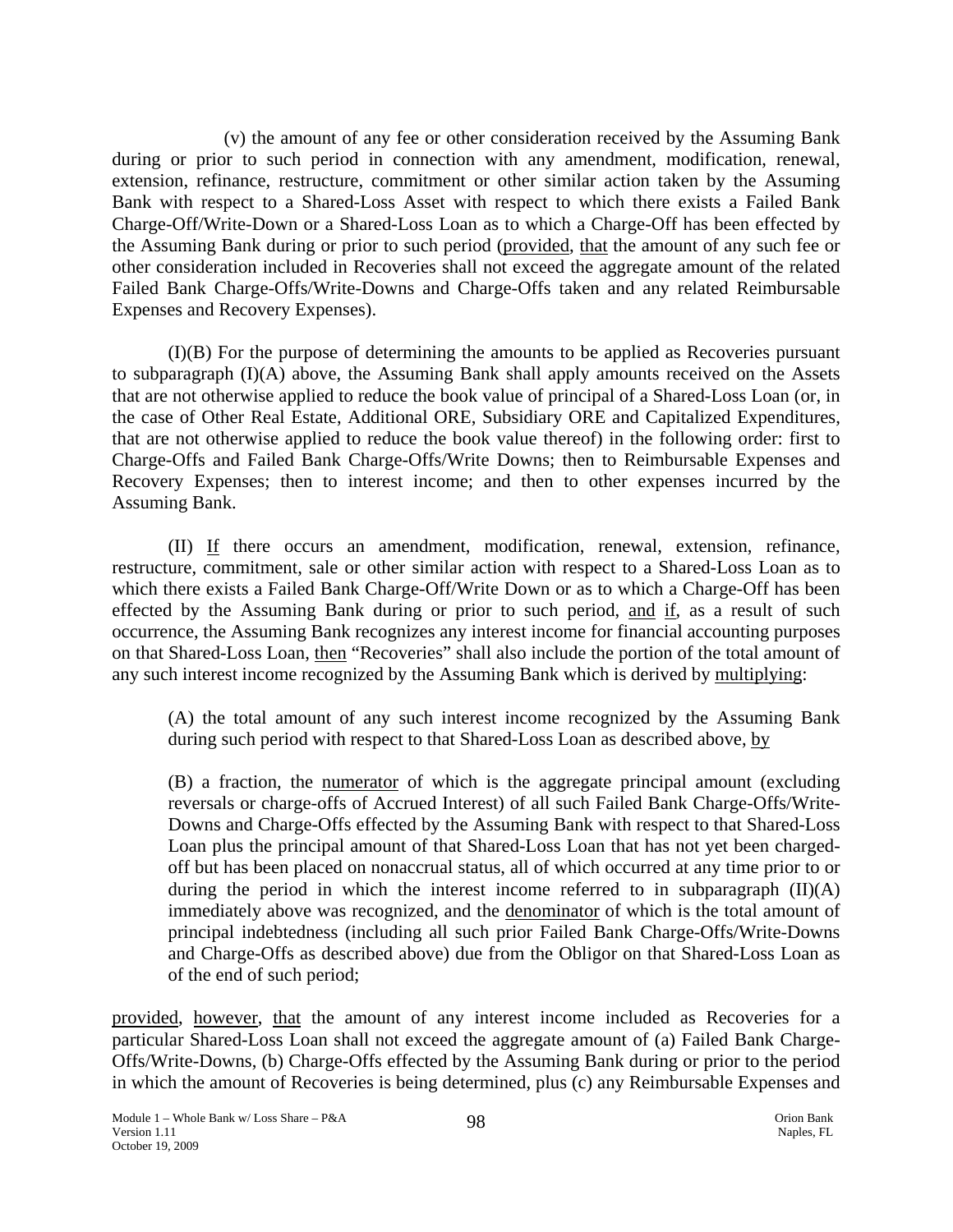Recovery Expenses paid to the Assuming Bank pursuant to this Commercial Shared-Loss Agreement during or prior to the period in which the amount of Recoveries is being determined, all with respect to that particular Shared-Loss Loan; and, provided, further, that any collections on any such Shared-Loss Loan that are not applied to reduce book value of principal or recognized as interest income shall be applied pursuant to subparagraph (I) above.

(III) Notwithstanding subparagraphs (I) and (II) above, the term "Recoveries" shall not include: (a) any amounts paid to the Assuming Bank by the Receiver pursuant to Section 2.1 of this Commercial Shared-Loss Agreement, (b) amounts received with respect to Charge-Offs effected by the Assuming Bank after the final Shared-Loss Quarter, (c) after the final Shared-Loss Quarter, income received by the Assuming Bank from the operation of, and any gains recognized by the Assuming Bank on the disposition of, Other Real Estate, Additional ORE or Subsidiary ORE (such income and gains being hereinafter together referred to as "ORE Income"), except to the extent that aggregate ORE Income exceeds the aggregate expenses paid to third parties by or on behalf of the Assuming Bank after the final Shared-Loss Quarter to manage, operate and maintain Other Real Estate, Additional ORE or Subsidiary ORE (such expenses being hereinafter referred to as "ORE Expenses"). In determining the extent aggregate ORE Income exceeds aggregate ORE Expenses for any Recovery Quarter as set forth immediately above in subparagraph (c), the Assuming Bank will subtract (i) ORE Expenses paid to third parties during such Recovery Quarter (provided, that, in the case of the final Recovery Quarter only, the Assuming Bank will subtract ORE Expenses paid to third parties from the beginning of the final Recovery Quarter up to the date the Assuming Bank is required to deliver the final Quarterly Certificate pursuant to this Commercial Shared-Loss Agreement) from (ii) ORE Income received during such Recovery Quarter, to calculate net ORE income ("Net ORE Income") for that Recovery Quarter. If the amount of Net ORE Income so calculated for a Recovery Quarter is positive, such amount shall be reported as Recoveries on the Quarterly Certificate for such Recovery Quarter. If the amount of Net ORE Income so calculated for a Recovery Quarter is negative ("Net ORE Loss Carryforward"), such amount shall be added to any ORE Expenses paid to third parties in the next succeeding Recovery Quarter, which sum shall then be subtracted from ORE Income for that next succeeding Recovery Quarter, for the purpose of determining the amount of Net ORE Income (or, if applicable, Net ORE Loss Carryforward) for that next succeeding Recovery Quarter. If, as of the end of the final Recovery Quarter, a Net ORE Loss Carryforward exists, then the amount of the Net ORE Loss Carryforward that does not exceed the aggregate amount of Net ORE Income reported as Recoveries on Quarterly Certificates for all Recovery Quarters may be included as a Recovery Expense on the Quarterly Certificate for the final Recovery Quarter.

**"Recovery Amount"** has the meaning provided in Section 2.1(b)(ii) of this Commercial Shared-Loss Agreement.

**"Recovery Expenses"** means, for any Recovery Quarter, the amount of actual, reasonable and necessary out-of-pocket expenses (other than Capitalized Expenditures) paid to third parties (other than Affiliates of the Assuming Bank) by or on behalf of the Assuming Bank, as limited by Sections 3.2(c) and (d) of Article III to this Commercial Shared-Loss Agreement, to recover amounts owed with respect to (i) any Shared-Loss Asset as to which a Charge-Off was effected prior to the end of the final Shared-Loss Quarter (provided that such amounts were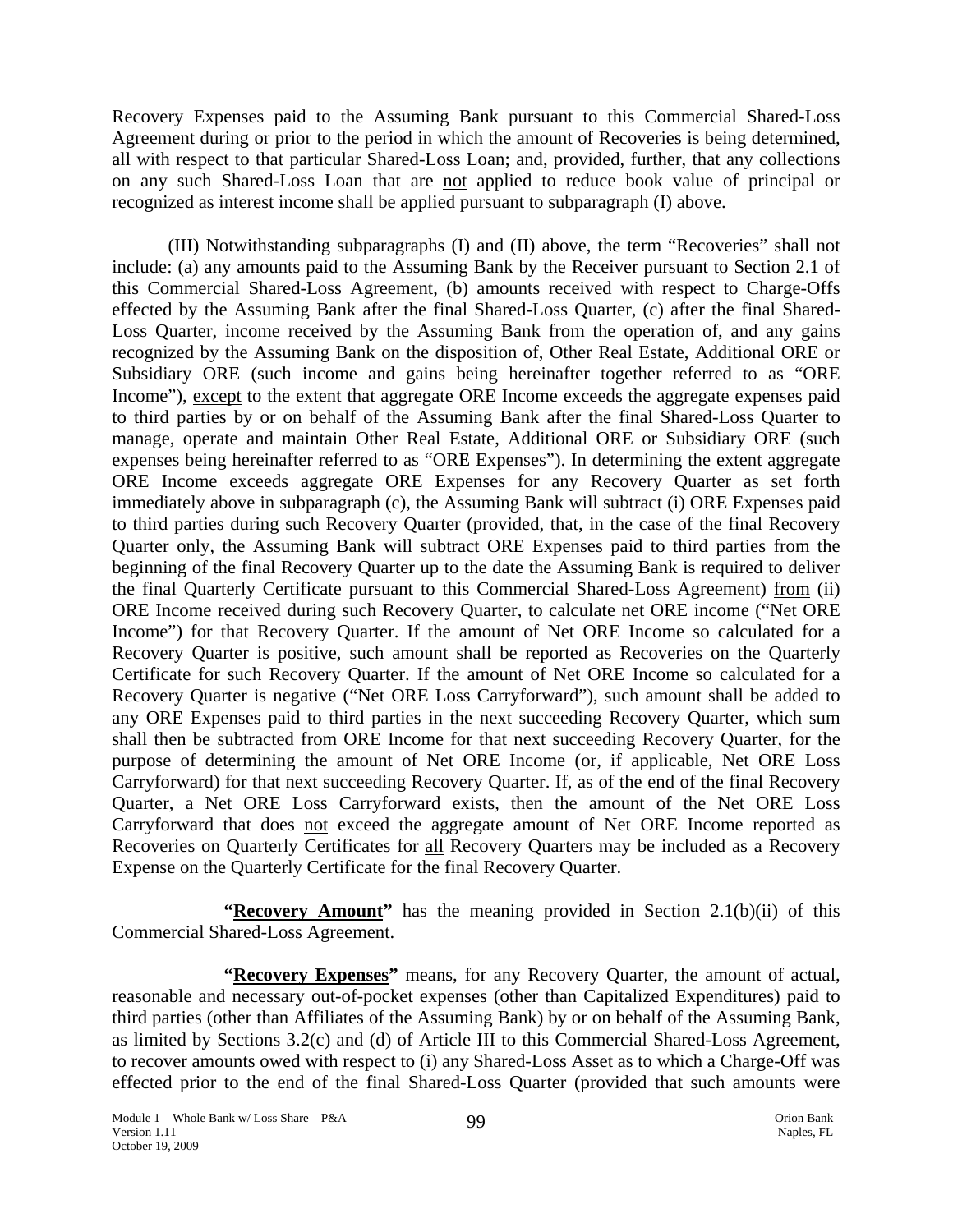incurred no earlier than the date the first Charge-Off on such Shared-Loss Asset could have been reflected on the Accounting Records of the Assuming Bank), and (ii) Failed Bank Charge-Offs/Write-Downs (including, in each case, all costs and expenses related to an Environmental Assessment and any other costs or expenses related to any environmental conditions with respect to the Shared-Loss Assets (it being understood that any remediation expenses for any such pollutant or contaminant are not recoverable if in excess of \$200,000 per Shared-Loss Asset, without the Assuming Bank having obtained the prior consent of the Receiver for such expenses); provided, that, so long as income with respect to a Shared-Loss Loan is being prorated pursuant to the arithmetical formula in subsection (II) of the definition of "Recoveries", the term "Recovery Expenses" shall not include that portion of any such expenses paid during such Recovery Quarter to recover any amounts owed on that Shared-Loss Loan that is derived by:

subtracting (1) the product derived by multiplying:

(A) the total amount of any such expenses paid by or on behalf of the Assuming Bank during such Recovery Quarter with respect to that Shared-Loss Loan, by

(B) a fraction, the numerator of which is the aggregate principal amount (excluding reversals or charge-offs of Accrued Interest) of all such Failed Bank Charge-Offs/Write-Downs and Charge-Offs effected by the Assuming Bank with respect to that Shared-Loss Loan plus the principal amount of that Shared-Loss Loan that has not yet been charged-off but has been placed on nonaccrual status, all of which occurred at any time prior to or during the period in which the interest income referred to in subparagraph (II)(A) of the definition of "Recoveries" was recognized, and the denominator of which is the total amount of principal indebtedness (including all such prior Failed Bank Charge-Offs/Write-Downs and Charge-Offs as described above) due from the Obligor on that Shared-Loss Loan as of the end of such period;

from (2) the total amount of any such expenses paid during that Recovery Quarter with respect to that Shared-Loss Loan.

**"Recovery Quarter"** has the meaning provided in Section 2.1(a)(ii) of this Commercial Shared-Loss Agreement.

**"Reimbursable Expenses"** means, for any Shared-Loss Quarter, the amount of actual, reasonable and necessary out-of-pocket expenses (other than Capitalized Expenditures), paid to third parties (other than Affiliates of the Assuming Bank) by or on behalf of the Assuming Bank, as limited by Sections 3.2(c) and (d) of Article III of this Commercial Shared-Loss Agreement, to:

(i) recover amounts owed with respect to any Shared-Loss Asset as to which a Charge-Off has been effected prior to the end of the final Shared-Loss Quarter (provided that such amounts were incurred no earlier than the date the first Charge-Off on such Shared-Loss Asset could have been reflected on the Accounting Records of the Assuming Bank) and recover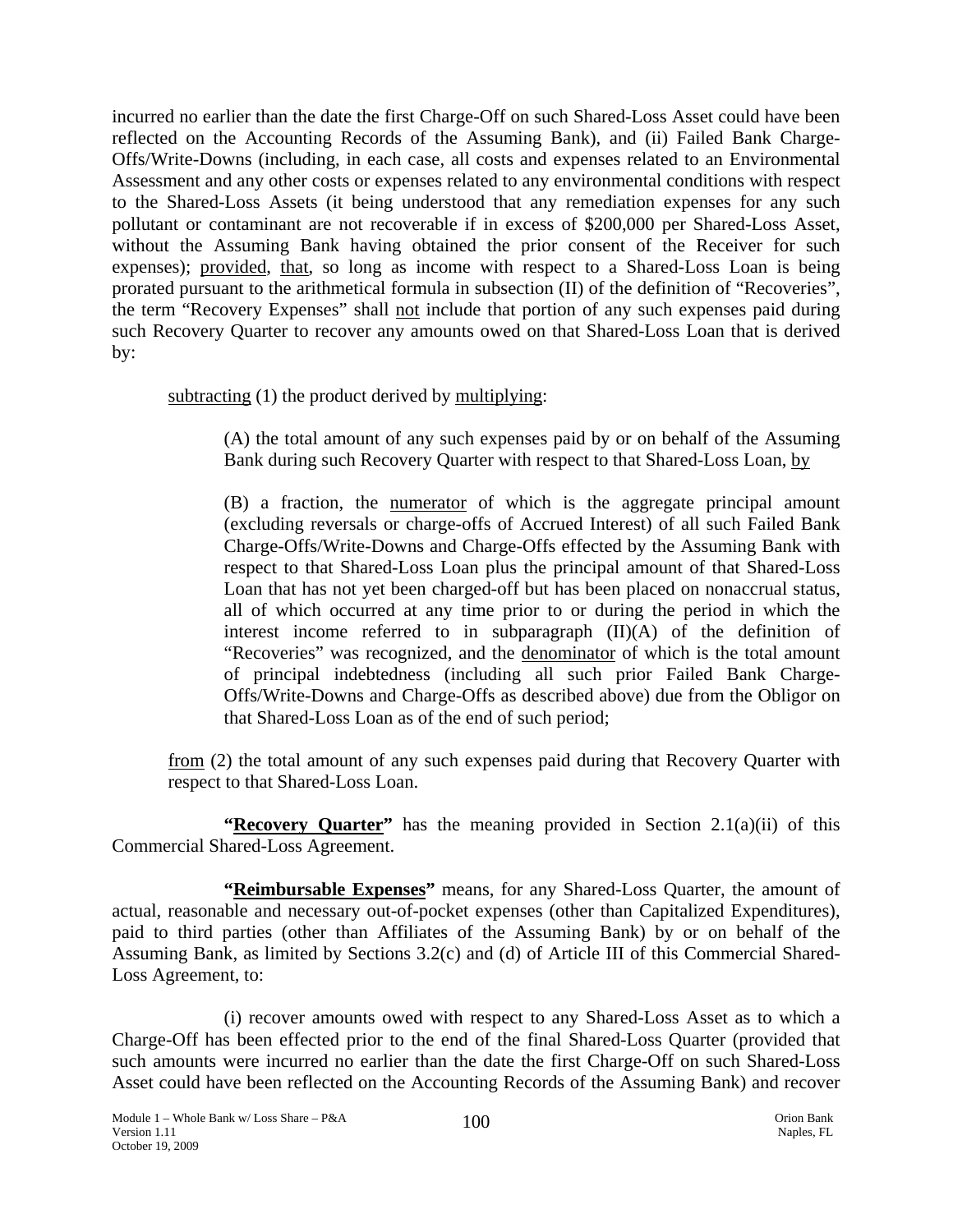amounts owed with respect to Failed Bank Charge-Offs/Write-Downs (including, in each case, all costs and expenses related to an Environmental Assessment and any other costs or expenses related to any environmental conditions with respect to the Shared-Loss Assets (it being understood that any such remediation expenses for any such pollutant or contaminant are not recoverable if in excess of \$200,000 per Shared-Loss Asset, without the Assuming Bank having obtained the prior consent of the Receiver for such expenses); provided, that, so long as income with respect to a Shared-Loss Loan is being pro-rated pursuant to the arithmetical formula in subsection (II) of the definition of "Recoveries", the term "Reimbursable Expenses" shall not include that portion of any such expenses paid during such Shared-Loss Quarter to recover any amounts owed on that Shared-Loss Loan that is derived by:

subtracting (1) the product derived by multiplying:

(A) the total amount of any such expenses paid by or on behalf of the Assuming Bank during such Shared-Loss Quarter with respect to that Shared-Loss Loan, by

(B) a fraction, the numerator of which is the aggregate principal amount (excluding reversals or charge-offs of Accrued Interest) of all such Failed Bank Charge-Offs/Write-Downs and Charge-Offs effected by the Assuming Bank with respect to that Shared-Loss Loan plus the principal amount of that Shared-Loss Loan that has not yet been charged-off but has been placed on nonaccrual status, all of which occurred at any time prior to or during the period in which the interest income referred to in subparagraph (II)(A) of the definition of "Recoveries" was recognized, and the denominator of which is the total amount of principal indebtedness (including all such prior Failed Bank Charge-Offs/Write-Downs and Charge-Offs as described above) due from the Obligor on that Shared-Loss Loan as of the end of such period;

from (2) the total amount of any such expenses paid during that Shared-Loss Quarter with respect to that Shared-Loss Loan; and

(ii) manage, operate or maintain Other Real Estate, Additional ORE or Subsidiary ORE less the amount of any income received by the Assuming Bank during such Shared-Loss Quarter with respect to such Other Real Estate, Additional ORE or Subsidiary ORE (which resulting amount under this clause (ii) may be negative).

**"Review Board"** has the meaning provided in Section 2.1(f)(i) of this Commercial Shared-Loss Agreement.

**"Shared-Loss Amount"** has the meaning provided in Section 2.1(b)(i) of this Commercial Shared-Loss Agreement.

**"Shared-Loss Asset Repurchase Price"** means, with respect to any Shared-Loss Asset, the principal amount thereof plus any other fees or penalties due from an Obligor (including, subject to the limitations discussed below, the amount of any Accrued Interest) stated on the Accounting Records of the Assuming Bank, as of the date as of which the Shared-Loss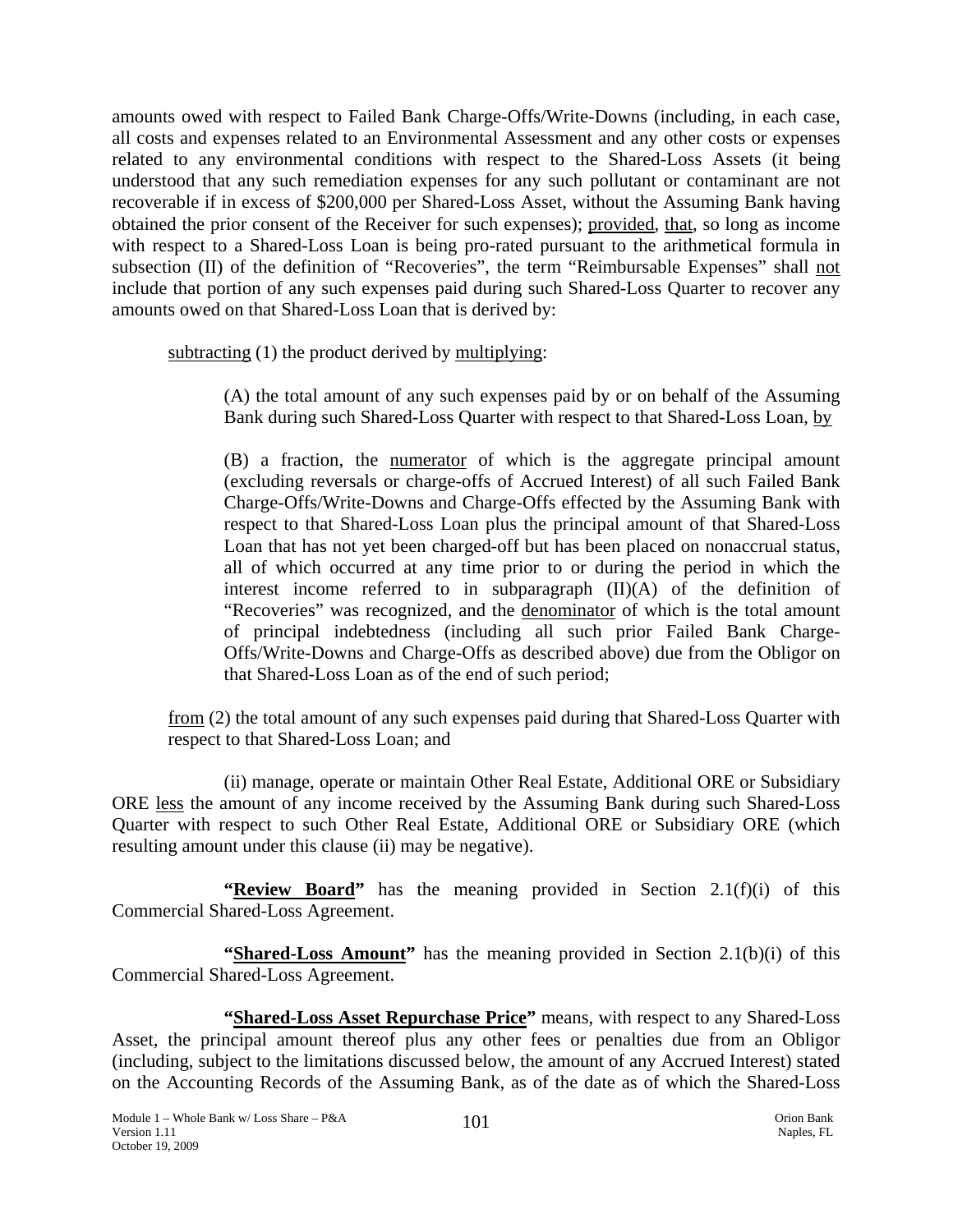Asset Repurchase Price is being determined (regardless, in the case of a Shared-Loss Loan, of the Legal Balance thereof) plus all Reimbursable Expenses and Recovery Expenses incurred up to and through the date of consummation of purchase of such Shared-Loss Asset; provided, that (i) in the case of a Shared-Loss Loan there shall be excluded from such amount the amount of any Accrued Interest accrued on or with respect to such Shared-Loss Loan prior to the ninety (90)-day period ending on the day prior to the purchase date determined pursuant to Sections  $2.1(e)(i)$  or  $2.1(e)(iii)$  of this Commercial Shared-Loss Agreement, except to the extent such Accrued Interest was included in the Book Value of such Shared-Loss Loan, and (ii) any collections on a Shared-Loss Loan received by the Assuming Bank after the purchase date applicable to such Shared-Loss Loan shall be applied (without duplication) to reduce the Shared-Loss Asset Repurchase Price of such Shared-Loss Loan on a dollar-for-dollar basis. For purposes of determining the amount of unpaid interest which accrued during a given period with respect to a variable-rate Shared-Loss Loan, all collections of interest shall be deemed to be applied to unpaid interest in the chronological order in which such interest accrued.

**"Shared-Loss Assets"** means Shared-Loss Loans, Other Real Estate purchased by the Assuming Bank, Additional ORE, Subsidiary ORE and Capitalized Expenditures, but does not include Shared Loss MTM Assets.

## "Shared-Loss Loan Commitment" means:

(i) any Commitment to make a further extension of credit or to make a further advance with respect to an existing Shared-Loss Loan; and

(ii) any Shared-Loss Loan Commitment (described in subparagraph (i) immediately preceding) with respect to which the Assuming Bank has made a Permitted Amendment.

"Shared-Loss Loan Commitment Advance" means an advance pursuant to a Shared-Loss Loan Commitment with respect to which the Assuming Bank has not made a Permitted Advance.

### **"Shared-Loss Loans"** means:

(i)(A) Loans purchased by the Assuming Bank pursuant to the Purchase and Assumption Agreement set forth on Exhibit 4.15(b) to the Purchase and Assumption Agreement, (B) New Shared-Loss Loans purchased by the Assuming Bank pursuant to the Purchase and Assumption Agreement, (C) Permitted Advances and (D) Shared-Loss Loan Commitment Advances, if any; provided, that Shared-Loss Loans shall not include Loans, New Shared-Loss Loans, Permitted Advances and Shared-Loss Loan Commitment Advances with respect to which an Acquired Subsidiary, or a constituent Subsidiary thereof, is an Obligor; (E) Loans owned by any Subsidiary which are not Shared-Loss Loans under the Single Family Shared-Loss Agreement; and (F) Consumer Loans; and

(ii) any Shared-Loss Loans (described in subparagraph (i) immediately preceding) with respect to which the Assuming Bank has made a Permitted Amendment.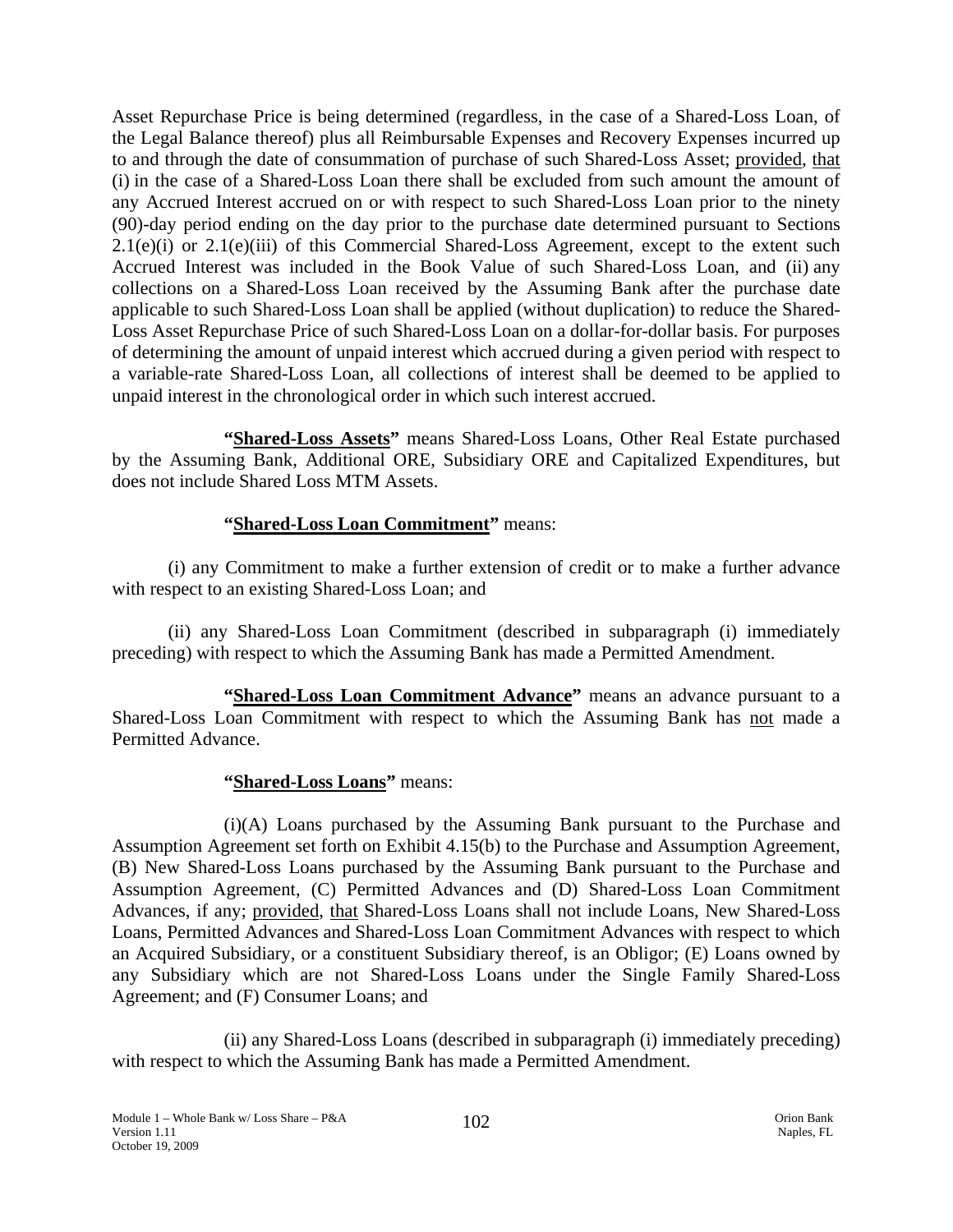"**Shared-Loss MTM Assets"** means those securities and other assets listed on Exhibit  $4.15(C)$ .

**"Shared-Loss Payment Trigger"** means when the sum of the Cumulative Loss Amount under the Single Family Shared-Loss Agreement and the cumulative Net Charge-Offs under this Commercial Shared-Loss Agreement, exceeds the First Loss Tranche. If the First Loss Tranche is zero or a negative number, the Shared-Loss Payment Trigger shall be deemed to have been reached upon Bank Closing.

**"Shared-Loss Quarter"** has the meaning provided in Section 2.1(a)(i) of this Commercial Shared-Loss Agreement.

**"Stated Threshold"** means total losses under the shared loss agreements in the amount of \$550,000,000.00.

**"Subsidiary ORE"** means all assets owned by ORE Subsidiaries that would constitute Additional ORE if such assets were on the books of the Assuming Bank.

**"Termination Date"** means the eighth (8th) anniversary of the Commencement

Date.

**"Third Party Servicer"** means any servicer appointed from time to time by the Assuming Bank or any Affiliate of the Assuming Bank to service the Shared-Loss Assets on behalf of the Assuming bank, the identity of which shall be given to the Receiver prior to or concurrent with the appointment thereof.

# **ARTICLE II** -- **SHARED-LOSS ARRANGEMENT**

## **2.1 Shared-Loss Arrangement.**

**(a) Quarterly Certificates.** (i) Not later than thirty (30) days after the end of each Calendar Quarter from and including the initial Calendar Quarter to and including the Calendar Quarter in which the Applicable Anniversary of the Commencement Date falls (each of such Calendar Quarters being referred to herein as a "Shared-Loss Quarter"), the Assuming Bank shall deliver to the Receiver a certificate, signed by the Assuming Bank's chief executive officer and its chief financial officer, setting forth in such form and detail as the Receiver may specify (a "Quarterly Certificate"):

> (A) the amount of Charge-Offs, the amount of Recoveries and the amount of Net Charge-Offs (which amount may be negative) during such Shared-Loss Quarter with respect to the Shared-Loss Assets (and for Recoveries, with respect to the Assets for which a charge-off was effected by the Failed Bank prior to Bank Closing); and

> (B) the aggregate amount of Reimbursable Expenses (which amount may be negative) during such Shared-Loss Quarter; and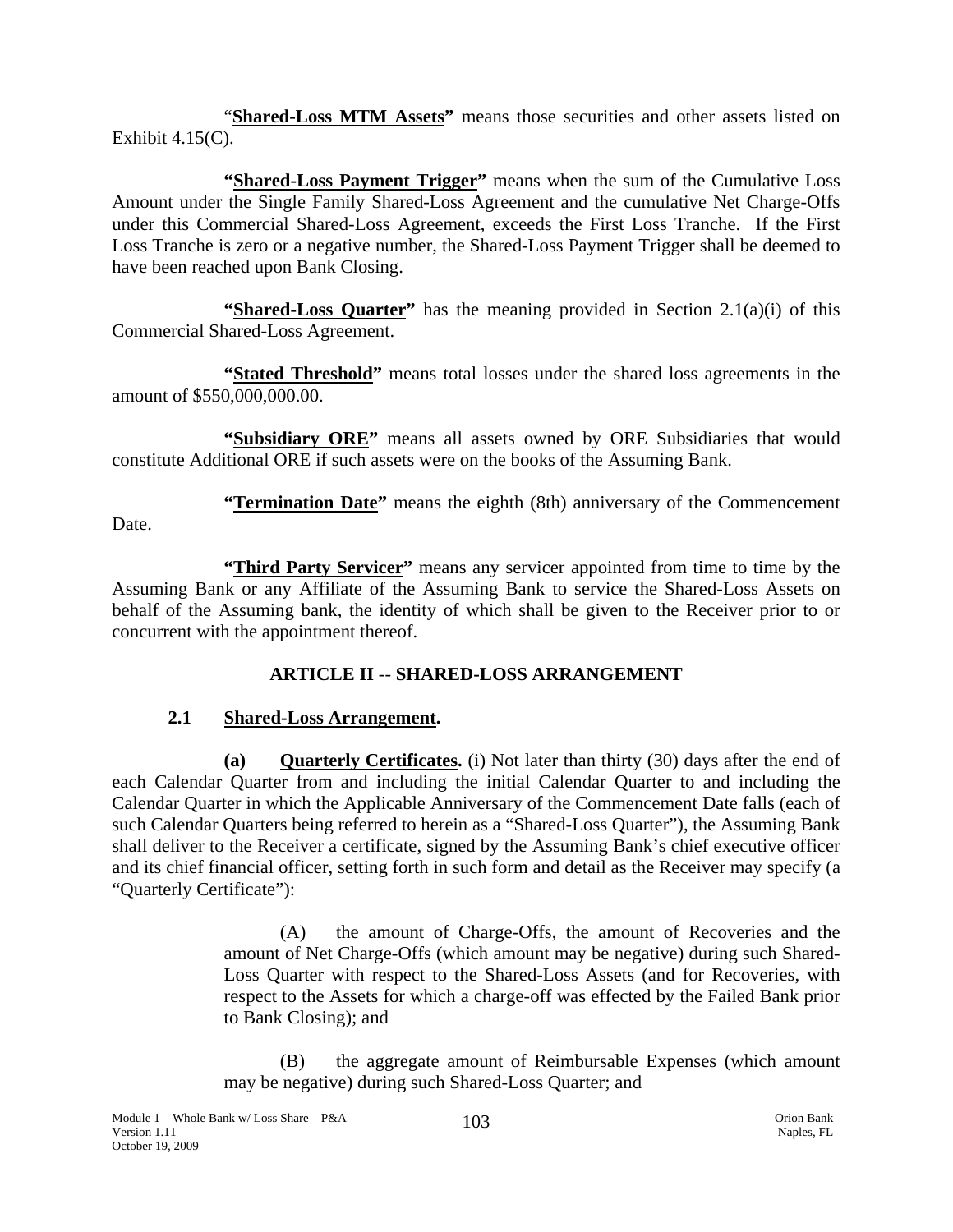(C) net realized loss on the Shared Loss MTM Assets determined pursuant to FAS 115, expressed as a positive number (MTM Net Realized Loss), or net realized gain on the Shared Loss MTM assets, expressed as a negative number (MTM Net Realized Gain); and

(D) any other than temporary impairment of the Shared Loss MTM Assets, determined pursuant to FAS 115, expressed as a positive number ("OTTI Loss") or reversals of OTTI Loss, expressed as a negative number (for the avoidance of doubt, normal and customary unrealized mark-to-market changes by reason of the application of fair value accounting do not qualify for loss sharing payments).

(ii) Not later than thirty (30) days after the end of each Calendar Quarter from and including the first Calendar Quarter following the final Shared-Loss Quarter to and including the Calendar Quarter in which the Termination Date falls (each of such Calendar Quarters being referred to herein as a "Recovery Quarter"), the Assuming Bank shall deliver to the Receiver a Quarterly Certificate setting forth, in such form and detail as the Receiver may specify

> (A) the amount of Recoveries and Recovery Expenses during such Recovery Quarter. On the Quarterly Certificate for the first Recovery Quarter only, the Assuming Bank may report as a separate item, in such form and detail as the Receiver may specify, the aggregate amount of any Reimbursable Expenses that: (a) were incurred prior to or during the final Shared-Loss Quarter, and (b) had not been included in any Quarterly Certificate for any Shared-Loss Quarter because they had not been actually paid by or on behalf of the Assuming Bank (in accordance with the terms of this Commercial Shared-Loss Agreement) during any Shared-Loss Quarter and (c) were actually paid by or on behalf of the Assuming Bank (in accordance with the terms of this Commercial Shared-Loss Agreement) during the first Recovery Quarter; and

(B) net realized gain on the Shared Loss MTM Assets.

# **(b) Payments With Respect to Shared-Loss Assets.**

(i) For purposes of this Section 2.1(b), the Assuming Bank shall initially record the Shared-Loss Assets on its Accounting Records at Book Value, and initially record the Shared Loss MTM Assets on its Accounting Records at Fair Value, and adjust such amounts as such values may change after the Bank Closing. If the amount of all Net Charge-Offs during any Shared-Loss Quarter plus Reimbursable Expenses, plus MTM Net Realized Gain or MTM Net Realized Loss, plus OTTI Loss during such Shared-Loss Quarter (the "Shared-Loss Amount") is positive, then, except as provided in Sections 2.1(c) and (e) below, and subject to the provisions of Section 2.1(b)(vi) below, not later than fifteen (15) days after the date on which the Receiver receives the Quarterly Certificate with respect to such Shared-Loss Quarter, the Receiver shall pay to the Assuming Bank an amount equal to eighty percent (80%) of the Shared-Loss Amount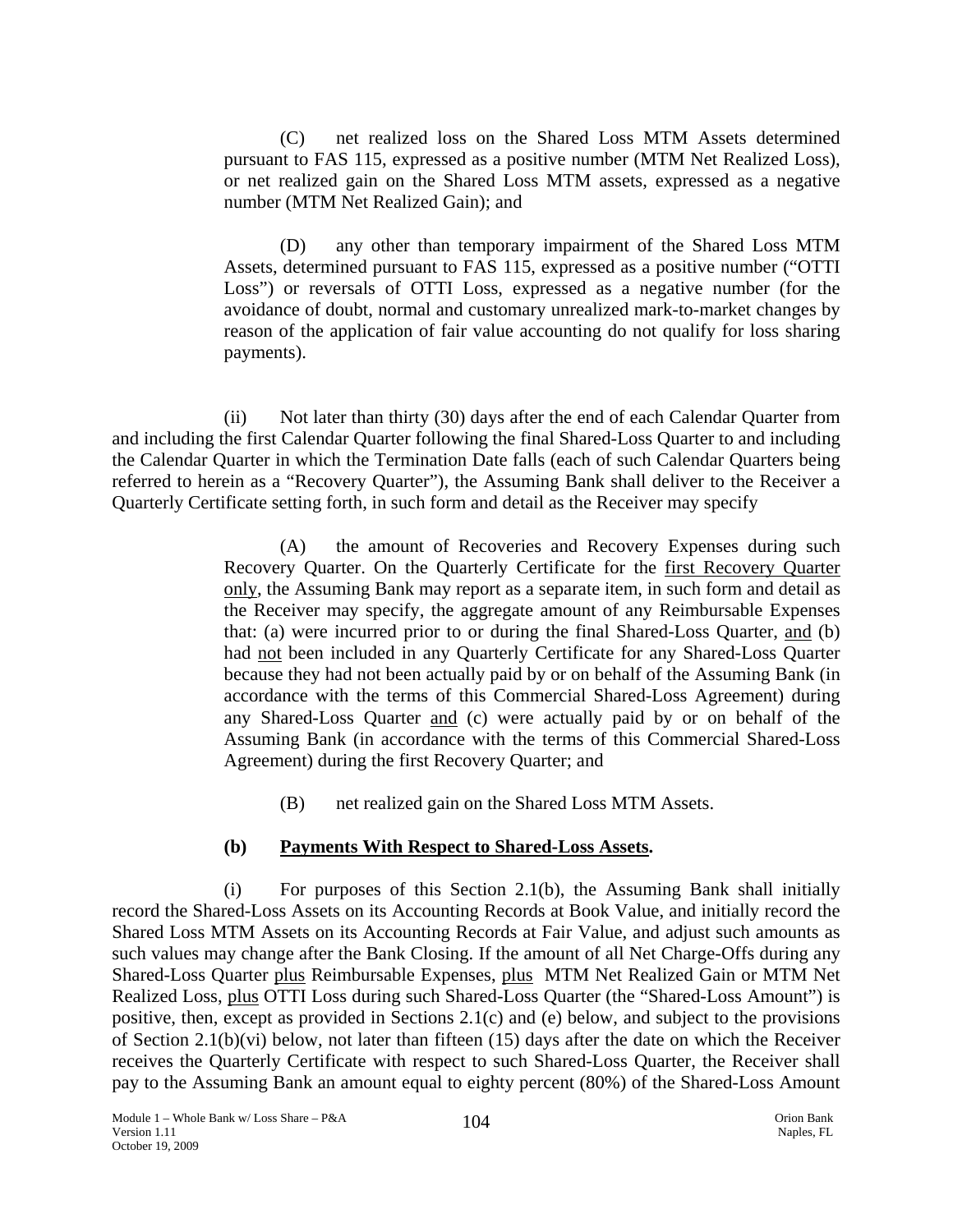for such Shared-Loss Quarter. If the Shared-Loss Amount during any Shared-Loss Quarter is negative, the Assuming Bank shall pay to the Receiver an amount equal to eighty percent (80%) of the Shared-Loss Amount for such Shared-Loss Quarter, which payment shall be delivered to the Receiver together with the Quarterly Certificate for such Shared-Loss Quarter. When the cumulative Shared-Loss Amounts for all Shared-Loss Quarters plus the Cumulative Loss Amount under the Single Family Shared-Loss Agreement equals or exceeds the Stated Threshold, the Receiver shall pay to the Assuming Bank an amount equal to ninety-five percent ((95%) of the Shared-Loss Amount for each Shared-Loss Quarter, until such time as the cumulative Shared-Loss Amount for all Shared-Loss Quarters is less than the Stated Threshold, when the percentage shall revert back to eighty percent (80%).

(ii) If the amount of gross Recoveries during any Recovery Quarter less Recovery Expenses during such Recovery Quarter plus net realized gains or reversals of OTTI Loss on Shared Loss MTM Assets (the "Recovery Amount") is positive, then, simultaneously with its delivery of the Quarterly Certificate with respect to such Recovery Quarter, the Assuming Bank shall pay to the Receiver an amount equal to eighty percent (80%) of the Recovery Amount for such Recovery Quarter. If the Recovery Amount is negative, then such negative amount shall be subtracted from the amount of gross Recoveries during the next succeeding Recovery Quarter in determining the Recovery Amount in such next succeeding Recovery Quarter; provided, that this Section 2.1(b)(ii) shall operate successively in the event that the Recovery Amount (after giving effect to this Section 2.1(b)(ii)) in such next succeeding Recovery Quarter is negative. The Assuming Bank shall specify, in the Quarterly Certificate for the final Recovery Quarter, the aggregate amount for all Recovery Quarters only, as of the end of, and including, the final Recovery Quarter of (A) Recoveries plus net realized gains or reversals of OTTI Loss on Shared Loss MTM Assets ("Aggregate Recovery Period Recoveries"), (B) Recovery Expenses ("Aggregate Recovery Expenses"), and (C) only those Recovery Expenses that have been actually "offset" against Aggregate Recovery Period Recoveries (including those so "offset" in that final Recovery Quarter) ("Aggregate Offset Recovery Expenses"); as used in this sentence, the term "offset" means the amount that has been applied to reduce gross Recoveries in any Recovery Quarter pursuant to the methodology set forth in this Section 2.1(b)(ii). If, at the end of the final Recovery Quarter the amount of Aggregate Recovery Expenses exceeds the amount of Aggregate Recovery Period Recoveries, the Receiver shall have no obligation to pay to the Assuming Bank all or any portion of such excess. Subsequent to the Assuming Bank's calculation of the Recovery Amount (if any) for the final Recovery Quarter, the Assuming Bank shall also show on the Quarterly Certificate for the final Recovery Quarter the results of the following three mathematical calculations: (i) Aggregate Recovery Period Recoveries minus Aggregate Offset Recovery Expenses; (ii) Aggregate Recovery Expenses minus Aggregate Offset Recovery Expenses; and (iii) the lesser of the two amounts calculated in (i) and (ii) immediately above ("Additional Recovery Expenses") multiplied by 80% (the amount so calculated in (iii) being defined as the "Additional Recovery Expense Amount"). If the Additional Recovery Expense Amount is greater than zero, then the Assuming Bank may request in the Quarterly Certificate for the final Recovery Quarter that the Receiver reimburse the Assuming Bank the amount of the Additional Recovery Expense Amount and the Receiver shall pay to the Assuming Bank the Additional Recovery Expense Amount within fifteen (15) days after the date on which the Receiver receives that Quarterly Certificate. On the Quarterly Certificate for the final Recovery Quarter only, the Assuming Bank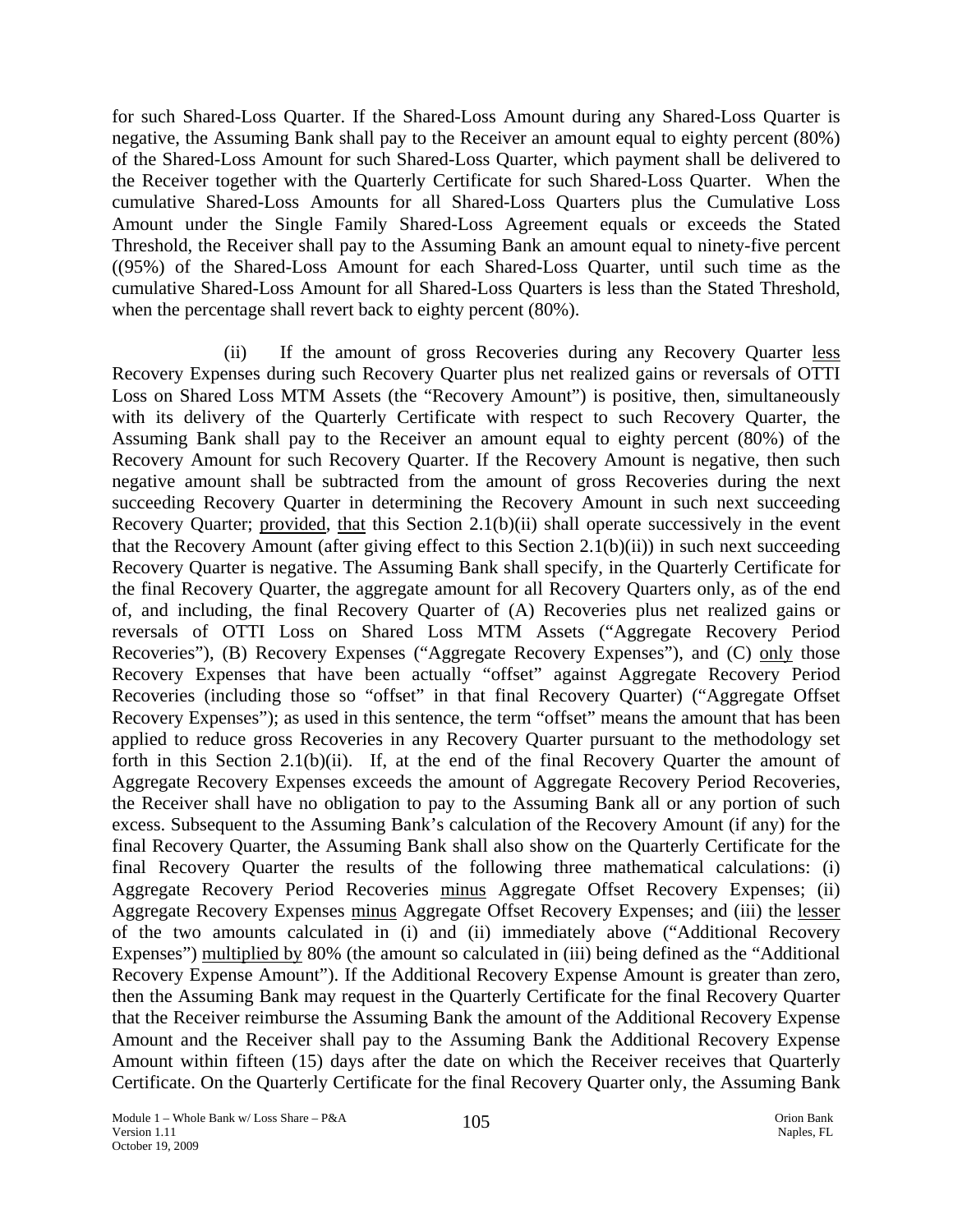may include, in addition to any Recovery Expenses for that Recovery Quarter that were paid by or on behalf of the Assuming Bank in that Recovery Quarter, those Recovery Expenses that: (a) were incurred prior to or during the final Recovery Quarter, and (b) had not been included in any Quarterly Certificate for any Recovery Quarter because they had not been actually paid by or on behalf of the Assuming Bank (in accordance with the terms of this Commercial Shared-Loss Agreement) during any Recovery Quarter, and (c) were actually paid by or on behalf of the Assuming Bank (in accordance with the terms of this Commercial Shared-Loss Agreement) prior to the date the Assuming Bank is required to deliver that final Quarterly Certificate to the Receiver under the terms of Section 2.1(a)(ii).

(iii) With respect to each Shared-Loss Quarter and Recovery Quarter, collections by or on behalf of the Assuming Bank on any charge-off effected by the Failed Bank prior to Bank Closing on an Asset other than a Shared-Loss Asset or Shared-Loss MTM Assets shall be reported as Recoveries under this Section 2.1 only to the extent such collections exceed the Book Value of such Asset, if any. For any Shared-Loss Quarter or Recovery Quarter in which collections by or on behalf of the Assuming Bank on such Asset are applied to both Book Value and to a charge-off effected by the Failed Bank prior to Bank Closing, the amount of expenditures incurred by or on behalf of the Assuming Bank attributable to the collection of any such Asset, that shall be considered a Reimbursable Expense or a Recovery Expense under this Section 2.1 will be limited to a proportion of such expenditures which is equal to the proportion derived by dividing (A) the amount of collections on such Asset applied to a charge-off effected by the Failed Bank prior to Bank Closing, by (B) the total collections on such Assets.

(iv) If the Assuming Bank has duly specified an amount of Reimbursable Expenses on the Quarterly Certificate for the first Recovery Quarter as described above in the last sentence of Section 2.1(a)(ii), then, not later than fifteen  $(15)$  days after the date on which the Receiver receives that Quarterly Certificate, the Receiver shall pay to the Assuming Bank an amount equal to eighty percent (80%) (or, if the Cumulative Loss Amount under the Single Family Shared-Loss Agreement plus the cumulative Shared-Loss Amount for all Shared-Loss Quarters equals or exceeds the Stated Threshold, ninety-five percent (95%)) of the amount of such Reimbursable Expenses.

(v) If the First Loss Tranche as determined under the Purchase and Assumption Agreement is a positive number, Receiver has no obligation to make payment for any Shared Loss Quarters until the Shared-Loss Payment Trigger is satisfied.

(vi) Payments from the Receiver with respect to this Commercial Shared-Loss Agreement are administrative expenses of the Receiver. To the extent the Receiver needs funds for shared-loss payments respect to this Commercial Shared-Loss Agreement, the Receiver shall request funds under the Master Loan and Security Agreement, as amended ("MLSA"), from FDIC in its corporate capacity. The Receiver will not agree to any amendment of the MLSA that would prevent the Receiver from drawing on the MLSA to fund shared-loss payments.

**(c) Limitation on Shared-Loss Payment.** The Receiver shall not be required to make any payments pursuant to this Section 2.1 with respect to any Charge-Off of a Shared-Loss Asset that the Receiver or the Corporation determines, based upon the Examination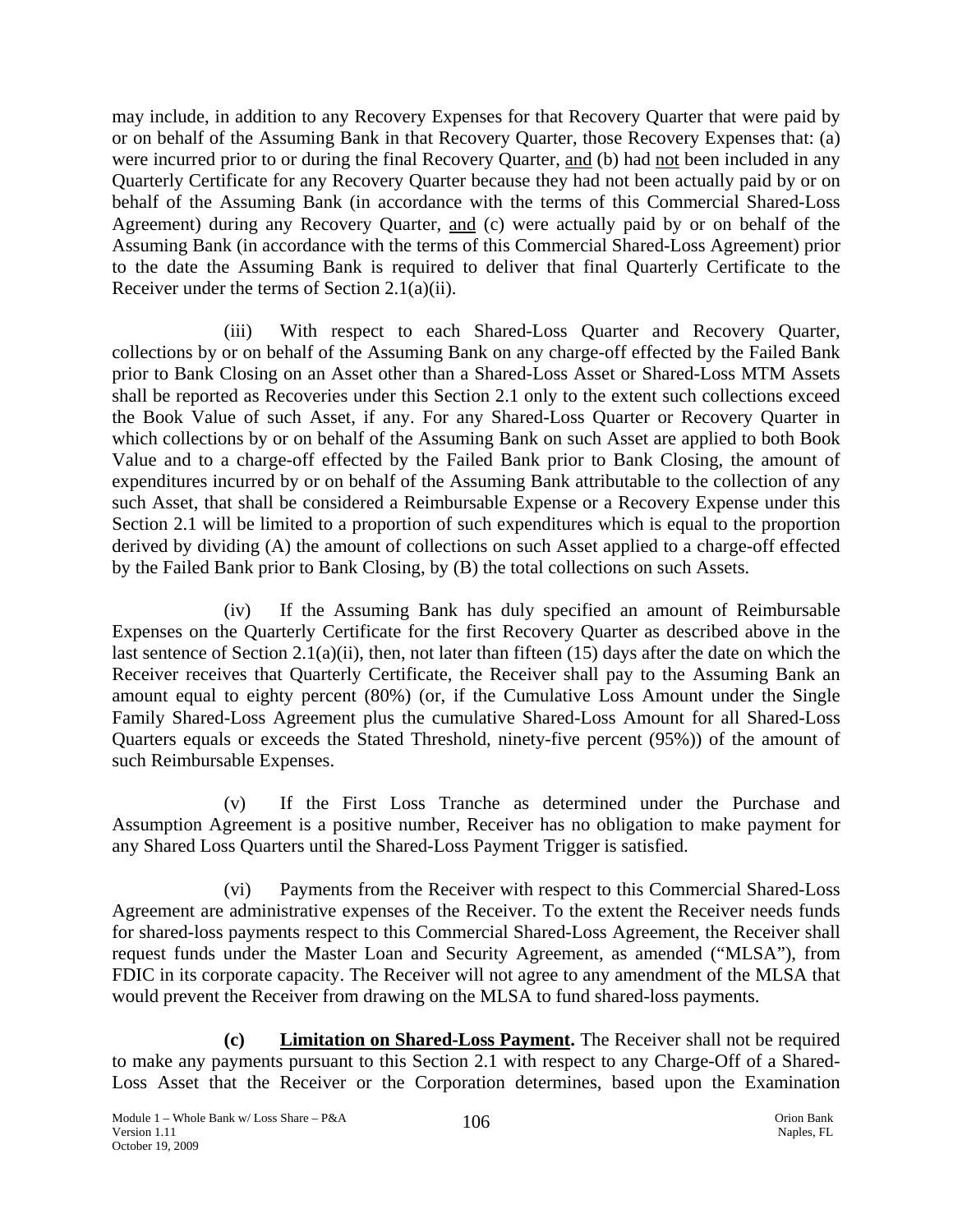Criteria, should not have been effected by the Assuming Bank; provided, (x) the Receiver must provide notice to the Assuming Bank detailing the grounds for not making such payment, (y) the Receiver must provide the Assuming Bank with a reasonable opportunity to cure any such deficiency and  $(z)$  (1) to the extent curable, if cured, the Receiver shall make payment with respect to any properly effected Charge-Off and (2) to the extent not curable, the Receiver shall make a payment as to all Charge-Offs (or portion of Charge-Offs) that were effected which would have been payable as a Charge-Off if the Assuming Bank had properly effected such Charge-Off. In the event that the Receiver does not make any payments with respect to any Charge-Off of a Shared-Loss Asset pursuant to this Section 2.1 or determines that a payment was improperly made, the Assuming Bank and the Receiver shall, upon final resolution, make such accounting adjustments and payments as may be necessary to give retroactive effect to such corrections.

Loan to the detriment of such Shared-Loss Asset to which such loan is related; provided, that **(d) Sale of, or Additional Advances or Amendments with Respect to, Shared-Loss Loans and Administration of Related Loans.** No Shared-Loss Loan shall be treated as a Shared-Loss Asset pursuant to this Section 2.1 (i) if the Assuming Bank sells or otherwise transfers such Shared-Loss Loan or any interest therein (whether with or without recourse) to any Person, (ii) after the Assuming Bank makes any additional advance, commitment or increase in the amount of a commitment with respect to such Shared-Loss Loan that does not constitute a Permitted Advance or a Shared-Loss Loan Commitment Advance, (iii) after the Assuming Bank makes any amendment, modification, renewal or extension to such Shared-Loss Loan that does not constitute a Permitted Amendment, or (iv) after the Assuming Bank has managed, administered or collected any "Related Loan" (as such term is defined in Section 3.4 of Article III of this Commercial Shared-Loss Agreement) in any manner which would have the effect of increasing the amount of any collections with respect to the Related any such Shared-Loss Loan that has been the subject of Charge-Offs prior to the taking of any action described in clause (i), (ii), (iii) or (iv) of this Section 2.1(d) by the Assuming Bank shall be treated as a Shared-Loss Asset pursuant to this Section 2.1 solely for the purpose of treatment of Recoveries on such Charge-Offs until such time as the amount of Recoveries with respect to such Shared-Loss Asset equals such Charge-Offs.

## **(e) Option to Purchase.**

(i) In the event that the Assuming Bank determines that there is a substantial likelihood that continued efforts to collect a Shared-Loss Asset or an Asset for which a chargeoff was effected by the Failed Bank with, in either case, a Legal Balance of \$500,000 or more on the Accounting Records of the Assuming Bank will result in an expenditure, after Bank Closing, of funds by on behalf of the Assuming Bank to a third party for a specified purpose (the expenditure of which, in its best judgment, will maximize collections), which do not constitute Reimbursable Expenses or Recovery Expenses, and such expenses will exceed ten percent (10%) of the then book value thereof as reflected on the Accounting Records of the Assuming Bank, the Assuming Bank shall (i) promptly so notify the Receiver and (ii) request that such expenditure be treated as a Reimbursable Expense or Recovery Expense for purposes of this Section 2.1. (Where the Assuming Bank determines that there is a substantial likelihood that the previously mentioned situation exists with respect to continued efforts to collect a Shared-Loss Asset or an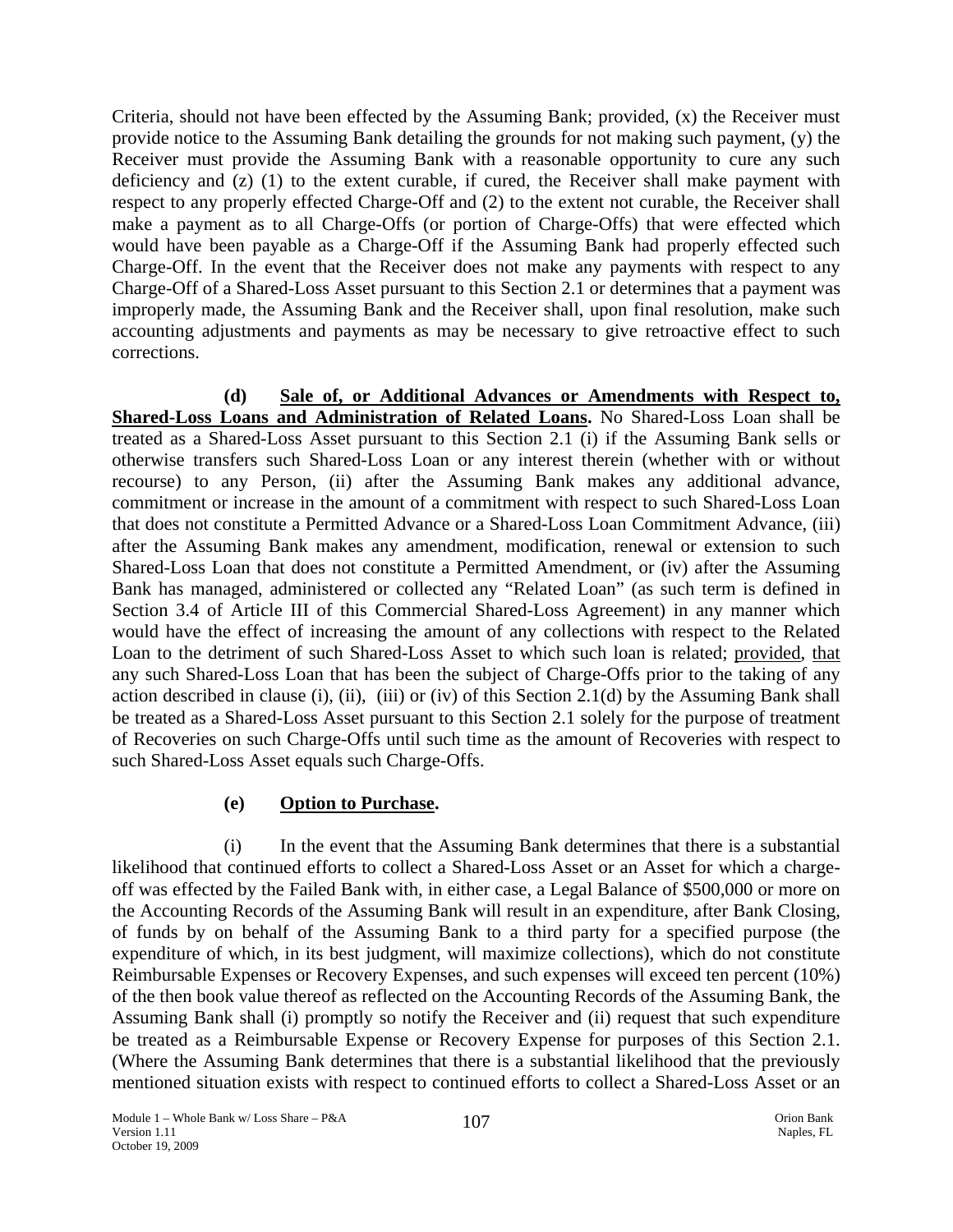Asset for which a charge-off was effected by the Failed Bank with, in either case, a Legal Balance of less than \$1,000,000 on the Accounting Records of the Assuming Bank, the Assuming Bank may so notify the Receiver and request that such expenditure be treated as a Reimbursable Expense or Recovery Expense.) Within thirty (30) days after its receipt of such a notice, the Receiver will advise the Assuming Bank of its consent or denial, that such expenditures shall be treated as a Reimbursable Expense or Recovery Expense, as the case may be. Notwithstanding the failure of the Receiver to give its consent with respect to such expenditures, the Assuming Bank shall continue to administer such Shared-Loss Asset in accordance with Section 2.2, except that the Assuming Bank shall not be required to make such expenditures. At any time after its receipt of such a notice and on or prior to the Termination Date the Receiver shall have the right to purchase such Shared-Loss Asset or Asset as provided in Section 2.1(e)(iii), notwithstanding any consent by the Receiver with respect to such expenditure.

(ii) During the period prior to the Termination Date, the Assuming Bank shall notify the Receiver within fifteen (15) days after any of the following becomes fully or partially charged-off:

> (A) a Shared-Loss Loan having a Legal Balance (or, in the case of more than one (1) Shared-Loss Loan made to the same Obligor, a combined Legal Balance) of \$500,000 or more in circumstances in which the legal claim against the relevant Obligor survives; or

> (B) a Shared-Loss Loan to a director, an "executive officer" as defined in 12 C.F.R. 215.2(d), a "principal shareholder" as defined in 12 C.F.R. 215.2(l), or an Affiliate of the Assuming Bank.

(iii) If the Receiver determines in its discretion that the Assuming Bank is not diligently pursuing collection efforts with respect to any Shared-Loss Asset which has been fully or partially charged-off or written-down (including any Shared-Loss Asset which is identified or required to be identified in a notice pursuant to Section  $2.1(e)(ii)$  or any Asset for which there exists a Failed Bank Charge-Off/Write-Down, the Receiver may at its option, exercisable at any time on or prior to the Termination Date, require the Assuming Bank to assign, transfer and convey such Shared-Loss Asset or Asset to and for the sole benefit of the Receiver for a price equal to the Shared-Loss Asset Repurchase Price thereof less the Related Liability Amount with respect to any Related Liabilities related to such Shared-Loss Asset or Asset.

(iv) Not later than ten (10) days after the date upon which the Assuming Bank receives notice of the Receiver's intention to purchase or require the assignment of any Shared-Loss Asset or Asset pursuant to Section 2.1(e)(i) or (iii), the Assuming Bank shall transfer to the Receiver such Shared-Loss Asset or Asset and any Credit Files relating thereto and shall take all such other actions as may be necessary and appropriate to adequately effect the transfer of such Shared-Loss Asset or Asset from the Assuming Bank to the Receiver. Not later than fifteen (15) days after the date upon which the Receiver receives such Shared-Loss Asset or Asset and any Credit Files relating thereto, the Receiver shall pay to the Assuming Bank an amount equal to the Shared-Loss Asset Repurchase Price of such Shared-Loss Asset or Asset less the Related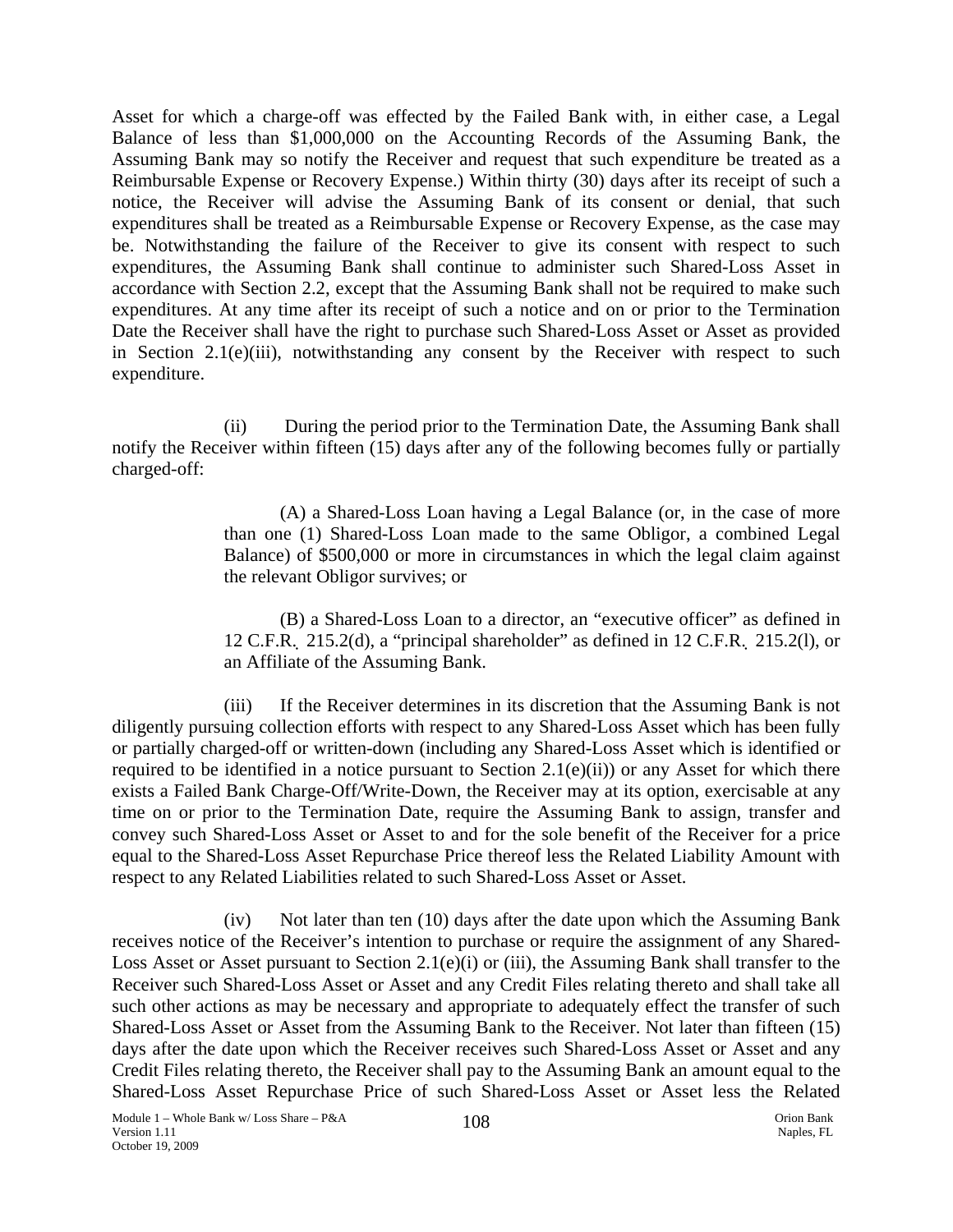Liability Amount.

(v) The Receiver shall assume all Related Liabilities with respect to any Shared-Loss Asset or Asset set forth in the notice described in Section 2.1(e)(iv).

#### **(f) Dispute Resolution.**

(i) (A) Any dispute as to whether a Charge-Off of a Shared-Loss Asset was made in accordance with Examination Criteria shall be resolved by the Assuming Bank's Chartering Authority. (B) With respect to any other dispute arising under the terms of this Commercial Shared-Loss Agreement which the parties hereto cannot resolve after having negotiated such matter, in good faith, for a thirty (30) day period, other than a dispute the Corporation is not permitted to submit to arbitration under the Administrative Dispute Resolution Act of 1996 ("ADRA"), as amended, such other dispute shall be resolved by determination of a review board (a "Review Board") established pursuant to Section 2.1(f). Any Review Board under this Section 2.1(f) shall follow the provisions of the Federal Arbitration Act and shall follow the provisions of the ADRA. (C) Any determination by the Assuming Bank's Chartering Authority or by a Review Board shall be conclusive and binding on the parties hereto and not subject to further dispute, and judgment may be entered on said determination in accordance with applicable arbitration law in any court having jurisdiction thereof.

(ii) A Review Board shall consist of three (3) members, each of whom shall have such expertise as the Corporation and the Assuming Bank agree is relevant. As appropriate, the Receiver or the Corporation (the "FDIC Party") will select one member, one member will be selected by the Assuming Bank and the third member (the "Neutral Member") will be selected by the other two members. The member of the Review Board selected by a party may be removed at any time by such party upon two (2) days' written notice to the other party of the selection of a replacement member. The Neutral Member may be removed by unanimous action of the members appointed by the FDIC Party and the Assuming Bank after two (2) days' prior written notice to the FDIC Party and the Assuming Bank of the selection of a replacement Neutral Member. In addition, if a Neutral Member fails for any reason to serve or continue to serve on the Review Board, the other remaining members shall so notify the parties to the dispute and the Neutral Member in writing that such Neutral Member will be replaced, and the Neutral Member shall thereafter be replaced by the unanimous action of the other remaining members within twenty (20) business days of that notification.

(iii) No dispute may be submitted to a Review Board by any of the parties to this Commercial Shared-Loss Agreement unless such party has provided to the other party a written notice of dispute ("Notice of Dispute"). During the forty-five (45)-day period following the providing of a Notice of Dispute, the parties to the dispute will make every effort in good faith to resolve the dispute by mutual agreement. As part of these good faith efforts, the parties should consider the use of less formal dispute resolution techniques, as judged appropriate by each party in its sole discretion. Such techniques may include, but are not limited to, mediation, settlement conference, and early neutral evaluation. If the parties have not agreed to a resolution of the dispute by the end of such forty-five (45)-day period, then, subject to the discretion of the Corporation and the written consent of the Assuming Bank as set forth in Section  $2.1(f)(i)(B)$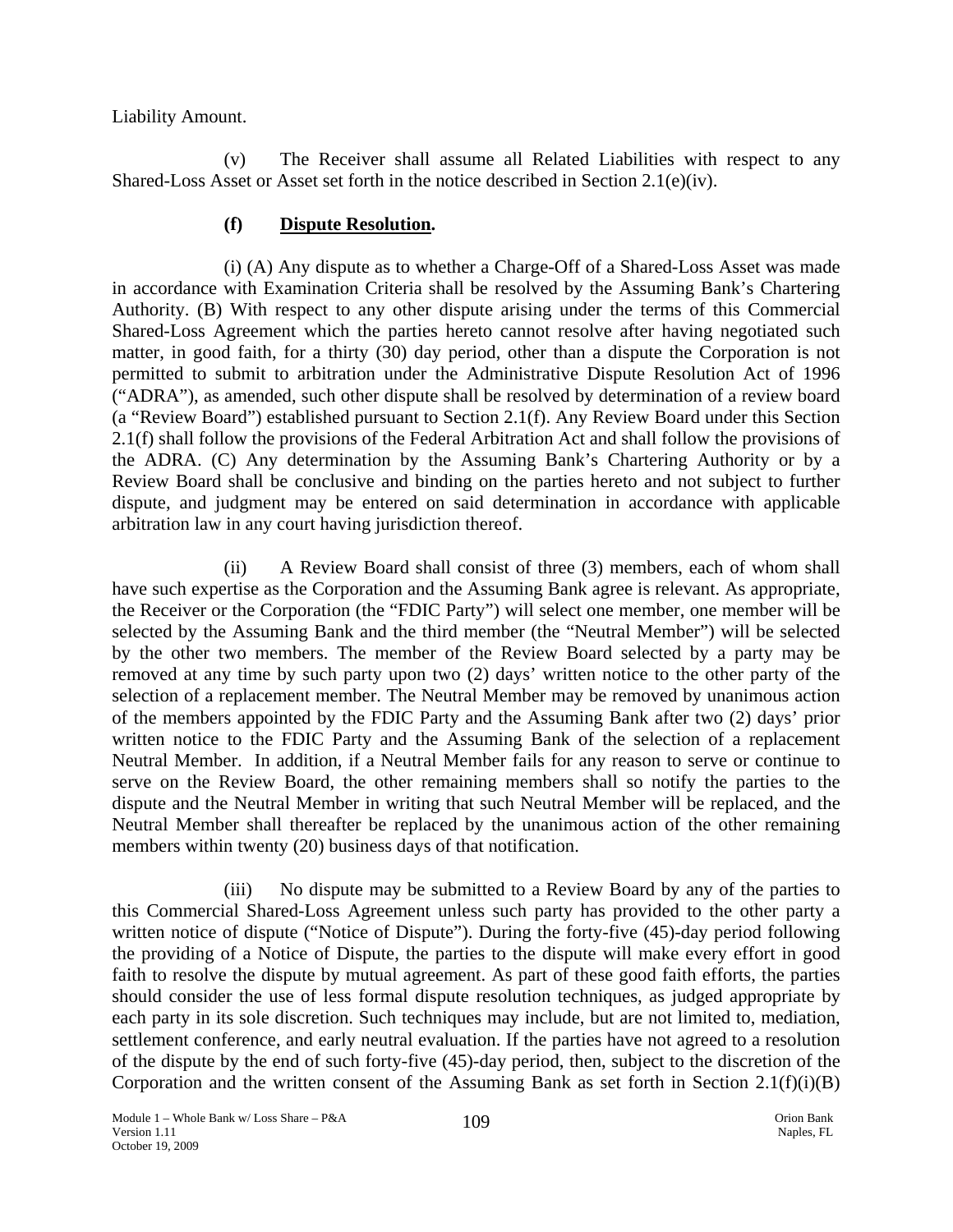above, on the first day following the end of such period, the FDIC Party and the Assuming Bank shall notify each other of its selection of its member of the Review Board and such members shall be instructed to promptly select the Neutral Member of the Review Board. If the members appointed by the FDIC Party and the Assuming Bank are unable to promptly agree upon the initial selection of the Neutral Member, or a timely replacement Neutral Member as set forth in Section 2.1(f)(ii) above, the two appointed members shall apply to the American Arbitration Association ("AAA"), and such Neutral Member shall be appointed in accordance with the Commercial Arbitration Rules of the AAA.

(iv) The resolution of a dispute pursuant to this Section 2.1(f) shall be governed by the Commercial Arbitration Rules of the AAA to the extent that such rules are not inconsistent with this Section 2.1(f). The Review Board may modify the procedures set forth in such rules from time to time with the prior approval of the FDIC Party and the Assuming Bank.

(v) Within fifteen (15) days after the last to occur of the final written submissions of both parties, the presentation of witnesses, if any, and oral presentations, if any, the Review Board shall adopt the position of one of the parties and shall present to the parties a written award regarding the dispute. The determination of any two (2) members of a Review Board will constitute the determination of such Review Board.

(vi) The FDIC Party and the Assuming Bank will each pay the fees and expenses of the member of the Review Board selected by it. The FDIC Party and Assuming Bank will share equally the fees and expenses of the Neutral Member. No such fees or expenses incurred by or on behalf of the Assuming Bank shall be subject to reimbursement by the FDIC Party under this Commercial Shared-Loss Agreement or otherwise.

(vii) Each party will bear all costs and expenses incurred by it in connection with the submission of any dispute to a Review Board. No such costs or expenses incurred by or on behalf of the Assuming Bank shall be subject to reimbursement by the FDIC Party under this Commercial Shared-Loss Agreement or otherwise. The Review Board shall have no authority to award costs or expenses incurred by either party to these proceedings.

(viii) Any dispute resolution proceeding held pursuant to this Section 2.1(f) shall not be public. In addition, each party and each member of any Review Board shall strictly maintain the confidentiality of all issues, disputes, arguments, positions and interpretations of any such proceeding, as well as all information, attachments, enclosures, exhibits, summaries, compilations, studies, analyses, notes, documents, statements, schedules and other similar items associated therewith, except as the parties agree in writing or such disclosure is required pursuant to law, rule or regulation. Pursuant to ADRA, dispute resolution communications may not be disclosed either by the parties or by any member of the Review board unless:

(1) all parties to the dispute resolution proceeding agree in writing;

- (2) the communication has already been made public;
- (3) the communication is required by statute, rule or regulation to be made public;

or

(4) a court determines that such testimony or disclosure is necessary to prevent a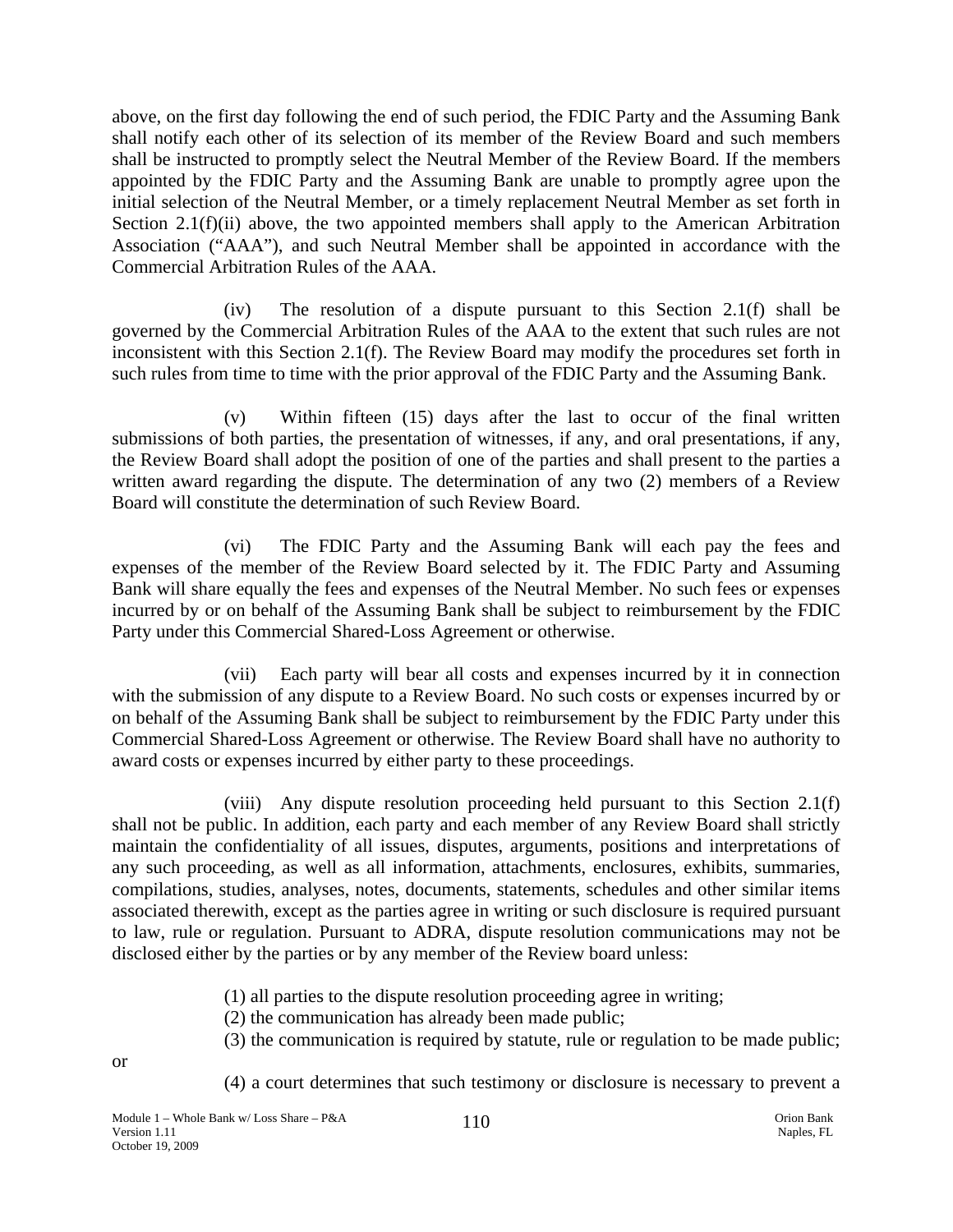manifest injustice, help establish a violation of the law or prevent harm to the public health or safety, or of sufficient magnitude in the particular case to outweigh the integrity of dispute resolution proceedings in general by reducing the confidence of parties in future cases that their communications will remain confidential.

(ix) Any dispute resolution proceeding pursuant to this Section 2.1(f) (whether as a matter of good faith negotiations, by resort to a Review Board, or otherwise) is a compromise negotiation for purposes of the Federal Rules of Evidence and state rules of evidence. The parties agree that all proceedings, including any statement made or document prepared by any party, attorney or other participants are privileged and shall not be disclosed in any subsequent proceeding or document or construed for any purpose as an admission against interest. Any document submitted and any statements made during any dispute resolution proceeding are for settlement purposes only. The parties further agree not to subpoena any of the members of the Review Board or any documents submitted to the Review Board. In no event will the Neutral Member voluntarily testify on behalf of any party.

(x) No decision, interpretation, determination, analysis, statement, award or other pronouncement of any Review Board shall constitute precedent as regards any subsequent proceeding (whether or not such proceeding involves dispute resolution under this Commercial Shared-Loss Agreement) nor shall any Review Board be bound to follow any decision, interpretation, determination, analysis, statement, award or other pronouncement rendered by any previous Review Board or any other previous dispute resolution panel which may have convened in connection with a transaction involving other failed financial institutions or Federal assistance transactions.

(xi) The parties may extend any period of time in this Section 2.1(f) by mutual agreement. Notwithstanding anything above to the contrary, no dispute shall be submitted to a Review Board until each member of the Review Board, and any substitute member, if applicable, agrees to be bound by the provisions of this Section 2.1(f) as applicable to members of a Review Board. Prior to the commencement of the Review Board proceedings, or, in the case of a substitute Neutral Member, prior to the re-commencement of such proceedings subsequent to that substitution, the Neutral Member shall provide a written oath of impartiality.

(xii) For the avoidance of doubt, and notwithstanding anything herein to the contrary, in the event any notice of dispute is provided to a party under this Section 2.1(g) prior to the Termination Date, the terms of this Commercial Shared-Loss Agreement shall remain in effect with respect to any such items set forth in such notice until such time as any such dispute with respect to such item is finally resolved.

 (g) **Payment in the Event Losses Fail to Reach Expected Level**. On the date that is 45 days following the last day (such day, the "True-Up Measurement Date") of the calendar month in which the tenth anniversary of the calendar day following the Bank Closing occurs, the Assuming Bank shall pay to the Receiver fifty percent (50%) of the excess, if any, of (i) twenty percent (20%) of the Stated Threshold less (ii) the sum of (A) twenty-five percent (25%) of the asset premium (discount) plus (B) twenty-five percent (25%) of the Cumulative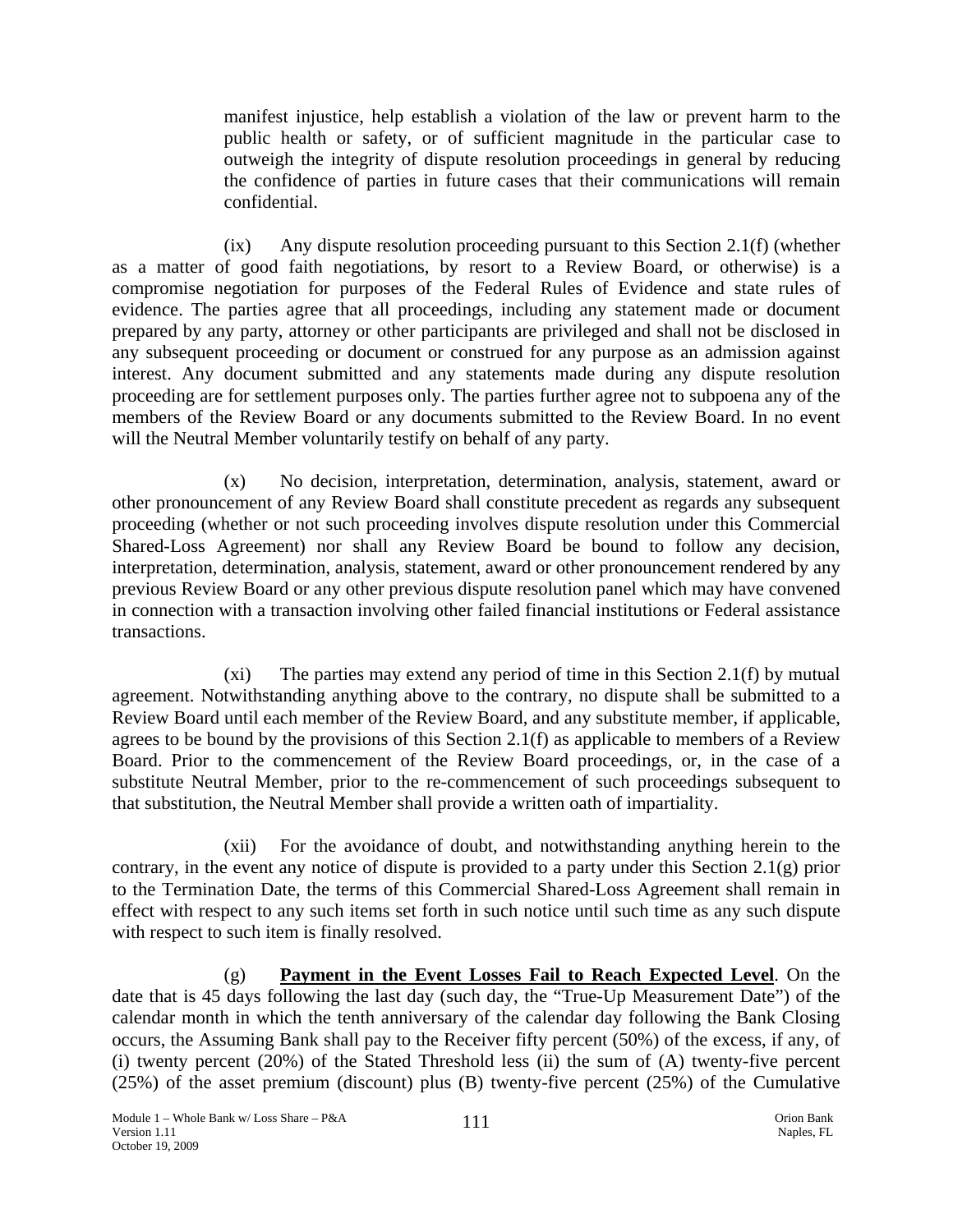Shared-Loss Payments plus (C) the Cumulative Servicing Amount. The Assuming Bank shall deliver to the Receiver not later than 30 days following the True-Up Measurement Date, a schedule, signed by an officer of the Assuming Bank, setting forth in reasonable detail the calculation of the Cumulative Shared-Loss Payments and the Cumulative Servicing Amount.

**2.2 Administration of Shared-Loss Assets.** The Assuming Bank shall at all times prior to the Termination Date comply with the Rules Regarding the Administration of Shared-Loss Assets as set forth in Article III of this Commercial Shared-Loss Agreement.

### **2.3 Auditor Report; Right to Audit.**

(a) Within ninety (90) days after the end of each fiscal year from and including the fiscal year during which Bank Closing falls to and including the calendar year during which the Termination Date falls, the Assuming Bank shall deliver to the Corporation and to the Receiver a report signed by its independent public accountants stating that they have reviewed the terms of this Commercial Shared-Loss Agreement and that, in the course of their annual audit of the Assuming Bank's books and records, nothing has come to their attention suggesting that any computations required to be made by the Assuming Bank during such year by this Article II were not made by the Assuming Bank in accordance herewith. In the event that the Assuming Bank cannot comply with the preceding sentence, it shall promptly submit to the Receiver corrected computations together with a report signed by its independent public accountants stating that, after giving effect to such corrected computations, nothing has come to their attention suggesting that any computations required to be made by the Assuming Bank during such year by this Article II were not made by the Assuming Bank in accordance herewith. In such event, the Assuming Bank and the Receiver shall make all such accounting adjustments and payments as may be necessary to give effect to each correction reflected in such corrected computations, retroactive to the date on which the corresponding incorrect computation was made. It is the intention of this provision to align the timing of the audit required under this Commercial Shared-Loss Agreement with the examination audit required pursuant to 12 CFR Section 363.

(b) The Assuming Bank shall perform on an annual basis an internal audit of its compliance with the provisions of this Article II and shall provide the Receiver and the Corporation with copies of the internal audit reports and access to internal audit workpapers related to such internal audit.

(c) The Receiver or the Corporation may perform an audit to determine the Assuming Bank's compliance with the provisions of this Commercial Shared-Loss Agreement, including this Article II, at any time by providing not less than ten (10) Business Days prior written notice. The scope and duration of any such audit shall be within the discretion of the Receiver or the Corporation, as the case may be, but shall in no event be administered in a manner that unreasonably interferes with the operation of the Assuming Bank's business. The Receiver or the Corporation, as the case may be, shall bear the expense of any such audit. In the event that any corrections are necessary as a result of such an audit, the Assuming Bank and the Receiver shall make such accounting adjustments and payments as may be necessary to give retroactive effect to such corrections.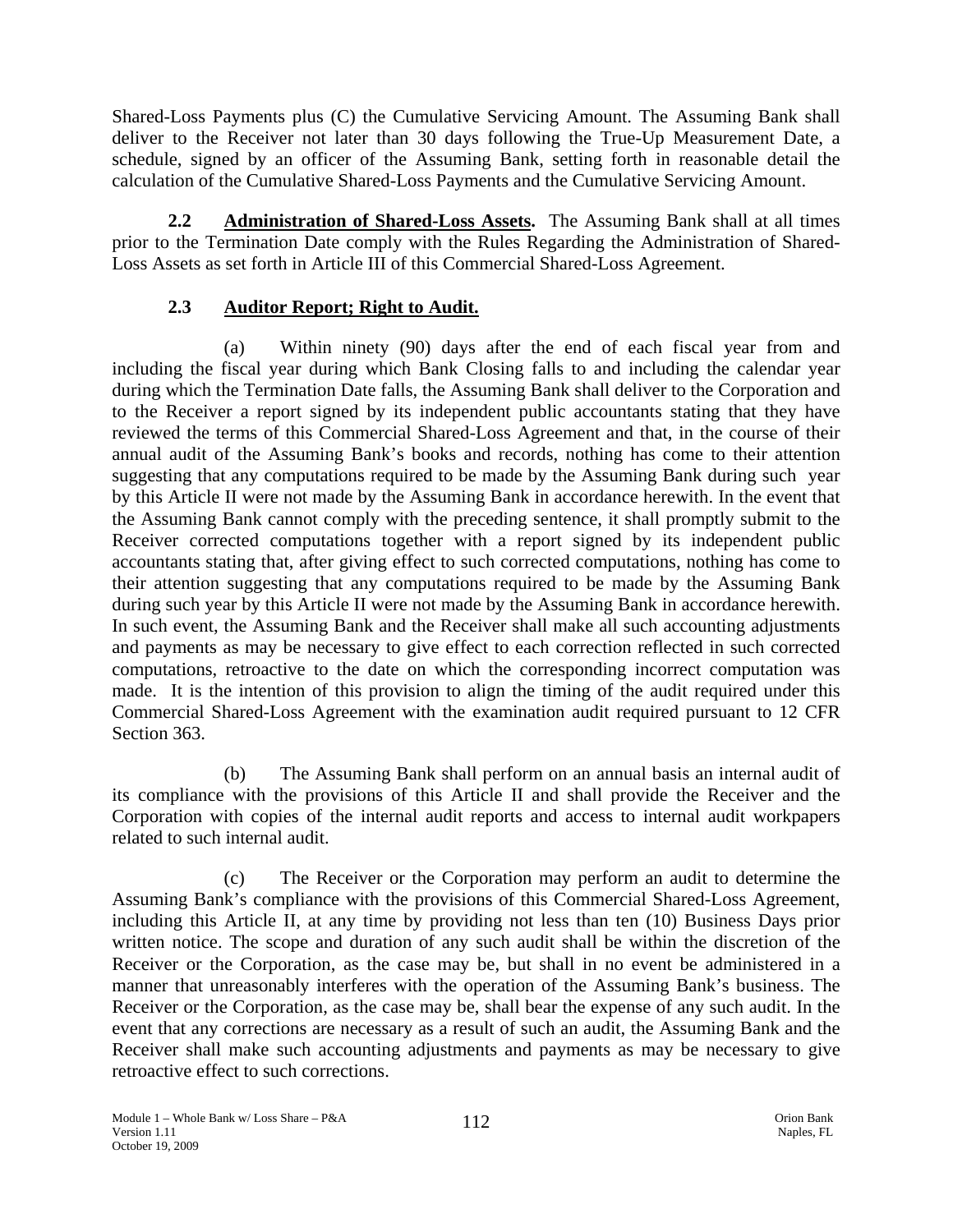**2.4 Withholdings.** Notwithstanding any other provision in this Article II, the Receiver, upon the direction of the Director (or designee) of the Corporation's Division of Resolutions and Receiverships, may withhold payment for any amounts included in a Quarterly Certificate delivered pursuant to Section 2.1, if, in its judgment, there is a reasonable basis under the terms of this Commercial Shared-Loss Agreement for denying the eligibility of an item for which reimbursement or payment is sought under such Section. In such event, the Receiver shall provide a written notice to the Assuming Bank detailing the grounds for withholding such payment. At such time as the Assuming Bank demonstrates to the satisfaction of the Receiver that the grounds for such withholding of payment, or portion of payment, no longer exist or have been cured, then the Receiver shall pay the Assuming Bank the amount withheld which the Receiver determines is eligible for payment, within fifteen (15) Business Days. In the event the Receiver or the Assuming Bank elects to submit the issue of the eligibility of the item for reimbursement or payment for determination under the dispute resolution procedures of Section 2.1(f), then (i) if the dispute is settled by the mutual agreement of the parties in accordance with Section 2.1(f)(iii), the Receiver shall pay the amount withheld (to the extent so agreed) within fifteen (15) Business Days from the date upon which the dispute is determined by the parties to be resolved by mutual agreement, and (ii) if the dispute is resolved by the determination of a Review Board, the Receiver shall pay the amount withheld (to the extent so determined) within fifteen (15) Business Days from the date upon which the Receiver is notified of the determination by the Review Board of its obligation to make such payment. Any payment by the Receiver pursuant to this Section 2.4 shall be made together with interest on the amount thereof from the date the payment was agreed or determined otherwise to be due, at the interest rate per annum determined by the Receiver to be equal to the coupon equivalent of the three (3)-month U.S. Treasury Bill Rate in effect as of the first Business Day of each Calendar Quarter during which such interest accrues as reported in the Federal Reserve Board's Statistical Release for Selected Interest Rates H.15 opposite the caption "Auction Average - 3-Month" or, if not so reported for such day, for the next preceding Business Day for which such rate was so reported.

**2.5 Books and Records**. The Assuming Bank shall at all times during the term of this Commercial Shared-Loss Agreement keep books and records which fairly present all dealings and transactions carried out in connection with its business and affairs. Except as otherwise provided for in the Purchase and Assumption Agreement or this Commercial Shared-Loss Agreement, all financial books and records shall be kept in accordance with generally accepted accounting principles, consistently applied for the periods involved and in a manner such that information necessary to determine compliance with any requirement of the Purchase and Assumption Agreement or this Commercial Shared-Loss Agreement will be readily obtainable, and in a manner such that the purposes of the Purchase and Assumption Agreement or this Commercial Shared-Loss Agreement may be effectively accomplished. Without the prior written approval of the Corporation, the Assuming Bank shall not make any change in its accounting principles adversely affecting the value of the Shared-Loss Assets except as required by a change in generally accepted accounting principles. The Assuming Bank shall notify the Corporation of any change in its accounting principles affecting the Shared-Loss Assets which it believes are required by a change in generally accepted accounting principles.

**2.6 Information**. The Assuming Bank shall promptly provide to the Corporation such other information, including financial statements and computations, relating to the perfor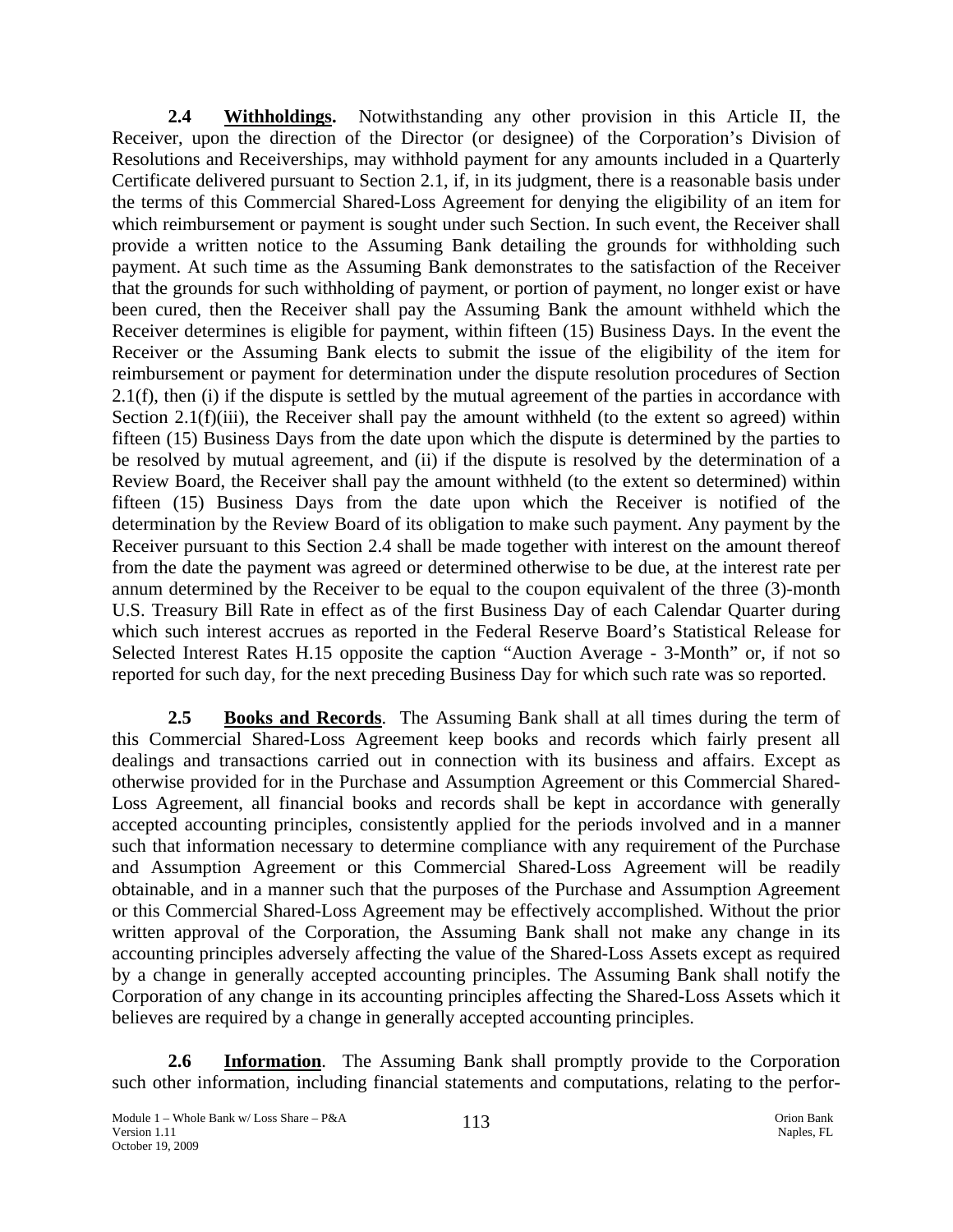mance of the provisions of the Purchase and Assumption Agreement or otherwise relating to its business and affairs or this Commercial Shared-Loss Agreement, as the Corporation or the Receiver may request from time to time.

**2.7 Tax Ruling.** The Assuming Bank shall not at any time, without the Corporation's prior written consent, seek a private letter ruling or other determination from the Internal Revenue Service or otherwise seek to qualify for any special tax treatment or benefits associated with any payments made by the Corporation pursuant to the Purchase and Assumption Agreement or this Commercial Shared-Loss Agreement.

#### **ARTICLE III - RULES REGARDING THE ADMINISTRATION OF SHARED-LOSS ASSETS AND SHARED-LOSS MTM ASSETS**

**3.1 Agreement with Respect to Administration.** The Assuming Bank shall (and shall cause any of its Affiliates to which the Assuming Bank transfers any Shared-Loss Assets or Shared-Loss MTM Assets) to, or a Third Party Servicer to, manage, administer, and collect the Shared-Loss Assets and Shared-Loss MTM Assets while owned by the Assuming Bank or any Affiliate thereof during the term of this Commercial Shared-Loss Agreement in accordance with the rules set forth in this Article III ("Rules"). The Assuming Bank shall be responsible to the Receiver and the Corporation in the performance of its duties hereunder and shall provide to the Receiver and the Corporation such reports as the Receiver or the Corporation reasonably deems advisable, including but not limited to the reports required by Section 3.3 hereof, and shall permit the Receiver and the Corporation at all times to monitor the Assuming Bank's performance of its duties hereunder.

## **3.2 Duties of the Assuming Bank with Respect to Shared-Loss Assets.**

(a) In performance of its duties under these Rules, the Assuming Bank shall:

(i) manage, administer, collect and effect Charge-Offs and Recoveries with respect to each Shared-Loss Asset in a manner consistent with (A) usual and prudent business and banking practices; (B) the Assuming Bank's (or, in the case a Third Party Servicer is engaged, the Third Party Servicer's) practices and procedures including, without limitation, the then-effective written internal credit policy guidelines of the Assuming Bank, with respect to the management, administration and collection of and taking of charge-offs and write-downs with respect to loans, other real estate and repossessed collateral that do not constitute Shared Loss Assets;

(ii) exercise its best business judgment in managing, administering, collecting and effecting Charge-Offs with respect to Shared-Loss Assets;

(iii) use its best efforts to maximize collections with respect to Shared-Loss Assets and, if applicable for a particular Shared-Loss Asset, without regard to the effect of maximizing collections on assets held by the Assuming Bank or any of its Affiliates that are not Shared-Loss Assets;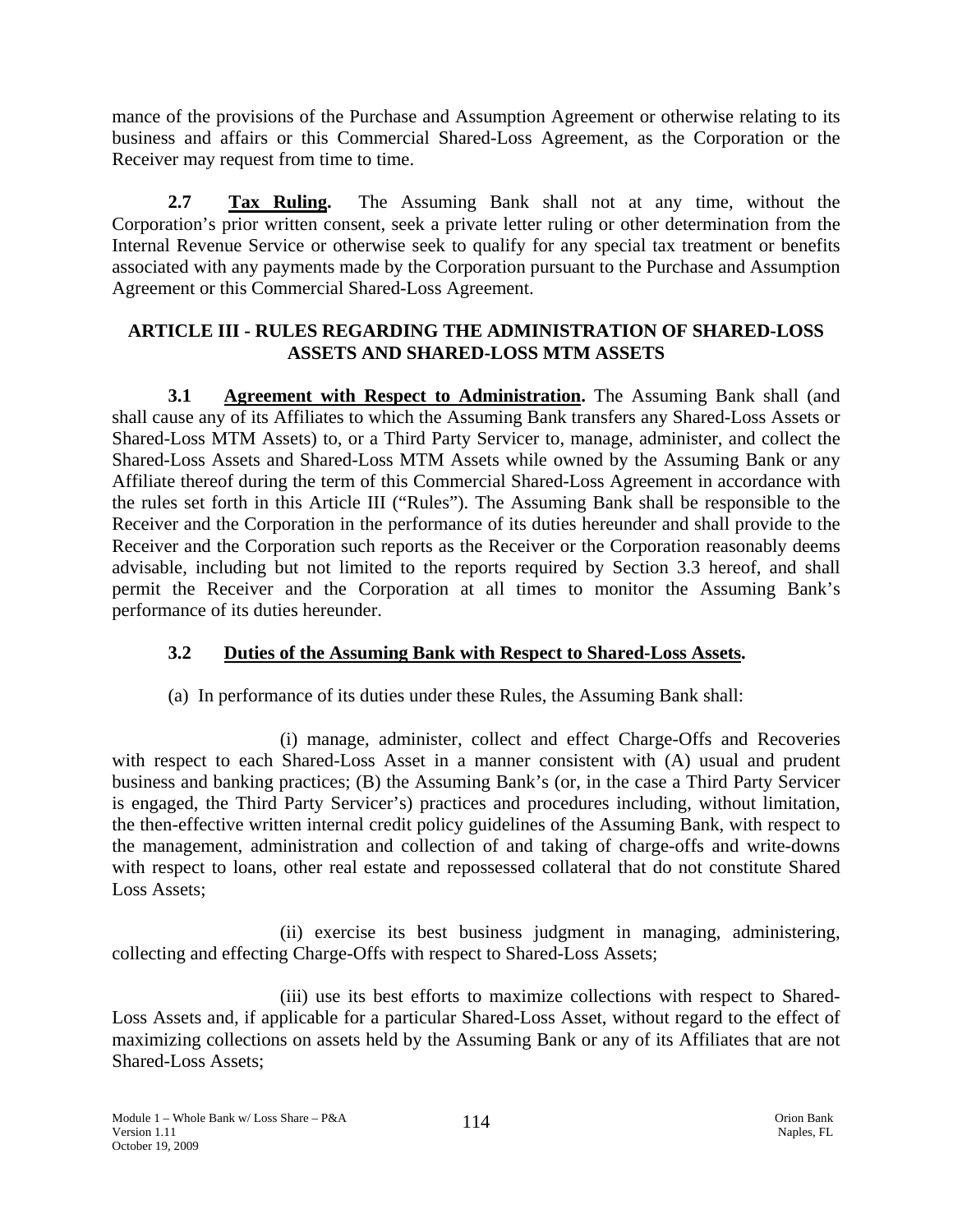(iv) adopt and implement accounting, reporting, record-keeping and similar systems with respect to the Shared-Loss Assets, as provided in Section 3.4 hereof;

(v) retain sufficient staff to perform its duties hereunder; and

(vi) provide written notification in accordance with Article IV of this Commercial Shared-Loss Agreement immediately after the execution of any contract pursuant to which any third party (other than an Affiliate of the Assuming Bank) will manage, administer or collect any of the Shared-Loss Assets, together with a copy of that contract.

(b) Any transaction with or between any Affiliate of the Assuming Bank with respect to any Shared-Loss Asset including, without limitation, the execution of any contract pursuant to which any Affiliate of the Assuming Bank will manage, administer or collect any of the Shared-Loss Assets, or any other action involving self-dealing, shall be subject to the prior written approval of the Receiver or the Corporation.

(c) The following categories of expenses shall not be deemed to be Reimbursable Expenses or Recovery Expenses:

(i) Federal, State, or local income taxes and expenses related thereto;

(ii) salaries or other compensation and related benefits of Assuming Bank employees and the employees of its Affiliates including, without limitation, any bonus, commission or severance arrangements, training, payroll taxes, dues, or travel- or relocationrelated expenses,;

(iii) the cost of space occupied by the Assuming Bank, any Affiliate thereof and their staff, the rental of and maintenance of furniture and equipment, and expenses for data processing including the purchase or enhancement of data processing systems;

(iv) except as otherwise provided herein, fees for accounting and other independent professional consultants (other than consultants retained to assess the presence, storage or release of any hazardous or toxic substance, or any pollutant or contaminant with respect to the collateral securing a Shared-Loss Loan that has been fully or partially charged-off); provided, that for purposes of this Section 3.2(c)(iv), fees of attorneys and appraisers engaged as necessary to assist in collections with respect to Shared-Loss Assets shall not be deemed to be fees of other independent consultants;

(v) allocated portions of any other overhead or general and administrative expense other than any fees relating to specific assets, such as appraisal fees or environmental audit fees, for services of a type the Assuming Bank does not normally perform internally;

(vi) any expense not incurred in good faith and with the same degree of care that the Assuming Bank normally would exercise in the collection of troubled assets in which it alone had an interest; and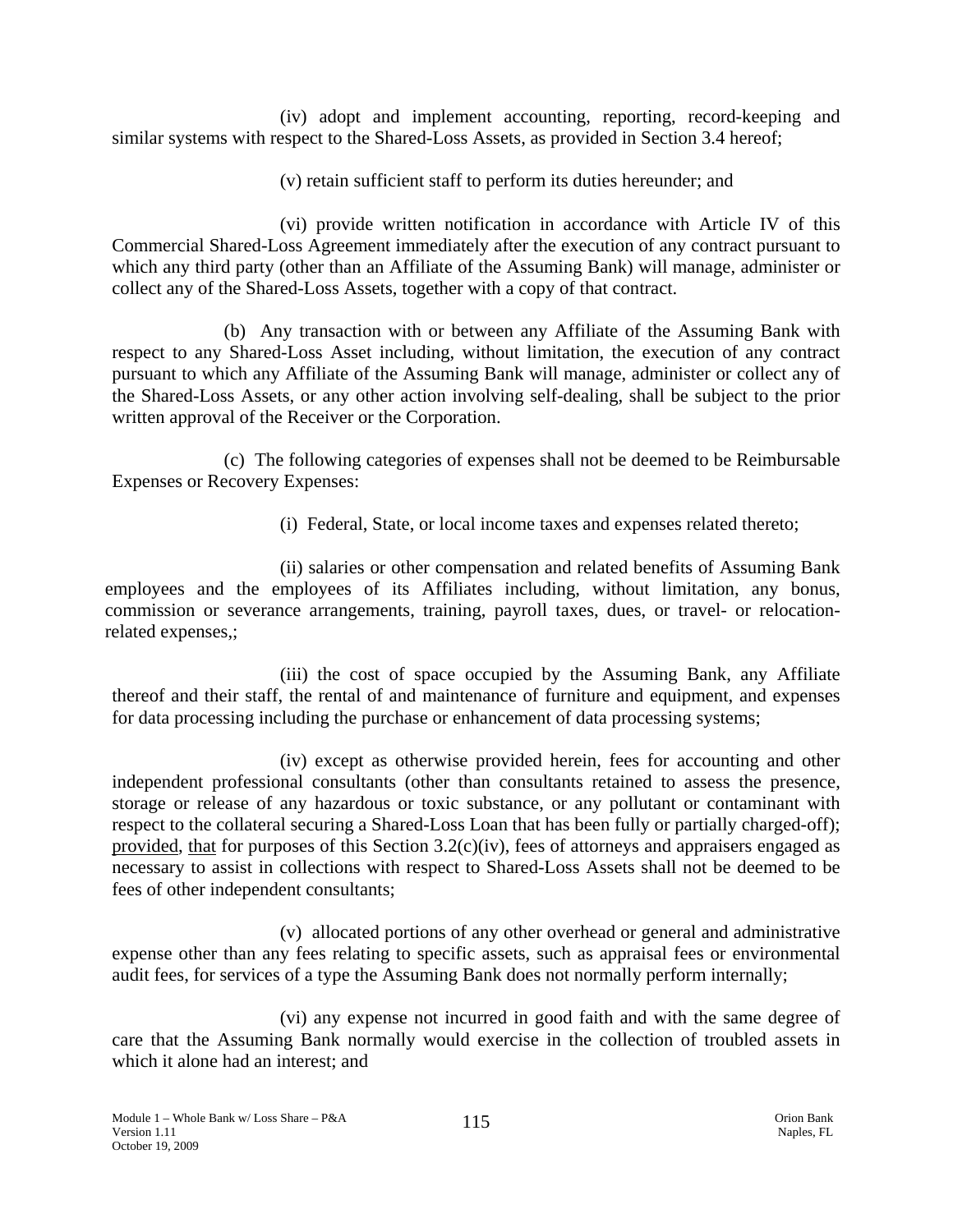(vii) any expense incurred for a product, service or activity that is of an extravagant nature or design.

(d) Subject to Section 3.7, the Assuming Bank shall not contract with third parties to provide services the cost of which would be a Reimbursable Expense or Recovery Expense if the Assuming Bank would have provided such services itself if the relevant Shared-Loss Assets were not subject to the loss-sharing provisions of Section 2.1 of this Commercial Shared-Loss Agreement.

#### **3.3 Duties of the Assuming Bank with Respect to Shared-Loss MTM Assets.**

(a) In performance of its duties under these Rules, the Assuming Bank shall:

(i) manage, administer, collect and each Shared-Loss MTM Asset in a manner consistent with  $(A)$  usual and prudent business and banking practices;  $(B)$  the Assuming Bank's practices and procedures including, without limitation, the then-effective written internal credit policy guidelines of the Assuming Bank, with respect to the management, administration and collection of similar assets that are not Shared-Loss MTM Assets;

(ii) exercise its best business judgment in managing, administering, collecting and effecting Charge-Offs with respect to Shared-Loss MTM Assets;

(iii) use its best efforts to maximize collections with respect to Shared-Loss MTM Assets and, if applicable for a particular Shared-Loss MTM Asset, without regard to the effect of maximizing collections on assets held by the Assuming Bank or any of its Affiliates that are not Shared-Loss MTM Assets, provided that, any sale of a Shared-Loss MTM Asset shall only be made with the prior approval of the Receiver or the Corporation;

(iv) adopt and implement accounting, reporting, record-keeping and similar systems with respect to the Shared-Loss MTM Assets, as provided in Section 3.4 hereof;

(v) retain sufficient staff to perform its duties hereunder; and

(vi) provide written notification in accordance with Article IV of this Commercial Shared-Loss Agreement immediately after the execution of any contract pursuant to which any third party (other than an Affiliate of the Assuming Bank) will manage, administer or collect any of the Shared-Loss MTM Assets, together with a copy of that contract.

(b) Any transaction with or between any Affiliate of the Assuming Bank with respect to any Shared-Loss MTM Asset including, without limitation, the execution of any contract pursuant to which any Affiliate of the Assuming Bank will manage, administer or collect any of the Shared-Loss Assets, or any other action involving self-dealing, shall be subject to the prior written approval of the Receiver or the Corporation.

(c) The Assuming Bank shall not contract with third parties to provide services the cost of which would be a Reimbursable Expense or Recovery Expense if the Assuming Bank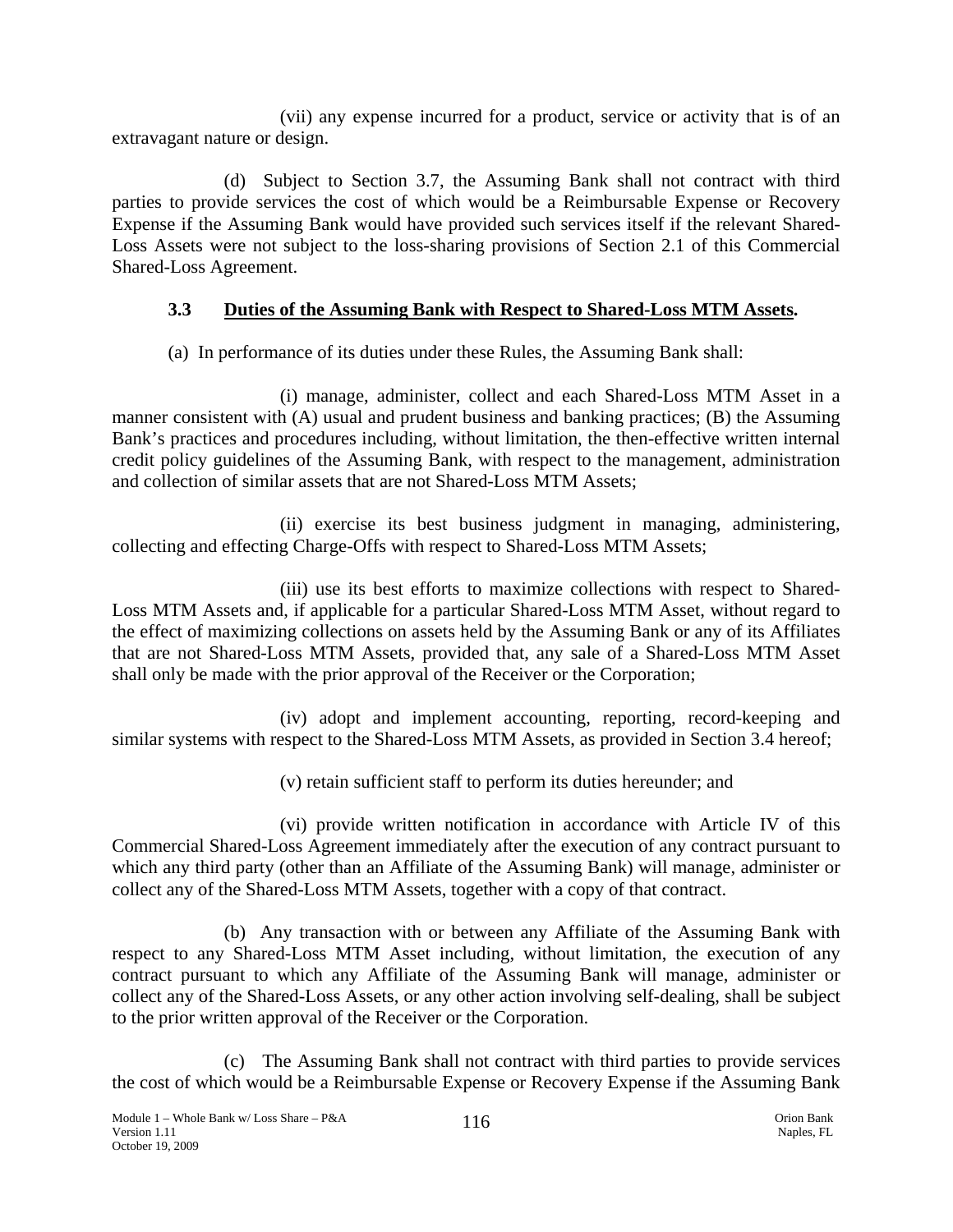would have provided such services itself if the relevant Shared-Loss Assets were not subject to the loss-sharing provisions of Section 2.1 of this Commercial Shared-Loss Agreement.

**3.4 Records and Reports**. The Assuming Bank shall establish and maintain records on a separate general ledger, and on such subsidiary ledgers as may be appropriate to account for the Shared-Loss Assets and the Shared-Loss MTM Assets, in such form and detail as the Receiver or the Corporation may require, to enable the Assuming Bank to prepare and deliver to the Receiver or the Corporation such reports as the Receiver or the Corporation may from time to time request regarding the Shared-Loss Assets, the Shared-Loss MTM Assets and the Quarterly Certificates required by Section 2.1 of this Commercial Shared-Loss Agreement.

# **3.5 Related Loans**.

(a) The Assuming Bank shall not manage, administer or collect any "Related Loan" in any manner which would have the effect of increasing the amount of any collections with respect to the Related Loan to the detriment of the Shared-Loss Asset to which such loan is related. A "Related Loan" means any loan or extension of credit held by the Assuming Bank at any time on or prior to the end of the final Recovery Quarter that is: (i) made to the same Obligor with respect to a Loan that is a Shared-Loss Asset or with respect to a Loan from which Other Real Estate, Additional ORE or Subsidiary ORE derived, or (ii) attributable to the same primary Obligor with respect to any Loan described in clause (i) under the rules of the Assuming Bank's Chartering Authority concerning the legal lending limits of financial institutions organized under its jurisdiction as in effect on the Commencement Date, as applied to the Assuming Bank.

(b) The Assuming Bank shall prepare and deliver to the Receiver with the Quarterly Certificates for the Calendar Quarters ending June 30 and December 31 for all Shared-Loss Quarters and Recovery Quarters, a schedule of all Related Loans which are commercial loans or commercial real estate loans with Legal Balances of \$500,000 or more on the Accounting Records of the Assuming Bank as of the end of each such semi-annual period, and all other commercial loans or commercial real estate loans attributable to the same Obligor on such loans of \$500,000 or more.

**3.6 Legal Action; Utilization of Special Receivership Powers**. The Assuming Bank shall notify the Receiver in writing (such notice to be given in accordance with Article IV below and to include all relevant details) prior to utilizing in any legal action any special legal power or right which the Assuming Bank derives as a result of having acquired a Shared-Loss Asset from the Receiver, and the Assuming Bank shall not utilize any such power unless the Receiver shall have consented in writing to the proposed usage. The Receiver shall have the right to direct such proposed usage by the Assuming Bank and the Assuming Bank shall comply in all respects with such direction. Upon request of the Receiver, the Assuming Bank will advise the Receiver as to the status of any such legal action. The Assuming Bank shall immediately notify the Receiver of any judgment in litigation involving any of the aforesaid special powers or rights.

**3.7 Third Party Servicer**. The Assuming Bank may perform any of its obligations and/or exercise any of its rights under this Commercial Shared-Loss Agreement through or by one or more Third Party Servicers, who may take actions and make expenditures as if any such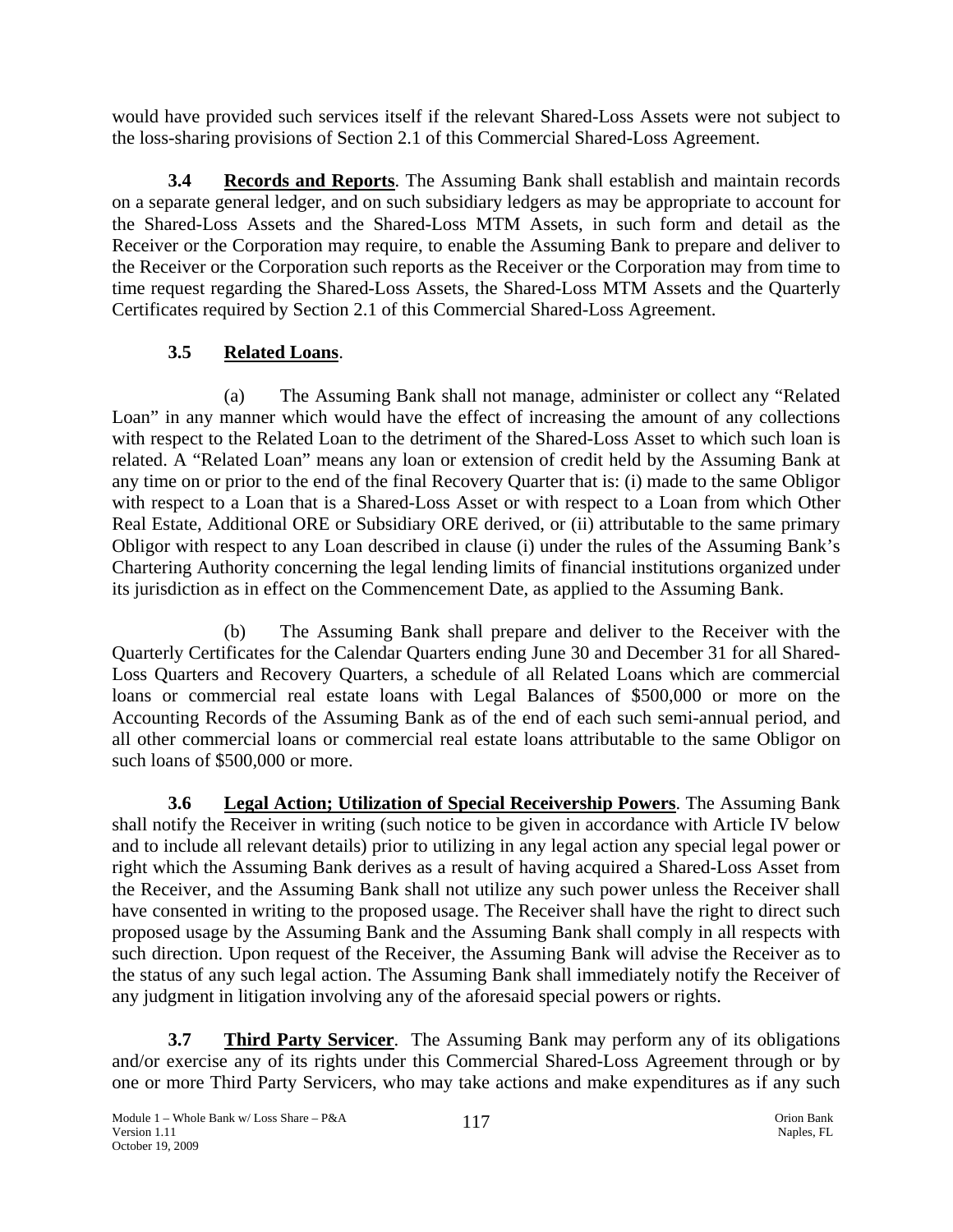Third Party Servicer was the Assuming Bank hereunder (and, for the avoidance of doubt, such expenses incurred by any such Third Party Servicer on behalf of the Assuming Bank shall be Reimbursable Expenses or Recovery Expenses, as the case may be, to the same extent such expenses would so qualify if incurred by the Assuming Bank); provided, however, that the use thereof by the Assuming Bank shall not release the Assuming Bank of any obligation or liability hereunder.

#### **ARTICLE IV -- PORTFOLIO SALE**

**4.1 Assuming Bank Portfolio Sales of Remaining Shared-Loss Assets**. The Assuming Bank shall have the right with the concurrence of the Receiver, commencing as of the first day of the third to last Shared-Loss Quarter, to liquidate for cash consideration, in one or more transactions, all or a portion of Shared-Loss Assets held by the Assuming Bank ("Portfolio Sales"). If the Assuming Bank exercises its option under this Section 4.1, it must give thirty (30) days notice in writing to the Receiver setting forth the details and schedule for the Portfolio Sale which shall be conducted by means of sealed bid sales to third parties, not including any of the Assuming Bank's affiliates, contractors, or any affiliates of the Assuming Bank's contractors.

**4.2 Calculation of Sale Gain or Loss**. For Shared-Loss Assets gain or loss on the sales under Section 4.1 will be calculated as the sale price received by the Assuming Bank less the book value of the remaining Shared-Loss Assets.

## **ARTICLE V -- LOSS-SHARING NOTICES GIVEN TO CORPORATION AND/OR RECEIVER**

As a supplement to the notice provisions contained in Section 13.7 of the Purchase and Assumption Agreement, any notice, request, demand, consent, approval, or other communication (a "Notice") given to the Corporation and/or the Receiver in the loss-sharing context shall be given as follows:

**5.1** With respect to a Notice under Section 2 and Sections 3.1-3.5 of this Commercial Shared-Loss Agreement:

> Federal Deposit Insurance Corporation Division of Resolutions and Receiverships 550 17th Street, N.W. Washington, D.C. 20429

Attention: Assistant Director, Franchise and Asset Marketing

**5.2** With respect to a Notice under Section 3.6 of this Commercial Shared-Loss Agreement:

> Federal Deposit Insurance Corporation Legal Division 1601 Bryan Street Dallas, Texas 75201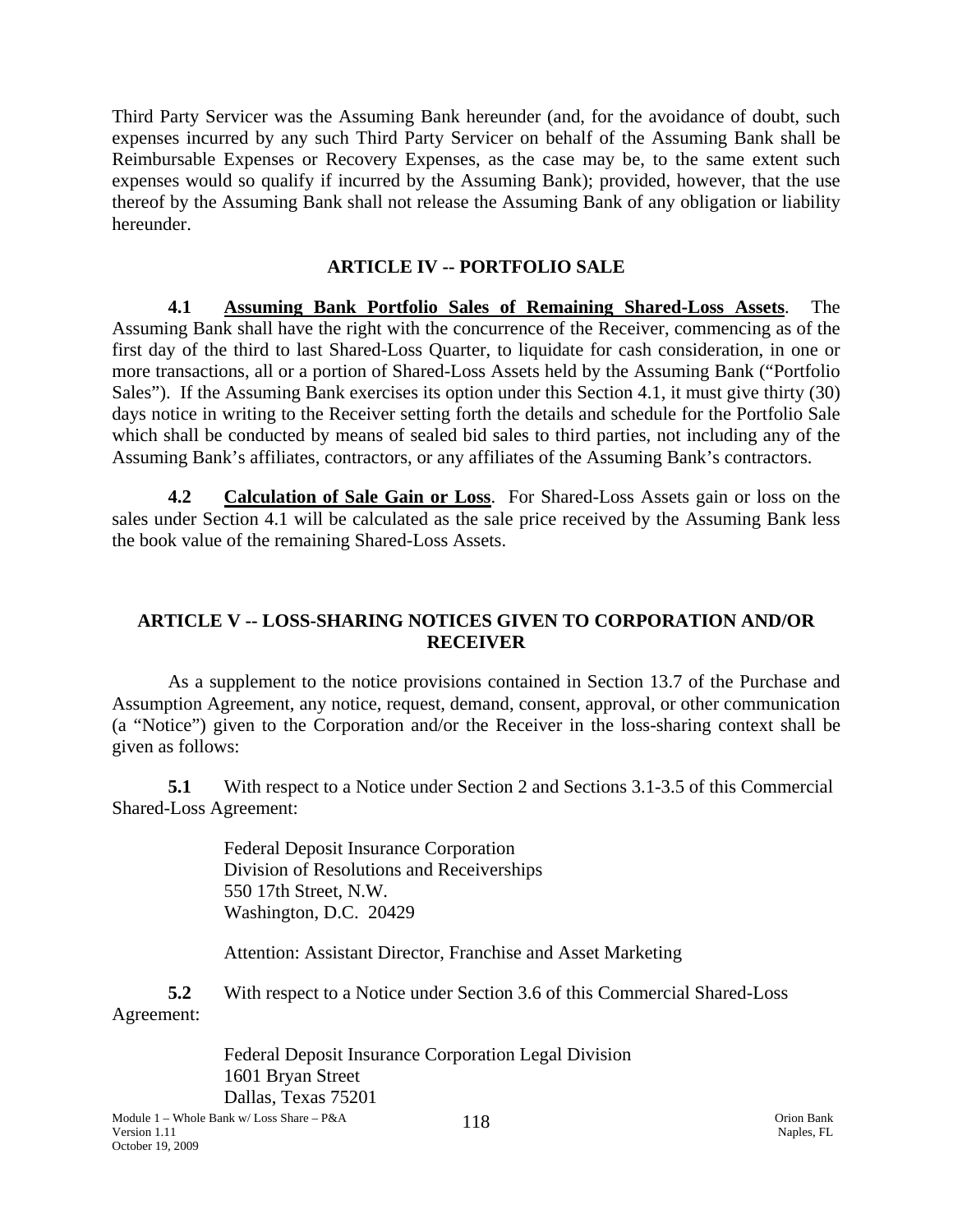Attention: Regional Counsel

with a copy to:

Federal Deposit Insurance Corporation Legal Division 550 17th Street, N.W. Washington, D.C. 20429 Attention: Senior Counsel (Special Issues Group)

## **ARTICLE VI – MISCELLANEOUS**

**6.1 Expenses.** Except as otherwise expressly provided herein, all costs and expenses incurred by a party hereto in connection with this Commercial Shared-Loss Agreement shall be borne by such party whether or not the transactions contemplated herein shall be consummated.

**6.2 Successors and Assigns; Specific Performance.** All terms and provisions of this Commercial Shared-Loss Agreement shall be binding upon and shall inure to the benefit of the parties hereto only; provided, however, that, Receiver may assign or otherwise transfer this Commercial Shared-Loss Agreement (in whole or in part) to the Federal Deposit Insurance Corporation in its corporate capacity without the consent of Assuming Bank. Notwithstanding anything to the contrary contained in this Commercial Shared-Loss Agreement, except as is expressly permitted in this Section 6.2, Assuming Bank may not assign or otherwise transfer this Commercial Shared-Loss Agreement (in whole or in part) without the prior written consent of the Receiver, which consent may be granted or withheld by the Receiver in its sole discretion, and any attempted assignment or transfer in violation of this provision shall be void *ab initio.*  For the avoidance of doubt, a merger or consolidation of the Assuming Bank with and into another financial institution, the sale of all or substantially all of the assets of the Assuming Bank to another financial institution constitutes the transfer of this Commercial Shared-Loss Agreement which requires the consent of the Receive; and for a period of thirty-six (36) months after Bank Closing, a merger or consolidation shall also include the sale by any individual shareholder, or shareholders acting in concert, of more than 9% of the outstanding shares of the Assuming Bank, or of its holding company, or of any subsidiary holding Shared-Loss Assets, or the sale of shares by the Assuming Bank or its holding company or any subsidiary holding Shared-Loss Assets, in a public or private offering, that increases the number of shares outstanding by more than 9%, constitutes the transfer of thisCommercial Shared-Loss Agreement which requires the consent of the Receiver. However, no Loss shall be recognized as a result of any accounting adjustments that are made due to any such merger, consolidation or sale consented to by the FDIC. The FDIC's consent shall not be required if the aggregate outstanding principal balance of Shared-Loss Assets is less than twenty percent (20%) of the initial aggregate balance of Shared-Loss Assets. For purposes of this provision 6.2, "holding company" excludes any entity whose securities are publicly traded on a national securities exchange as defined by and registered with the Securities and Exchange Commission.

**6.3** Governing Law. This Commercial Shared-Loss Agreement shall be construed in accordance with federal law, or, if there is no applicable federal law, the laws of the State of New York, without regard to any rule of conflict of law that would result in the application of the substantive law of any jurisdiction other than the State of New York.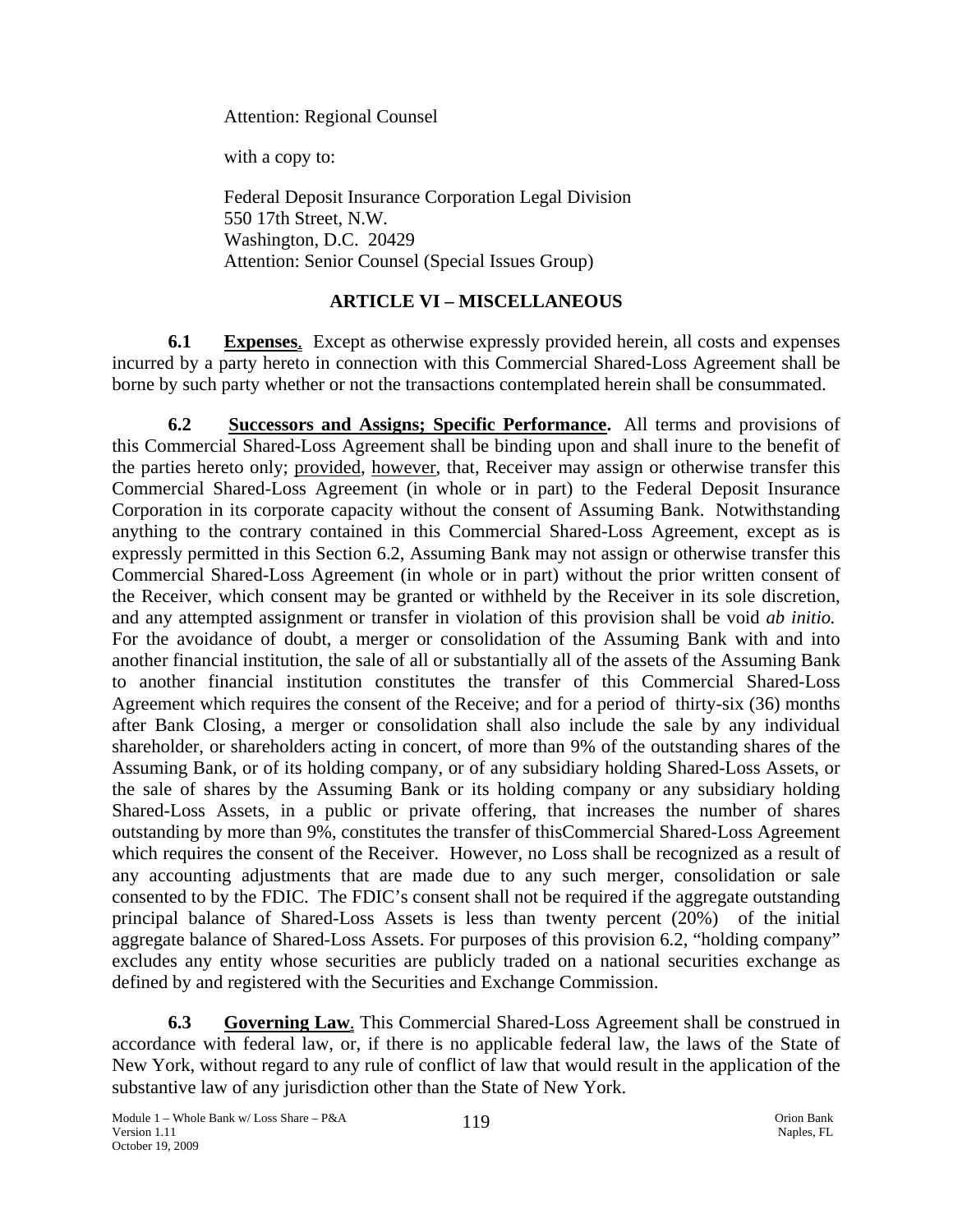**6.4 WAIVER OF JURY TRIAL**. EACH PARTY HERETO HEREBY IRREVOCABLY AND UNCONDITIONALLY WAIVES ALL RIGHT TO TRIAL BY JURY IN OR TO HAVE A JURY PARTICIPATE IN RESOLVING ANY DISPUTE, ACTION, PROCEEDING OR COUNTERCLAIM, WHETHER SOUNDING IN CONTRACT, TORT OR OTHERWISE, ARISING OUT OF OR RELATING TO OR IN CONNECTION WITH THIS COMMERCIAL SHARED-LOSS AGREEMENT OR ANY OF THE TRANSACTIONS CONTEMPLATED HEREBY.

**6.5 Captions**. All captions and headings contained in this Commercial Shared-Loss Agreement are for convenience of reference only and do not form a part of, and shall not affect the meaning or interpretation of, this Commercial Shared-Loss Agreement.

**6.6 Entire Agreement; Amendments**. This Commercial Shared-Loss Agreement, along with the Single Family Shared-Loss Agreement and the Purchase and Assumption Agreement, including the Exhibits and any other documents delivered pursuant hereto, embody the entire agreement of the parties with respect to the subject matter hereof, and supersede all prior representations, warranties, offers, acceptances, agreements and understandings, written or oral, relating to the subject matter herein. This Commercial Shared-Loss Agreement may be amended or modified or any provision thereof waived only by a written instrument signed by both parties or their respective duly authorized agents.

**6.7 Severability**. Whenever possible, each provision of this Commercial Shared-Loss Agreement shall be interpreted in such manner as to be effective and valid under applicable law, but if any provision of this Commercial Shared-Loss Agreement is held to be prohibited by or invalid, illegal or unenforceable under applicable law, such provision shall be construed and enforced as if it had been more narrowly drawn so as not to be prohibited, invalid, illegal or unenforceable, and the validity, legality and enforceability of the remainder of such provision and the remaining provisions of this Commercial Shared-Loss Agreement shall not in any way be affected or impaired thereby.

**6.8 No Third Party Beneficiary.** This Commercial Shared-Loss Agreement and the Exhibits hereto are for the sole and exclusive benefit of the parties hereto and their respective permitted successors and permitted assigns and there shall be no other third party beneficiaries, and nothing in Commercial Shared-Loss Agreement or the Exhibits shall be construed to grant to any other Person any right, remedy or claim under or in respect of this Commercial Shared-Loss Agreement or any provision hereof.

**6.9** Consent. Except as otherwise provided herein, when the consent of a party is required herein, such consent shall not be unreasonably withheld or delayed.